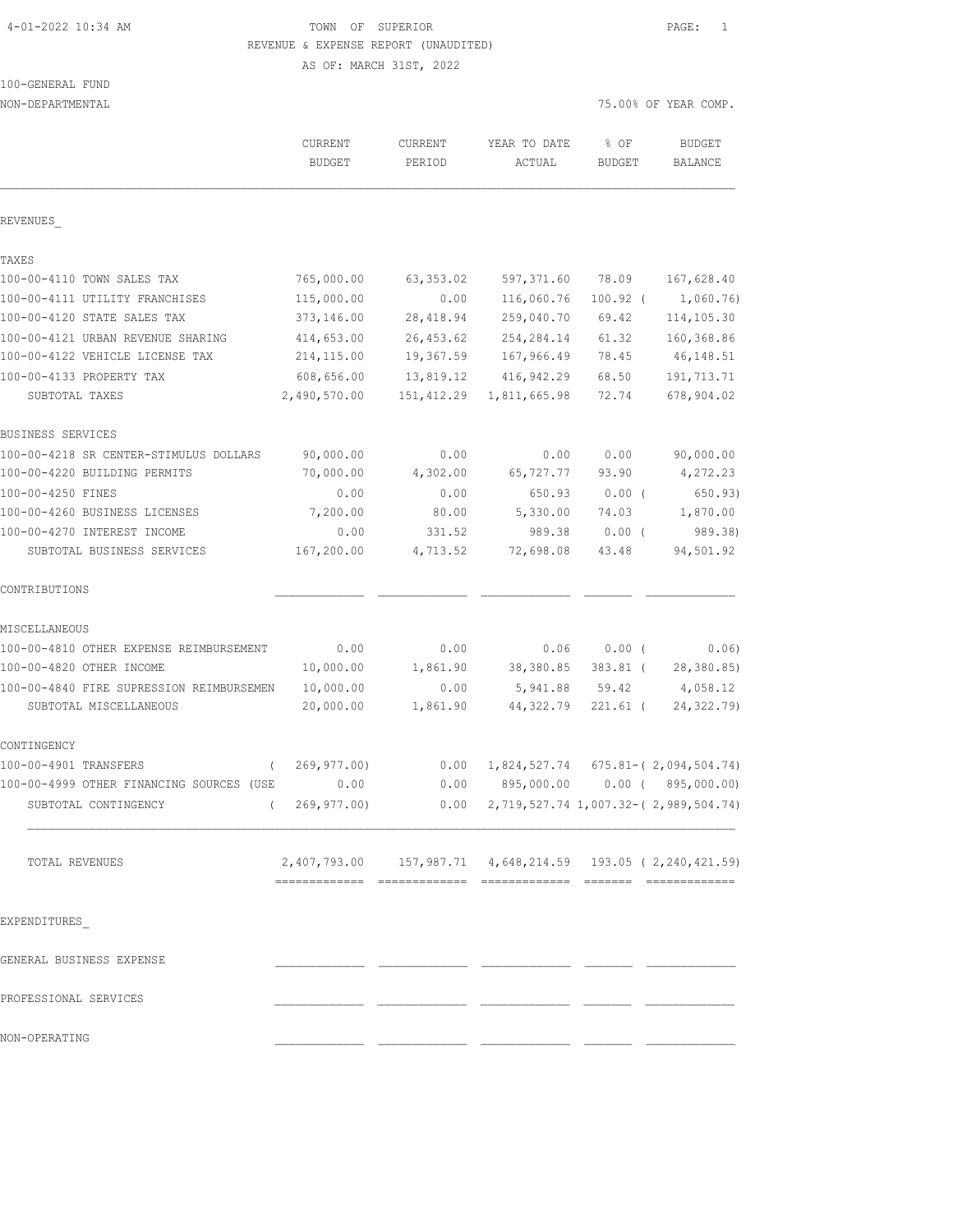| 4-01-2022 10:34 AM                 | TOWN<br>OF                           | SUPERIOR                |              |                  | 2<br>PAGE:           |
|------------------------------------|--------------------------------------|-------------------------|--------------|------------------|----------------------|
|                                    | REVENUE & EXPENSE REPORT (UNAUDITED) |                         |              |                  |                      |
|                                    |                                      | AS OF: MARCH 31ST, 2022 |              |                  |                      |
| 100-GENERAL FUND                   |                                      |                         |              |                  |                      |
| NON-DEPARTMENTAL                   |                                      |                         |              |                  | 75.00% OF YEAR COMP. |
|                                    | CURRENT                              | CURRENT                 | YEAR TO DATE | $\frac{1}{2}$ OF | BUDGET               |
|                                    | BUDGET                               | PERIOD                  | ACTUAL       | BUDGET           | BALANCE              |
| DEBT SERVICE                       |                                      |                         |              |                  |                      |
|                                    |                                      |                         |              |                  |                      |
| REVENUES OVER/(UNDER) EXPENDITURES | 2,407,793.00 157,987.71 4,648,214.59 |                         |              |                  | (2, 240, 421.59)     |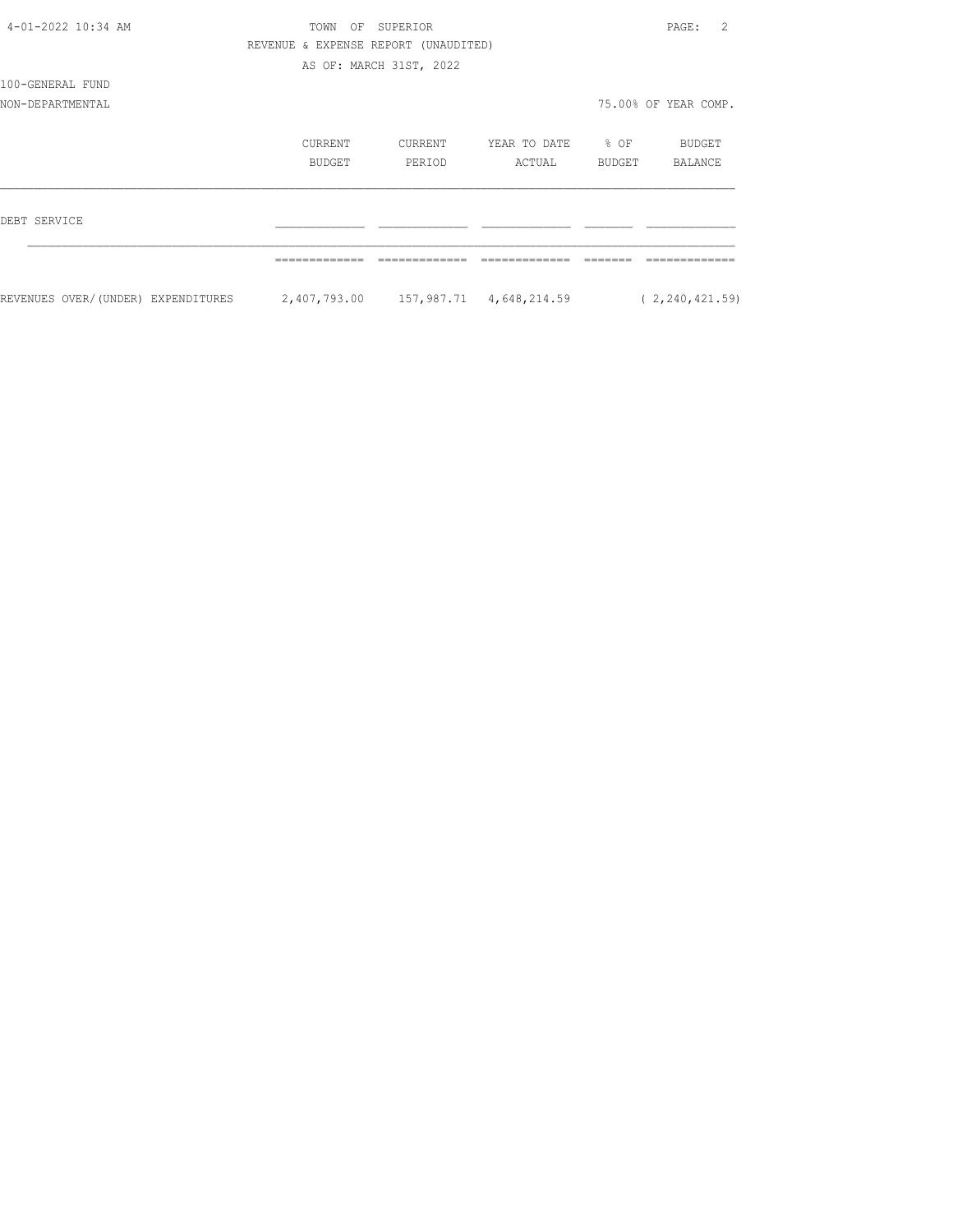| 4-01-2022 10:34 AM |  |  |
|--------------------|--|--|
|--------------------|--|--|

# TOWN OF SUPERIOR **Example 20:34** PAGE: 3 REVENUE & EXPENSE REPORT (UNAUDITED)

AS OF: MARCH 31ST, 2022

| 100-GENERAL FUND |  |
|------------------|--|
|                  |  |

MAYOR AND COUNCIL COUNCIL COUNCIL COMP.

|                                                  | <b>CURRENT</b><br><b>BUDGET</b> | <b>CURRENT</b><br>PERIOD | YEAR TO DATE<br>ACTUAL | % OF<br><b>BUDGET</b> | <b>BUDGET</b><br>BALANCE |
|--------------------------------------------------|---------------------------------|--------------------------|------------------------|-----------------------|--------------------------|
|                                                  |                                 |                          |                        |                       |                          |
| EXPENDITURES                                     |                                 |                          |                        |                       |                          |
| PERSONEL                                         |                                 |                          |                        |                       |                          |
| 100-01-5100 SALARIES                             | 15,600.00                       | 0.00                     | 0.00                   | 0.00                  | 15,600.00                |
| 100-01-5151 FICA                                 | 967.20                          | 0.00                     | 0.00                   | 0.00                  | 967.20                   |
| 100-01-5152 MEDICARE                             | 226.20                          | 0.00                     | 0.00                   | 0.00                  | 226.20                   |
| SUBTOTAL PERSONEL                                | 16,793.40                       | 0.00                     | 0.00                   | 0.00                  | 16,793.40                |
| SUPPLIES                                         |                                 |                          |                        |                       |                          |
| 100-01-5299 OPERATING SUPPLIES                   | 0.00                            | 0.00                     | 6,433.31               | $0.00$ (              | 6,433.31)                |
| SUBTOTAL SUPPLIES                                | 0.00                            | 0.00                     | 6,433.31               | $0.00$ (              | 6, 433.31)               |
| UTILITIES                                        |                                 |                          |                        |                       |                          |
| 100-01-5350 TELEPHONE                            | 4,500.00                        | 306.36                   | 3, 271.21              | 72.69                 | 1,228.79                 |
| SUBTOTAL UTILITIES                               | 4,500.00                        | 306.36                   | 3, 271.21              | 72.69                 | 1,228.79                 |
| GENERAL BUSINESS EXPENSE                         |                                 |                          |                        |                       |                          |
| 100-01-5420 DUES & SUBSCRIPTIONS                 | 7,000.00                        | 0.00                     | 7,307.10               | $104.39$ (            | 307.10)                  |
| 100-01-5425 CONFERENCES & TRAINING               | 2,000.00                        | 320.00                   | 2,830.24 141.51 (      |                       | 830.24)                  |
| 100-01-5470 TRAVEL                               | 8,000.00                        | 367.88                   | 1,986.64 24.83         |                       | 6,013.36                 |
| 100-01-5471 HOST/MEALS                           | 0.00                            | 0.00                     |                        | 61.45 0.00 (          | 61.45)                   |
| SUBTOTAL GENERAL BUSINESS EXPENSE                | 17,000.00                       | 687.88                   | 12,185.43              | 71.68                 | 4,814.57                 |
| PROFESSIONAL SERVICES                            |                                 |                          |                        |                       |                          |
| TOTAL EXPENDITURES                               | 38,293.40<br>=============      | 994.24                   | 21,889.95              | 57.16                 | 16,403.45                |
| REVENUES OVER/(UNDER) EXPENDITURES<br>$\sqrt{2}$ | 38,293.40) (                    | $994, 24)$ (             | 21,889.95)             | $\left($              | 16, 403.45               |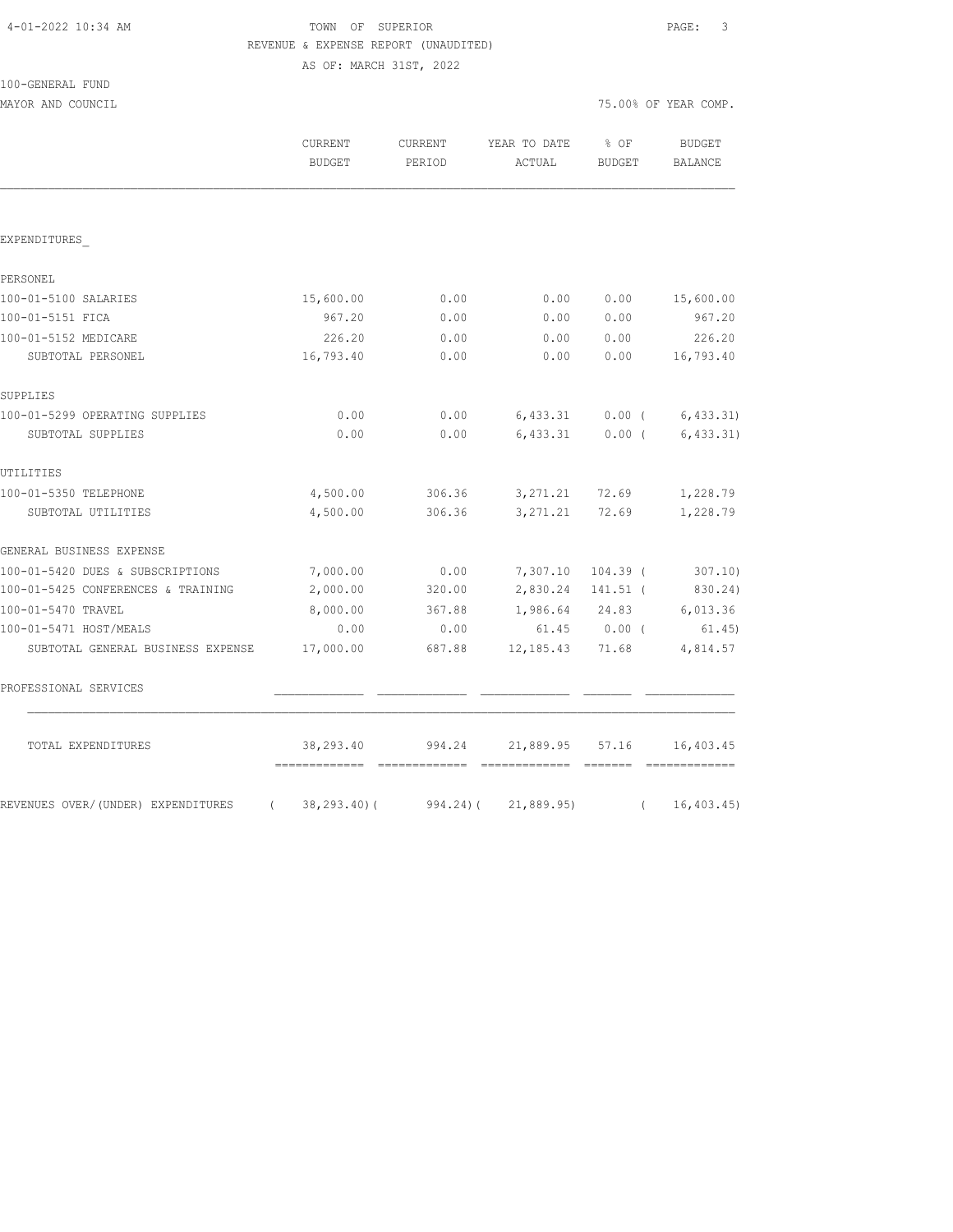| 4-01-2022 10:34 AM |  |  |
|--------------------|--|--|
|--------------------|--|--|

# TOWN OF SUPERIOR **Example 20:34** PAGE: 4 REVENUE & EXPENSE REPORT (UNAUDITED)

| 100-GENERAL FUND |
|------------------|
|------------------|

| TOWN MANAGER                         |                          |                       |                        |                       | 75.00% OF YEAR COMP.     |  |
|--------------------------------------|--------------------------|-----------------------|------------------------|-----------------------|--------------------------|--|
|                                      | CURRENT<br><b>BUDGET</b> | CURRENT<br>PERIOD     | YEAR TO DATE<br>ACTUAL | % OF<br><b>BUDGET</b> | <b>BUDGET</b><br>BALANCE |  |
|                                      |                          |                       |                        |                       |                          |  |
| EXPENDITURES                         |                          |                       |                        |                       |                          |  |
| PERSONEL                             |                          |                       |                        |                       |                          |  |
| 100-02-5100 SALARIES                 | 88,397.00                | 0.00                  | 52,181.14              | 59.03                 | 36, 215.86               |  |
| 100-02-5151 FICA                     | 5,481.00                 | 0.00                  | 3,235.19               | 59.03                 | 2,245.81                 |  |
| 100-02-5152 MEDICARE                 | 1,282.00                 | 0.00                  | 756.63                 | 59.02                 | 525.37                   |  |
| 100-02-5153 STATE UNEMPLOYMENT       | 193.00                   | 0.00                  | 55.16                  | 28.58                 | 137.84                   |  |
| 100-02-5154 WORKERS COMP INSURANCE   | 234.00                   | 0.00                  | 0.00                   | 0.00                  | 234.00                   |  |
| 100-02-5161 ARIZONA STATE RETIREMENT | 10,970.00                | 0.00                  | 6,180.62               | 56.34                 | 4,789.38                 |  |
| 100-02-5162 LIFE INSURANCE           | 64.00                    | 6.70                  | 67.00                  | $104.69$ (            | 3.00)                    |  |
| 100-02-5163 HEALTH INSURANCE         | 21,167.00                | 1,322.97              | 13,229.70              | 62.50                 | 7,937.30                 |  |
| 100-02-5164 DENTAL INSURANCE         | 326.00                   | 31.58                 | 315.80                 | 96.87                 | 10.20                    |  |
| SUBTOTAL PERSONEL                    | 128, 114.00              | 1,361.25              | 76,021.24              | 59.34                 | 52,092.76                |  |
| SUPPLIES                             |                          |                       |                        |                       |                          |  |
| 100-02-5210 OFFICE SUPPLIES          | 0.00                     | 0.00                  | 174.57                 | 0.00(                 | 174.57)                  |  |
| 100-02-5299 OPERATING SUPPLIES       | 0.00                     | 0.00                  | 66.00                  | $0.00$ (              | 66.00)                   |  |
| SUBTOTAL SUPPLIES                    | 0.00                     | 0.00                  | 240.57                 | 0.00(                 | 240.57)                  |  |
| UTILITIES                            |                          |                       |                        |                       |                          |  |
| 100-02-5350 TELEPHONE                | 0.00                     | 88.18                 | 1,351.58               | $0.00$ (              | 1,351.58                 |  |
| SUBTOTAL UTILITIES                   | 0.00                     | 88.18                 | 1,351.58               | $0.00$ (              | 1,351.58                 |  |
| GENERAL BUSINESS EXPENSE             |                          |                       |                        |                       |                          |  |
| 100-02-5425 CONFERENCE & TRAINING    | 4,000.00                 | 0.00                  |                        | 4,833.94 120.85 (     | 833.94)                  |  |
| 100-02-5470 TRAVEL                   | 1,000.00                 | 0.00                  | 344.40 34.44           |                       | 655.60                   |  |
| SUBTOTAL GENERAL BUSINESS EXPENSE    | 5,000.00                 | 0.00                  | 5,178.34               | $103.57$ (            | 178.34)                  |  |
| REPAIR/MAINTENANCE                   |                          |                       |                        |                       |                          |  |
| DEBT SERVICE                         |                          |                       |                        |                       |                          |  |
| TOTAL EXPENDITURES                   |                          | 133, 114.00 1, 449.43 | 82,791.73              | 62.20                 | 50, 322.27               |  |
| REVENUES OVER/(UNDER) EXPENDITURES   | 133,114.00)(<br>$\left($ | 1,449.43)(            | 82,791.73)             | $\left($              | 50, 322.27)              |  |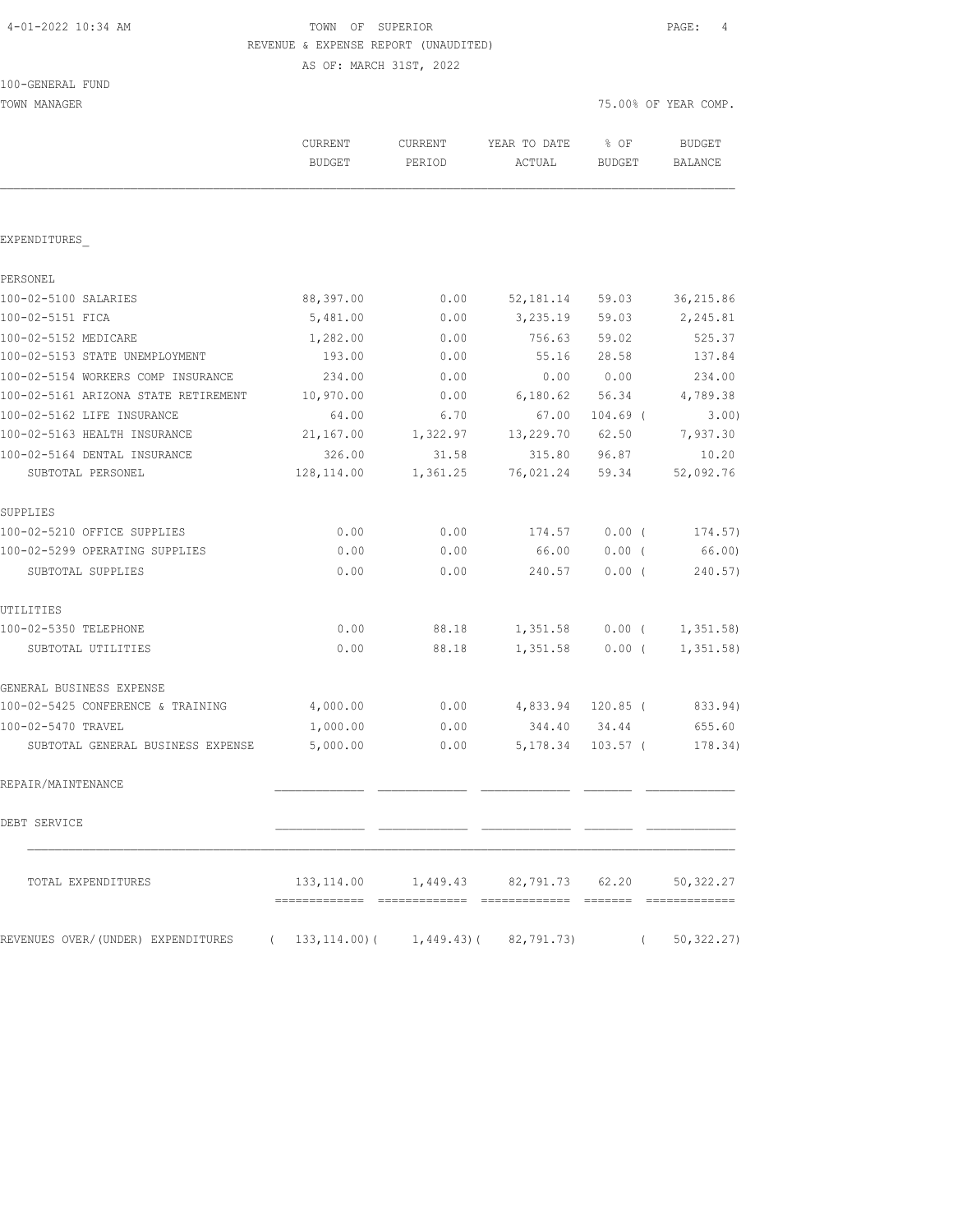| 4-01-2022 10:34 AM |  |
|--------------------|--|
|                    |  |

### TOWN OF SUPERIOR **Example 20:34 AM TOWN OF SUPERIOR**  REVENUE & EXPENSE REPORT (UNAUDITED) AS OF: MARCH 31ST, 2022

# 100-GENERAL FUND

| TOWN ATTORNEY |         |         |                   |        | 75.00% OF YEAR COMP. |
|---------------|---------|---------|-------------------|--------|----------------------|
|               | CURRENT | CURRENT | YEAR TO DATE % OF |        | BUDGET               |
|               | BUDGET  | PERIOD  | ACTUAL            | BUDGET | BALANCE              |

### EXPENDITURES\_

| PERSONEL                           |            |          |            |       |            |
|------------------------------------|------------|----------|------------|-------|------------|
| SUPPLIES                           |            |          |            |       |            |
| PROFESSIONAL SERVICES              |            |          |            |       |            |
| 100-03-5540 LEGAL SERVICES         | 63,000.00  | 0.00     | 42,000.00  | 66.67 | 21,000.00  |
| SUBTOTAL PROFESSIONAL SERVICES     | 63,000.00  | 0.00     | 42,000.00  | 66.67 | 21,000.00  |
| TOTAL EXPENDITURES                 | 63,000.00  | 0.00     | 42,000.00  | 66.67 | 21,000.00  |
| REVENUES OVER/(UNDER) EXPENDITURES | 63,000.00) | $0.00$ ( | 42,000.00) |       | 21,000.00) |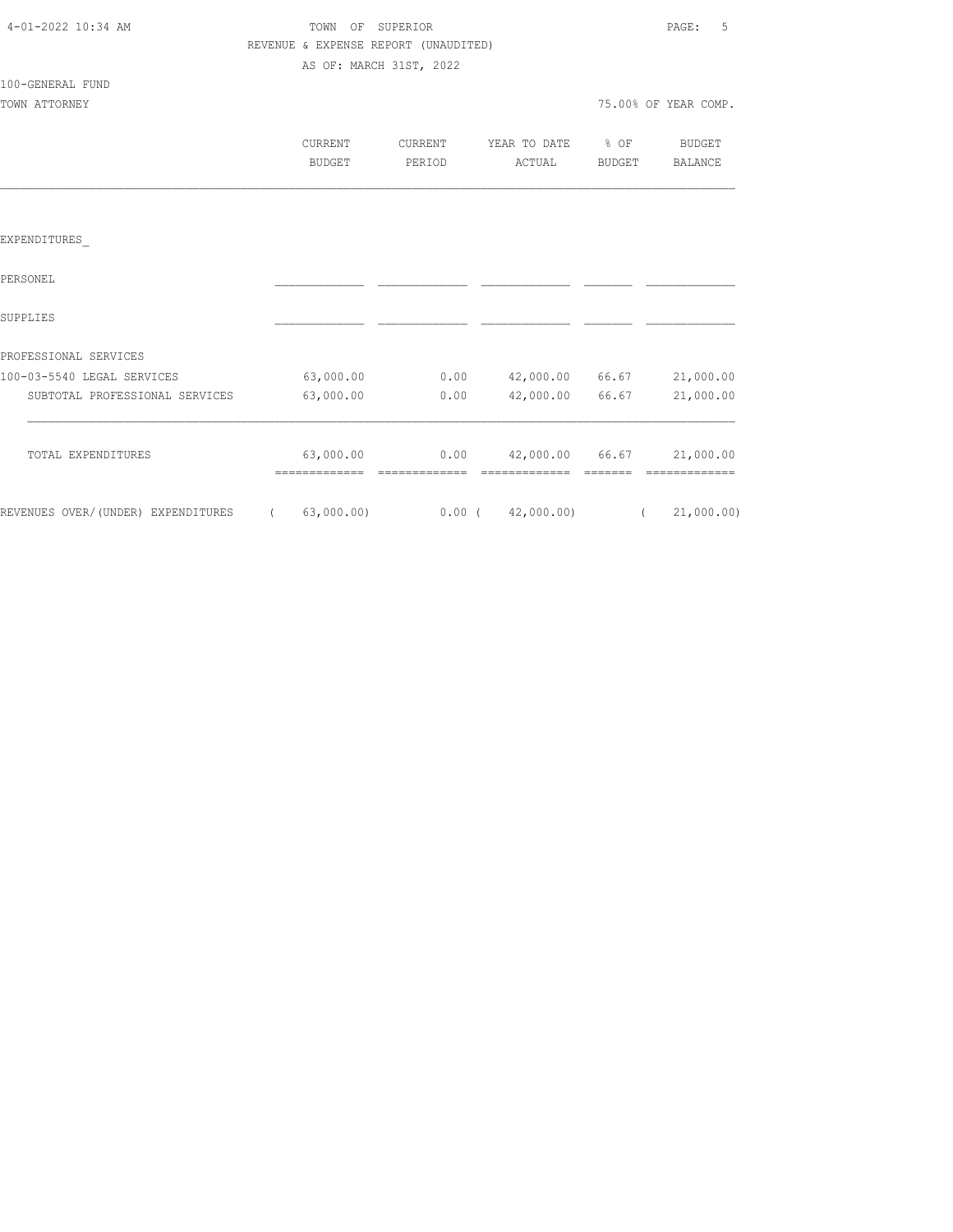| 4-01-2022 10:34 AM |  |  |
|--------------------|--|--|
|--------------------|--|--|

### TOWN OF SUPERIOR **PAGE:** 6 REVENUE & EXPENSE REPORT (UNAUDITED)

|  | 100-GENERAL FUND |  |
|--|------------------|--|
|  |                  |  |

| MAGISTRATE                                          |                          |                   |                        |                | 75.00% OF YEAR COMP.   |
|-----------------------------------------------------|--------------------------|-------------------|------------------------|----------------|------------------------|
|                                                     | CURRENT<br><b>BUDGET</b> | CURRENT<br>PERIOD | YEAR TO DATE<br>ACTUAL | % OF<br>BUDGET | BUDGET<br>BALANCE      |
| REVENUES                                            |                          |                   |                        |                |                        |
| BUSINESS SERVICES                                   |                          |                   |                        |                |                        |
| 100-04-4250 FINES                                   | 0.00                     | 579.69            | 2,669.50               |                | $0.00$ ( 2,669.50)     |
| 100-04-4251 MFTG - MAGISTRATE COURT                 | 0.00                     | 0.00              | 256.14                 | $0.00$ (       | 256.14)                |
| SUBTOTAL BUSINESS SERVICES                          | 0.00                     | 579.69            | 2,925.64               | $0.00$ (       | 2,925.64)              |
| TOTAL REVENUES                                      | 0.00                     | 579.69            | 2,925.64 0.00 (        |                | 2, 925.64)             |
| EXPENDITURES                                        |                          |                   |                        |                |                        |
| PERSONEL                                            |                          |                   |                        |                |                        |
| 100-04-5100 SALARIES                                | 14,012.00                | 0.00              | 9,243.20               | 65.97          | 4,768.80               |
| 100-04-5151 FICA                                    | 869.00                   | 0.00              | 573.02                 | 65.94          | 295.98                 |
| 100-04-5152 MEDICARE                                | 203.00                   | 0.00              | 133.98                 | 66.00          | 69.02                  |
| 100-04-5153 STATE UNEMPLOYMENT                      | 321.00                   | 0.00              | 44.07                  | 13.73          | 276.93                 |
| 100-04-5154 WORKERS COMP INSURANCE                  | 203.00                   | 0.00              | 221.99                 | $109.35$ (     | 18.99)                 |
| 100-04-5161 ARIZONA STATE RETIREMENT                | 1,739.00                 | 0.00              | 737.58                 | 42.41          | 1,001.42               |
| SUBTOTAL PERSONEL                                   | 17,347.00                | 0.00              | 10,953.84              | 63.15          | 6,393.16               |
| SUPPLIES                                            |                          |                   |                        |                |                        |
| 100-04-5210 OFFICE SUPPLIES                         | 886.00                   | 0.00              | 0.00                   | 0.00           | 886.00                 |
| 100-04-5299 OPERATING SUPPLIES<br>SUBTOTAL SUPPLIES | 5,000.00<br>5,886.00     | 0.00<br>0.00      | 0.00<br>0.00           | 0.00<br>0.00   | 5,000.00<br>5,886.00   |
| GENERAL BUSINESS EXPENSE                            |                          |                   |                        |                |                        |
| 100-04-5425 CONFERENCES/TRAINING                    | 0.00                     | 0.00              | 375.00                 | $0.00$ (       | 375.00                 |
| 100-04-5471 AUDIT & ACCOUNTING                      | 1,500.00                 | 0.00              | 2,077.27               | 138.48 (       | 577.27)                |
| SUBTOTAL GENERAL BUSINESS EXPENSE                   | 1,500.00                 | 0.00              | 2,452.27 163.48 (      |                | 952.27)                |
| PROFESSIONAL SERVICES                               |                          |                   |                        |                |                        |
| 100-04-5550 OTHER PROFESSIONAL SVC                  | 2,000.00                 | 0.00              | 0.00                   | 0.00           | 2,000.00               |
| SUBTOTAL PROFESSIONAL SERVICES                      | 2,000.00                 | 0.00              | 0.00                   | 0.00           | 2,000.00               |
| CAPITAL OUTLAY                                      |                          |                   |                        |                |                        |
| 100-04-5720 OFFICE EQUIPMENT                        | 1,000.00                 | 0.00              |                        | 787.97 78.80   | 212.03                 |
| SUBTOTAL CAPITAL OUTLAY                             | 1,000.00                 | 0.00              | 787.97                 | 78.80          | 212.03                 |
| TOTAL EXPENDITURES                                  | 27,733.00                |                   | $0.00$ 14, 194.08      | 51.18          | 13,538.92              |
| REVENUES OVER/(UNDER) EXPENDITURES                  | 27,733.00)               |                   | 579.69 ( 11,268.44)    |                | 16, 464.56<br>$\left($ |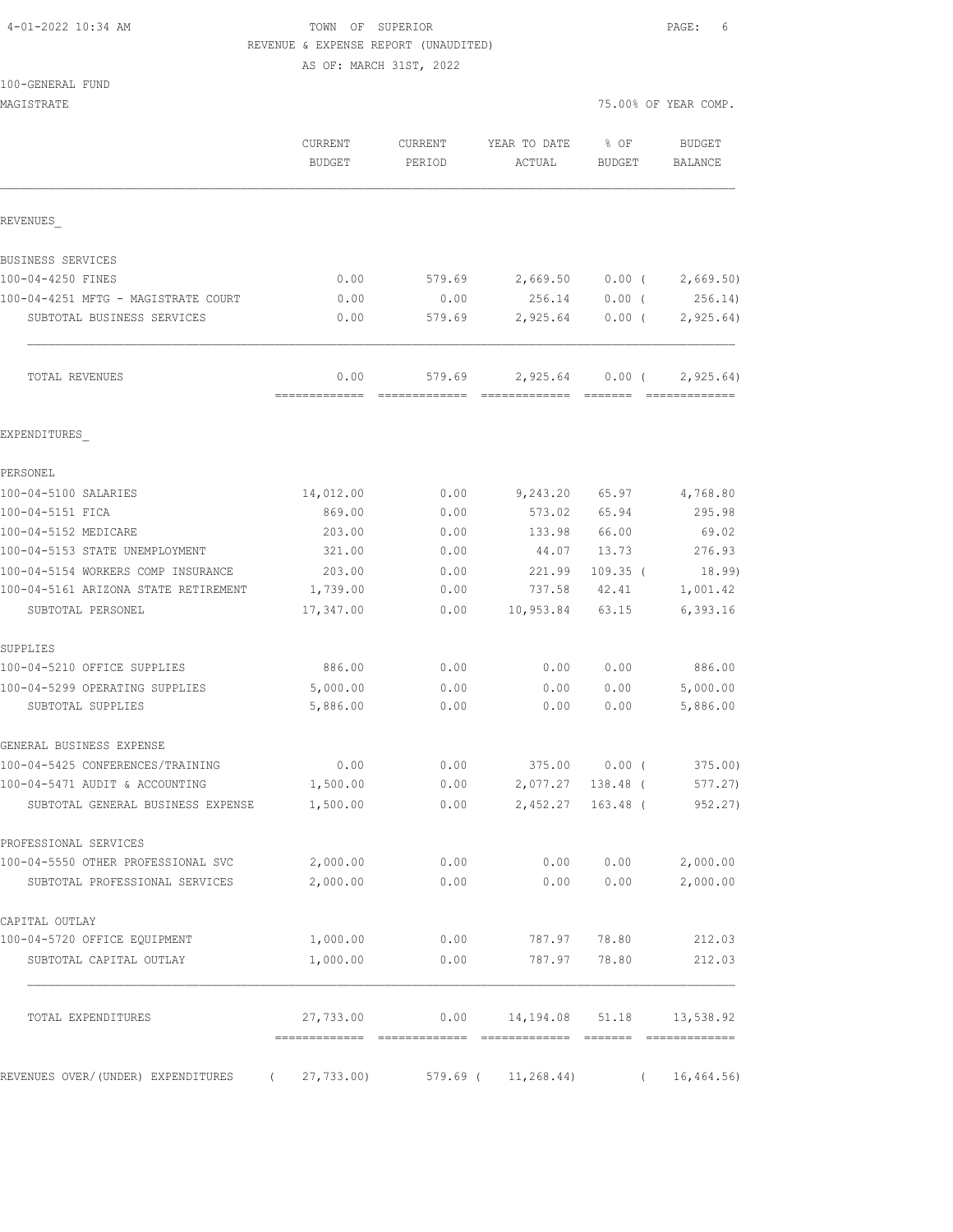#### 4-01-2022 10:34 AM TOWN OF SUPERIOR PAGE: 7 REVENUE & EXPENSE REPORT (UNAUDITED) AS OF: MARCH 31ST, 2022

# 100-GENERAL FUND

ADMIN/TOWN CLERK COMP.

|                                            | CURRENT<br><b>BUDGET</b> | <b>CURRENT</b><br>PERIOD | YEAR TO DATE<br>ACTUAL | % OF<br><b>BUDGET</b> | <b>BUDGET</b><br>BALANCE |
|--------------------------------------------|--------------------------|--------------------------|------------------------|-----------------------|--------------------------|
| REVENUES                                   |                          |                          |                        |                       |                          |
| BUSINESS SERVICES                          |                          |                          |                        |                       |                          |
| 100-05-4240 ADMIN FEES (FAX/COPY/NOTARY)   | 0.00                     | 12.00                    | 306.25                 | $0.00$ (              | 306.25                   |
| SUBTOTAL BUSINESS SERVICES                 | 0.00                     | 12.00                    | 306.25                 | $0.00$ (              | 306.25                   |
| GRANTS                                     |                          |                          |                        |                       |                          |
| 100-05-4600 ADMIN RENUE                    | 27,095.00                | 87.48                    | 1,300.60               | 4.80                  | 25,794.40                |
| 100-05-4601 CC CONVENIENCE FEE             | 0.00                     | 197.78                   | 1,765.85               | $0.00$ (              | 1,765.85)                |
| SUBTOTAL GRANTS                            | 27,095.00                | 285.26                   | 3,066.45               | 11.32                 | 24,028.55                |
| TOTAL REVENUES                             | 27,095.00                | 297.26                   | 3,372.70 12.45         |                       | 23,722.30                |
| EXPENDITURES                               |                          |                          |                        |                       |                          |
| PERSONEL                                   |                          |                          |                        |                       |                          |
| 100-05-5100 SALARIES                       | 112,915.00               | 0.00                     | 61,547.64              | 54.51                 | 51,367.36                |
| 100-05-5101 OVERTIME                       | 0.00                     | 0.00                     | 1,876.20               | $0.00$ (              | 1,876.20)                |
| 100-05-5151 FICA                           | 7,001.00                 | 0.00                     | 3,862.14               | 55.17                 | 3,138.86                 |
| 100-05-5152 MEDICARE                       | 1,637.00                 | 0.00                     | 903.26                 | 55.18                 | 733.74                   |
| 100-05-5153 STATE UNEMPLOYMENT             | 364.00                   | 0.00                     | 87.10                  | 23.93                 | 276.90                   |
| 100-05-5154 WORKERS COMP INSURANCE         | 294.00                   | 0.00                     | 273.00                 | 92.86                 | 21.00                    |
| 100-05-5161 ARIZONA STATE RETIREMENT       | 14,013.00                | 0.00                     | 7,865.29               | 56.13                 | 6,147.71                 |
| 100-05-5162 LIFE INSURANCE                 | 193.00                   | 26.80                    | 154.10                 | 79.84                 | 38.90                    |
| 100-05-5163 HEALTH INSURANCE               | 12,096.00                | 2,499.92                 | 13,744.56              | $113.63$ (            | 1,648.56                 |
| 100-05-5164 DENTAL INSURANCE               | 979.00                   | 157.90                   | 978.98                 | 100.00                | 0.02                     |
| SUBTOTAL PERSONEL                          | 149,492.00               | 2,684.62                 | 91,292.27              | 61.07                 | 58,199.73                |
| SUPPLIES                                   |                          |                          |                        |                       |                          |
| 100-05-5210 OFFICE SUPPLIES                | 10,000.00                | 159.95                   | 5,953.45               | 59.53                 | 4,046.55                 |
| 100-05-5299 OPERATING SUPPLIES             | 5,000.00                 | 1,036.78                 | 6, 258.20              | $125.16$ (            | 1,258.20                 |
| SUBTOTAL SUPPLIES                          | 15,000.00                | 1,196.73                 | 12, 211.65             | 81.41                 | 2,788.35                 |
| UTILITIES                                  |                          |                          |                        |                       |                          |
| 100-05-5310 ELECTRICITY                    | 18,910.00                | 0.00                     | 20,649.43              | $109.20$ (            | 1,739.43                 |
| 100-05-5320 GAS                            | 1,800.00                 | 556.67                   | 2,517.00               | 139.83 (              | 717.00)                  |
| 100-05-5350 TELEPHONE                      | 4,000.00                 | 234.38                   | 2,706.37               | 67.66                 | 1,293.63                 |
| 100-05-5360 WATER                          | 2,300.00                 | 340.57                   | 1,580.73               | 68.73                 | 719.27                   |
| 100-05-5380 SECURITY<br>SUBTOTAL UTILITIES | 1,230.00<br>28,240.00    | 0.00<br>1,131.62         | 0.00<br>27,453.53      | 0.00<br>97.22         | 1,230.00<br>786.47       |
| GENERAL BUSINESS EXPENSE                   |                          |                          |                        |                       |                          |
| 100-05-5410 ADVERTISING                    | 6,000.00                 | 0.00                     | 5,846.38               | 97.44                 | 153.62                   |
| 100-05-5420 DUES & SUBSCRIPTIONS           | 9,000.00                 | 337.90                   | 9,393.62               | $104.37$ (            | 393.62)                  |
| 100-05-5425 CONFERENCES & TRAINING         | 4,000.00                 | $0.00$ (                 | 390.11)                | $9.75 -$              | 4,390.11                 |
| 100-05-5430 PRINTING                       | 1,700.00                 | 0.00                     | 1,121.10               | 65.95                 | 578.90                   |

100-05-5440 ELECTIONS 2,500.00 0.00 0.00 0.00 2,500.00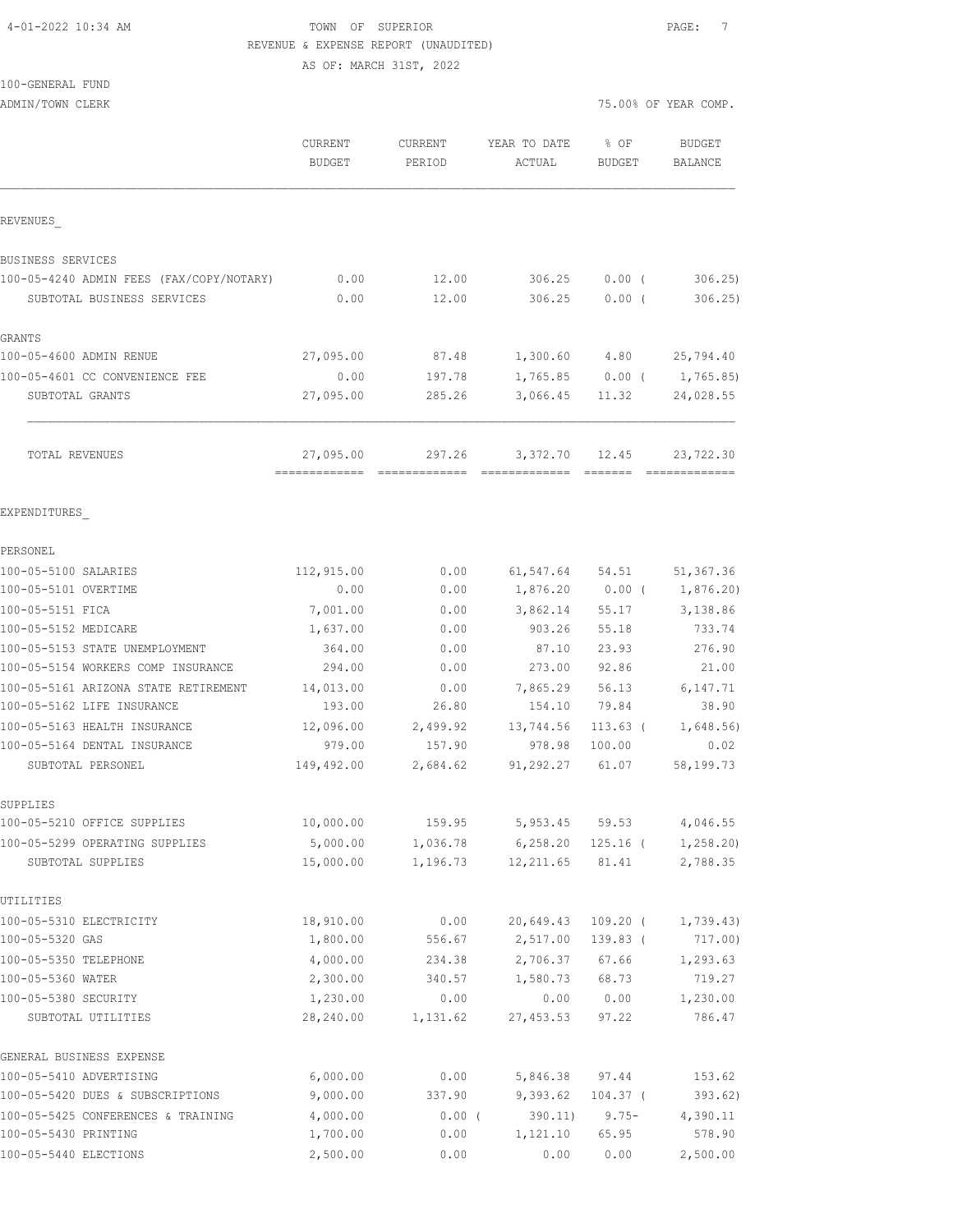#### 4-01-2022 10:34 AM TOWN OF SUPERIOR PAGE: 8 REVENUE & EXPENSE REPORT (UNAUDITED)

AS OF: MARCH 31ST, 2022

### 100-GENERAL FUND

ADMIN/TOWN CLERK **ADMINITION CLERK 2008** 

|                                                | CURRENT         | <b>CURRENT</b> | YEAR TO DATE                  | % OF       | <b>BUDGET</b>  |
|------------------------------------------------|-----------------|----------------|-------------------------------|------------|----------------|
|                                                | <b>BUDGET</b>   | PERIOD         | ACTUAL                        | BUDGET     | <b>BALANCE</b> |
| 100-05-5460 POSTAGE                            | 2,200.00        | 199.18         | 2,796.05                      | $127.09$ ( | 596.05)        |
| 100-05-5471 AUDIT & ACCOUNTING                 | 0.00            | 0.00           | 2,451.27                      | $0.00$ (   | 2,451.27       |
| 100-05-5480 GENERAL INSURANCE                  | 12,820.00       | 4,127.62       | 44,566.24                     | $347.63$ ( | 31, 746.24)    |
| 100-05-5482 LIABILITY INSURANCE                | 0.00            | 0.00           | 5,000.00                      | $0.00$ (   | 5,000.00)      |
| 100-05-5491 FINANCE/BANK FEES                  | $3,000.00$ (    | 25.00)         | 2,420.74                      | 80.69      | 579.26         |
| SUBTOTAL GENERAL BUSINESS EXPENSE              | 41,220.00       | 4,639.70       | 73,205.29                     | 177.60 (   | 31,985.29)     |
| PROFESSIONAL SERVICES                          |                 |                |                               |            |                |
| 100-05-5520 CONTRACT                           | 0.00            | 2,200.00       | 19,595.00                     | $0.00$ (   | 19, 595.00     |
| 100-05-5550 OTHER PROFESSIONAL SERVICES        | 56,000.00       | 0.00           | 81,287.97                     | $145.16$ ( | 25, 287.97)    |
| 100-05-5590 AUDIT & ACCOUNTING                 | 1,545.00        | 0.00           | 0.00                          | 0.00       | 1,545.00       |
| SUBTOTAL PROFESSIONAL SERVICES                 | 57, 545.00      | 2,200.00       | 100,882.97                    | $175.31$ ( | 43, 337.97)    |
| REPAIR/MAINTENANCE                             |                 |                |                               |            |                |
| 100-05-5641 GAS & OIL                          | 0.00            | 0.00           | 399.22                        | $0.00$ (   | 399.22)        |
| 100-05-5650 OTHER EQUIPMENT REPAIRS            | 0.00            | 0.00           | 256.00                        | $0.00$ (   | 256.00         |
| SUBTOTAL REPAIR/MAINTENANCE                    | 0.00            | 0.00           | 655.22                        | 0.00(      | 655.22         |
| CAPITAL OUTLAY                                 |                 |                |                               |            |                |
| 100-05-5710 BUILDING                           | 5,000.00        | 333.33         | 2,999.97                      | 60.00      | 2,000.03       |
| 100-05-5720 OFFICE EQUIPMENT                   | 5,000.00        | 0.00           | 0.00                          | 0.00       | 5,000.00       |
| 100-05-5750 OTHER EOUIP/SMALL TOOLS            | 0.00            | 0.00           | 150.17                        | $0.00$ (   | 150.17)        |
| 100-05-5780 COMPUTER/INCODE SOFTWARE           | 32,539.00       | 613.01         | 9,458.80                      | 29.07      | 23,080.20      |
| SUBTOTAL CAPITAL OUTLAY                        | 42,539.00       | 946.34         | 12,608.94                     | 29.64      | 29,930.06      |
| DEBT SERVICE                                   |                 |                |                               |            |                |
| 100-05-5900 DEBT SERVICE: PRINCIPAL            | 0.00            | 311.71         | 4,130.24                      | $0.00$ (   | 4,130.24)      |
| 100-05-5901 DEBT SERVCE INTEREST               | 0.00            | 78.47          | 941.43                        | $0.00$ (   | 941.43)        |
| 100-05-5902 DEBT FEES                          | 0.00            | 0.00           | 95,000.00                     | $0.00$ (   | 95,000.00)     |
| SUBTOTAL DEBT SERVICE                          | 0.00            | 390.18         | 100,071.67                    | $0.00$ (   | 100, 071.67)   |
| TOTAL EXPENDITURES                             | 334,036.00      |                | 13,189.19 418,381.54 125.25 ( |            | 84, 345.54)    |
|                                                |                 |                |                               |            |                |
| REVENUES OVER/(UNDER) EXPENDITURES<br>$\left($ | $306, 941.00$ ( | 12,891.93)(    | 415,008.84)                   |            | 108,067.84     |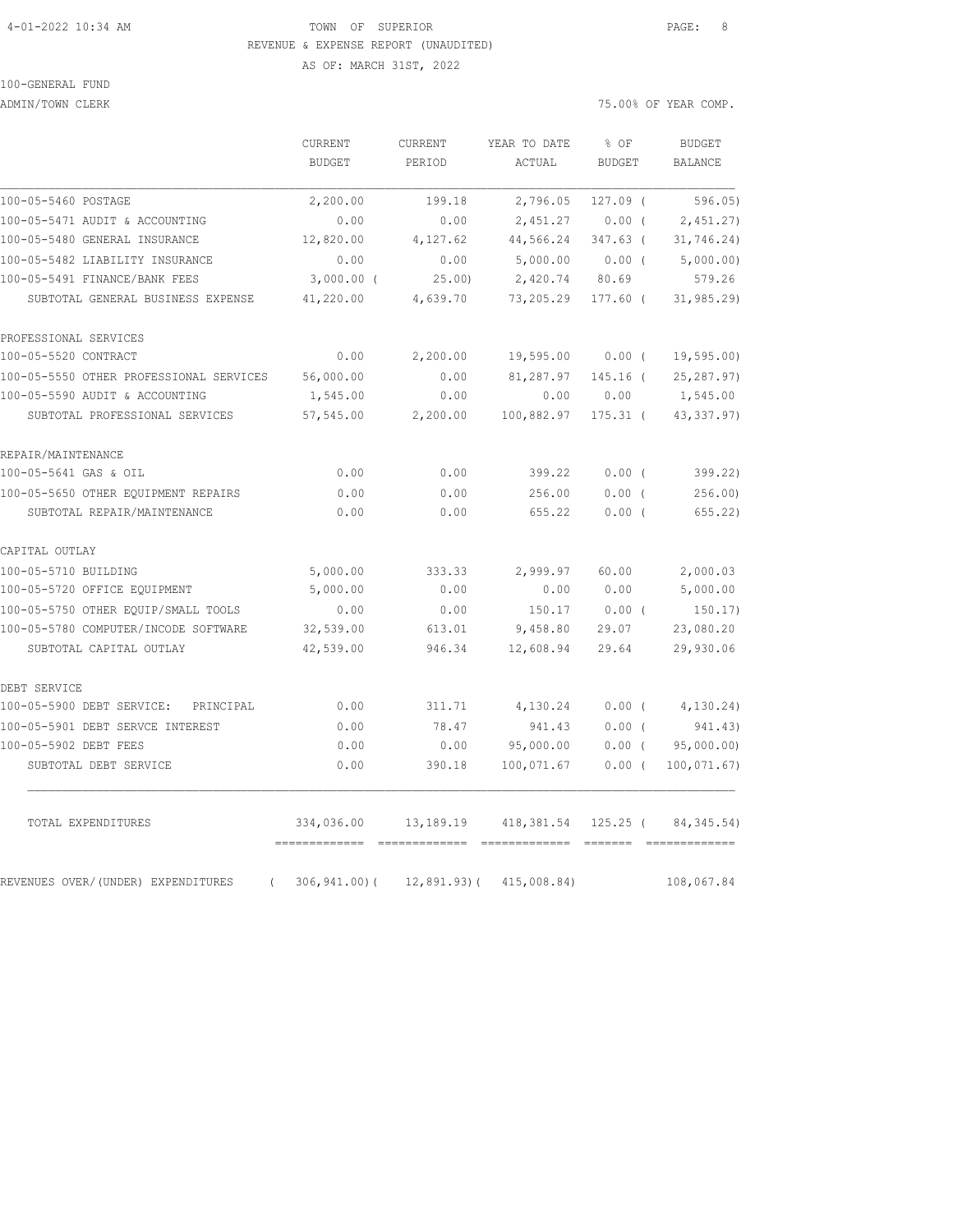| 4-01-2022 10:34 AM                                | TOWN OF SUPERIOR<br>REVENUE & EXPENSE REPORT (UNAUDITED) |                   |                                       |                  | PAGE:<br>9                  |  |
|---------------------------------------------------|----------------------------------------------------------|-------------------|---------------------------------------|------------------|-----------------------------|--|
|                                                   | AS OF: MARCH 31ST, 2022                                  |                   |                                       |                  |                             |  |
| 100-GENERAL FUND<br>FINANCE                       |                                                          |                   |                                       |                  | 75.00% OF YEAR COMP.        |  |
|                                                   |                                                          |                   |                                       |                  |                             |  |
|                                                   | CURRENT<br><b>BUDGET</b>                                 | CURRENT<br>PERIOD | YEAR TO DATE<br>ACTUAL                | $8$ OF<br>BUDGET | BUDGET<br>BALANCE           |  |
| REVENUES                                          |                                                          |                   |                                       |                  |                             |  |
| GRANTS                                            |                                                          |                   |                                       |                  |                             |  |
|                                                   |                                                          |                   |                                       |                  |                             |  |
| EXPENDITURES                                      |                                                          |                   |                                       |                  |                             |  |
| PERSONEL                                          |                                                          |                   |                                       |                  |                             |  |
| SUPPLIES                                          |                                                          |                   |                                       |                  |                             |  |
| 100-06-5299 OPERATING SUPPLIES                    | $0.00$ (                                                 |                   | $2.00$ $2,413.20$ $0.00$ $(2,413.20)$ |                  |                             |  |
| SUBTOTAL SUPPLIES                                 | $0.00$ (                                                 | 2.00)             | 2,413.20                              | $0.00$ (         | 2,413.20                    |  |
| UTILITIES                                         |                                                          |                   |                                       |                  |                             |  |
| GENERAL BUSINESS EXPENSE                          |                                                          |                   |                                       |                  |                             |  |
| 100-06-5471 AUDIT & ACCOUNTING                    | 0.00                                                     | 0.00              |                                       |                  | $2,077.27$ 0.00 ( 2,077.27) |  |
| 100-06-5480 GENERAL INSURANCE                     | 12,820.00                                                | 0.00              | 0.00                                  |                  | $0.00$ $12,820.00$          |  |
| 100-06-5491 FINANCE/BANK FEES                     | 9,100.00                                                 | 15.00             | 5,786.56 63.59                        |                  | 3,313.44                    |  |
| SUBTOTAL GENERAL BUSINESS EXPENSE                 | 21,920.00                                                | 15.00             | 7,863.83                              | 35.88            | 14,056.17                   |  |
| PROFESSIONAL SERVICES                             |                                                          |                   |                                       |                  |                             |  |
| 100-06-5550 OTHER PROFESSIONAL SERVICES 54,212.00 |                                                          | 766.67            | 35,209.17 64.95 19,002.83             |                  |                             |  |
| 100-06-5590 AUDIT & ACCOUNTING                    | 9,757.00                                                 | 0.00              | 0.00                                  | 0.00             | 9,757.00                    |  |
| SUBTOTAL PROFESSIONAL SERVICES                    | 63,969.00                                                | 766.67            | 35,209.17                             | 55.04            | 28,759.83                   |  |
| CAPITAL OUTLAY                                    |                                                          |                   |                                       |                  |                             |  |
| TOTAL EXPENDITURES                                | 85,889.00                                                |                   | 779.67 45,486.20 52.96 40,402.80      |                  |                             |  |
| REVENUES OVER/(UNDER) EXPENDITURES (              |                                                          |                   | 85,889.00) (779.67) (45,486.20)       |                  | (40, 402.80)                |  |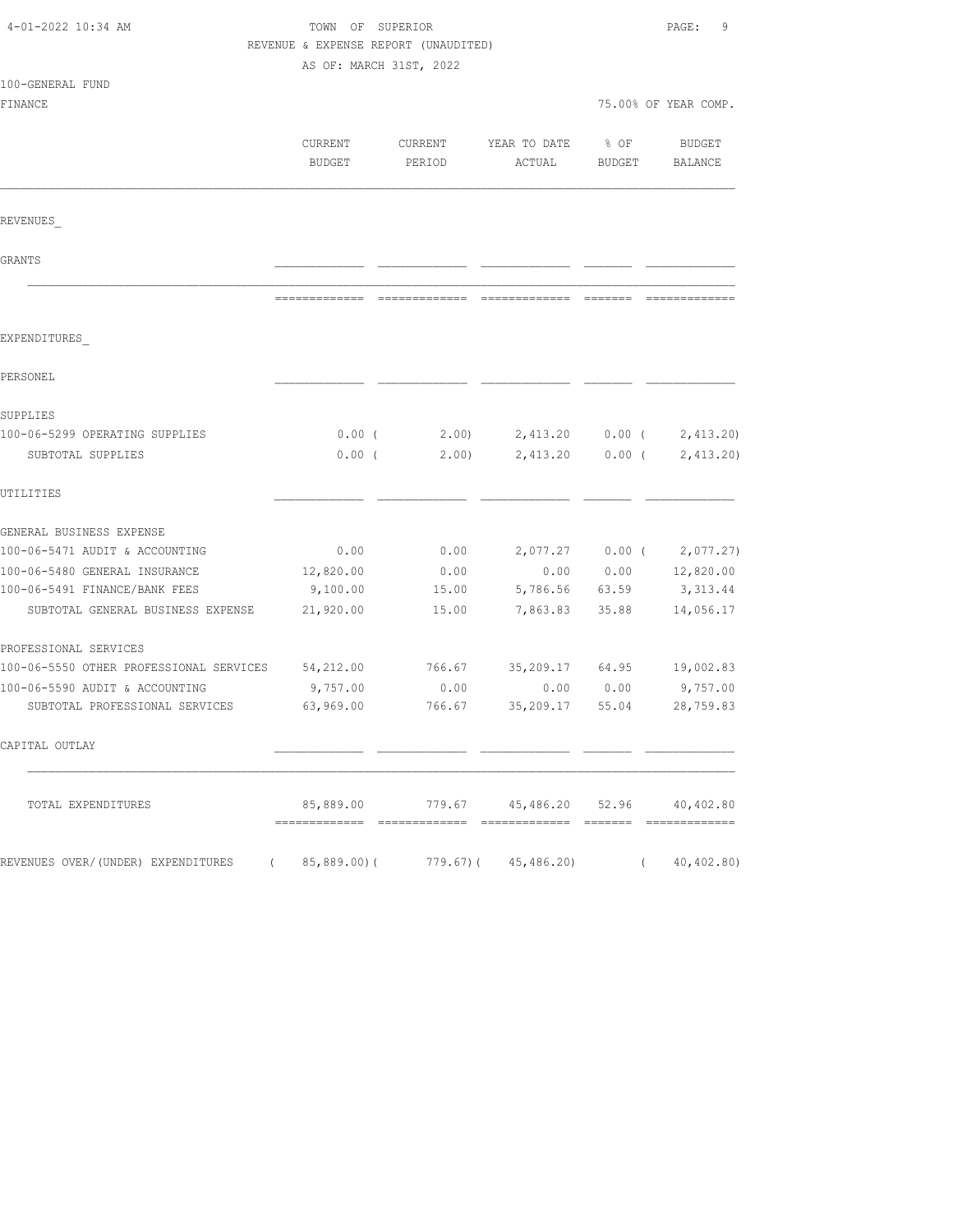#### 4-01-2022 10:34 AM TOWN OF SUPERIOR PAGE: 10 REVENUE & EXPENSE REPORT (UNAUDITED)

|  | 100-GENERAL FUND |  |
|--|------------------|--|
|  |                  |  |

|                                                                    | CURRENT<br><b>BUDGET</b> | CURRENT<br>PERIOD | YEAR TO DATE<br>ACTUAL                | % OF<br><b>BUDGET</b> | <b>BUDGET</b><br><b>BALANCE</b> |
|--------------------------------------------------------------------|--------------------------|-------------------|---------------------------------------|-----------------------|---------------------------------|
| REVENUES                                                           |                          |                   |                                       |                       |                                 |
| BUSINESS SERVICES                                                  |                          |                   |                                       |                       |                                 |
| 100-07-4230 PD SERVICES-IMPOUND/FING PRI 18,000.00                 |                          | 54.00             | 1,098.82 6.10                         |                       | 16,901.18                       |
| 100-07-4250 TRAFFIC FINES                                          | 20,000.00                | 2,456.49          | 9,680.60 48.40                        |                       | 10,319.40                       |
| SUBTOTAL BUSINESS SERVICES                                         | 38,000.00                | 2,510.49          | 10,779.42                             | 28.37                 | 27,220.58                       |
| <b>GRANTS</b>                                                      |                          |                   |                                       |                       |                                 |
| CONTRIBUTIONS                                                      |                          |                   |                                       |                       |                                 |
| 100-07-4700 Smart & Safe Revenue                                   | 0.00                     | 0.00              | 10,684.39                             | $0.00$ (              | 10,684.39                       |
| 100-07-4781 OFF DUTY VEHICLE USE                                   | 0.00                     | 0.00              | 620.00                                | $0.00$ (              | 620.00                          |
| SUBTOTAL CONTRIBUTIONS                                             | 0.00                     | 0.00              | 11,304.39                             | $0.00$ (              | 11, 304.39                      |
| TOTAL REVENUES                                                     | 38,000.00                | 2,510.49          | 22,083.81                             | 58.12                 | 15,916.19                       |
| EXPENDITURES                                                       |                          |                   |                                       |                       |                                 |
| PERSONEL                                                           |                          |                   |                                       |                       |                                 |
| 100-07-5100 SALARIES                                               | 561,655.00               | 0.00              | 324,103.52 57.71                      |                       | 237,551.48                      |
| 100-07-5101 OVERTIME                                               | 30,000.00                | 0.00              | 40,752.68                             | 135.84 (              | 10, 752.68)                     |
| 100-07-5151 FICA                                                   | 3,854.00                 | 0.00              | 3,096.21                              | 80.34                 | 757.79                          |
| 100-07-5152 MEDICARE                                               | 7,898.00                 | 0.00              | 5,149.81                              | 65.20                 | 2,748.19                        |
| 100-07-5153 STATE UNEMPLOYMENT                                     | 1,293.00                 | 0.00              | 479.77                                | 37.11                 | 813.23                          |
| 100-07-5154 WORKERS COMP INSURANCE                                 | 33,599.00                | 0.00              | 23,795.00                             | 70.82                 | 9,804.00                        |
| 100-07-5160 PUBLIC SAFETY RETIREMENT                               | 123,244.00               | 9,272.17          | 86,182.72                             | 69.93                 | 37,061.28                       |
| 100-07-5161 ARIZONA STATE RETIREMENT<br>100-07-5162 LIFE INSURANCE | 0.00<br>925.00           | 0.00              | 4,183.22<br>522.60                    | $0.00$ (<br>56.50     | 4,183.22)<br>402.40             |
| 100-07-5163 HEALTH INSURANCE                                       | 76,732.00                | 46.90<br>4,374.86 | 49,796.91                             | 64.90                 | 26,935.09                       |
| 100-07-5164 DENTAL INSURANCE                                       | 4,692.00                 | 284.22            | 2,535.80                              | 54.05                 | 2,156.20                        |
| SUBTOTAL PERSONEL                                                  |                          |                   | 843,892.00 13,978.15 540,598.24 64.06 |                       | 303, 293.76                     |
| SUPPLIES                                                           |                          |                   |                                       |                       |                                 |
| 100-07-5210 OFFICE SUPPLIES                                        | 2,100.00                 | 0.00              |                                       | 868.23 41.34          | 1,231.77                        |
| 100-07-5225 SAFETY SUPPLIES/EQUIPMENT                              | 0.00                     | 0.00              | 653.86                                | $0.00$ (              | 653.86)                         |
| 100-07-5227 K9 FOOD & MEDICAL SUPPLIES                             | 3,000.00                 | 0.00              | 3,970.53                              | $132.35$ (            | 970.53)                         |
| 100-07-5299 OPERATING SUPPLIES                                     | 4,000.00                 |                   | 9,459.49 19,030.01                    | 475.75 (              | 15,030.01)                      |
| SUBTOTAL SUPPLIES                                                  | 9,100.00                 | 9,459.49          | 24,522.63                             | 269.48 (              | 15, 422.63)                     |
| UTILITIES                                                          |                          |                   |                                       |                       |                                 |
| 100-07-5310 ELECTRICITY                                            | 4,900.00                 | 0.00              | 0.00                                  | 0.00                  | 4,900.00                        |
| 100-07-5320 GAS                                                    | 200.00                   | 0.00              | 0.00                                  | 0.00                  | 200.00                          |
| 100-07-5350 TELEPHONE                                              | 14,000.00                | 542.30            | 6,471.34                              | 46.22                 | 7,528.66                        |
| 100-07-5360 WATER                                                  | 1,000.00                 | 161.05            | 1,279.83                              | 127.98 (              | 279.83)                         |
| SUBTOTAL UTILITIES                                                 | 20,100.00                | 703.35            | 7,751.17 38.56                        |                       | 12,348.83                       |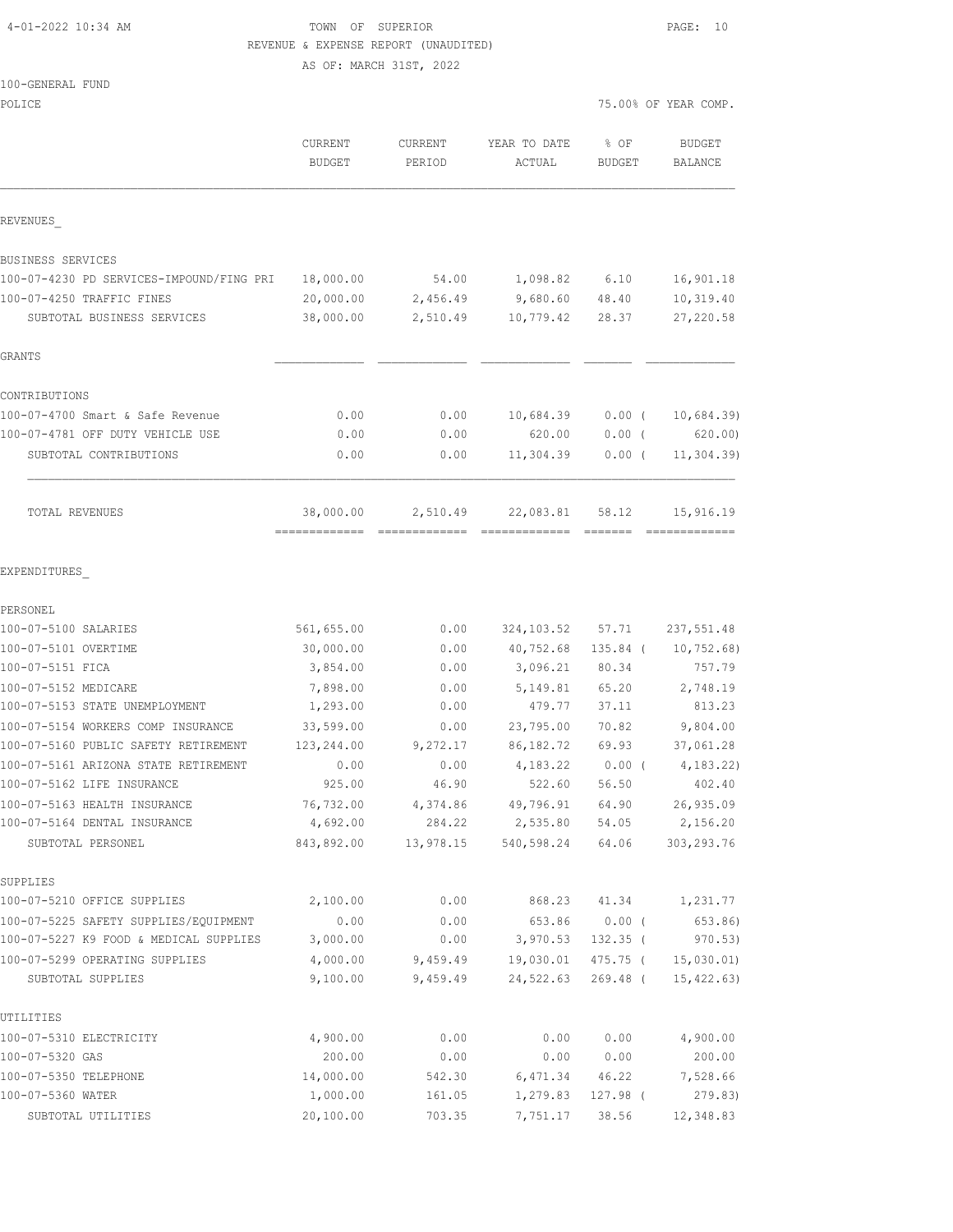### 4-01-2022 10:34 AM TOWN OF SUPERIOR PAGE: 11 REVENUE & EXPENSE REPORT (UNAUDITED)

AS OF: MARCH 31ST, 2022

| 100-GENERAL FUND |  |
|------------------|--|
|------------------|--|

POLICE 75.00% OF YEAR COMP.

|                                                | <b>CURRENT</b><br><b>BUDGET</b>              | <b>CURRENT</b><br>PERIOD | YEAR TO DATE<br>ACTUAL               | % OF<br><b>BUDGET</b> | <b>BUDGET</b><br>BALANCE |
|------------------------------------------------|----------------------------------------------|--------------------------|--------------------------------------|-----------------------|--------------------------|
| GENERAL BUSINESS EXPENSE                       |                                              |                          |                                      |                       |                          |
| 100-07-5410 ADVERTISING                        | 500.00                                       | 0.00                     | 0.00                                 | 0.00                  | 500.00                   |
| 100-07-5420 DUES & SUBSCRIPTIONS               | 1,000.00                                     | 0.00                     | 940.00                               | 94.00                 | 60.00                    |
| 100-07-5430 PRINTING                           | 600.00                                       | 0.00                     | 0.00                                 | 0.00                  | 600.00                   |
| 100-07-5460 POSTAGE                            | 500.00                                       | 38.30                    | 905.21                               | 181.04 (              | 405.21)                  |
| 100-07-5471 AUDIT & ACCOUNTING                 | 1,545.00                                     | 0.00                     | 2,077.27                             | $134.45$ (            | 532.27)                  |
| 100-07-5480 GENERAL INSURANCE                  | 12,820.00                                    | 4,127.62                 | 5,493.64                             | 42.85                 | 7,326.36                 |
| SUBTOTAL GENERAL BUSINESS EXPENSE              | 16,965.00                                    | 4,165.92                 | 9,416.12                             | 55.50                 | 7,548.88                 |
| PROFESSIONAL SERVICES                          |                                              |                          |                                      |                       |                          |
| 100-07-5520 CONTRACTUAL SERVICES               | 75,000.00                                    | 0.00                     | 62, 573.41                           | 83.43                 | 12,426.59                |
| 100-07-5530 Animal Control                     | 17,112.00                                    | 1,289.73                 | 3,659.53                             | 21.39                 | 13, 452.47               |
| 100-07-5550 OTHER PROFESSIONAL SERVICES        | 2,000.00                                     | 0.00                     | 216.00                               | 10.80                 | 1,784.00                 |
| SUBTOTAL PROFESSIONAL SERVICES                 | 94,112.00                                    | 1,289.73                 | 66,448.94                            | 70.61                 | 27,663.06                |
| REPAIR/MAINTENANCE                             |                                              |                          |                                      |                       |                          |
| 100-07-5610 PARK & BLDG IMPROVEMENTS           | 0.00                                         | 0.00                     | 6,589.29                             | 0.00(                 | 6, 589.29                |
| 100-07-5640 AUTO & TRUCK REPAIRS               | 0.00                                         | 0.00                     | 15,813.36                            | $0.00$ (              | 15,813.36)               |
| 100-07-5641 GAS & OIL                          | 15,632.00                                    | 0.00                     | 17,398.28                            | $111.30$ (            | 1,766.28)                |
| SUBTOTAL REPAIR/MAINTENANCE                    | 15,632.00                                    | 0.00                     | 39,800.93                            | $254.61$ (            | 24, 168.93)              |
| CAPITAL OUTLAY                                 |                                              |                          |                                      |                       |                          |
| 100-07-5710 BUILDING                           | 0.00                                         | 0.00                     | 14,352.28                            | $0.00$ (              | 14, 352.28)              |
| SUBTOTAL CAPITAL OUTLAY                        | 0.00                                         | 0.00                     | 14,352.28                            | $0.00$ (              | 14, 352.28)              |
| TOTAL EXPENDITURES                             | 999,801.00<br>============================== | 29,596.64                | 702,890.31<br>============== ======= | 70.30                 | 296,910.69               |
| REVENUES OVER/(UNDER) EXPENDITURES<br>$\left($ | 961,801.00)(                                 |                          | $27,086.15$ (680,806.50)             | $\left($              | 280,994.50)              |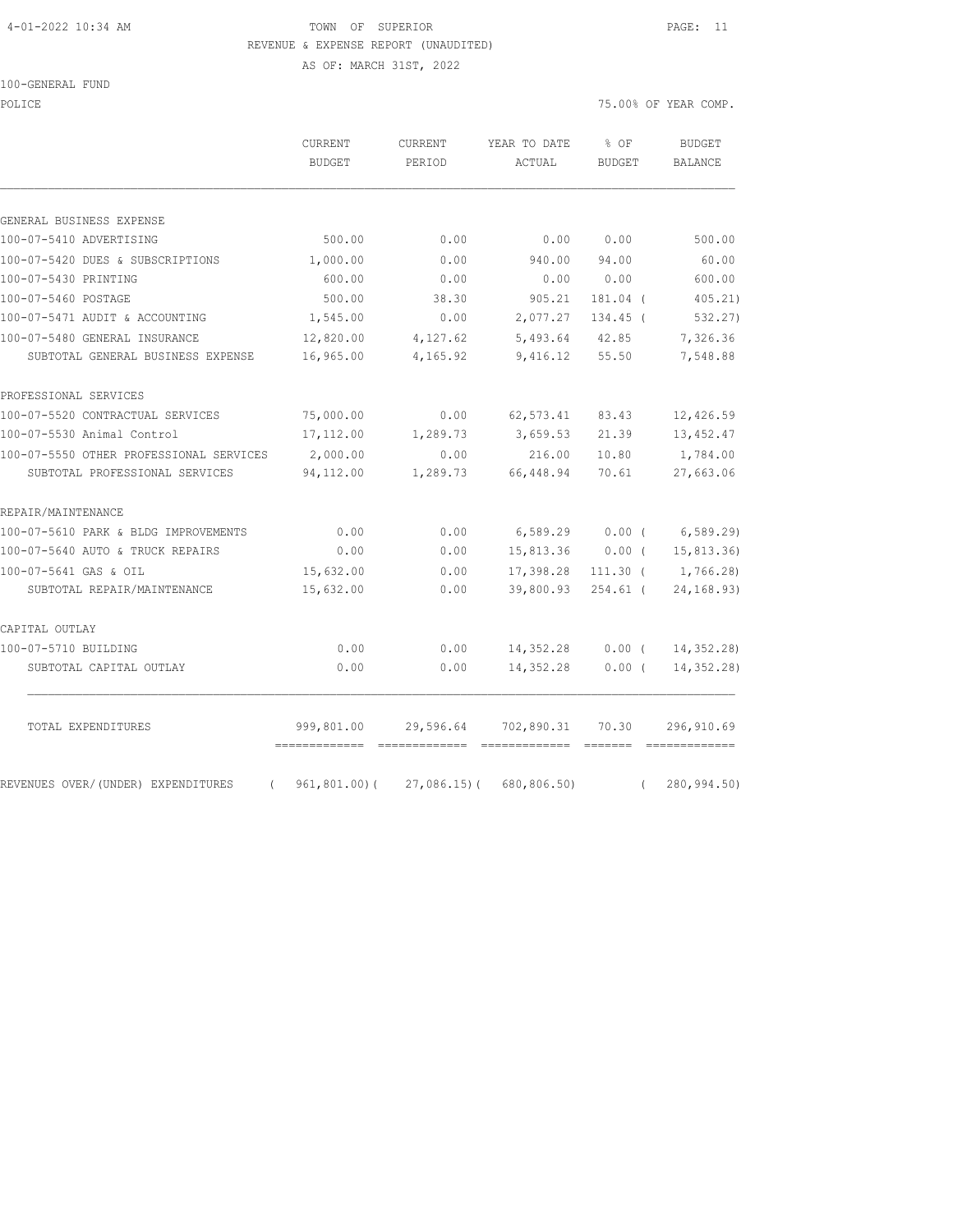| 4-01-2022 10:34 AM |  |  |
|--------------------|--|--|
|--------------------|--|--|

# TOWN OF SUPERIOR **PAGE:** 12 REVENUE & EXPENSE REPORT (UNAUDITED)

AS OF: MARCH 31ST, 2022

|  | 100-GENERAL FUND |  |
|--|------------------|--|
|  |                  |  |

FIRE 75.00% OF YEAR COMP.

|                                      | CURRENT<br><b>BUDGET</b> | CURRENT<br>PERIOD | YEAR TO DATE<br>ACTUAL | % OF<br><b>BUDGET</b> | <b>BUDGET</b><br>BALANCE                                                                                                                                                                                                                                                                                                                                                                                                                                                                            |
|--------------------------------------|--------------------------|-------------------|------------------------|-----------------------|-----------------------------------------------------------------------------------------------------------------------------------------------------------------------------------------------------------------------------------------------------------------------------------------------------------------------------------------------------------------------------------------------------------------------------------------------------------------------------------------------------|
| REVENUES                             |                          |                   |                        |                       |                                                                                                                                                                                                                                                                                                                                                                                                                                                                                                     |
| BUSINESS SERVICES                    |                          |                   |                        |                       |                                                                                                                                                                                                                                                                                                                                                                                                                                                                                                     |
| GRANTS                               |                          |                   |                        |                       |                                                                                                                                                                                                                                                                                                                                                                                                                                                                                                     |
| 100-08-4600 FIRE DEPT REVENUE        | 0.00                     | 133.74            | 133.74                 | $0.00$ (              | 133.74)                                                                                                                                                                                                                                                                                                                                                                                                                                                                                             |
| SUBTOTAL GRANTS                      | 0.00                     | 133.74            | 133.74                 | $0.00$ (              | 133.74)                                                                                                                                                                                                                                                                                                                                                                                                                                                                                             |
| CONTRIBUTIONS                        |                          |                   |                        |                       |                                                                                                                                                                                                                                                                                                                                                                                                                                                                                                     |
| 100-08-4700 Smart & Safe Revenue     | 0.00                     | 0.00              |                        | 7,715.14 0.00 (       | 7,715.14)                                                                                                                                                                                                                                                                                                                                                                                                                                                                                           |
| SUBTOTAL CONTRIBUTIONS               | 0.00                     | 0.00              | 7,715.14               | $0.00$ (              | 7,715.14)                                                                                                                                                                                                                                                                                                                                                                                                                                                                                           |
| TOTAL REVENUES                       | 0.00<br>=============    | 133.74            | 7,848.88               | $0.00$ (              | 7,848.88)<br>$\begin{array}{cccccccccc} \multicolumn{2}{c}{} & \multicolumn{2}{c}{} & \multicolumn{2}{c}{} & \multicolumn{2}{c}{} & \multicolumn{2}{c}{} & \multicolumn{2}{c}{} & \multicolumn{2}{c}{} & \multicolumn{2}{c}{} & \multicolumn{2}{c}{} & \multicolumn{2}{c}{} & \multicolumn{2}{c}{} & \multicolumn{2}{c}{} & \multicolumn{2}{c}{} & \multicolumn{2}{c}{} & \multicolumn{2}{c}{} & \multicolumn{2}{c}{} & \multicolumn{2}{c}{} & \multicolumn{2}{c}{} & \multicolumn{2}{c}{} & \mult$ |
| EXPENDITURES                         |                          |                   |                        |                       |                                                                                                                                                                                                                                                                                                                                                                                                                                                                                                     |
| PERSONEL.                            |                          |                   |                        |                       |                                                                                                                                                                                                                                                                                                                                                                                                                                                                                                     |
| 100-08-5100 SALARIES                 | $70,504.00$ (            | 2.18)             | 55,424.87 78.61        |                       | 15,079.13                                                                                                                                                                                                                                                                                                                                                                                                                                                                                           |
| 100-08-5101 OVERTIME                 | 8,000.00                 | 0.00              | 6,334.86               | 79.19                 | 1,665.14                                                                                                                                                                                                                                                                                                                                                                                                                                                                                            |
| 100-08-5151 FICA                     | 4,443.00                 | 0.00              | 3,447.35               | 77.59                 | 995.65                                                                                                                                                                                                                                                                                                                                                                                                                                                                                              |
| 100-08-5152 MEDICARE                 | 1,039.00                 | 0.00              | 806.23                 | 77.60                 | 232.77                                                                                                                                                                                                                                                                                                                                                                                                                                                                                              |
| 100-08-5153 STATE UNEMPLOYMENT       | 321.00                   | 0.00              | 87.89                  | 27.38                 | 233.11                                                                                                                                                                                                                                                                                                                                                                                                                                                                                              |
| 100-08-5154 WORKERS COMP INSURANCE   | 4,483.00                 | 0.00              | 8,231.16               | $183.61$ (            | 3,748.16                                                                                                                                                                                                                                                                                                                                                                                                                                                                                            |
| 100-08-5160 PUBLIC SAFETY RETIREMENT | 9,849.00                 | 686.75            | 6,391.98               | 64.90                 | 3,457.02                                                                                                                                                                                                                                                                                                                                                                                                                                                                                            |
| 100-08-5162 LIFE INSURANCE           | 113.00                   | 9.38              | 89.78                  | 79.45                 | 23.22                                                                                                                                                                                                                                                                                                                                                                                                                                                                                               |
| 100-08-5163 HEALTH INSURANCE         | 9,072.00                 | 749.98            | 7,949.78               | 87.63                 | 1,122.22                                                                                                                                                                                                                                                                                                                                                                                                                                                                                            |
| 100-08-5164 DENTAL INSURANCE         | 571.00                   | 44.21             | 334.54                 | 58.59                 | 236.46                                                                                                                                                                                                                                                                                                                                                                                                                                                                                              |
| SUBTOTAL PERSONEL                    | 108,395.00               | 1,488.14          | 89,098.44              | 82.20                 | 19,296.56                                                                                                                                                                                                                                                                                                                                                                                                                                                                                           |
| SUPPLIES                             |                          |                   |                        |                       |                                                                                                                                                                                                                                                                                                                                                                                                                                                                                                     |
| 100-08-5210 OFFICE SUPPLIES          | 250.00                   | 0.00              | 108.37                 | 43.35                 | 141.63                                                                                                                                                                                                                                                                                                                                                                                                                                                                                              |
| 100-08-5215 PUBLIC EDUCATION         | 1,200.00                 | 0.00              | 0.00                   | 0.00                  | 1,200.00                                                                                                                                                                                                                                                                                                                                                                                                                                                                                            |
| 100-08-5299 OPERATING SUPPLIES       | 3,000.00                 | 23.77             | 2,381.67               | 79.39                 | 618.33                                                                                                                                                                                                                                                                                                                                                                                                                                                                                              |
| SUBTOTAL SUPPLIES                    | 4,450.00                 | 23.77             | 2,490.04               | 55.96                 | 1,959.96                                                                                                                                                                                                                                                                                                                                                                                                                                                                                            |
| UTILITIES                            |                          |                   |                        |                       |                                                                                                                                                                                                                                                                                                                                                                                                                                                                                                     |
| 100-08-5310 ELECTRICITY              | 2,783.00                 | 0.00              | 1,695.99               | 60.94                 | 1,087.01                                                                                                                                                                                                                                                                                                                                                                                                                                                                                            |
| 100-08-5350 TELEPHONE                | 1,000.00                 | 103.41            | 1,220.34               | $122.03$ (            | 220.34)                                                                                                                                                                                                                                                                                                                                                                                                                                                                                             |
| 100-08-5360 WATER                    | 1,100.00<br>4,883.00     | 52.39             | 509.92                 | 46.36                 | 590.08                                                                                                                                                                                                                                                                                                                                                                                                                                                                                              |
| SUBTOTAL UTILITIES                   |                          | 155.80            | 3,426.25               | 70.17                 | 1,456.75                                                                                                                                                                                                                                                                                                                                                                                                                                                                                            |
| GENERAL BUSINESS EXPENSE             |                          |                   |                        |                       |                                                                                                                                                                                                                                                                                                                                                                                                                                                                                                     |
| 100-08-5410 ADVERTISING              | 100.00                   | 0.00              | 0.00                   | 0.00                  | 100.00                                                                                                                                                                                                                                                                                                                                                                                                                                                                                              |
| 100-08-5420 DUES & SUBSCRIPTIONS     | 600.00                   | 216.00            | 524.40                 | 87.40                 | 75.60                                                                                                                                                                                                                                                                                                                                                                                                                                                                                               |
| 100-08-5425 CONFERENCES & TRAINING   | 0.00                     | 0.00              | 15.00                  | $0.00$ (              | 15.00)                                                                                                                                                                                                                                                                                                                                                                                                                                                                                              |
| 100-08-5430 PRINTING                 | 700.00                   | 0.00              | 305.94                 | 43.71                 | 394.06                                                                                                                                                                                                                                                                                                                                                                                                                                                                                              |

100-08-5460 POSTAGE 6 100.00 400.00 38.30 477.90 119.48 ( 77.90)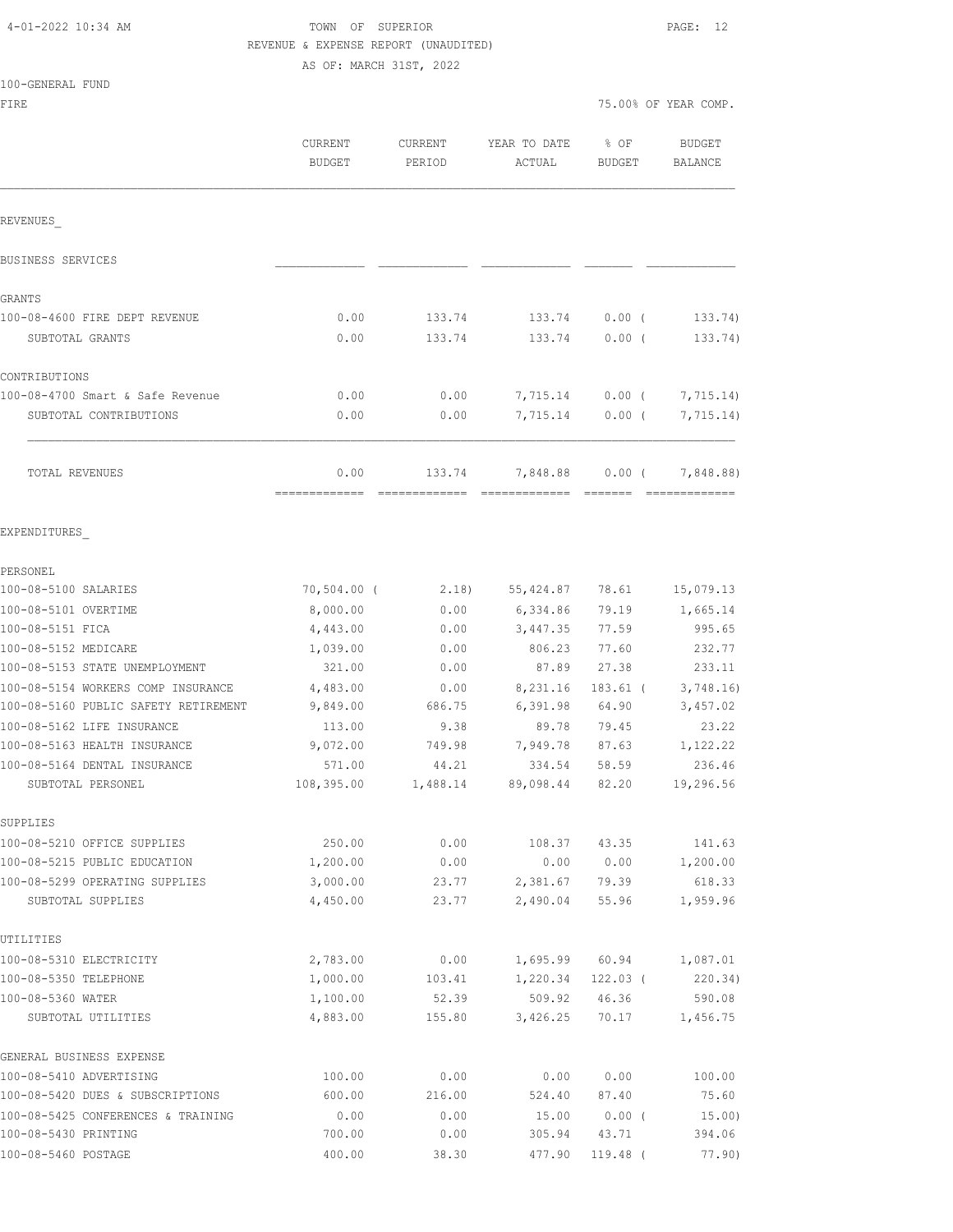### 4-01-2022 10:34 AM TOWN OF SUPERIOR PAGE: 13 REVENUE & EXPENSE REPORT (UNAUDITED) AS OF: MARCH 31ST, 2022

100-GENERAL FUND

FIRE 75.00% OF YEAR COMP.

|                                                   | CURRENT<br><b>BUDGET</b> | CURRENT<br>PERIOD | YEAR TO DATE<br>ACTUAL               | % OF<br>BUDGET          | BUDGET<br><b>BALANCE</b> |
|---------------------------------------------------|--------------------------|-------------------|--------------------------------------|-------------------------|--------------------------|
| 100-08-5471 AUDIT                                 | 1,545.00                 | 0.00              |                                      | 2,077.27 134.45 (       | 532.27)                  |
| 100-08-5480 GENERAL INSURANCE                     | 6,410.00                 | 2,063.80          |                                      | 2,746.81 42.85 3,663.19 |                          |
| SUBTOTAL GENERAL BUSINESS EXPENSE                 | 9,755.00                 | 2,318.10          |                                      | 6, 147.32 63.02         | 3,607.68                 |
| PROFESSIONAL SERVICES                             |                          |                   |                                      |                         |                          |
| 100-08-5550 OTHER PROFESSIONAL SERVICES 15,000.00 |                          | 0.00              |                                      | 4,489.60 29.93          | 10,510.40                |
| SUBTOTAL PROFESSIONAL SERVICES                    | 15,000.00                | 0.00              |                                      | 4,489.60 29.93          | 10,510.40                |
| REPAIR/MAINTENANCE                                |                          |                   |                                      |                         |                          |
| 100-08-5641 GAS & OIL                             | 3,000.00                 |                   | $0.00$ 1, 495.11 49.84               |                         | 1,504.89                 |
| SUBTOTAL REPAIR/MAINTENANCE                       | 3,000.00                 | 0.00              |                                      | 1,495.11 49.84          | 1,504.89                 |
| CAPITAL OUTLAY                                    |                          |                   |                                      |                         |                          |
| 100-08-5720 OFFICE EQUIPMENT                      | 0.00                     | 0.00              | 69.60                                | $0.00$ (                | 69.60                    |
| SUBTOTAL CAPITAL OUTLAY                           | 0.00                     | 0.00              | 69.60                                | 0.00(                   | 69.60)                   |
| DEBT SERVICE                                      |                          |                   |                                      |                         |                          |
| 100-08-5900 DEBT SVC- PRINCIPAL                   | 800.00                   | 146.68            | 548.49                               | 68.56                   | 251.51                   |
| 100-08-5901 DEBT SVC INTEREST                     | 400.00                   | 36.92             | 117.64                               | 29.41                   | 282.36                   |
| SUBTOTAL DEBT SERVICE                             | 1,200.00                 | 183.60            | 666.13                               | 55.51                   | 533.87                   |
|                                                   |                          |                   | 146,683.00 4,169.41 107,882.49 73.55 |                         | 38,800.51                |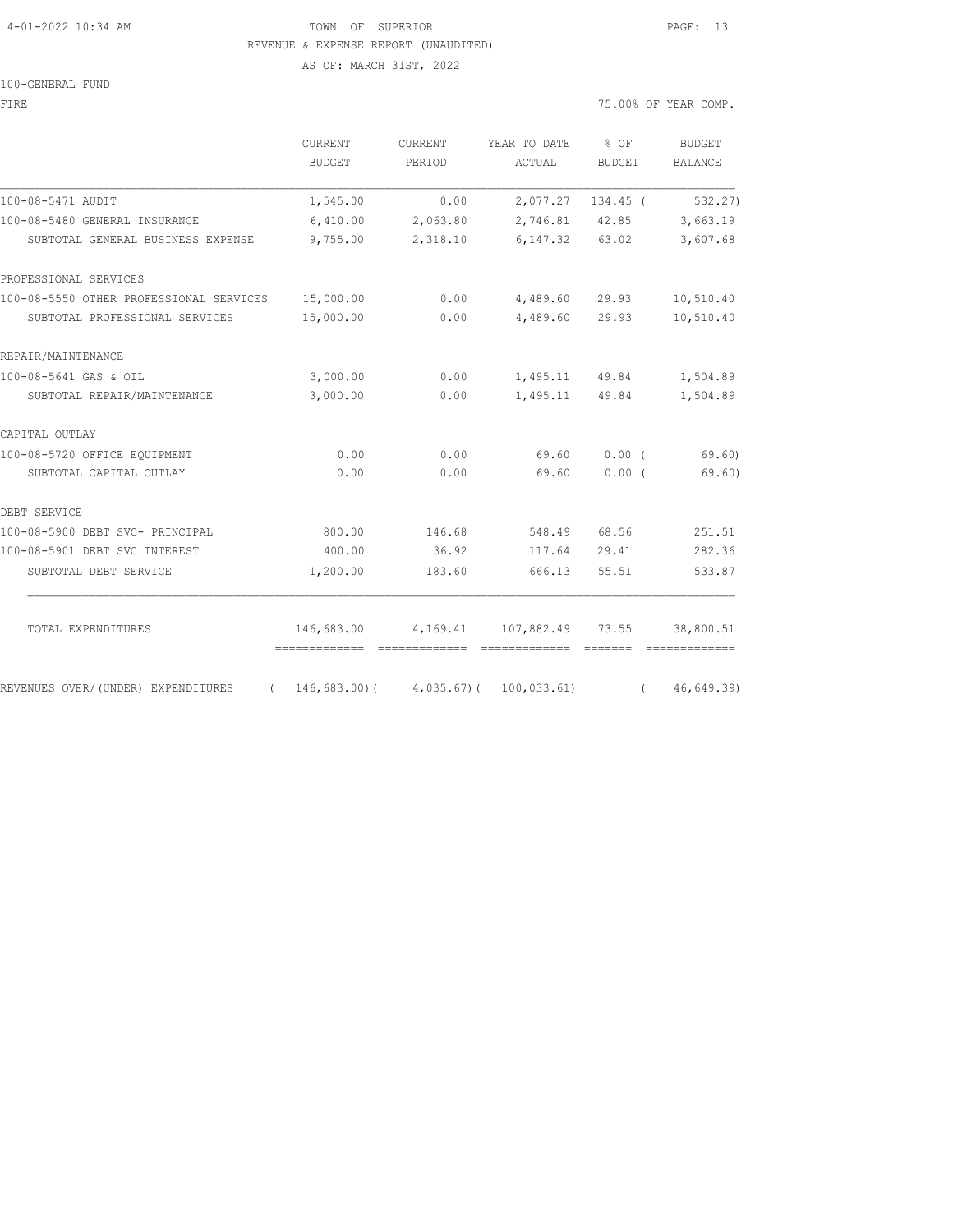| 4-01-2022 10:34 AM                                           |                       | TOWN OF SUPERIOR<br>REVENUE & EXPENSE REPORT (UNAUDITED)<br>AS OF: MARCH 31ST, 2022 |                              |                   |                          |  |
|--------------------------------------------------------------|-----------------------|-------------------------------------------------------------------------------------|------------------------------|-------------------|--------------------------|--|
| 100-GENERAL FUND                                             |                       |                                                                                     |                              |                   |                          |  |
| PW-STREETS/BLDG MAINT                                        |                       |                                                                                     |                              |                   | 75.00% OF YEAR COMP.     |  |
|                                                              | CURRENT<br>BUDGET     | CURRENT<br>PERIOD                                                                   | YEAR TO DATE<br>ACTUAL       | % OF<br>BUDGET    | <b>BUDGET</b><br>BALANCE |  |
| REVENUES                                                     |                       |                                                                                     |                              |                   |                          |  |
| GRANTS                                                       |                       |                                                                                     |                              |                   |                          |  |
| MISCELLANEOUS                                                |                       |                                                                                     |                              |                   |                          |  |
|                                                              |                       |                                                                                     | -------------- ------------- |                   |                          |  |
| EXPENDITURES                                                 |                       |                                                                                     |                              |                   |                          |  |
| PERSONEL                                                     |                       |                                                                                     |                              |                   |                          |  |
| 100-09-5100 SALARIES                                         | 52,525.00             | 0.00                                                                                | 44,355.17                    | 84.45             | 8,169.83                 |  |
| 100-09-5101 OVERTIME                                         | 2,000.00              | 0.00                                                                                | 2,656.65                     | $132.83$ (        | 656.65)                  |  |
| 100-09-5120 INMATE LABOR                                     | 4,500.00              | 85.00                                                                               | 1,067.50                     | 23.72             | 3,432.50                 |  |
| 100-09-5151 FICA                                             | 3,257.00              | 0.00                                                                                | 2,809.18                     | 86.25             | 447.82                   |  |
| 100-09-5152 MEDICARE                                         | 762.00                | 0.00                                                                                | 656.99                       | 86.22             | 105.01                   |  |
| 100-09-5153 STATE UNEMPLOYMENT                               | 324.00                | 0.00                                                                                | 41.19                        | 12.71             | 282.81                   |  |
| 100-09-5154 WORKERS COMP INSURANCE                           | 1,142.00              | 0.00                                                                                | 1,714.00                     | 150.09 (          | 572.00)                  |  |
| 100-09-5161 ARIZONA STATE RETIREMENT                         | 6,483.00              | 0.00                                                                                | 6,848.69                     | 105.64 (          | 365.69)                  |  |
| 100-09-5162 LIFE INSURANCE                                   | 76.00                 | 33.50                                                                               | 308.20                       | 405.53 (          | 232.20)                  |  |
| 100-09-5163 HEALTH INSURANCE<br>100-09-5164 DENTAL INSURANCE | 6,426.00<br>380.00    | 2,499.92                                                                            | 13,749.56                    | 213.97 (          | 7,323.56)                |  |
| SUBTOTAL PERSONEL                                            | 77,875.00             | 94.74<br>2,713.16                                                                   | 1,429.72<br>75,636.85        | 376.24 (<br>97.13 | 1,049.72)<br>2,238.15    |  |
| SUPPLIES                                                     |                       |                                                                                     |                              |                   |                          |  |
| 100-09-5225 SAFETY SUPPLIES/EQUIPMENT                        | 2,000.00              | 0.00                                                                                | 217.90                       | 10.90             | 1,782.10                 |  |
| 100-09-5230 SANITATION SUPPLIES                              | 14,000.00             | 0.00                                                                                | 6,189.62 44.21               |                   | 7,810.38                 |  |
| 100-09-5240 CHEMICAL SUPPLIES                                | 0.00                  | 0.00                                                                                |                              | $9.30 0.00$ (     | 9.30)                    |  |
| 100-09-5299 OPERATING SUPPLIES                               | 9,000.00              | 10,961.97                                                                           | 39,043.49                    | 433.82 (          | 30,043.49                |  |
| SUBTOTAL SUPPLIES                                            | 25,000.00             | 10,961.97                                                                           | 45,460.31                    | 181.84 (          | 20, 460.31)              |  |
| UTILITIES                                                    |                       |                                                                                     |                              |                   |                          |  |
| 100-09-5310 ELECTRICITY                                      | 12,000.00             | 0.00                                                                                | 8,149.47                     | 67.91             | 3,850.53                 |  |
| 100-09-5320 GAS                                              | 750.00                | 176.97                                                                              | 823.60                       | 109.81 (          | 73.60)                   |  |
| 100-09-5330 REFUSE                                           | 0.00                  | 268.82                                                                              | 5,668.73                     | $0.00$ (          | 5,668.73)                |  |
| 100-09-5350 TELEPHONE                                        | 675.00                | 79.44                                                                               | 775.34                       | $114.87$ (        | 100.34)                  |  |
| 100-09-5360 WATER<br>SUBTOTAL UTILITIES                      | 3,870.00<br>17,295.00 | 168.83<br>694.06                                                                    | 1,676.18<br>17,093.32        | 43.31<br>98.83    | 2,193.82<br>201.68       |  |
| GENERAL BUSINESS EXPENSE                                     |                       |                                                                                     |                              |                   |                          |  |
| 100-09-5410 ADVERTISING                                      | 955.00                | 0.00                                                                                | 0.00                         | 0.00              | 955.00                   |  |
| 100-09-5425 CONFERENCES & TRAINING                           | 2,000.00              | 0.00                                                                                | 304.92                       | 15.25             | 1,695.08                 |  |
| 100-09-5430 PRINTING                                         | 0.00                  | 0.00                                                                                | 29.69                        | $0.00$ (          | 29.69                    |  |
| 100-09-5450 UNIFORMS                                         | 4,000.00              | 305.80                                                                              | 5,184.41                     | $129.61$ (        | 1, 184.41)               |  |
| 100-09-5460 POSTAGE                                          | 100.00                | 0.00                                                                                | 0.00                         | 0.00              | 100.00                   |  |
| 100-09-5471 AUDIT & ACCOUNTING                               | 1,545.00              | 0.00                                                                                | 2,077.26                     | 134.45 (          | 532.26)                  |  |
| 100-09-5480 GENERAL INSURANCE                                | 12,820.00             | 4,127.63                                                                            | 5,493.65                     | 42.85             | 7,326.35                 |  |
| SUBTOTAL GENERAL BUSINESS EXPENSE                            | 21,420.00             | 4,433.43                                                                            | 13,089.93                    | 61.11             | 8,330.07                 |  |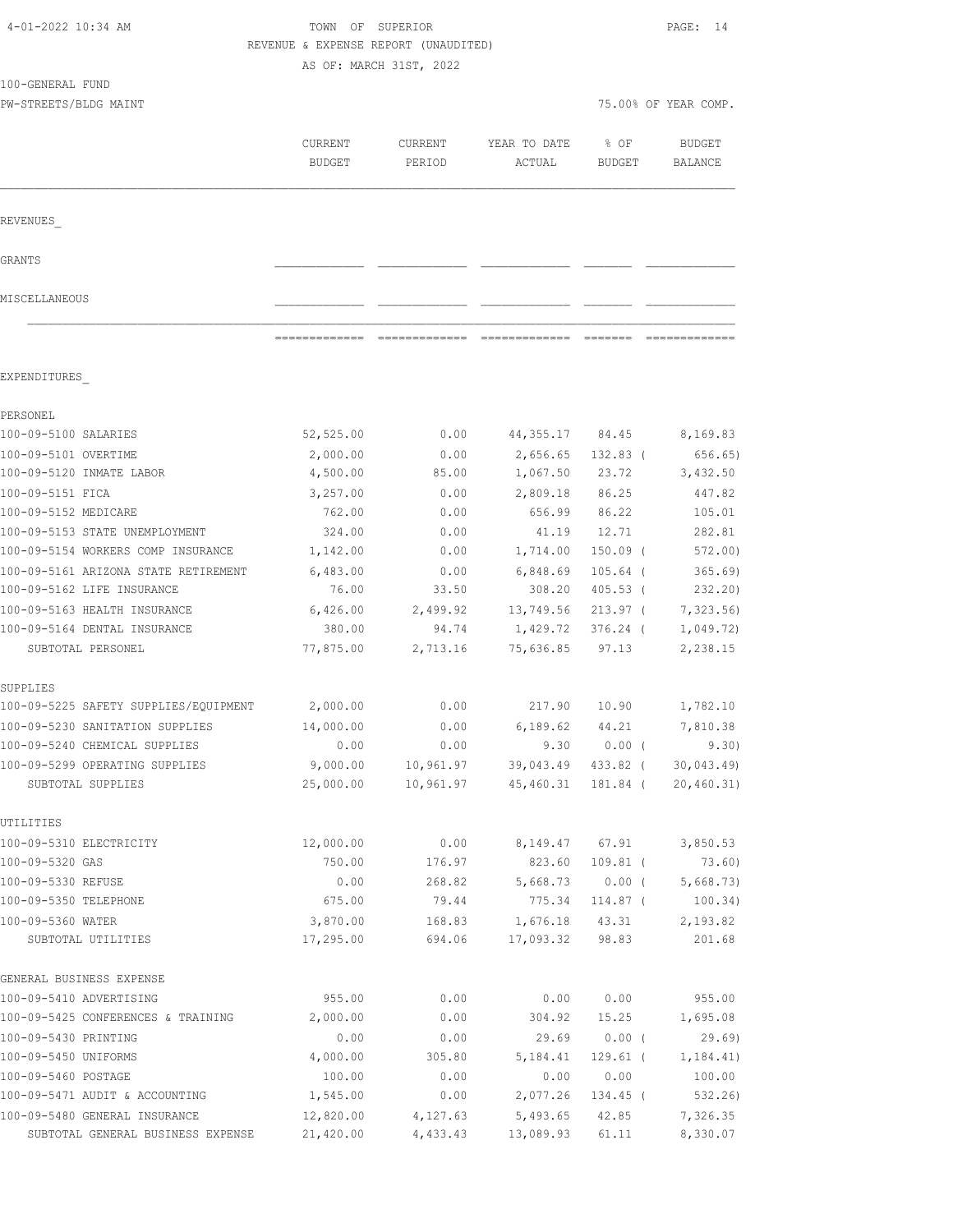### 4-01-2022 10:34 AM TOWN OF SUPERIOR PAGE: 15 REVENUE & EXPENSE REPORT (UNAUDITED)

AS OF: MARCH 31ST, 2022

100-GENERAL FUND

| PW-STREETS/BLDG MAINT                   |                                 |                          |                        |                       | 75.00% OF YEAR COMP.     |
|-----------------------------------------|---------------------------------|--------------------------|------------------------|-----------------------|--------------------------|
|                                         | <b>CURRENT</b><br><b>BUDGET</b> | <b>CURRENT</b><br>PERIOD | YEAR TO DATE<br>ACTUAL | % OF<br><b>BUDGET</b> | <b>BUDGET</b><br>BALANCE |
| PROFESSIONAL SERVICES                   |                                 |                          |                        |                       |                          |
| 100-09-5520 CONTRACTUAL SERVICESL       | 0.00                            | 10,470.27                |                        | 79,499.13 0.00 (      | 79,499.13)               |
| 100-09-5550 OTHER PROFESSIONAL SERVICES | 6,000.00                        | 0.00                     | 3,717.00 61.95         |                       | 2,283.00                 |
| SUBTOTAL PROFESSIONAL SERVICES          | 6,000.00                        | 10,470.27                |                        | 83,216.13 1,386.94 (  | 77,216.13)               |
| REPAIR/MAINTENANCE                      |                                 |                          |                        |                       |                          |
| 100-09-5610 PARK & BLDG IMPROVEMENTS    | 2,980.00                        | 14.11                    |                        | 42,408.30 1,423.10 (  | 39,428.30                |
| 100-09-5640 AUTO & TRUCK REPAIRS        | 4,625.00                        | 0.00                     | 12,822.49              | 277.24 (              | 8,197.49)                |
| 100-09-5641 GAS & OIL                   | 6,310.00                        | 0.00                     | 0.00                   | 0.00                  | 6,310.00                 |
| 100-09-5642 TIRES & TUBES               | 0.00                            | 0.00                     | 1,174.39               | $0.00$ (              | 1,174.39)                |
| 100-09-5643 INMATE FUEL                 | 1,000.00                        | 0.00                     | 0.00                   | 0.00                  | 1,000.00                 |
| 100-09-5650 OTHER EQUIPMENT REPAIRS     | 4,000.00                        | 0.00                     | 4,448.40               | $111.21$ (            | 448.40)                  |
| SUBTOTAL REPAIR/MAINTENANCE             | 18,915.00                       | 14.11                    | 60,853.58              | 321.72 (              | 41,938.58)               |
| CAPITAL OUTLAY                          |                                 |                          |                        |                       |                          |
| 100-09-5710 BUILDING                    | 0.00                            | 0.00                     | 217.02                 | $0.00$ (              | 217.02)                  |
| 100-09-5711 MAGMA BUILDING              | 2,000.00                        | 0.00                     | 0.00                   | 0.00                  | 2,000.00                 |
| 100-09-5712 ROOSEVELT BUILDING          | 5,000.00                        | 0.00                     | 0.00                   | 0.00                  | 5,000.00                 |
| 100-09-5750 OTHER EQUIP/SMALL TOOLS     | 10,000.00                       | 0.00                     | 1,921.13               | 19.21                 | 8,078.87                 |
| 100-09-5770 TRAFFIC SIGNS               | 0.00                            | 0.00                     | 805.03                 | $0.00$ (              | 805.03)                  |
| SUBTOTAL CAPITAL OUTLAY                 | 17,000.00                       | 0.00                     | 2,943.18               | 17.31                 | 14,056.82                |
| DEBT SERVICE                            |                                 |                          |                        |                       |                          |
| 100-09-5900 DEBT SVC - PRINCIPAL        | 0.00                            | 0.00                     | 735.15                 | 0.00(                 | 735.15)                  |
| 100-09-5901 DEBT SVC - INTEREST         | 0.00                            | 0.00                     | 35.32                  | $0.00$ (              | 35.32)                   |
| SUBTOTAL DEBT SERVICE                   | 0.00                            | 0.00                     | 770.47                 | $0.00$ (              | 770.47)                  |
| TOTAL EXPENDITURES                      | 183,505.00                      | 29,287.00                | 299,063.77             | 162.97 (              | 115, 558.77)             |
|                                         |                                 |                          |                        |                       | $200000000000000000$     |

REVENUES OVER/(UNDER) EXPENDITURES ( 183,505.00)( 29,287.00)( 299,063.77) 115,558.77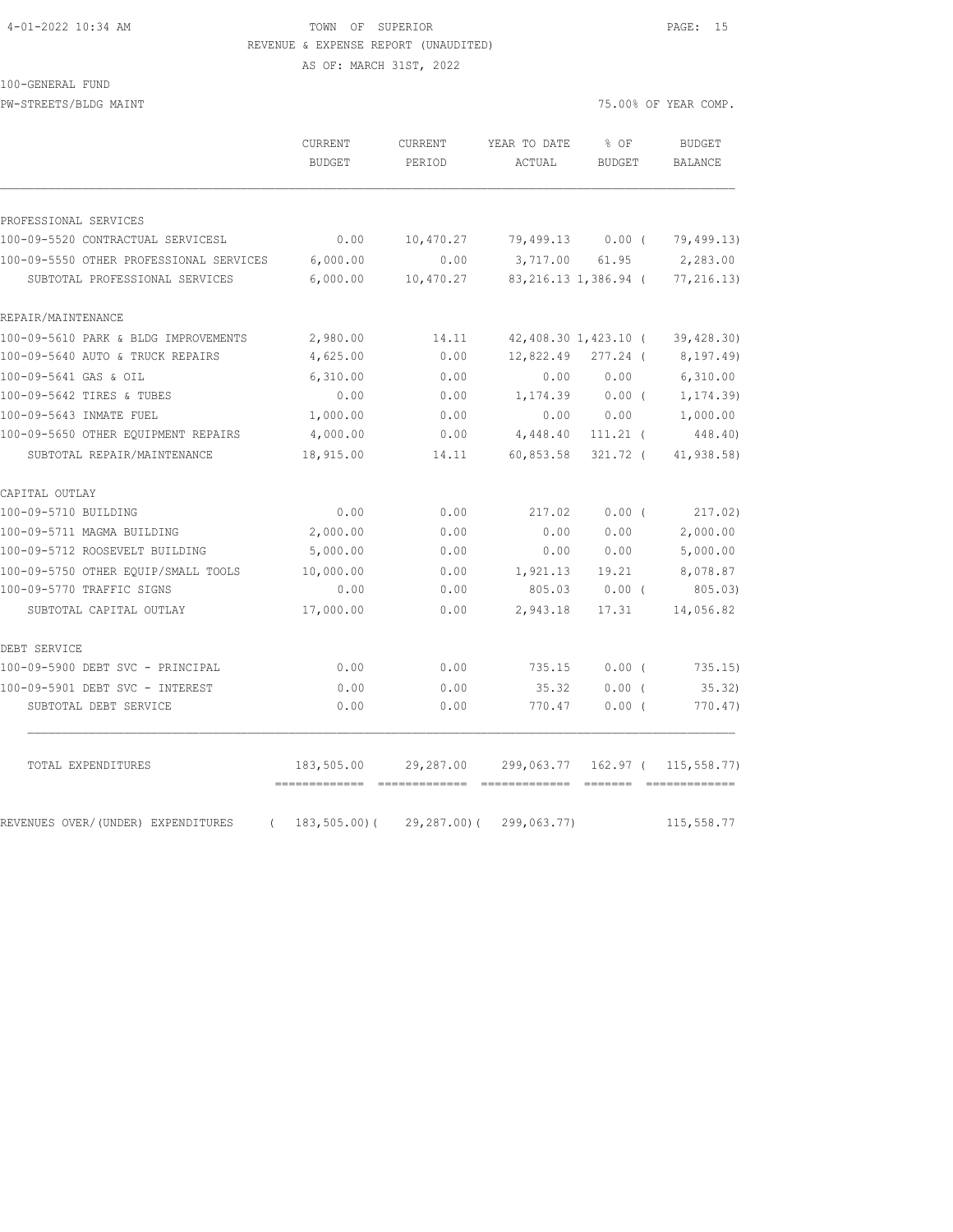| 4-01-2022 10:34 AM                                |                     | TOWN OF SUPERIOR<br>REVENUE & EXPENSE REPORT (UNAUDITED)<br>AS OF: MARCH 31ST, 2022 |                        |                  |                          |
|---------------------------------------------------|---------------------|-------------------------------------------------------------------------------------|------------------------|------------------|--------------------------|
| 100-GENERAL FUND<br>PW-BLDG REGS/ZONING           |                     |                                                                                     |                        |                  | 75.00% OF YEAR COMP.     |
|                                                   |                     |                                                                                     |                        |                  |                          |
|                                                   | CURRENT<br>BUDGET   | CURRENT<br>PERIOD                                                                   | YEAR TO DATE<br>ACTUAL | % OF<br>BUDGET   | <b>BUDGET</b><br>BALANCE |
| REVENUES                                          |                     |                                                                                     |                        |                  |                          |
| BUSINESS SERVICES                                 |                     |                                                                                     |                        |                  |                          |
|                                                   |                     |                                                                                     |                        |                  |                          |
| EXPENDITURES                                      |                     |                                                                                     |                        |                  |                          |
| PERSONEL                                          |                     |                                                                                     |                        |                  |                          |
| 100-10-5100 SALARIES                              | 39,035.00           | 0.00                                                                                | 25,058.03 64.19        |                  | 13,976.97                |
| 100-10-5151 FICA                                  | 2,420.00            | 0.00                                                                                | 1,553.63 64.20         |                  | 866.37                   |
| 100-10-5152 MEDICARE                              | 566.00              | 0.00                                                                                | 363.29 64.19           |                  | 202.71                   |
| 100-10-5153 STATE UNEMPLOYMENT                    | 54.00               | 0.00                                                                                | 23.57                  | 43.65            | 30.43                    |
| 100-10-5154 WORKERS COMP INSURANCE                | 63.00               | 0.00                                                                                | 0.00                   | 0.00             | 63.00                    |
| 100-10-5161 ARIZONA STATE RETIREMENT              | 4,844.00            | 0.00                                                                                | 3, 107.19 64.15        |                  | 1,736.81                 |
| 100-10-5162 LIFE INSURANCE                        | 40.00               | 6.70                                                                                | 67.00                  | $167.50$ (       | 27.00)                   |
| 100-10-5164 DENTAL INSURANCE<br>SUBTOTAL PERSONEL | 204.00<br>47,226.00 | 0.00<br>6.70                                                                        | 0.00<br>30, 172.71     | 0.00<br>63.89    | 204.00<br>17,053.29      |
| SUPPLIES                                          |                     |                                                                                     |                        |                  |                          |
| 100-10-5210 OFFICE SUPPLIES                       | 0.00                | 22.32                                                                               | 22.32                  | $0.00$ (         | 22.32)                   |
| 100-10-5299 OPERATING SUPPLIES                    | 500.00              | 0.00                                                                                | 226.89                 | 45.38            | 273.11                   |
| SUBTOTAL SUPPLIES                                 | 500.00              | 22.32                                                                               | 249.21                 | 49.84            | 250.79                   |
| UTILITIES                                         |                     |                                                                                     |                        |                  |                          |
| 100-10-5350 TELEPHONE                             | 0.00                | 78.43                                                                               | 757.75                 | $0.00$ (         | 757.75)                  |
| SUBTOTAL UTILITIES                                | 0.00                | 78.43                                                                               | 757.75                 | $0.00$ (         | 757.75)                  |
| GENERAL BUSINESS EXPENSE                          |                     |                                                                                     |                        |                  |                          |
| 100-10-5420 DUES & SUBSCRIPTIONS                  | 500.00              | 0.00                                                                                | 100.00                 | 20.00            | 400.00                   |
| 100-10-5425 CONFERENCES & TRAINING                | 2,000.00            | 0.00                                                                                | 785.22                 | 39.26            | 1,214.78                 |
| 100-10-5430 PRINTING<br>100-10-5470 TRAVEL        | 0.00<br>1,000.00    | 0.00<br>0.00                                                                        | 561.81<br>0.00         | $0.00$ (<br>0.00 | 561.81)<br>1,000.00      |
| SUBTOTAL GENERAL BUSINESS EXPENSE                 | 3,500.00            | 0.00                                                                                | 1,447.03               | 41.34            | 2,052.97                 |
| PROFESSIONAL SERVICES                             |                     |                                                                                     |                        |                  |                          |
| 100-10-5550 OTHER PROFESSIONAL SERVICES 30,000.00 |                     | 0.00                                                                                | 24,086.80 80.29        |                  | 5,913.20                 |
| SUBTOTAL PROFESSIONAL SERVICES                    | 30,000.00           | 0.00                                                                                | 24,086.80 80.29        |                  | 5,913.20                 |
| REPAIR/MAINTENANCE                                |                     |                                                                                     |                        |                  |                          |
| CAPITAL OUTLAY                                    |                     |                                                                                     |                        |                  |                          |
| 100-10-5710 BUILDING                              | 0.00                | 0.00                                                                                | 51.92                  | $0.00$ (         | 51.92)                   |
| 100-10-5780 COMPUTER/INCODE SOFTWARE              | 0.00                | 0.00                                                                                | 2,328.48               | $0.00$ (         | 2,328.48                 |
| SUBTOTAL CAPITAL OUTLAY                           | 0.00                | 0.00                                                                                | 2,380.40               | $0.00$ (         | 2,380.40                 |
| TOTAL EXPENDITURES                                | 81,226.00           | 107.45                                                                              | 59,093.90              | 72.75            | 22, 132.10               |
|                                                   |                     |                                                                                     |                        |                  |                          |
| REVENUES OVER/(UNDER) EXPENDITURES                | $(81, 226.00)$ (    | 107.45)(                                                                            | 59,093.90)             | $\sqrt{2}$       | 22, 132.10               |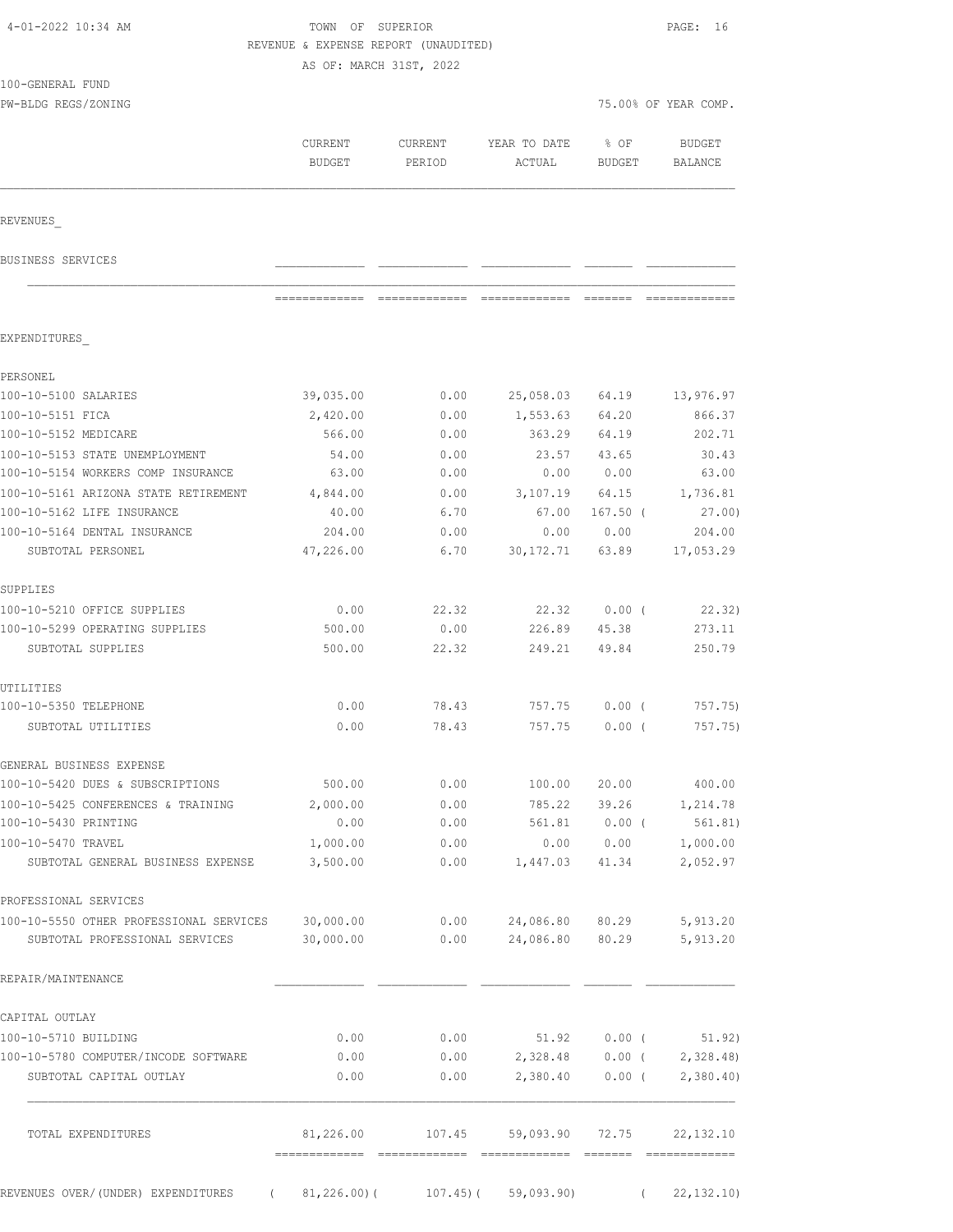|  |  |  | 4-01-2022 10:34 AM |  |
|--|--|--|--------------------|--|
|--|--|--|--------------------|--|

### TOWN OF SUPERIOR **PAGE:** 17 REVENUE & EXPENSE REPORT (UNAUDITED)

AS OF: MARCH 31ST, 2022

| 100-GENERAL FUND |  |
|------------------|--|
|                  |  |

SWIMMING POOL 75.00% OF YEAR COMP.

|                                                                    | CURRENT<br><b>BUDGET</b> | CURRENT<br>PERIOD | YEAR TO DATE<br>ACTUAL                          | % OF<br><b>BUDGET</b> | <b>BUDGET</b><br>BALANCE                                                                                                                                                                                                                                                                                                                                                                                                                                                                           |
|--------------------------------------------------------------------|--------------------------|-------------------|-------------------------------------------------|-----------------------|----------------------------------------------------------------------------------------------------------------------------------------------------------------------------------------------------------------------------------------------------------------------------------------------------------------------------------------------------------------------------------------------------------------------------------------------------------------------------------------------------|
| REVENUES                                                           |                          |                   |                                                 |                       |                                                                                                                                                                                                                                                                                                                                                                                                                                                                                                    |
| BUSINESS SERVICES                                                  |                          |                   |                                                 |                       |                                                                                                                                                                                                                                                                                                                                                                                                                                                                                                    |
| 100-11-4240 POOL SWIM/POOL RENTAL                                  | 3,000.00                 | 0.00              | 1,693.00                                        | 56.43                 | 1,307.00                                                                                                                                                                                                                                                                                                                                                                                                                                                                                           |
| SUBTOTAL BUSINESS SERVICES                                         | 3,000.00                 | 0.00              | 1,693.00                                        | 56.43                 | 1,307.00                                                                                                                                                                                                                                                                                                                                                                                                                                                                                           |
| TOTAL REVENUES                                                     | 3,000.00                 | 0.00              | 1,693.00                                        | 56.43                 | 1,307.00<br>$\begin{array}{cccccccccccccc} \multicolumn{2}{c}{} & \multicolumn{2}{c}{} & \multicolumn{2}{c}{} & \multicolumn{2}{c}{} & \multicolumn{2}{c}{} & \multicolumn{2}{c}{} & \multicolumn{2}{c}{} & \multicolumn{2}{c}{} & \multicolumn{2}{c}{} & \multicolumn{2}{c}{} & \multicolumn{2}{c}{} & \multicolumn{2}{c}{} & \multicolumn{2}{c}{} & \multicolumn{2}{c}{} & \multicolumn{2}{c}{} & \multicolumn{2}{c}{} & \multicolumn{2}{c}{} & \multicolumn{2}{c}{} & \multicolumn{2}{c}{} & \$ |
| EXPENDITURES                                                       |                          |                   |                                                 |                       |                                                                                                                                                                                                                                                                                                                                                                                                                                                                                                    |
| PERSONEL                                                           |                          |                   |                                                 |                       |                                                                                                                                                                                                                                                                                                                                                                                                                                                                                                    |
| 100-11-5100 SALARIES                                               | 19,200.00                | 0.00              | 24,107.64                                       | $125.56$ (            | 4,907.64)                                                                                                                                                                                                                                                                                                                                                                                                                                                                                          |
| 100-11-5101 OVERTIME                                               | 0.00                     | 0.00              | 78.00                                           | $0.00$ (              | 78.00)                                                                                                                                                                                                                                                                                                                                                                                                                                                                                             |
| 100-11-5151 FICA                                                   | 1,252.00                 | 0.00              | 1,515.74                                        | 121.07 (              | 263.74)                                                                                                                                                                                                                                                                                                                                                                                                                                                                                            |
| 100-11-5152 MEDICARE                                               | 293.00                   | 0.00              | 354.49                                          | $120.99$ (            | 61.49)                                                                                                                                                                                                                                                                                                                                                                                                                                                                                             |
| 100-11-5153 STATE UNEMPLOYMENT                                     | 107.00                   | 0.00              | 156.23                                          | 146.01 (              | 49.23)                                                                                                                                                                                                                                                                                                                                                                                                                                                                                             |
| 100-11-5154 WORKERS COMP INSURANCE                                 | 373.00                   | 0.00              | 480.00                                          | $128.69$ (            | 107.00                                                                                                                                                                                                                                                                                                                                                                                                                                                                                             |
| SUBTOTAL PERSONEL                                                  | 21,225.00                | 0.00              | 26,692.10                                       | $125.76$ (            | 5,467.10)                                                                                                                                                                                                                                                                                                                                                                                                                                                                                          |
| SUPPLIES                                                           |                          |                   |                                                 |                       |                                                                                                                                                                                                                                                                                                                                                                                                                                                                                                    |
| 100-11-5240 CHEMICAL SUPPLIES                                      | 1,900.00                 | 0.00              | 4,639.16                                        | 244.17 (              | 2,739.16                                                                                                                                                                                                                                                                                                                                                                                                                                                                                           |
| 100-11-5299 OPERATING SUPPLIES                                     | 2,000.00                 | 132.29            | 283.51                                          | 14.18                 | 1,716.49                                                                                                                                                                                                                                                                                                                                                                                                                                                                                           |
| SUBTOTAL SUPPLIES                                                  | 3,900.00                 | 132.29            | 4,922.67                                        | $126.22$ (            | 1,022.67)                                                                                                                                                                                                                                                                                                                                                                                                                                                                                          |
| UTILITIES                                                          |                          |                   |                                                 |                       |                                                                                                                                                                                                                                                                                                                                                                                                                                                                                                    |
| 100-11-5310 ELECTRICITY                                            | 6,860.00                 | 0.00              | 5,898.18                                        | 85.98                 | 961.82                                                                                                                                                                                                                                                                                                                                                                                                                                                                                             |
| 100-11-5350 TELEPHONE                                              | 453.00                   | 28.43             | 257.75                                          | 56.90                 | 195.25                                                                                                                                                                                                                                                                                                                                                                                                                                                                                             |
| 100-11-5360 WATER                                                  | 5,666.00                 | 397.36            | 3,769.68                                        | 66.53                 | 1,896.32                                                                                                                                                                                                                                                                                                                                                                                                                                                                                           |
| SUBTOTAL UTILITIES                                                 | 12,979.00                | 425.79            | 9,925.61                                        | 76.47                 | 3,053.39                                                                                                                                                                                                                                                                                                                                                                                                                                                                                           |
| GENERAL BUSINESS EXPENSE                                           |                          |                   |                                                 |                       |                                                                                                                                                                                                                                                                                                                                                                                                                                                                                                    |
| 100-11-5410 ADVERTISING                                            | 100.00                   | 0.00              | 0.00                                            | 0.00                  | 100.00                                                                                                                                                                                                                                                                                                                                                                                                                                                                                             |
| 100-11-5420 DUES & SUBSCRIPTIONS                                   | 200.00                   | 0.00              | 192.00                                          | 96.00                 | 8.00                                                                                                                                                                                                                                                                                                                                                                                                                                                                                               |
| 100-11-5425 CONFERENCES & TRAINING                                 | 500.00                   | 0.00              | 0.00                                            | 0.00                  | 500.00                                                                                                                                                                                                                                                                                                                                                                                                                                                                                             |
| 100-11-5450 UNIFORMS<br>SUBTOTAL GENERAL BUSINESS EXPENSE 1,050.00 | 250.00                   | 0.00<br>0.00      | 192.00                                          | 0.0000000<br>18.29    | 250.00<br>858.00                                                                                                                                                                                                                                                                                                                                                                                                                                                                                   |
| PROFESSIONAL SERVICES                                              |                          |                   |                                                 |                       |                                                                                                                                                                                                                                                                                                                                                                                                                                                                                                    |
| 100-11-5550 OTHER PROFESSIONAL SERVICES 6,000.00                   |                          | 575.00            |                                                 | 5,499.69 91.66        | 500.31                                                                                                                                                                                                                                                                                                                                                                                                                                                                                             |
| SUBTOTAL PROFESSIONAL SERVICES                                     | 6,000.00                 | 575.00            | 5,499.69                                        | 91.66                 | 500.31                                                                                                                                                                                                                                                                                                                                                                                                                                                                                             |
| REPAIR/MAINTENANCE                                                 |                          |                   |                                                 |                       |                                                                                                                                                                                                                                                                                                                                                                                                                                                                                                    |
| 100-11-5650 OTHER EQUIPMENT REPAIRS                                | 5,000.00                 | 0.00              |                                                 | 0.000000              | 5,000.00                                                                                                                                                                                                                                                                                                                                                                                                                                                                                           |
| SUBTOTAL REPAIR/MAINTENANCE                                        | 5,000.00                 | 0.00              | 0.00                                            | 0.00                  | 5,000.00                                                                                                                                                                                                                                                                                                                                                                                                                                                                                           |
| TOTAL EXPENDITURES                                                 |                          |                   | 50,154.00  1,133.08  47,232.07  94.17  2,921.93 |                       |                                                                                                                                                                                                                                                                                                                                                                                                                                                                                                    |
|                                                                    |                          |                   |                                                 |                       |                                                                                                                                                                                                                                                                                                                                                                                                                                                                                                    |

REVENUES OVER/(UNDER) EXPENDITURES ( 47,154.00)( 1,133.08)( 45,539.07) ( 1,614.93)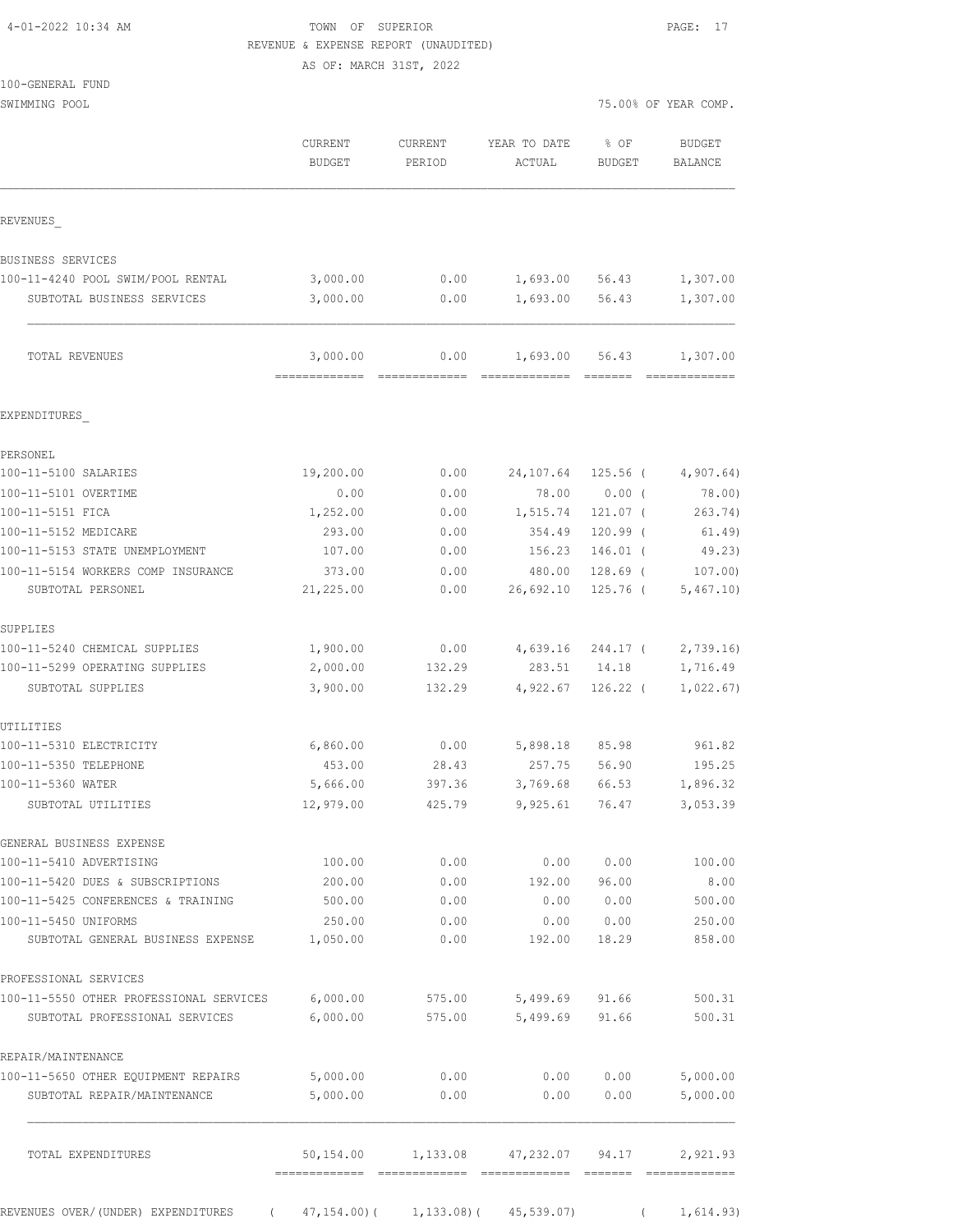### 4-01-2022 10:34 AM TOWN OF SUPERIOR PAGE: 18 REVENUE & EXPENSE REPORT (UNAUDITED)

|  | 100-GENERAL FUND |  |
|--|------------------|--|
|  |                  |  |

|                                                 |                                                   |                                                                                                  |                                                         | 75.00% OF YEAR COMP.                                                                                                                                                                                                                                                                                                                                                                                                                                                                                                                                                                                                                                                                                                                       |
|-------------------------------------------------|---------------------------------------------------|--------------------------------------------------------------------------------------------------|---------------------------------------------------------|--------------------------------------------------------------------------------------------------------------------------------------------------------------------------------------------------------------------------------------------------------------------------------------------------------------------------------------------------------------------------------------------------------------------------------------------------------------------------------------------------------------------------------------------------------------------------------------------------------------------------------------------------------------------------------------------------------------------------------------------|
| CURRENT<br>BUDGET                               | CURRENT<br>PERIOD                                 | YEAR TO DATE<br>ACTUAL                                                                           | % OF<br><b>BUDGET</b>                                   | <b>BUDGET</b><br>BALANCE                                                                                                                                                                                                                                                                                                                                                                                                                                                                                                                                                                                                                                                                                                                   |
|                                                 |                                                   |                                                                                                  |                                                         |                                                                                                                                                                                                                                                                                                                                                                                                                                                                                                                                                                                                                                                                                                                                            |
|                                                 |                                                   |                                                                                                  |                                                         |                                                                                                                                                                                                                                                                                                                                                                                                                                                                                                                                                                                                                                                                                                                                            |
| 0.00                                            | 150.00                                            | 825.00                                                                                           | $0.00$ (                                                | 825.00)                                                                                                                                                                                                                                                                                                                                                                                                                                                                                                                                                                                                                                                                                                                                    |
| 0.00                                            | 150.00                                            | 825.00                                                                                           | 0.00(                                                   | 825.00)                                                                                                                                                                                                                                                                                                                                                                                                                                                                                                                                                                                                                                                                                                                                    |
|                                                 |                                                   |                                                                                                  |                                                         |                                                                                                                                                                                                                                                                                                                                                                                                                                                                                                                                                                                                                                                                                                                                            |
| 0.00                                            | 0.00                                              | 470.00                                                                                           | $0.00$ (                                                | 470.00)                                                                                                                                                                                                                                                                                                                                                                                                                                                                                                                                                                                                                                                                                                                                    |
| 0.00                                            | 0.00                                              | 470.00                                                                                           | 0.00(                                                   | 470.00)                                                                                                                                                                                                                                                                                                                                                                                                                                                                                                                                                                                                                                                                                                                                    |
| 0.00<br>-------------                           | 150.00                                            | 1,295.00                                                                                         | $0.00$ (                                                | 1, 295.00<br>=============                                                                                                                                                                                                                                                                                                                                                                                                                                                                                                                                                                                                                                                                                                                 |
|                                                 |                                                   |                                                                                                  |                                                         |                                                                                                                                                                                                                                                                                                                                                                                                                                                                                                                                                                                                                                                                                                                                            |
|                                                 |                                                   |                                                                                                  |                                                         |                                                                                                                                                                                                                                                                                                                                                                                                                                                                                                                                                                                                                                                                                                                                            |
| 16,833.00                                       | 0.00                                              |                                                                                                  |                                                         | 4,549.78                                                                                                                                                                                                                                                                                                                                                                                                                                                                                                                                                                                                                                                                                                                                   |
| 0.00                                            | 0.00                                              | 253.51                                                                                           | $0.00$ (                                                | 253.51)                                                                                                                                                                                                                                                                                                                                                                                                                                                                                                                                                                                                                                                                                                                                    |
| 361.00                                          | 0.00                                              | 754.96                                                                                           | $209.13$ (                                              | 393.96)                                                                                                                                                                                                                                                                                                                                                                                                                                                                                                                                                                                                                                                                                                                                    |
| 84.00                                           | 0.00                                              | 176.51                                                                                           | $210.13$ (                                              | 92.51)                                                                                                                                                                                                                                                                                                                                                                                                                                                                                                                                                                                                                                                                                                                                     |
| 30.00                                           | 0.00                                              | 12.10                                                                                            | 40.33                                                   | 17.90                                                                                                                                                                                                                                                                                                                                                                                                                                                                                                                                                                                                                                                                                                                                      |
| 54.00                                           | 0.00                                              | 0.00                                                                                             | 0.00                                                    | 54.00                                                                                                                                                                                                                                                                                                                                                                                                                                                                                                                                                                                                                                                                                                                                      |
|                                                 |                                                   |                                                                                                  |                                                         | 1,042.18)                                                                                                                                                                                                                                                                                                                                                                                                                                                                                                                                                                                                                                                                                                                                  |
|                                                 |                                                   |                                                                                                  |                                                         | 51.00)                                                                                                                                                                                                                                                                                                                                                                                                                                                                                                                                                                                                                                                                                                                                     |
|                                                 |                                                   |                                                                                                  |                                                         | 4, 127.82)                                                                                                                                                                                                                                                                                                                                                                                                                                                                                                                                                                                                                                                                                                                                 |
| 19,666.00                                       | 38.28                                             | 21,247.10                                                                                        |                                                         | 241.80)<br>1,581.10)                                                                                                                                                                                                                                                                                                                                                                                                                                                                                                                                                                                                                                                                                                                       |
|                                                 |                                                   |                                                                                                  |                                                         |                                                                                                                                                                                                                                                                                                                                                                                                                                                                                                                                                                                                                                                                                                                                            |
|                                                 |                                                   |                                                                                                  |                                                         |                                                                                                                                                                                                                                                                                                                                                                                                                                                                                                                                                                                                                                                                                                                                            |
| 12,500.00                                       |                                                   |                                                                                                  |                                                         |                                                                                                                                                                                                                                                                                                                                                                                                                                                                                                                                                                                                                                                                                                                                            |
|                                                 |                                                   |                                                                                                  |                                                         |                                                                                                                                                                                                                                                                                                                                                                                                                                                                                                                                                                                                                                                                                                                                            |
|                                                 |                                                   |                                                                                                  |                                                         |                                                                                                                                                                                                                                                                                                                                                                                                                                                                                                                                                                                                                                                                                                                                            |
| 0.00                                            |                                                   |                                                                                                  |                                                         | 455.00)                                                                                                                                                                                                                                                                                                                                                                                                                                                                                                                                                                                                                                                                                                                                    |
| 0.00                                            |                                                   |                                                                                                  |                                                         | 455.00)                                                                                                                                                                                                                                                                                                                                                                                                                                                                                                                                                                                                                                                                                                                                    |
|                                                 |                                                   |                                                                                                  |                                                         |                                                                                                                                                                                                                                                                                                                                                                                                                                                                                                                                                                                                                                                                                                                                            |
| 100-12-5550 OTHER PROFESSIONAL SERVICES<br>0.00 |                                                   |                                                                                                  |                                                         |                                                                                                                                                                                                                                                                                                                                                                                                                                                                                                                                                                                                                                                                                                                                            |
| 0.00                                            |                                                   |                                                                                                  |                                                         |                                                                                                                                                                                                                                                                                                                                                                                                                                                                                                                                                                                                                                                                                                                                            |
| 32,166.00                                       |                                                   |                                                                                                  |                                                         | 419.68                                                                                                                                                                                                                                                                                                                                                                                                                                                                                                                                                                                                                                                                                                                                     |
|                                                 |                                                   |                                                                                                  |                                                         | (1, 714.68)                                                                                                                                                                                                                                                                                                                                                                                                                                                                                                                                                                                                                                                                                                                                |
|                                                 | 687.00<br>16.00<br>1,527.00<br>74.00<br>12,500.00 | =============<br>0.00<br>6.70<br>0.00<br>31.58<br>REVENUES OVER/(UNDER) EXPENDITURES (32,166.00) | 1,729.18<br>67.00<br>5,654.82<br>315.80<br>0.00<br>0.00 | $\begin{array}{cccccc} \texttt{m} & \texttt{m} & \texttt{m} & \texttt{m} & \texttt{m} & \texttt{m} & \texttt{m} & \texttt{m} & \texttt{m} & \texttt{m} & \texttt{m} & \texttt{m} & \texttt{m} & \texttt{m} & \texttt{m} & \texttt{m} & \texttt{m} & \texttt{m} & \texttt{m} & \texttt{m} & \texttt{m} & \texttt{m} & \texttt{m} & \texttt{m} & \texttt{m} & \texttt{m} & \texttt{m} & \texttt{m} & \texttt{m} & \texttt{m} & \text$<br>12,283.22 72.97<br>$251.70$ (<br>418.75 (<br>370.32 (<br>426.76 (<br>108.04 (<br>$0.00$ 9, 744.22 77.95 2, 755.78<br>$0.00$ 9,744.22 77.95 2,755.78<br>455.00 0.00 (<br>455.00 0.00 (<br>$0.00$ 300.00 0.00 (300.00)<br>$0.00$ 300.00 0.00 (300.00)<br>38.28 31,746.32 98.70<br>111.72 ( 30,451.32) |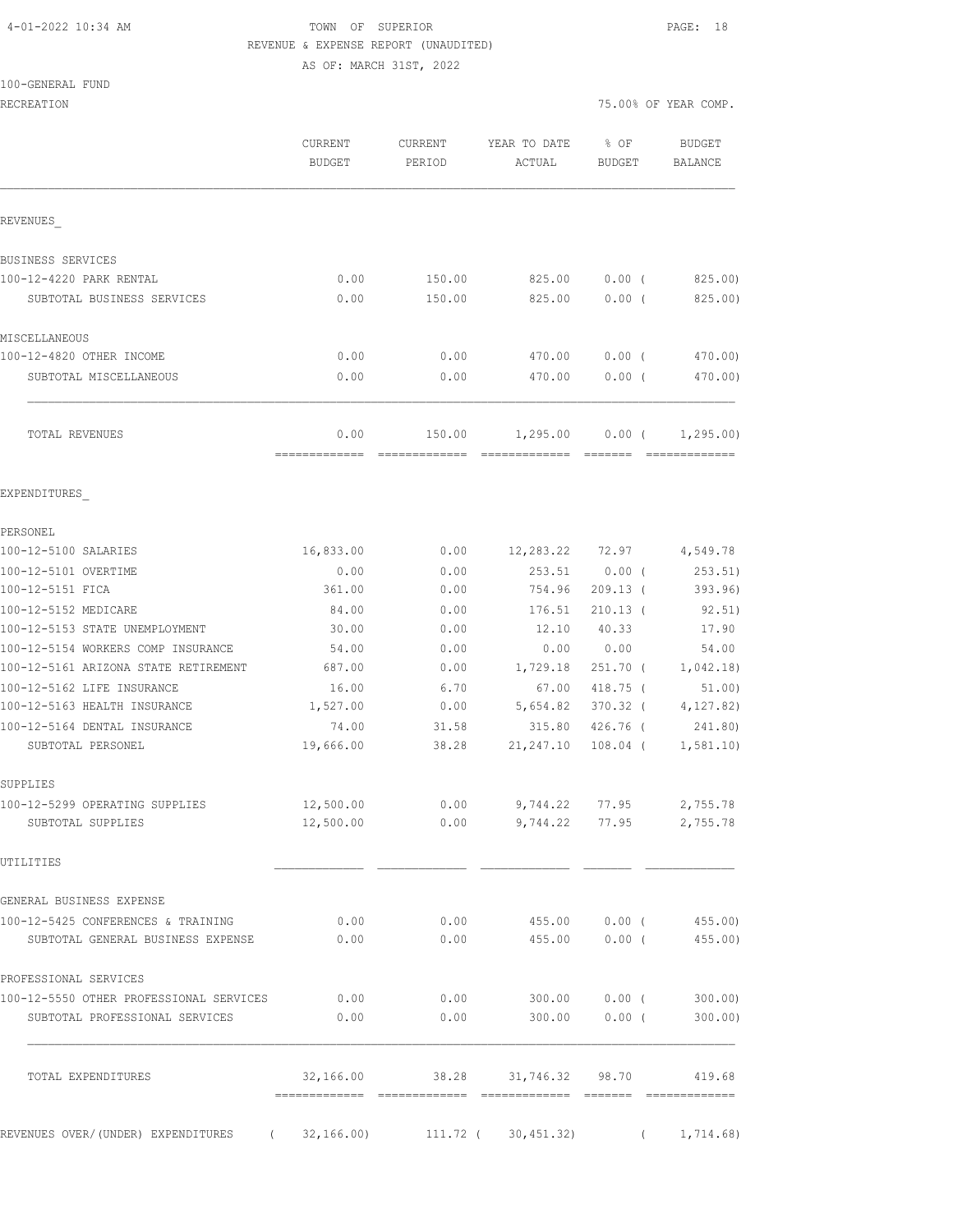### 4-01-2022 10:34 AM TOWN OF SUPERIOR PAGE: 19 REVENUE & EXPENSE REPORT (UNAUDITED)

| 100-GENERAL FUND                                    |                          |                   |                        |                  |                                 |
|-----------------------------------------------------|--------------------------|-------------------|------------------------|------------------|---------------------------------|
| LIBRARY                                             |                          |                   |                        |                  | 75.00% OF YEAR COMP.            |
|                                                     | CURRENT<br><b>BUDGET</b> | CURRENT<br>PERIOD | YEAR TO DATE<br>ACTUAL | % OF<br>BUDGET   | <b>BUDGET</b><br><b>BALANCE</b> |
| REVENUES                                            |                          |                   |                        |                  |                                 |
| BUSINESS SERVICES                                   |                          |                   |                        |                  |                                 |
| 100-13-4250 INTERNET/LATE FEES                      | 0.00                     | 162.65            | 790.40                 | $0.00$ (         | 790.40)                         |
| SUBTOTAL BUSINESS SERVICES                          | 0.00                     | 162.65            | 790.40                 | 0.00(            | 790.40)                         |
| TOTAL REVENUES                                      | 0.00                     | 162.65            | 790.40                 | $0.00$ (         | 790.40)                         |
| EXPENDITURES                                        |                          |                   |                        |                  |                                 |
| PERSONEL                                            |                          |                   |                        |                  |                                 |
| 100-13-5100 SALARIES                                | 48,419.00                | 0.00              | 33,484.24              | 69.16            | 14,934.76                       |
| 100-13-5151 FICA                                    | 3,002.00                 | 0.00              | 2,068.74               | 68.91            | 933.26                          |
| 100-13-5152 MEDICARE                                | 702.00                   | 0.00              | 483.83                 | 68.92            | 218.17                          |
| 100-13-5153 STATE UNEMPLOYMENT                      | 375.00                   | 0.00              | 68.43                  | 18.25            | 306.57                          |
| 100-13-5154 WORKERS COMP INSURANCE                  | 250.00                   | 0.00              | 99.00                  | 39.60            | 151.00                          |
| 100-13-5161 ARIZONA STATE RETIREMENT                | 6,009.00                 | 0.00              | 3,259.57               | 54.24            | 2,749.43                        |
| 100-13-5162 LIFE INSURANCE                          | 80.00                    | 6.70              | 67.00                  | 83.75            | 13.00                           |
| 100-13-5163 HEALTH INSURANCE                        | 7,560.00                 | 624.98            | 6,249.80               | 82.67            | 1,310.20                        |
| 100-13-5164 DENTAL INSURANCE                        | 408.00                   | 31.58             | 315.80                 | 77.40            | 92.20                           |
| SUBTOTAL PERSONEL                                   | 66,805.00                | 663.26            | 46,096.41              | 69.00            | 20,708.59                       |
| SUPPLIES                                            |                          |                   |                        |                  |                                 |
| 100-13-5270 LIBRARY BOOKS                           | 2,000.00                 | 0.00              | 0.00                   | 0.00             | 2,000.00                        |
| 100-13-5299 OPERATING SUPPLIES<br>SUBTOTAL SUPPLIES | 0.00<br>2,000.00         | 0.00<br>0.00      | 104.00<br>104.00       | $0.00$ (<br>5.20 | 104.00)<br>1,896.00             |
|                                                     |                          |                   |                        |                  |                                 |
| UTILITIES                                           |                          |                   |                        |                  |                                 |
| 100-13-5310 ELECTRICITY                             | 6,174.00<br>1,100.00     | 0.00              | 3,016.94<br>403.88     | 48.87            | 3,157.06                        |
| 100-13-5320 GAS<br>100-13-5350 TELEPHONE            |                          | 58.68<br>56.86    | 957.48                 | 36.72<br>94.89   | 696.12<br>51.52                 |
| 100-13-5360 WATER                                   | 1,009.00<br>400.00       | 29.30             | 265.88                 | 66.47            | 134.12                          |
| 100-13-5380 SECURITY                                | 300.00                   | 25.00             | 225.00                 | 75.00            | 75.00                           |
| SUBTOTAL UTILITIES                                  | 8,983.00                 | 169.84            | 4,869.18               | 54.20            | 4, 113.82                       |
| GENERAL BUSINESS EXPENSE                            |                          |                   |                        |                  |                                 |
| 100-13-5410 ADVERTISING                             | 100.00                   | 0.00              | 0.00                   | 0.00             | 100.00                          |
| 100-13-5420 DUES & SUBSCRIPTIONS                    | 1,000.00                 | 0.00              | 1,154.30               | $115.43$ (       | 154.30)                         |
| 100-13-5460 POSTAGE                                 | 900.00                   | 76.61             | 789.42                 | 87.71            | 110.58                          |
| 100-13-5471 AUDIT                                   | 1,545.00                 | 0.00              | 2,077.26               | 134.45 (         | 532.26)                         |
| 100-13-5480 GENERAL INSURANCE                       | 12,820.00                | 4,127.63          | 5,493.65               | 42.85            | 7,326.35                        |
| SUBTOTAL GENERAL BUSINESS EXPENSE                   | 16,365.00                | 4,204.24          | 9,514.63               | 58.14            | 6,850.37                        |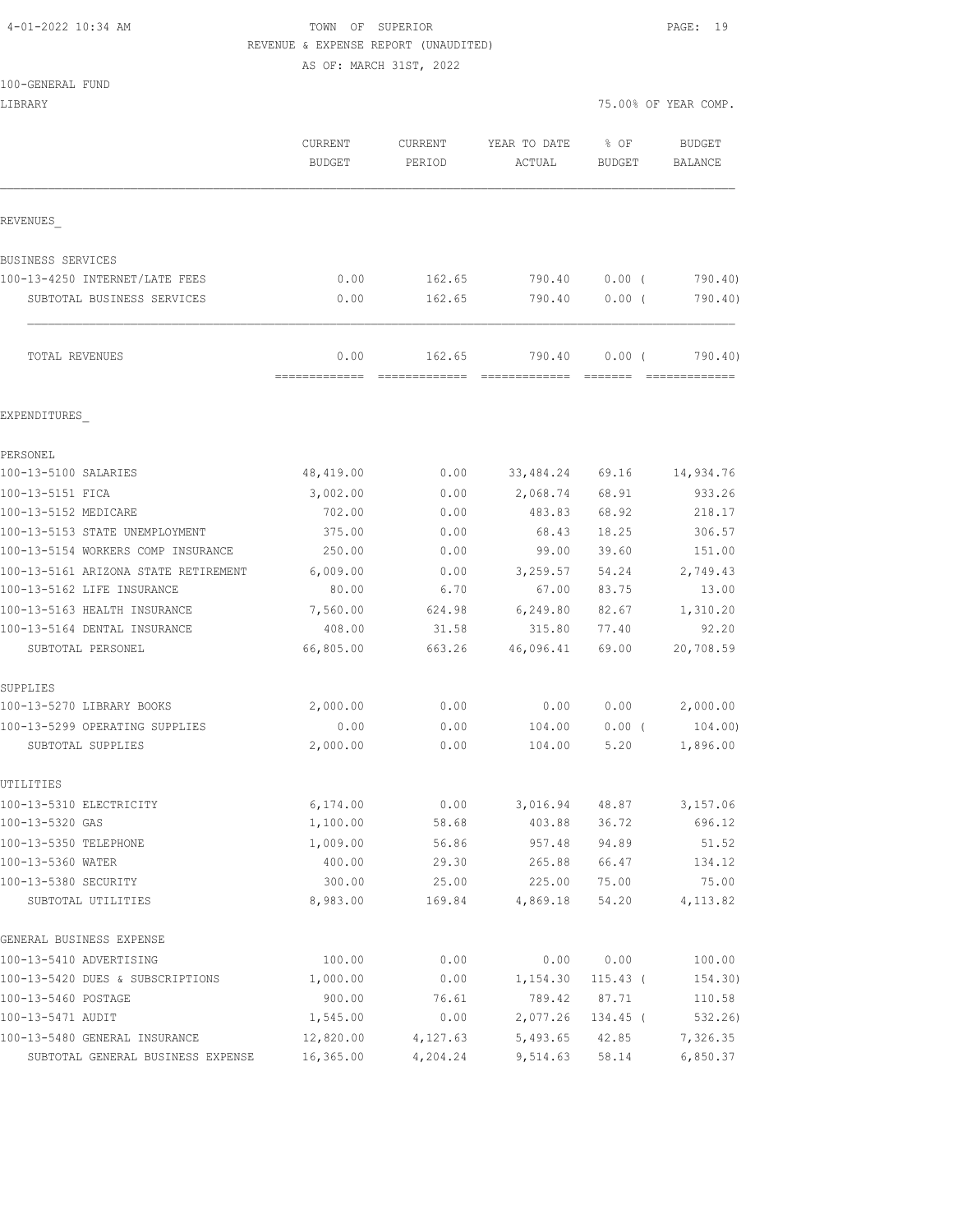#### 4-01-2022 10:34 AM TOWN OF SUPERIOR PAGE: 20 REVENUE & EXPENSE REPORT (UNAUDITED)

AS OF: MARCH 31ST, 2022

#### 100-GENERAL FUND

LIBRARY 75.00% OF YEAR COMP.

|                                                | <b>CURRENT</b><br>BUDGET | <b>CURRENT</b><br>PERIOD | YEAR TO DATE<br>ACTUAL                  | $8$ OF<br><b>BUDGET</b> | BUDGET<br><b>BALANCE</b> |
|------------------------------------------------|--------------------------|--------------------------|-----------------------------------------|-------------------------|--------------------------|
|                                                |                          |                          |                                         |                         |                          |
| PROFESSIONAL SERVICES                          |                          |                          |                                         |                         |                          |
| 100-13-5550 OTHER PROFESSIONAL SERVICES        | 300.00                   | 0.00                     | 216.00                                  | 72.00                   | 84.00                    |
| SUBTOTAL PROFESSIONAL SERVICES                 | 300.00                   | 0.00                     | 216.00                                  | 72.00                   | 84.00                    |
| REPAIR/MAINTENANCE                             |                          |                          |                                         |                         |                          |
| 100-13-5650 OTHER EQUIPMENT REPAIRS            | 5,000.00                 | 0.00                     | 80.00                                   | 1.60                    | 4,920.00                 |
| SUBTOTAL REPAIR/MAINTENANCE                    | 5,000.00                 | 0.00                     | 80.00                                   | 1.60                    | 4,920.00                 |
| DEBT SERVICE                                   |                          |                          |                                         |                         |                          |
| 100-13-5999 CAPITAL OUTLAY                     | 0.00                     | 0.00                     | 6,270.18                                | $0.00$ (                | 6, 270.18                |
| SUBTOTAL DEBT SERVICE                          | 0.00                     | 0.00                     | 6,270.18                                | $0.00$ (                | 6, 270.18                |
| TOTAL EXPENDITURES                             | 99,453.00                |                          | 5,037.34 67,150.40 67.52                |                         | 32,302.60                |
|                                                |                          |                          |                                         |                         |                          |
| REVENUES OVER/(UNDER) EXPENDITURES<br>$\left($ |                          |                          | $99,453.00$ ( $4,874.69$ ) ( 66,360.00) |                         | 33,093.00                |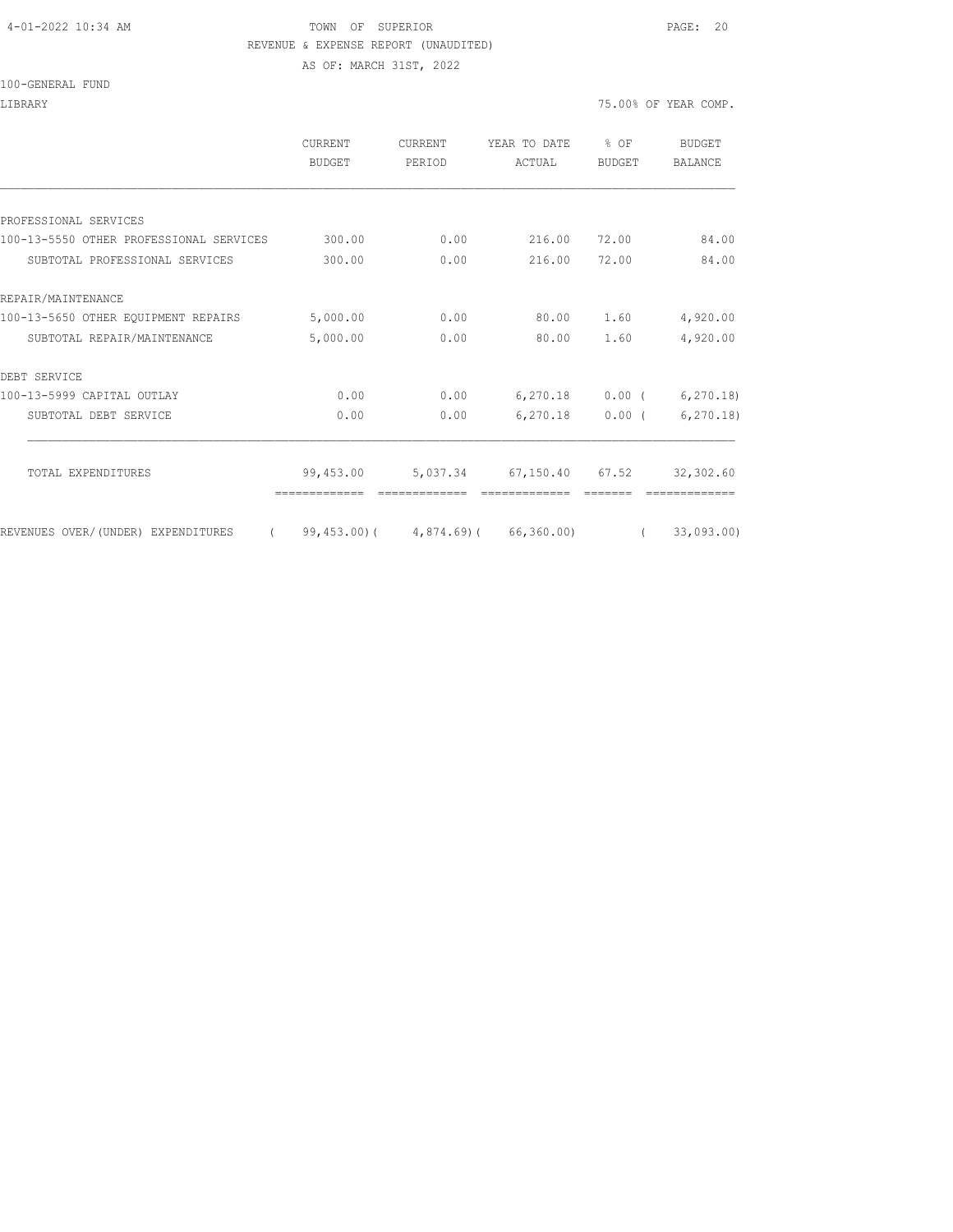# TOWN OF SUPERIOR **PAGE:** 21 REVENUE & EXPENSE REPORT (UNAUDITED)

| 100-GENERAL FUND |  |
|------------------|--|
|                  |  |

|                                                            | CURRENT<br><b>BUDGET</b> | CURRENT<br>PERIOD | YEAR TO DATE<br>ACTUAL | % OF<br><b>BUDGET</b>     | <b>BUDGET</b><br>BALANCE |
|------------------------------------------------------------|--------------------------|-------------------|------------------------|---------------------------|--------------------------|
| REVENUES                                                   |                          |                   |                        |                           |                          |
| ENTERPRISE SERVICES                                        |                          |                   |                        |                           |                          |
| 100-14-4330 RENTAL INCOME                                  | 0.00                     | 355.00            |                        | 5,568.75 0.00 (           | 5, 568.75                |
| SUBTOTAL ENTERPRISE SERVICES                               | 0.00                     | 355.00            | 5,568.75               | $0.00$ (                  | 5, 568, 75               |
| TOTAL REVENUES                                             | 0.00<br>=============    | 355.00            | 5,568.75<br>========   | $0.00$ (<br><b>BEEFEE</b> | 5,568.75<br>==========   |
| EXPENDITURES                                               |                          |                   |                        |                           |                          |
| SUPPLIES                                                   |                          |                   |                        |                           |                          |
| 100-14-5299 OPERATING SUPPLIES                             | 0.00                     | 0.00              | 1,861.94               | $0.00$ (                  | 1,861.94)                |
| SUBTOTAL SUPPLIES                                          | 0.00                     | 0.00              | 1,861.94               | $0.00$ (                  | 1,861.94)                |
| UTILITIES                                                  |                          |                   |                        |                           |                          |
| 100-14-5310 ELECTRICITY                                    | 8,000.00                 | 0.00              | 3,030.52 37.88         |                           | 4,969.48                 |
| 100-14-5360 WATER                                          | 0.00                     | 28.05             |                        | 483.91 0.00 (             | 483.91)                  |
| SUBTOTAL UTILITIES                                         | 8,000.00                 | 28.05             | $3,514.43$ 43.93       |                           | 4,485.57                 |
| GENERAL BUSINESS EXPENSE                                   |                          |                   |                        |                           |                          |
| PROFESSIONAL SERVICES                                      |                          |                   |                        |                           |                          |
| REPAIR/MAINTENANCE                                         |                          |                   |                        |                           |                          |
| TOTAL EXPENDITURES                                         | 8,000.00<br>----------   | 28.05             | 5,376.37               | 67.20                     | 2,623.63                 |
| REVENUES OVER/(UNDER) EXPENDITURES<br>$\sim$ $\sim$ $\sim$ | 8,000.00)                | 326.95            | 192.38                 | $\left($                  | 8,192.38)                |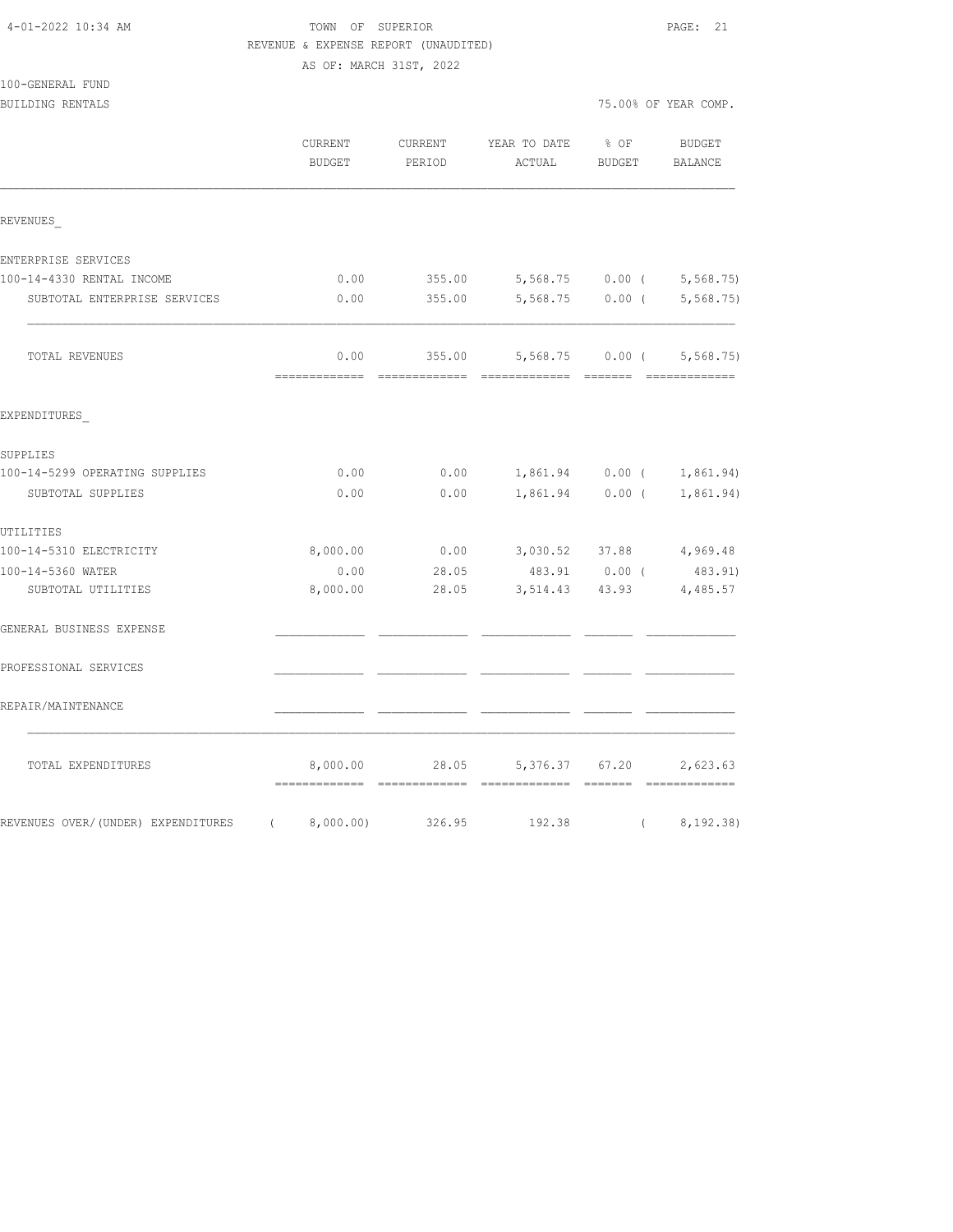### 4-01-2022 10:34 AM TOWN OF SUPERIOR PAGE: 22 REVENUE & EXPENSE REPORT (UNAUDITED)

AS OF: MARCH 31ST, 2022

#### 100-GENERAL FUND

| SR CITIZENS-CONGREGATE               |                          |                          |                        |                       | 75.00% OF YEAR COMP.     |
|--------------------------------------|--------------------------|--------------------------|------------------------|-----------------------|--------------------------|
|                                      | <b>CURRENT</b><br>BUDGET | <b>CURRENT</b><br>PERIOD | YEAR TO DATE<br>ACTUAL | % OF<br><b>BUDGET</b> | <b>BUDGET</b><br>BALANCE |
|                                      |                          |                          |                        |                       |                          |
| REVENUES                             |                          |                          |                        |                       |                          |
| BUSINESS SERVICES                    |                          |                          |                        |                       |                          |
| 100-15-4215 SRC AAA DOLLARS          | 0.00                     | 0.00                     | 1.00                   | $0.00$ (              | 1.00)                    |
| 100-15-4217 SRC PROGRAM REVENUE      | 0.00                     | 5,961.83                 | 39,648.74              | $0.00$ (              | 39,648.74)               |
| SUBTOTAL BUSINESS SERVICES           | 0.00                     | 5,961.83                 | 39,649.74              | $0.00$ (              | 39,649.74)               |
| GRANTS                               |                          |                          |                        |                       |                          |
| 100-15-4600 SR CENTER REVENUE        | 0.00                     | 0.00                     | 377.12                 | $0.00$ (              | 377.12)                  |
| SUBTOTAL GRANTS                      | 0.00                     | 0.00                     | 377.12                 | $0.00$ (              | 377.12)                  |
| TOTAL REVENUES                       | 0.00                     | 5,961.83                 | 40,026.86              | $0.00$ (              | 40,026.86)               |
|                                      | =============            |                          | -------------          | --------              | =============            |
| EXPENDITURES                         |                          |                          |                        |                       |                          |
| PERSONEL                             |                          |                          |                        |                       |                          |
| 100-15-5100 SALARIES                 | 19,467.00                | 0.00                     | 12,529.32              | 64.36                 | 6,937.68                 |
| 100-15-5120 INMATE LABOR             | 1,000.00                 | 14.00                    | 179.00                 | 17.90                 | 821.00                   |
| 100-15-5151 FICA                     | 1,207.00                 | 0.00                     | 776.82                 | 64.36                 | 430.18                   |
| 100-15-5152 MEDICARE                 | 282.00                   | 0.00                     | 181.67                 | 64.42                 | 100.33                   |
| 100-15-5153 STATE UNEMPLOYMENT       | 241.00                   | 0.00                     | 18.14                  | 7.53                  | 222.86                   |
| 100-15-5154 WORKERS COMP INSURANCE   | 355.00                   | 0.00                     | 304.34                 | 85.73                 | 50.66                    |
| 100-15-5161 ARIZONA STATE RETIREMENT | 2,416.00                 | 0.00                     | 1,117.60               | 46.26                 | 1,298.40                 |
| SUBTOTAL PERSONEL                    | 24,968.00                | 14.00                    | 15,106.89              | 60.51                 | 9,861.11                 |
| SUPPLIES                             |                          |                          |                        |                       |                          |
| 100-15-5210 OFFICE SUPPLIES          | 500.00                   | 0.00                     | 0.00                   | 0.00                  | 500.00                   |
| 100-15-5250 KITCHEN SUPPLIES         | 1,000.00                 | 0.00                     | 533.64                 | 53.36                 | 466.36                   |
| 100-15-5260 FOOD SUPPLIES            | 1,000.00                 | 0.00                     | 0.00                   | 0.00                  | 1,000.00                 |
| 100-15-5299 OPERATING SUPPLIES       | 1,500.00                 | 495.04                   | 2,703.26               | 180.22 (              | 1, 203.26                |
| SUBTOTAL SUPPLIES                    | 4,000.00                 | 495.04                   | 3,236.90               | 80.92                 | 763.10                   |
| UTILITIES                            |                          |                          |                        |                       |                          |
| 100-15-5310 ELECTRICITY              | 4,547.00                 | 0.00                     | 3,626.15               | 79.75                 | 920.85                   |
| 100-15-5320 GAS                      | 746.00                   | 93.47                    | 751.27                 | $100.71$ (            | 5.27)                    |
| 100-15-5350 TELEPHONE                | 250.00                   | 0.00                     | 0.00                   | 0.00                  | 250.00                   |
| 100-15-5360 WATER                    | 250.00                   | 17.83                    | 270.88                 | $108.35$ (            | 20.88)                   |
| SUBTOTAL UTILITIES                   | 5,793.00                 | 111.30                   | 4,648.30               | 80.24                 | 1,144.70                 |
| GENERAL BUSINESS EXPENSE             |                          |                          |                        |                       |                          |
| 100-15-5420 DUES & SUBSCRIPTIONS     | 200.00                   | 0.00                     | 0.00                   | 0.00                  | 200.00                   |
| 100-15-5460 POSTAGE                  | 0.00                     | 11.49                    | 122.92                 | $0.00$ (              | 122.92)                  |
| 100-15-5471 AUDIT                    | 773.00                   | 0.00                     | 692.43                 | 89.58                 | 80.57                    |
| 100-15-5480 GENERAL INSURANCE        | 4,273.00                 | 1,375.88                 | 1,831.22               | 42.86                 | 2,441.78                 |
| SUBTOTAL GENERAL BUSINESS EXPENSE    | 5,246.00                 | 1,387.37                 | 2,646.57               | 50.45                 | 2,599.43                 |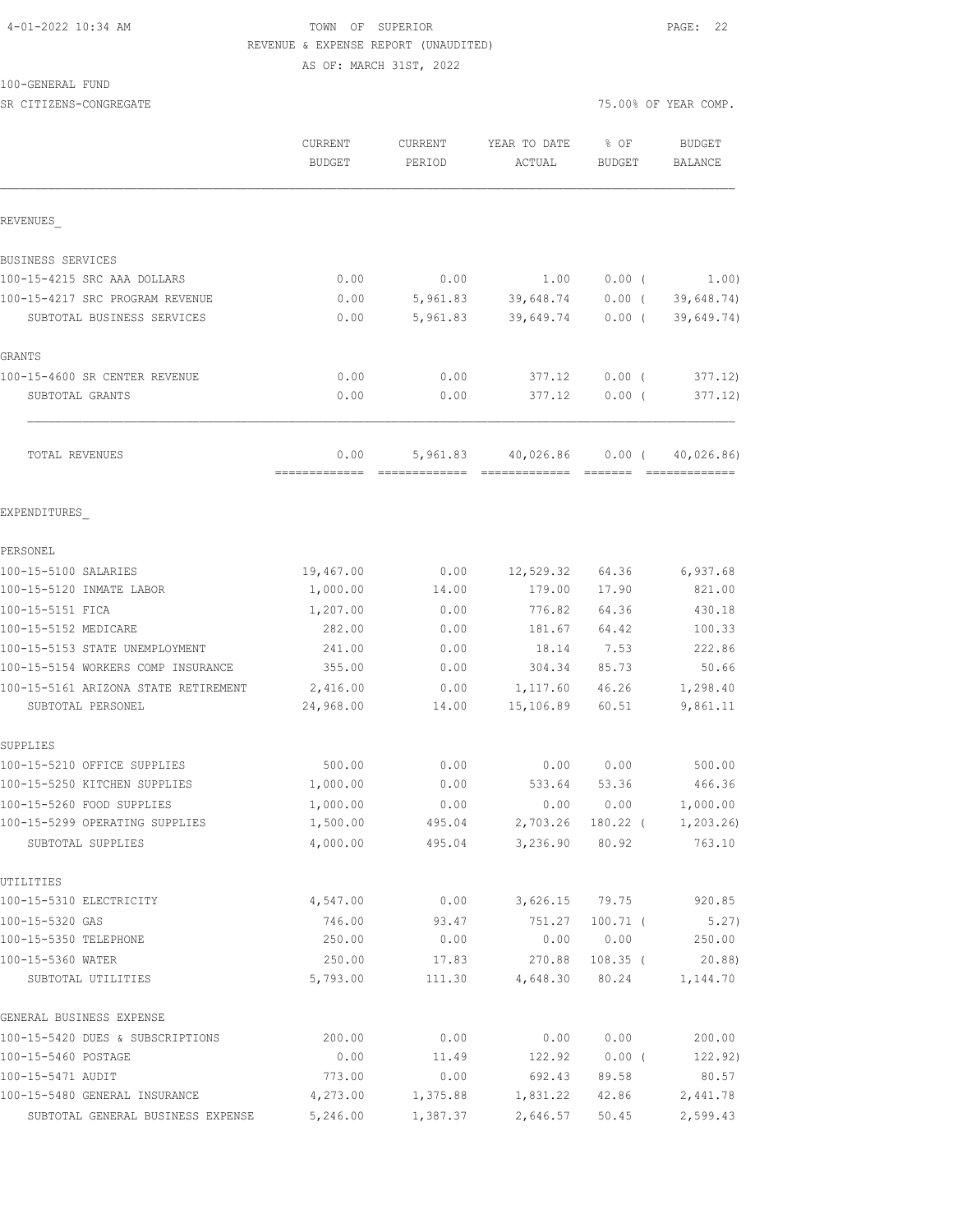#### 4-01-2022 10:34 AM TOWN OF SUPERIOR PAGE: 23 REVENUE & EXPENSE REPORT (UNAUDITED)

AS OF: MARCH 31ST, 2022

100-GENERAL FUND

SR CITIZENS-CONGREGATE SERVICES AND RESOLUTION OF THE SERVICES OF STRAINING OF YEAR COMP.

|                                                                                        | <b>CURRENT</b><br>BUDGET | <b>CURRENT</b><br>PERIOD | YEAR TO DATE<br>ACTUAL                        | $8$ OF<br><b>BUDGET</b> | BUDGET<br><b>BALANCE</b> |
|----------------------------------------------------------------------------------------|--------------------------|--------------------------|-----------------------------------------------|-------------------------|--------------------------|
|                                                                                        |                          |                          |                                               |                         |                          |
| PROFESSIONAL SERVICES                                                                  |                          |                          |                                               |                         |                          |
| 100-15-5520 CONTRACT EMPLOYEE                                                          | 0.00                     |                          | $0.00$ 798.06 0.00 ( 798.06)                  |                         |                          |
| 100-15-5550 OTHER PROFESSIONAL SERVICES 37,893.00 (2,418.95) 25,189.74 66.48 12,703.26 |                          |                          |                                               |                         |                          |
| SUBTOTAL PROFESSIONAL SERVICES                                                         |                          |                          | 37,893.00 ( 2,418.95) 25,987.80 68.58         |                         | 11,905.20                |
| REPAIR/MAINTENANCE                                                                     |                          |                          |                                               |                         |                          |
| 100-15-5610 PARK & BLDG IMPROVEMENTS                                                   | 0.00                     | 125.12                   | 125.12                                        | $0.00$ (                | 125.12)                  |
| 100-15-5643 INMATE FUEL                                                                | 100.00                   | 0.00                     | 0.00                                          | 0.00                    | 100.00                   |
| 100-15-5650 OTHER EQUIPMENT REPAIRS                                                    | 300.00                   | 0.00                     | 120.00                                        | 40.00                   | 180.00                   |
| SUBTOTAL REPAIR/MAINTENANCE                                                            | 400.00                   | 125.12                   | 245.12                                        | 61.28                   | 154.88                   |
| DEBT SERVICE                                                                           |                          |                          |                                               |                         |                          |
| TOTAL EXPENDITURES                                                                     |                          |                          | 78,300.00 (286.12) 51,871.58 66.25            |                         | 26,428.42                |
| REVENUES OVER/(UNDER) EXPENDITURES<br>$\sim$ $\sim$ $\sim$                             |                          |                          | 78,300.00) 6,247.95 ( 11,844.72) ( 66,455.28) |                         |                          |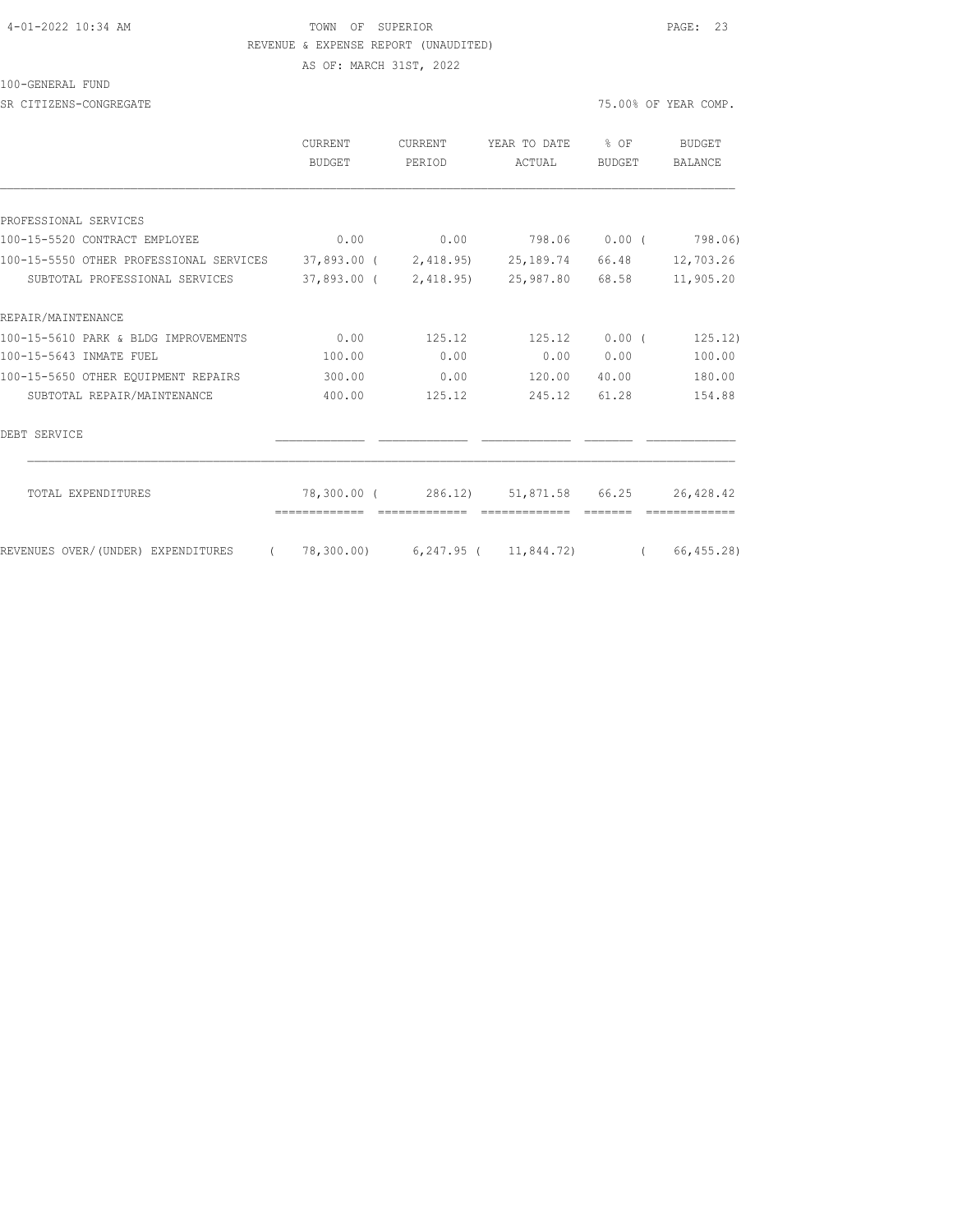### 4-01-2022 10:34 AM TOWN OF SUPERIOR PAGE: 24 REVENUE & EXPENSE REPORT (UNAUDITED)

AS OF: MARCH 31ST, 2022

| 100-GENERAL FUND |  |
|------------------|--|
|------------------|--|

| SR CITIZENS-HOME DELIVERY               |                                 |                          |                                        | 75.00% OF YEAR COMP.  |                          |  |
|-----------------------------------------|---------------------------------|--------------------------|----------------------------------------|-----------------------|--------------------------|--|
|                                         | <b>CURRENT</b><br>BUDGET        | <b>CURRENT</b><br>PERIOD | YEAR TO DATE<br>ACTUAL                 | % OF<br><b>BUDGET</b> | <b>BUDGET</b><br>BALANCE |  |
| REVENUES                                |                                 |                          |                                        |                       |                          |  |
| BUSINESS SERVICES                       |                                 |                          |                                        |                       |                          |  |
| 100-16-4217 SRC PROGRAM REVENUE         | 0.00                            |                          | 8,048.65 116,598.90 0.00 ( 116,598.90) |                       |                          |  |
| SUBTOTAL BUSINESS SERVICES              | 0.00                            | 8,048.65                 |                                        |                       |                          |  |
| TOTAL REVENUES                          | 0.00                            |                          | 8,048.65 116,598.90                    |                       | $0.00$ ( 116,598.90)     |  |
| EXPENDITURES                            |                                 |                          |                                        |                       |                          |  |
| PERSONEL                                |                                 |                          |                                        |                       |                          |  |
| 100-16-5100 SALARIES                    | 15, 117.00                      | 0.00                     | 9,869.70                               | 65.29                 | 5,247.30                 |  |
| 100-16-5120 INMATE LABOR                | 1,000.00                        | 21.00                    | 266.00                                 | 26.60                 | 734.00                   |  |
| 100-16-5151 FICA                        | 937.00                          | 0.00                     | 611.94                                 | 65.31                 | 325.06                   |  |
| 100-16-5152 MEDICARE                    | 219.00                          | 0.00                     | 143.11                                 | 65.35                 | 75.89                    |  |
| 100-16-5153 STATE UNEMPLOYMENT          | 96.00                           | 0.00                     | 10.04                                  | 10.46                 | 85.96                    |  |
| 100-16-5154 WORKERS COMP INSURANCE      | 228.00                          | 0.00                     | 304.34                                 | $133.48$ (            | 76.34)                   |  |
| 100-16-5161 ARIZONA STATE RETIREMENT    | 1,876.00                        | 0.00                     | 1,223.80                               | 65.23                 | 652.20                   |  |
| SUBTOTAL PERSONEL                       | 19,473.00                       | 21.00                    | 12,428.93                              | 63.83                 | 7,044.07                 |  |
| SUPPLIES                                |                                 |                          |                                        |                       |                          |  |
| 100-16-5299 OPERATING SUPPLIES          | 0.00                            | 495.04                   | 581.25                                 | $0.00$ (              | 581.25)                  |  |
| SUBTOTAL SUPPLIES                       | 0.00                            | 495.04                   | 581.25                                 | 0.00(                 | 581.25)                  |  |
| UTILITIES                               |                                 |                          |                                        |                       |                          |  |
| 100-16-5310 ELECTRICITY                 | 4,547.00                        | 0.00                     | 3,074.51                               | 67.62                 | 1,472.49                 |  |
| 100-16-5320 GAS                         | 802.00                          | 93.46                    | 751.71                                 | 93.73                 | 50.29                    |  |
| 100-16-5350 TELEPHONE                   | 250.00                          | 0.00                     | 0.00                                   | 0.00                  | 250.00                   |  |
| 100-16-5360 WATER                       | 200.00                          | 17.83                    | 216.03                                 | 108.02 (              | 16.03)                   |  |
| SUBTOTAL UTILITIES                      | 5,799.00                        | 111.29                   | 4,042.25                               | 69.71                 | 1,756.75                 |  |
| GENERAL BUSINESS EXPENSE                |                                 |                          |                                        |                       |                          |  |
| 100-16-5460 POSTAGE                     | 150.00                          | 11.49                    | 122.86                                 | 81.91                 | 27.14                    |  |
| 100-16-5471 AUDIT                       | 773.00                          | 0.00                     | 692.43                                 | 89.58                 | 80.57                    |  |
| 100-16-5480 GENERAL INSURANCE           | 4,273.00                        | 1,375.88                 | 1,831.22                               | 42.86                 | 2,441.78                 |  |
| SUBTOTAL GENERAL BUSINESS EXPENSE       | 5,196.00                        | 1,387.37                 | 2,646.51                               | 50.93                 | 2,549.49                 |  |
| PROFESSIONAL SERVICES                   |                                 |                          |                                        |                       |                          |  |
| 100-16-5550 OTHER PROFESSIONAL SERVICES | 34,179.00 ( 2,418.95) 24,573.00 |                          |                                        | 71.90                 | 9,606.00                 |  |
| SUBTOTAL PROFESSIONAL SERVICES          |                                 | 34,179.00 ( 2,418.95)    | 24,573.00                              | 71.90                 | 9,606.00                 |  |
| REPAIR/MAINTENANCE                      |                                 |                          |                                        |                       |                          |  |
| 100-16-5641 GAS & OIL                   | 500.00                          | 0.00                     | 160.47                                 | 32.09                 | 339.53                   |  |
| 100-16-5643 INMATE FUEL                 | 100.00                          | 0.00                     | 0.00                                   | 0.00                  | 100.00                   |  |

SUBTOTAL REPAIR/MAINTENANCE 600.00 0.00 160.47 26.75 439.53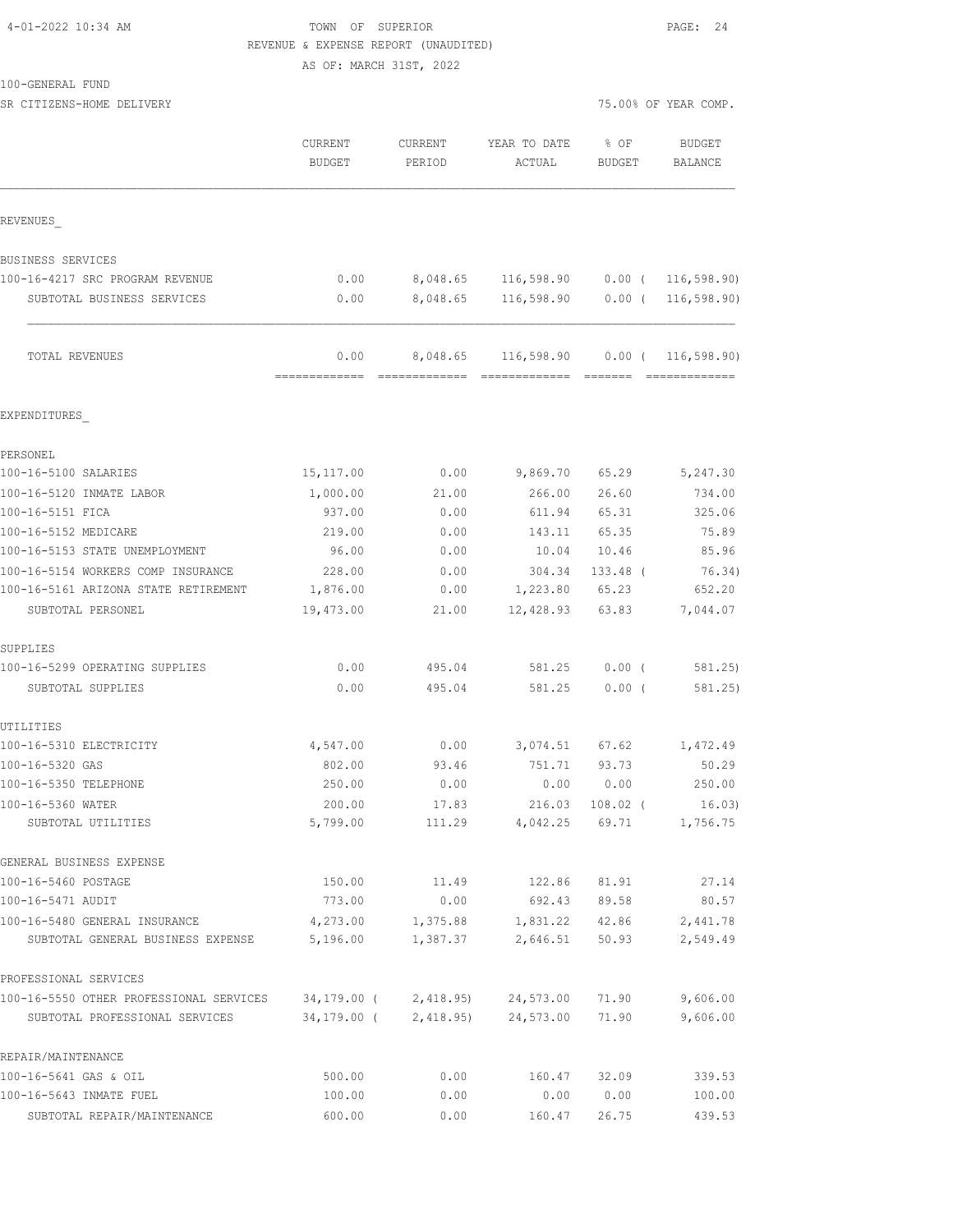| 4-01-2022 10:34 AM                 |            | TOWN OF SUPERIOR                     |         |                                                 |        | PAGE: 25             |
|------------------------------------|------------|--------------------------------------|---------|-------------------------------------------------|--------|----------------------|
|                                    |            | REVENUE & EXPENSE REPORT (UNAUDITED) |         |                                                 |        |                      |
|                                    |            | AS OF: MARCH 31ST, 2022              |         |                                                 |        |                      |
| 100-GENERAL FUND                   |            |                                      |         |                                                 |        |                      |
| SR CITIZENS-HOME DELIVERY          |            |                                      |         |                                                 |        | 75.00% OF YEAR COMP. |
|                                    |            | CURRENT                              | CURRENT | YEAR TO DATE 8 OF                               |        | BUDGET               |
|                                    |            | <b>BUDGET</b>                        | PERIOD  | ACTUAL                                          | BUDGET | BALANCE              |
| DEBT SERVICE                       |            |                                      |         |                                                 |        |                      |
| TOTAL EXPENDITURES                 |            |                                      |         | 65, 247.00 (404.25) 44, 432.41 68.10 20, 814.59 |        |                      |
|                                    |            |                                      |         |                                                 |        |                      |
| REVENUES OVER/(UNDER) EXPENDITURES | $\sqrt{2}$ | 65,247.00) 8,452.90                  |         | 72,166.49                                       |        | (137, 413.49)        |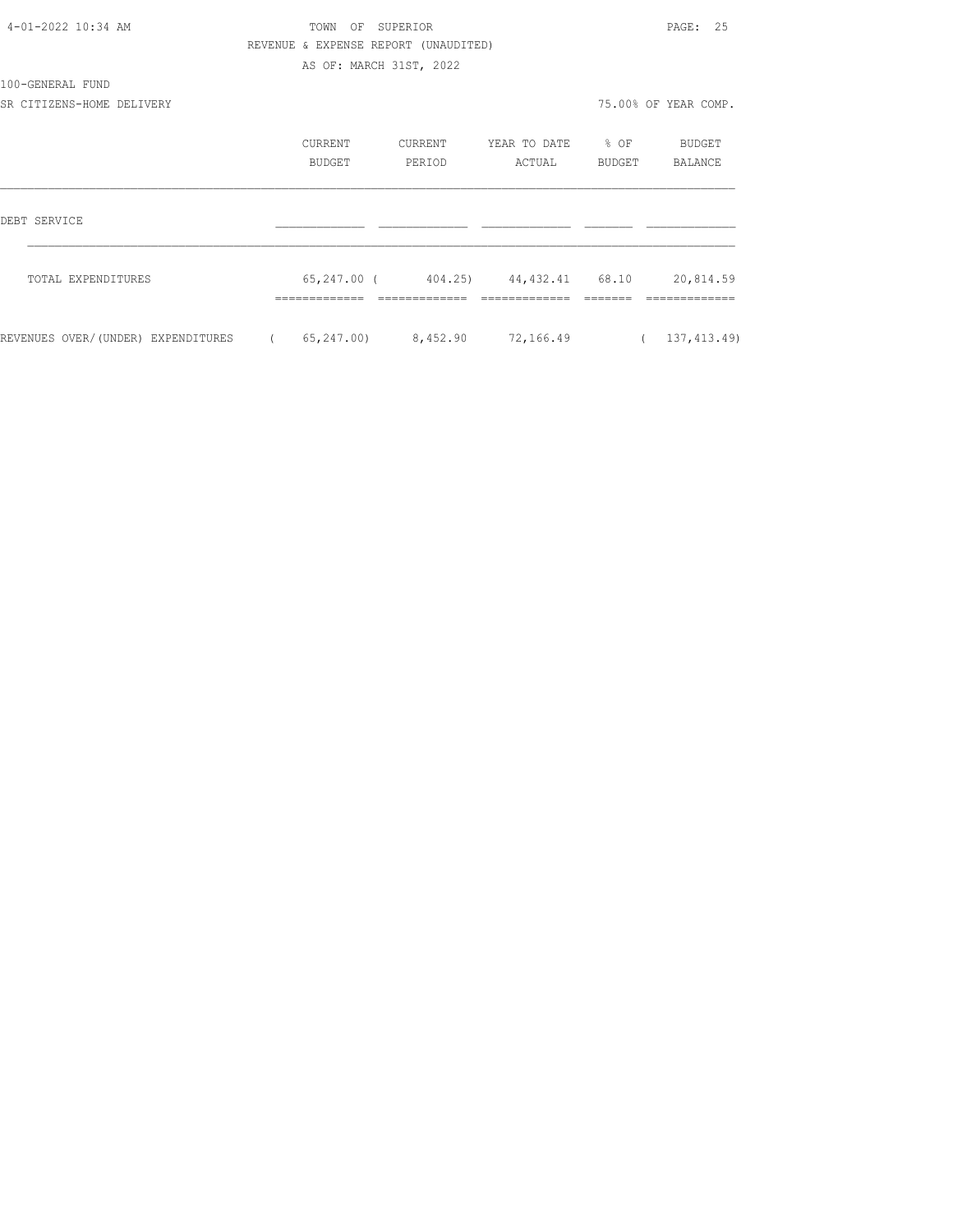| 4-01-2022 10:34 AM |  |  |
|--------------------|--|--|
|--------------------|--|--|

### TOWN OF SUPERIOR **Example 20:24** PAGE: 26 REVENUE & EXPENSE REPORT (UNAUDITED) AS OF: MARCH 31ST, 2022

100-GENERAL FUND

SR CITIZENS-TRANSPORTATIO **1999** CHAR COMP.

|                                                  | CURRENT<br>BUDGET | CURRENT<br>PERIOD | YEAR TO DATE<br>ACTUAL          | $8$ OF<br>BUDGET | BUDGET<br>BALANCE                           |
|--------------------------------------------------|-------------------|-------------------|---------------------------------|------------------|---------------------------------------------|
| REVENUES                                         |                   |                   |                                 |                  |                                             |
| BUSINESS SERVICES                                |                   |                   |                                 |                  |                                             |
| 100-17-4217 SRC PROGRAM REVENUE                  | 0.00              |                   | 604.00 2,863.96 0.00 (          |                  | 2,863.96)                                   |
| SUBTOTAL BUSINESS SERVICES                       | 0.00              | 604.00            | 2,863.96 0.00 (                 |                  | 2,863.96)                                   |
| TOTAL REVENUES                                   | 0.00              | 604.00            |                                 |                  | 2,863.96 0.00 ( 2,863.96)<br>-------------- |
| EXPENDITURES                                     |                   |                   |                                 |                  |                                             |
| PERSONEL                                         |                   |                   |                                 |                  |                                             |
| 100-17-5100 SALARIES                             | 5,238.00          | 0.00              | 3,801.05 72.57                  |                  | 1,436.95                                    |
| 100-17-5151 FICA                                 | 325.00            | 0.00              | 235.66                          | 72.51            | 89.34                                       |
| 100-17-5152 MEDICARE                             | 76.00             | 0.00              |                                 | 55.09 72.49      | 20.91                                       |
| 100-17-5153 STATE UNEMPLOYMENT                   | 52.00             | 0.00              | 3.86                            | 7.42             | 48.14                                       |
| 100-17-5154 WORKERS COMP INSURANCE               | 36.00             | 0.00              | 304.33                          | 845.36 (         | 268.33)                                     |
| 100-17-5161 ARIZONA STATE RETIREMENT             | 618.00            | 0.00              | 471.31 76.26                    |                  | 146.69                                      |
| SUBTOTAL PERSONEL                                | 6,345.00          | 0.00              | 4,871.30                        | 76.77            | 1,473.70                                    |
| SUPPLIES                                         |                   |                   |                                 |                  |                                             |
| 100-17-5299 OPERATING SUPPLIES                   | 0.00              | 0.00              | 3.23                            | $0.00$ (         | 3.23                                        |
| SUBTOTAL SUPPLIES                                | 0.00              | 0.00              | 3.23                            | $0.00$ (         | 3.23)                                       |
| UTILITIES                                        |                   |                   |                                 |                  |                                             |
| 100-17-5350 TELEPHONE                            | 770.00            | 64.18             |                                 | 582.45 75.64     | 187.55                                      |
| SUBTOTAL UTILITIES                               | 770.00            | 64.18             | 582.45 75.64                    |                  | 187.55                                      |
| GENERAL BUSINESS EXPENSE                         |                   |                   |                                 |                  |                                             |
| 100-17-5471 AUDIT                                | 773.00            | 0.00              | 692.43 89.58                    |                  | 80.57                                       |
| 100-17-5480 GENERAL INSURANCE                    | 4,273.00          | 1,375.88          | 1,831.23                        | 42.86            | 2,441.77                                    |
| SUBTOTAL GENERAL BUSINESS EXPENSE                | 5,046.00          | 1,375.88          | 2,523.66                        | 50.01            | 2,522.34                                    |
| PROFESSIONAL SERVICES                            |                   |                   |                                 |                  |                                             |
| 100-17-5550 OTHER PROFESSIONAL SERVICES 1,000.00 |                   | 0.00              | 0.00                            | 0.00             | 1,000.00                                    |
| SUBTOTAL PROFESSIONAL SERVICES                   | 1,000.00          | 0.00              | 0.00                            | 0.00             | 1,000.00                                    |
| REPAIR/MAINTENANCE                               |                   |                   |                                 |                  |                                             |
| 100-17-5640 AUTO & TRUCK REPAIRS                 | 2,000.00          | 0.00              |                                 | 0.00 0.00        | 2,000.00                                    |
| 100-17-5641 GAS & OIL                            | 500.00            | 0.00              | 240.68                          | 48.14            | 259.32                                      |
| SUBTOTAL REPAIR/MAINTENANCE                      | 2,500.00          | 0.00              | 240.68                          | 9.63             | 2,259.32                                    |
| TOTAL EXPENDITURES                               |                   |                   | 15,661.00   1,440.06   8,221.32 | 52.50            | 7,439.68                                    |

REVENUES OVER/(UNDER) EXPENDITURES ( 15,661.00)( 836.06)( 5,357.36) ( 10,303.64)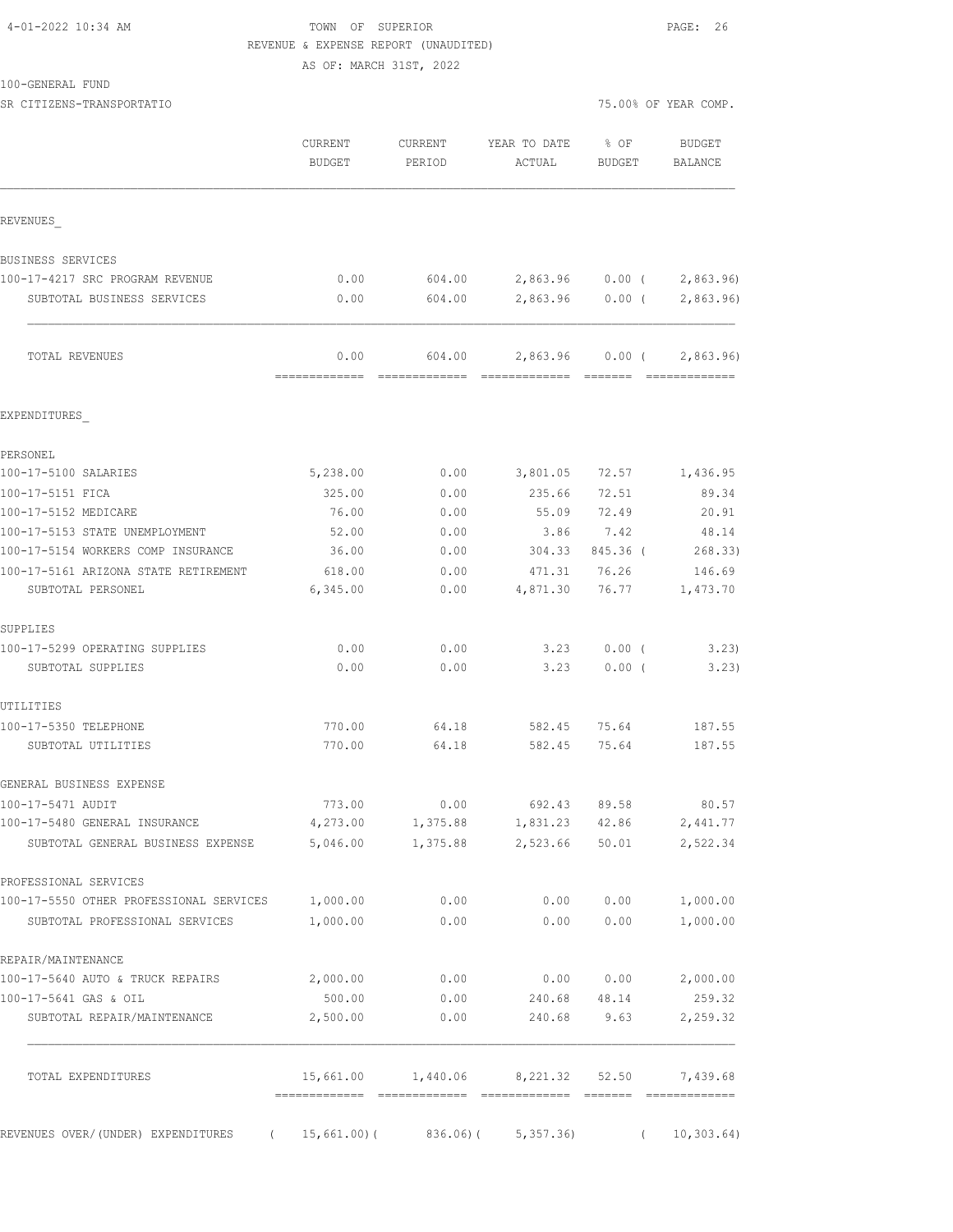| 4-01-2022 10:34 AM                                                       |               | TOWN OF SUPERIOR                                                                                                                                                                                                                                                                                                                                                                                                                                                                             |                                  |               |                      |  |
|--------------------------------------------------------------------------|---------------|----------------------------------------------------------------------------------------------------------------------------------------------------------------------------------------------------------------------------------------------------------------------------------------------------------------------------------------------------------------------------------------------------------------------------------------------------------------------------------------------|----------------------------------|---------------|----------------------|--|
|                                                                          |               | REVENUE & EXPENSE REPORT (UNAUDITED)                                                                                                                                                                                                                                                                                                                                                                                                                                                         |                                  |               |                      |  |
|                                                                          |               | AS OF: MARCH 31ST, 2022                                                                                                                                                                                                                                                                                                                                                                                                                                                                      |                                  |               |                      |  |
| 100-GENERAL FUND                                                         |               |                                                                                                                                                                                                                                                                                                                                                                                                                                                                                              |                                  |               |                      |  |
| CODE ENFORCEMENT                                                         |               |                                                                                                                                                                                                                                                                                                                                                                                                                                                                                              |                                  |               | 75.00% OF YEAR COMP. |  |
|                                                                          | CURRENT       | <b>CURRENT</b>                                                                                                                                                                                                                                                                                                                                                                                                                                                                               | YEAR TO DATE                     | % OF          | <b>BUDGET</b>        |  |
|                                                                          | <b>BUDGET</b> | PERIOD                                                                                                                                                                                                                                                                                                                                                                                                                                                                                       | ACTUAL                           | <b>BUDGET</b> | BALANCE              |  |
|                                                                          |               |                                                                                                                                                                                                                                                                                                                                                                                                                                                                                              |                                  |               |                      |  |
| REVENUES                                                                 |               |                                                                                                                                                                                                                                                                                                                                                                                                                                                                                              |                                  |               |                      |  |
|                                                                          |               |                                                                                                                                                                                                                                                                                                                                                                                                                                                                                              |                                  |               |                      |  |
| GRANTS                                                                   |               |                                                                                                                                                                                                                                                                                                                                                                                                                                                                                              |                                  |               |                      |  |
|                                                                          | ============= | $\begin{array}{c} \multicolumn{3}{c} {\textbf{1}} & \multicolumn{3}{c} {\textbf{2}} & \multicolumn{3}{c} {\textbf{3}} & \multicolumn{3}{c} {\textbf{4}} \\ \multicolumn{3}{c} {\textbf{5}} & \multicolumn{3}{c} {\textbf{6}} & \multicolumn{3}{c} {\textbf{7}} & \multicolumn{3}{c} {\textbf{8}} & \multicolumn{3}{c} {\textbf{9}} \\ \multicolumn{3}{c} {\textbf{1}} & \multicolumn{3}{c} {\textbf{1}} & \multicolumn{3}{c} {\textbf{1}} & \multicolumn{3}{c} {\textbf{1}} & \multicolumn{$ |                                  | --------      |                      |  |
| EXPENDITURES                                                             |               |                                                                                                                                                                                                                                                                                                                                                                                                                                                                                              |                                  |               |                      |  |
| PERSONEL                                                                 |               |                                                                                                                                                                                                                                                                                                                                                                                                                                                                                              |                                  |               |                      |  |
| 100-18-5100 SALARIES                                                     | 24,018.00     | 0.00                                                                                                                                                                                                                                                                                                                                                                                                                                                                                         | 16,918.63                        | 70.44         | 7,099.37             |  |
| 100-18-5101 OVERTIME                                                     | 0.00          | 0.00                                                                                                                                                                                                                                                                                                                                                                                                                                                                                         | 10,333.32                        | $0.00$ (      | 10, 333.32)          |  |
| 100-18-5151 FICA                                                         | 1,489.00      | 0.00                                                                                                                                                                                                                                                                                                                                                                                                                                                                                         | 0.00                             | 0.00          | 1,489.00             |  |
| 100-18-5152 MEDICARE                                                     | 348.00        | 0.00                                                                                                                                                                                                                                                                                                                                                                                                                                                                                         | 395.15                           | $113.55$ (    | 47.15)               |  |
| 100-18-5153 STATE UNEMPLOYMENT                                           | 54.00         | 0.00                                                                                                                                                                                                                                                                                                                                                                                                                                                                                         | 35.87                            | 66.43         | 18.13                |  |
| 100-18-5154 WORKERS COMP INSURANCE                                       | 503.00        | 0.00                                                                                                                                                                                                                                                                                                                                                                                                                                                                                         | 0.00                             | 0.00          | 503.00               |  |
| 100-18-5161 ARIZONA STATE RETIREMENT                                     | 6,055.00      | 0.00                                                                                                                                                                                                                                                                                                                                                                                                                                                                                         | 0.00                             | 0.00          | 6,055.00             |  |
| 100-18-5162 LIFE INSURANCE                                               | 40.00         | 0.00                                                                                                                                                                                                                                                                                                                                                                                                                                                                                         | 0.00                             | 0.00          | 40.00                |  |
| 100-18-5163 HEALTH INSURANCE                                             | 3,780.00      | 0.00                                                                                                                                                                                                                                                                                                                                                                                                                                                                                         | 0.00                             | 0.00          | 3,780.00             |  |
| 100-18-5164 DENTAL INSURANCE                                             | 204.00        | 0.00                                                                                                                                                                                                                                                                                                                                                                                                                                                                                         | 0.00                             | 0.00          | 204.00               |  |
| SUBTOTAL PERSONEL                                                        | 36,491.00     | 0.00                                                                                                                                                                                                                                                                                                                                                                                                                                                                                         | 27,682.97                        | 75.86         | 8,808.03             |  |
| SUPPLIES                                                                 |               |                                                                                                                                                                                                                                                                                                                                                                                                                                                                                              |                                  |               |                      |  |
| 100-18-5210 OFFICE SUPPLIES                                              | 1,000.00      | 0.00                                                                                                                                                                                                                                                                                                                                                                                                                                                                                         | 442.83                           | 44.28         | 557.17               |  |
| 100-18-5299 OPERATING SUPPLIES                                           | 1,000.00      | 0.00                                                                                                                                                                                                                                                                                                                                                                                                                                                                                         | 70.76                            | 7.08          | 929.24               |  |
| SUBTOTAL SUPPLIES                                                        | 2,000.00      | 0.00                                                                                                                                                                                                                                                                                                                                                                                                                                                                                         | 513.59                           | 25.68         | 1,486.41             |  |
| GENERAL BUSINESS EXPENSE                                                 |               |                                                                                                                                                                                                                                                                                                                                                                                                                                                                                              |                                  |               |                      |  |
| 100-18-5460 POSTAGE                                                      | 500.00        | 0.00                                                                                                                                                                                                                                                                                                                                                                                                                                                                                         | 0.00                             | 0.00          | 500.00               |  |
| SUBTOTAL GENERAL BUSINESS EXPENSE                                        | 500.00        | 0.00                                                                                                                                                                                                                                                                                                                                                                                                                                                                                         | 0.00                             | 0.00          | 500.00               |  |
| PROFESSIONAL SERVICES                                                    |               |                                                                                                                                                                                                                                                                                                                                                                                                                                                                                              |                                  |               |                      |  |
| DEBT SERVICE                                                             |               |                                                                                                                                                                                                                                                                                                                                                                                                                                                                                              |                                  |               |                      |  |
| TOTAL EXPENDITURES                                                       | 38,991.00     |                                                                                                                                                                                                                                                                                                                                                                                                                                                                                              | $0.00$ 28,196.56 72.32 10,794.44 |               |                      |  |
|                                                                          |               |                                                                                                                                                                                                                                                                                                                                                                                                                                                                                              |                                  |               |                      |  |
| REVENUES OVER/(UNDER) EXPENDITURES (  38,991.00)      0.00 (  28,196.56) |               |                                                                                                                                                                                                                                                                                                                                                                                                                                                                                              |                                  |               | (10, 794.44)         |  |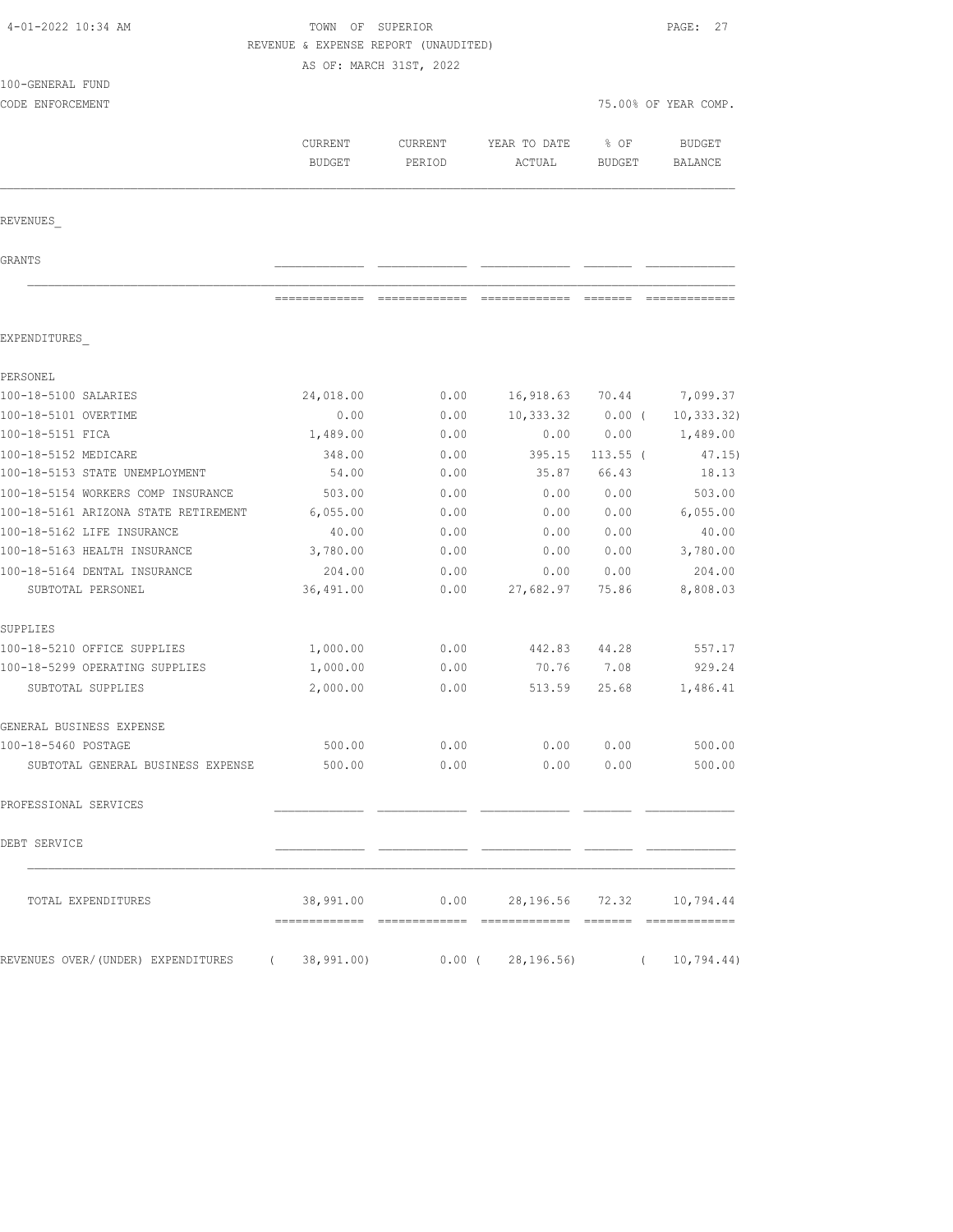# 4-01-2022 10:34 AM TOWN OF SUPERIOR PAGE: 28 REVENUE & EXPENSE REPORT (UNAUDITED)

AS OF: MARCH 31ST, 2022

|  | 100-GENERAL FUND |  |
|--|------------------|--|
|  |                  |  |

EDC 75.00% OF YEAR COMP.

|                                                | <b>CURRENT</b><br><b>BUDGET</b> | <b>CURRENT</b><br>PERIOD | YEAR TO DATE<br>ACTUAL | $\frac{1}{2}$ OF<br><b>BUDGET</b> | BUDGET<br><b>BALANCE</b>    |
|------------------------------------------------|---------------------------------|--------------------------|------------------------|-----------------------------------|-----------------------------|
|                                                |                                 |                          |                        |                                   |                             |
| EXPENDITURES                                   |                                 |                          |                        |                                   |                             |
| SUPPLIES                                       |                                 |                          |                        |                                   |                             |
| 100-19-5210 OFFICE SUPPLIES                    | 0.00                            | 0.00                     |                        |                                   | $3,613.83$ 0.00 ( 3,613.83) |
| 100-19-5299 OPERATING SUPPLIES                 | 0.00                            | 0.00                     | 6, 143. 48             |                                   | $0.00$ ( $6,143.48$ )       |
| SUBTOTAL SUPPLIES                              | 0.00                            | 0.00                     | 9,757.31               | $0.00$ (                          | 9,757.31)                   |
| GENERAL BUSINESS EXPENSE                       |                                 |                          |                        |                                   |                             |
| 100-19-5410 Advertising                        | 15,000.00                       | 0.00                     | 0.00                   | 0.00                              | 15,000.00                   |
| 100-19-5415 Promotional Materials              | 4,000.00                        | 0.00                     | 755.79                 | 18.89                             | 3,244.21                    |
| 100-19-5425 CONFERENCES & TRAINING             | 4,000.00                        | 0.00                     | 0.00                   | 0.00                              | 4,000.00                    |
| 100-19-5470 TRAVEL                             | 4,000.00                        | 0.00                     | 0.00                   | 0.00                              | 4,000.00                    |
| SUBTOTAL GENERAL BUSINESS EXPENSE              | 27,000.00                       | 0.00                     | 755.79                 | 2.80                              | 26, 244.21                  |
| PROFESSIONAL SERVICES                          |                                 |                          |                        |                                   |                             |
| TOTAL EXPENDITURES                             | 27,000.00<br>=============      | 0.00                     | 10,513.10 38.94        |                                   | 16,486.90                   |
| REVENUES OVER/(UNDER) EXPENDITURES<br>$\left($ | 27,000.00)                      |                          | $0.00$ ( $10,513.10$ ) | $\left($                          | 16,486.90)                  |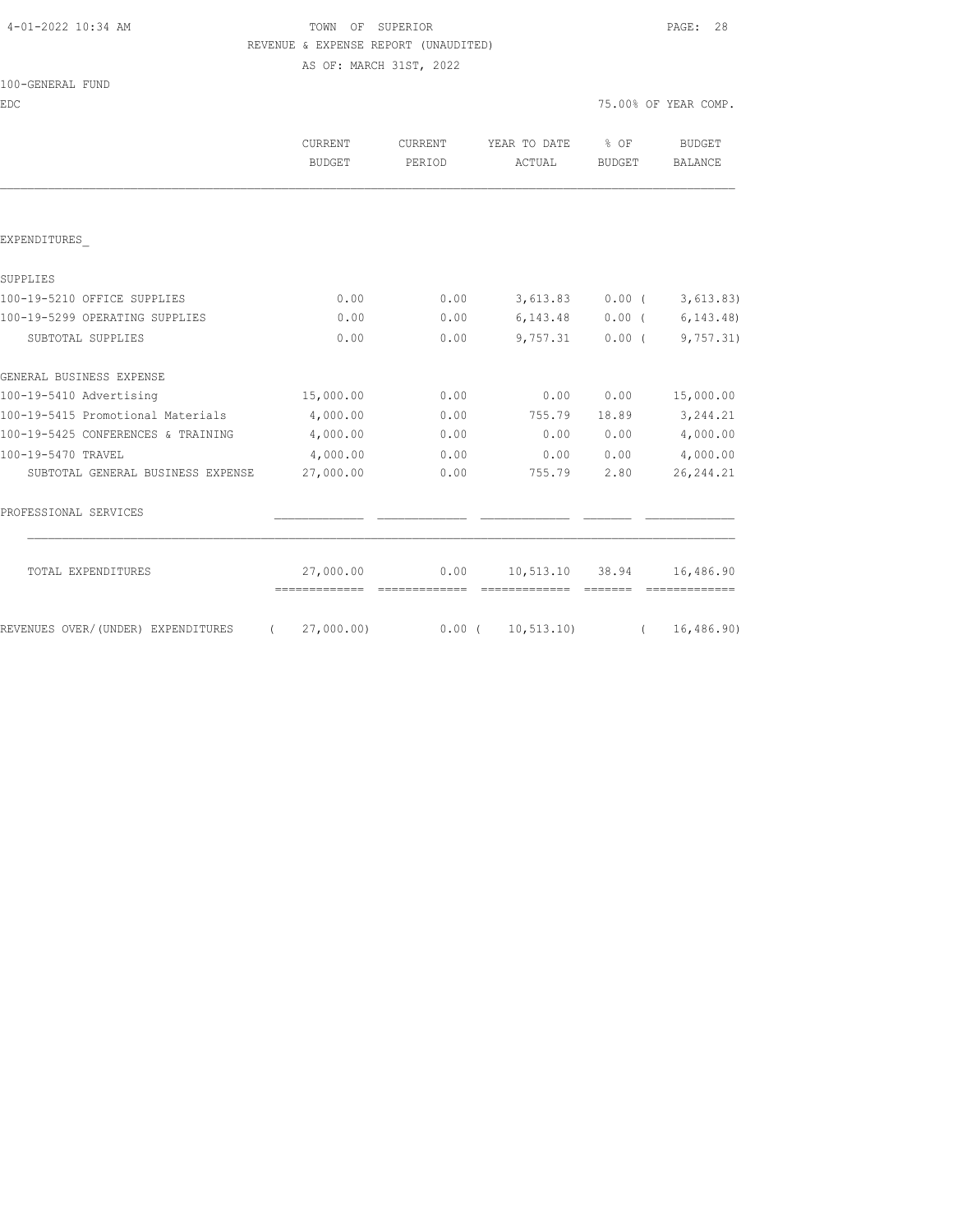|  |  |  | 4-01-2022 10:34 AM |  |
|--|--|--|--------------------|--|
|--|--|--|--------------------|--|

# TOWN OF SUPERIOR **PAGE:** 29 REVENUE & EXPENSE REPORT (UNAUDITED)

AS OF: MARCH 31ST, 2022

100-GENERAL FUND

|                                      | CURRENT<br><b>BUDGET</b> | <b>CURRENT</b><br>PERIOD | YEAR TO DATE<br>ACTUAL   | % OF<br><b>BUDGET</b> | <b>BUDGET</b><br>BALANCE |
|--------------------------------------|--------------------------|--------------------------|--------------------------|-----------------------|--------------------------|
|                                      |                          |                          |                          |                       |                          |
| EXPENDITURES                         |                          |                          |                          |                       |                          |
| SUPPLIES                             |                          |                          |                          |                       |                          |
| 100-20-5299 OTHER OPERATING SUPPLIES | 0.00                     | 319.73                   | 12,250.40                | $0.00$ (              | 12, 250.40               |
| SUBTOTAL SUPPLIES                    | 0.00                     | 319.73                   | 12,250.40                | $0.00$ (              | 12, 250.40               |
|                                      |                          |                          |                          |                       |                          |
| TOTAL EXPENDITURES                   | 0.00                     | 319.73                   | 12,250.40                |                       | 0.00(12,250.40)          |
| REVENUES OVER/(UNDER) EXPENDITURES   | $0.00$ (                 |                          | $319.73$ ( $12,250.40$ ) |                       | 12,250.40                |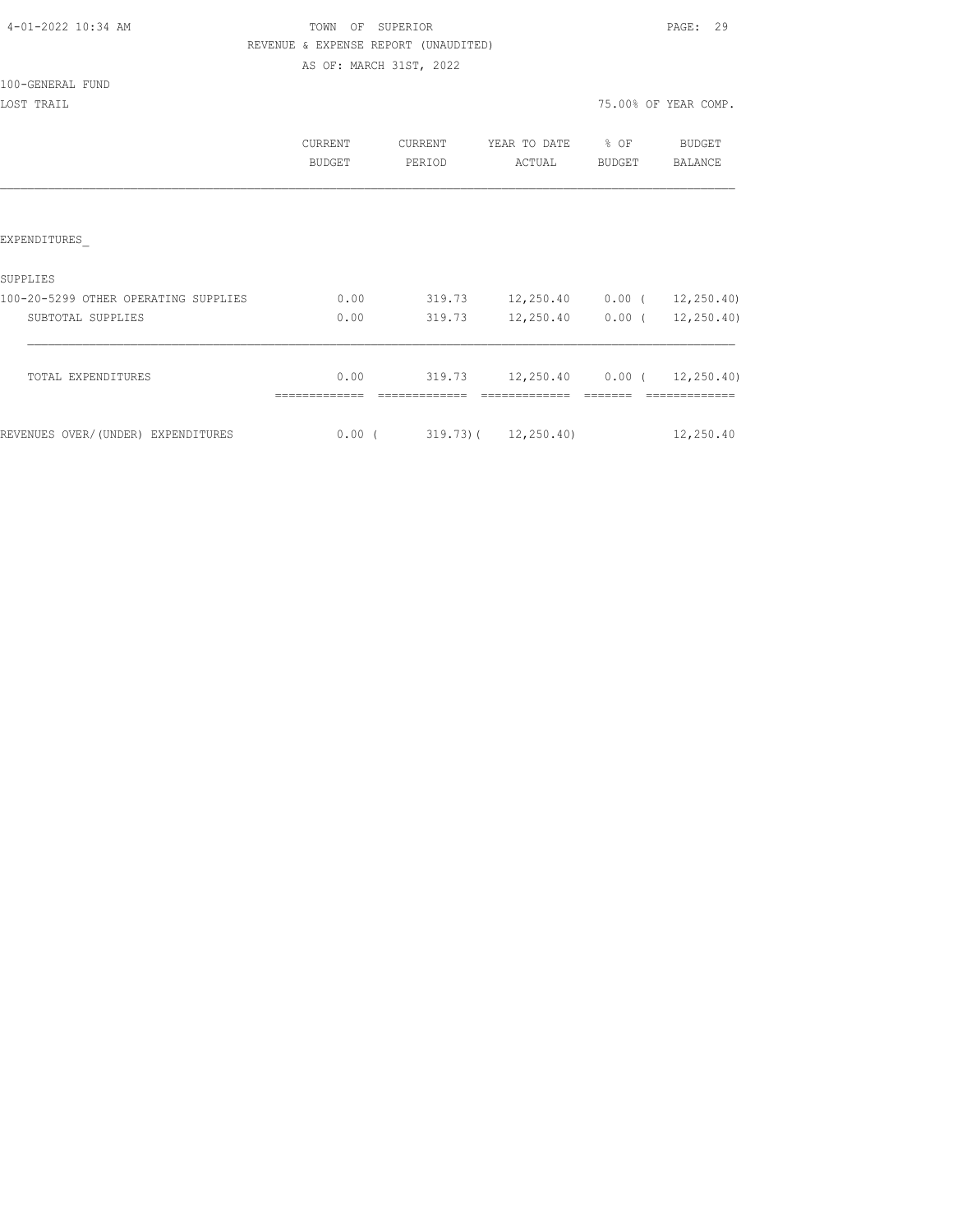| 4-01-2022 10:34 AM        |                | TOWN OF SUPERIOR                     |                          |          | PAGE: 30             |
|---------------------------|----------------|--------------------------------------|--------------------------|----------|----------------------|
|                           |                | REVENUE & EXPENSE REPORT (UNAUDITED) |                          |          |                      |
|                           |                | AS OF: MARCH 31ST, 2022              |                          |          |                      |
| 100-GENERAL FUND          |                |                                      |                          |          |                      |
| SOCIO-ECONOMIC CONTINGNCY |                |                                      |                          |          | 75.00% OF YEAR COMP. |
|                           | CURRENT        | CURRENT                              | YEAR TO DATE % OF BUDGET |          |                      |
|                           | BUDGET         | PERIOD                               | ACTUAL                   | BUDGET   | BALANCE              |
|                           |                |                                      |                          |          |                      |
| REVENUES                  |                |                                      |                          |          |                      |
| CONTRIBUTIONS             |                |                                      |                          |          |                      |
|                           | -------------- | -------------                        | -------------            | -------- |                      |
| EXPENDITURES              |                |                                      |                          |          |                      |
| SUPPLIES                  |                |                                      |                          |          |                      |
|                           |                |                                      |                          |          |                      |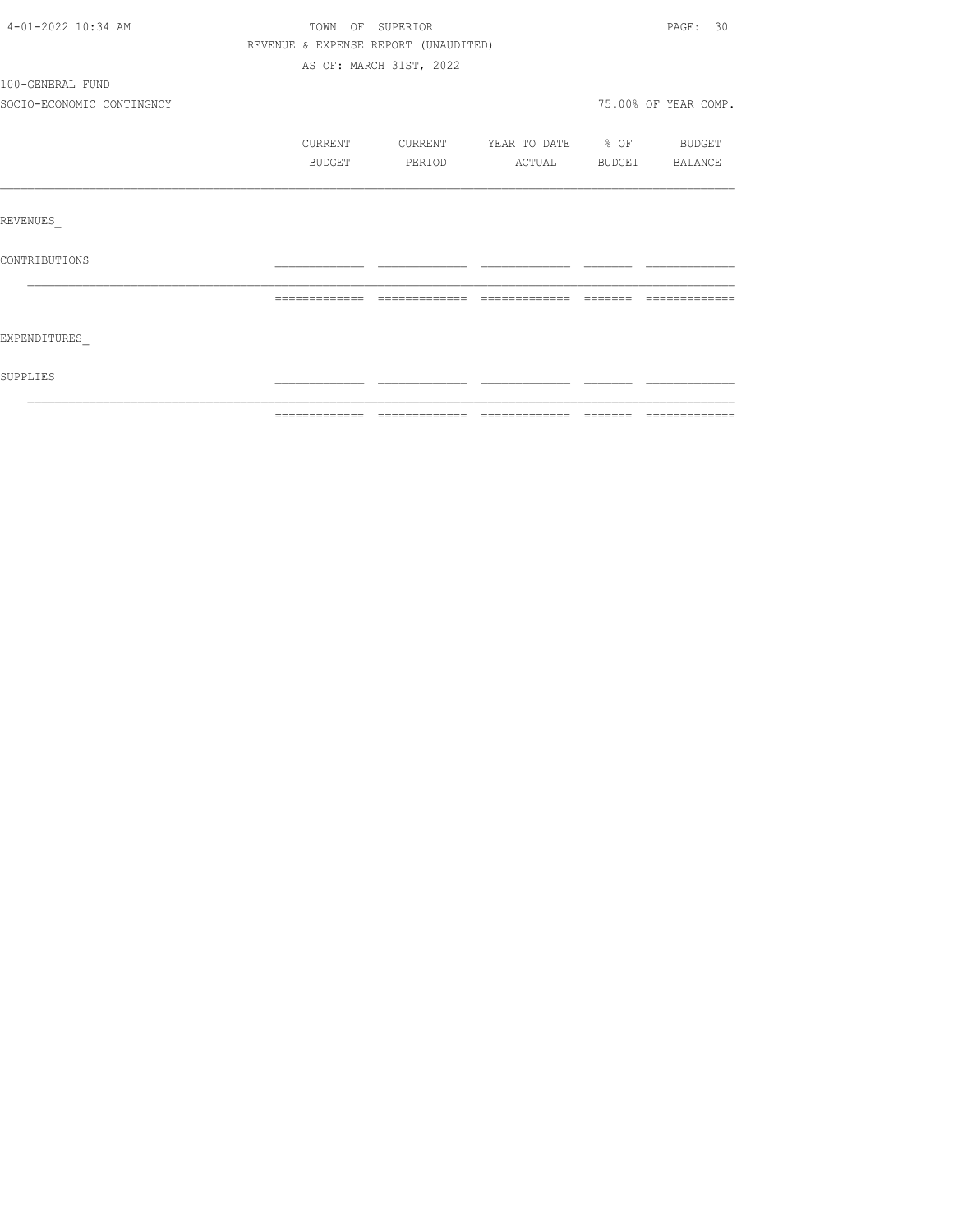| 4-01-2022 10:34 AM |  |
|--------------------|--|
|                    |  |

# TOWN OF SUPERIOR **PAGE:** 31 REVENUE & EXPENSE REPORT (UNAUDITED)

AS OF: MARCH 31ST, 2022

100-GENERAL FUND

|                                    | <b>CURRENT</b><br>BUDGET | CURRENT<br>PERIOD | YEAR TO DATE<br>ACTUAL | % OF<br><b>BUDGET</b> | <b>BUDGET</b><br>BALANCE |
|------------------------------------|--------------------------|-------------------|------------------------|-----------------------|--------------------------|
| EXPENDITURES                       |                          |                   |                        |                       |                          |
| SUPPLIES                           |                          |                   |                        |                       |                          |
| 100-99-5299 OPERATING SUPPLIES     | 245,325.00               | 0.00              | 0.00                   | 0.00                  | 245,325.00               |
| SUBTOTAL SUPPLIES                  | 245,325.00               | 0.00              | 0.00                   | 0.00                  | 245,325.00               |
| TOTAL EXPENDITURES                 | 245, 325.00              | 0.00              | 0.00                   | 0.00                  | 245,325.00               |
|                                    | -------------            |                   |                        |                       |                          |
| REVENUES OVER/(UNDER) EXPENDITURES | 245,325.00)              | 0.00              | 0.00                   |                       | 245, 325.00)             |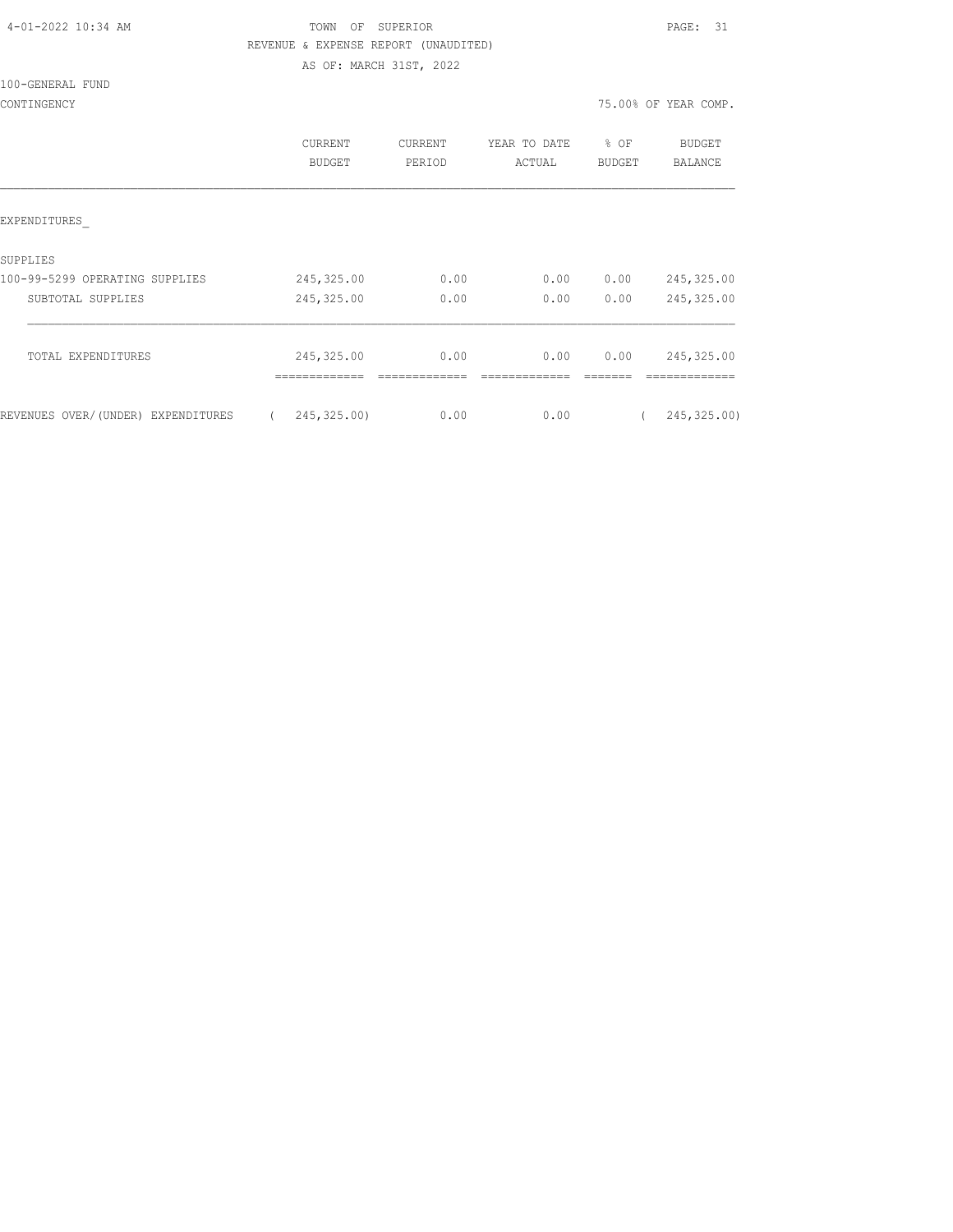|  | 4-01-2022 10:34 AM |  |
|--|--------------------|--|
|  |                    |  |

# TOWN OF SUPERIOR **PAGE:** 32 REVENUE & EXPENSE REPORT (UNAUDITED)

AS OF: MARCH 31ST, 2022

100-GENERAL FUND

|                                    |                          |                          |                        |                       | 75.00% OF YEAR COMP.   |
|------------------------------------|--------------------------|--------------------------|------------------------|-----------------------|------------------------|
|                                    | <b>CURRENT</b><br>BUDGET | <b>CURRENT</b><br>PERIOD | YEAR TO DATE<br>ACTUAL | % OF<br><b>BUDGET</b> | BUDGET<br>BALANCE      |
|                                    |                          |                          |                        |                       |                        |
| FUND TOTAL REVENUES                | 2,475,888.00             | 176,791.02               | 4,853,282.49           |                       | 196.02 ( 2,377,394.49) |
| FUND TOTAL EXPENDITURES            | 2,753,577.40             | 86,879.20                | 2,100,664.50           | 76.29                 | 652,912.90             |
| REVENUES OVER/(UNDER) EXPENDITURES | 277,689.40)              | 89,911.82                | 2,752,617.99           |                       | (3,030,307.39)         |
|                                    | ===========              |                          | .============          |                       | ,------------          |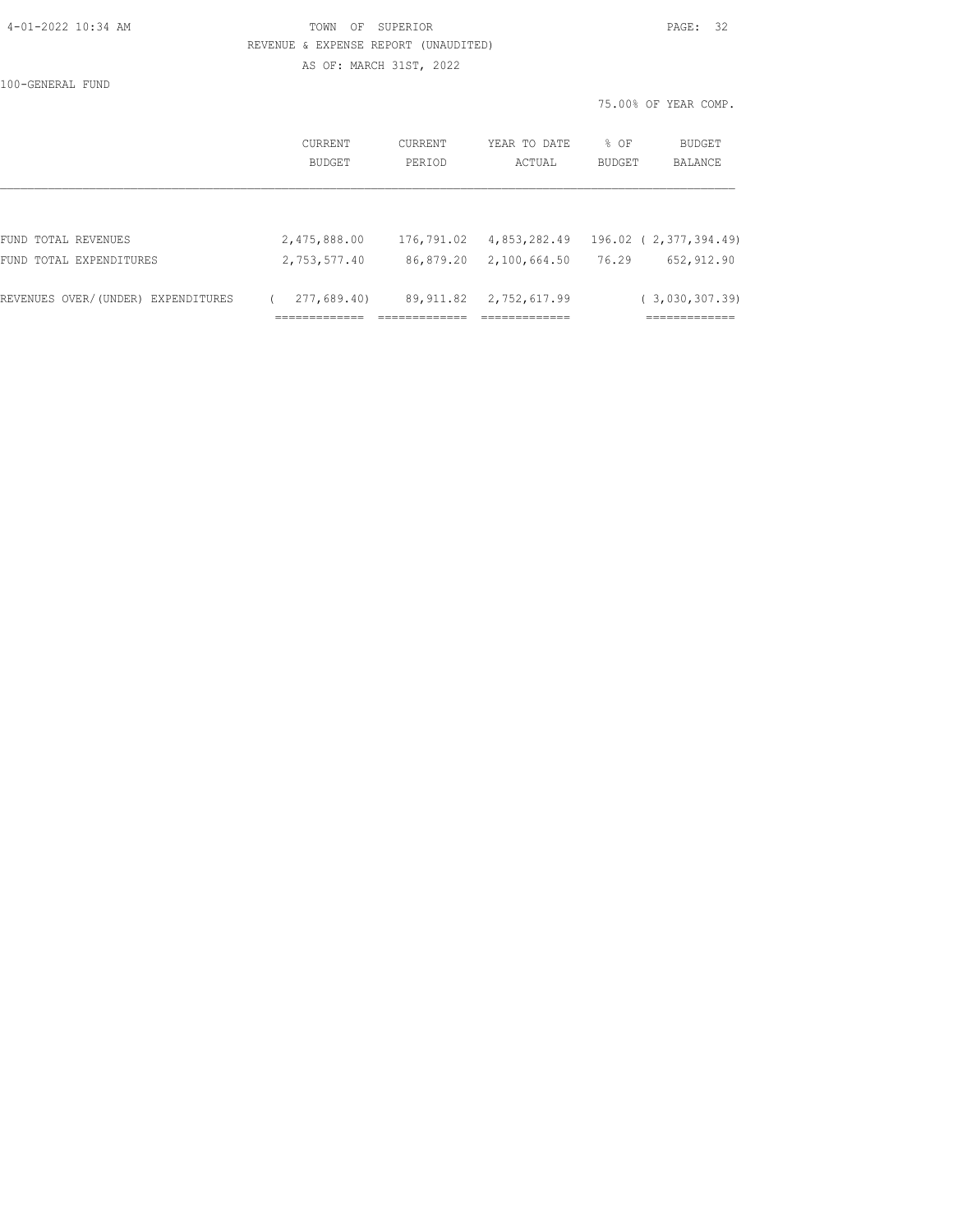## 4-01-2022 10:34 AM TOWN OF SUPERIOR PAGE: 1 REVENUE & EXPENSE REPORT (UNAUDITED)

AS OF: MARCH 31ST, 2022

### 200-REFUSE SERVICE

| NON-DEPARTMENTAL                                  |                          |                   |                        |                       | 75.00% OF YEAR COMP.     |
|---------------------------------------------------|--------------------------|-------------------|------------------------|-----------------------|--------------------------|
|                                                   | CURRENT<br><b>BUDGET</b> | CURRENT<br>PERIOD | YEAR TO DATE<br>ACTUAL | % OF<br><b>BUDGET</b> | <b>BUDGET</b><br>BALANCE |
| REVENUES                                          |                          |                   |                        |                       |                          |
| BUSINESS SERVICES                                 |                          |                   |                        |                       |                          |
| 200-00-4240 REFUSE FEES                           | 6,000.00                 | 480.00            | 1,180.00               | 19.67                 | 4,820.00                 |
| 200-00-4241 TIPPING FEES-                         | 50,000.00)<br>$\left($   | 20.00             | 240.00                 | $0.48 - ($            | 50, 240.00               |
| SUBTOTAL BUSINESS SERVICES                        | 44,000.00)<br>$\left($   | 500.00            | 1,420.00               | $3.23 - ($            | 45,420.00)               |
| ENTERPRISE SERVICES                               |                          |                   |                        |                       |                          |
| CONTINGENCY                                       |                          |                   |                        |                       |                          |
| 200-00-4901 TRANSFERS                             | 55,466.00                | 0.00              | 0.00                   | 0.00                  | 55,466.00                |
| SUBTOTAL CONTINGENCY                              | 55,466.00                | 0.00              | 0.00                   | 0.00                  | 55,466.00                |
| TOTAL REVENUES                                    | 11,466.00                | 500.00            | 1,420.00               | 12.38                 | 10,046.00                |
| EXPENDITURES                                      |                          |                   |                        |                       |                          |
| PERSONEL                                          |                          |                   |                        |                       |                          |
| 200-00-5100 Salaries                              | 13,848.00                | 0.00              | 12,283.18              | 88.70                 | 1,564.82                 |
| 200-00-5101 OVERTIME                              | 0.00                     | 0.00              | 253.50                 | $0.00$ (              | 253.50)                  |
| 200-00-5151 FICA                                  | 361.00                   | 0.00              | 777.25                 | $215.30$ (            | 416.25                   |
| 200-00-5152 Medicare                              | 84.00                    | 0.00              | 181.78                 | 216.40 (              | 97.78)                   |
| 200-00-5153 SUTA                                  | 30.00                    | 0.00              | 12.50                  | 41.67                 | 17.50                    |
| 200-00-5154 Workers Comp                          | 54.00                    | 0.00              | 0.00                   | 0.00                  | 54.00                    |
| 200-00-5161 ASRS                                  | 687.00                   | 0.00              | 1,554.55               | $226.28$ (            | 867.55)                  |
| 200-00-5162 Life Insurance                        | 16.00                    | 0.00              | 0.00                   | 0.00                  | 16.00                    |
| 200-00-5163 Health Insurance                      | 1,527.00                 | 0.00              | 0.00                   | 0.00                  | 1,527.00                 |
| 200-00-5164 Dental Insurance<br>SUBTOTAL PERSONEL | 74.00<br>16,681.00       | 0.00<br>0.00      | 0.00<br>15,062.76      | 0.00<br>90.30         | 74.00<br>1,618.24        |
| SUPPLIES                                          |                          |                   |                        |                       |                          |
| 200-00-5225 Safety Supplies & Equip               | 1,000.00                 | 0.00              | 0.00                   | 0.00                  | 1,000.00                 |
| 200-00-5299 Operating Supplies                    | 500.00                   | 0.00              | 855.00                 | $171.00$ (            | $355.00$ )               |
| SUBTOTAL SUPPLIES                                 | 1,500.00                 | 0.00              | 855.00                 | 57.00                 | 645.00                   |
| UTILITIES                                         |                          |                   |                        |                       |                          |
| 200-00-5330 REFUSE                                | 0.00                     | 3,572.49          | 48,143.84              | $0.00$ (              | 48, 143.84)              |
| SUBTOTAL UTILITIES                                | 0.00                     | 3,572.49          | 48, 143.84             | $0.00$ (              | 48, 143.84)              |
| GENERAL BUSINESS EXPENSE                          |                          |                   |                        |                       |                          |
| PROFESSIONAL SERVICES                             |                          |                   |                        |                       |                          |
| 200-00-5520 CONTRACT SERVICES                     | 0.00                     | 0.00              | 32, 373.67             | $0.00$ (              | 32, 373.67               |
| SUBTOTAL PROFESSIONAL SERVICES                    | 0.00                     | 0.00              | 32, 373.67             | $0.00$ (              | 32, 373.67               |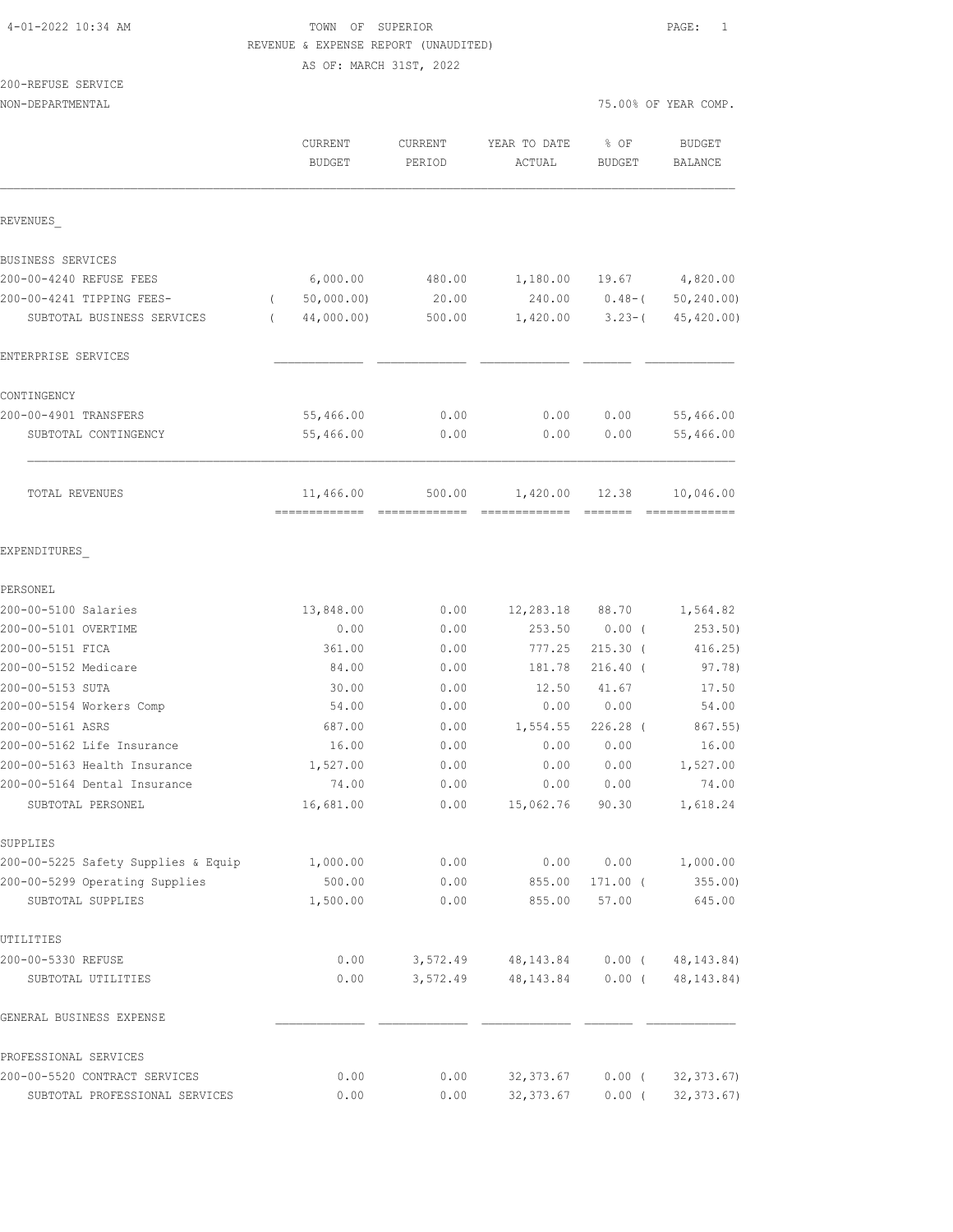# 4-01-2022 10:34 AM TOWN OF SUPERIOR PAGE: 2 REVENUE & EXPENSE REPORT (UNAUDITED)

AS OF: MARCH 31ST, 2022

# 200-REFUSE SERVICE

|                                    | CURRENT<br>BUDGET | CURRENT<br>PERIOD | YEAR TO DATE<br>ACTUAL      | % OF<br><b>BUDGET</b> | BUDGET<br><b>BALANCE</b> |
|------------------------------------|-------------------|-------------------|-----------------------------|-----------------------|--------------------------|
|                                    |                   |                   |                             |                       |                          |
| REPAIR/MAINTENANCE                 |                   |                   |                             |                       |                          |
| 200-00-5640 Auto Truck Repair      | 1,000.00          | 0.00              | 0.00                        | 0.00                  | 1,000.00                 |
| 200-00-5641 Gas & Oil              | 500.00            | 0.00              | 751.37                      | $150.27$ (            | 251.37)                  |
| SUBTOTAL REPAIR/MAINTENANCE        | 1,500.00          | 0.00              | 751.37                      | 50.09                 | 748.63                   |
| CAPITAL OUTLAY                     |                   |                   |                             |                       |                          |
| DEBT SERVICE                       |                   |                   |                             |                       |                          |
| TOTAL EXPENDITURES                 | 19,681.00         |                   | 3,572.49 97,186.64 493.81 ( |                       | 77, 505.64)              |
| REVENUES OVER/(UNDER) EXPENDITURES | 8,215.00(         |                   | $3,072.49$ (95,766.64)      |                       | 87,551.64                |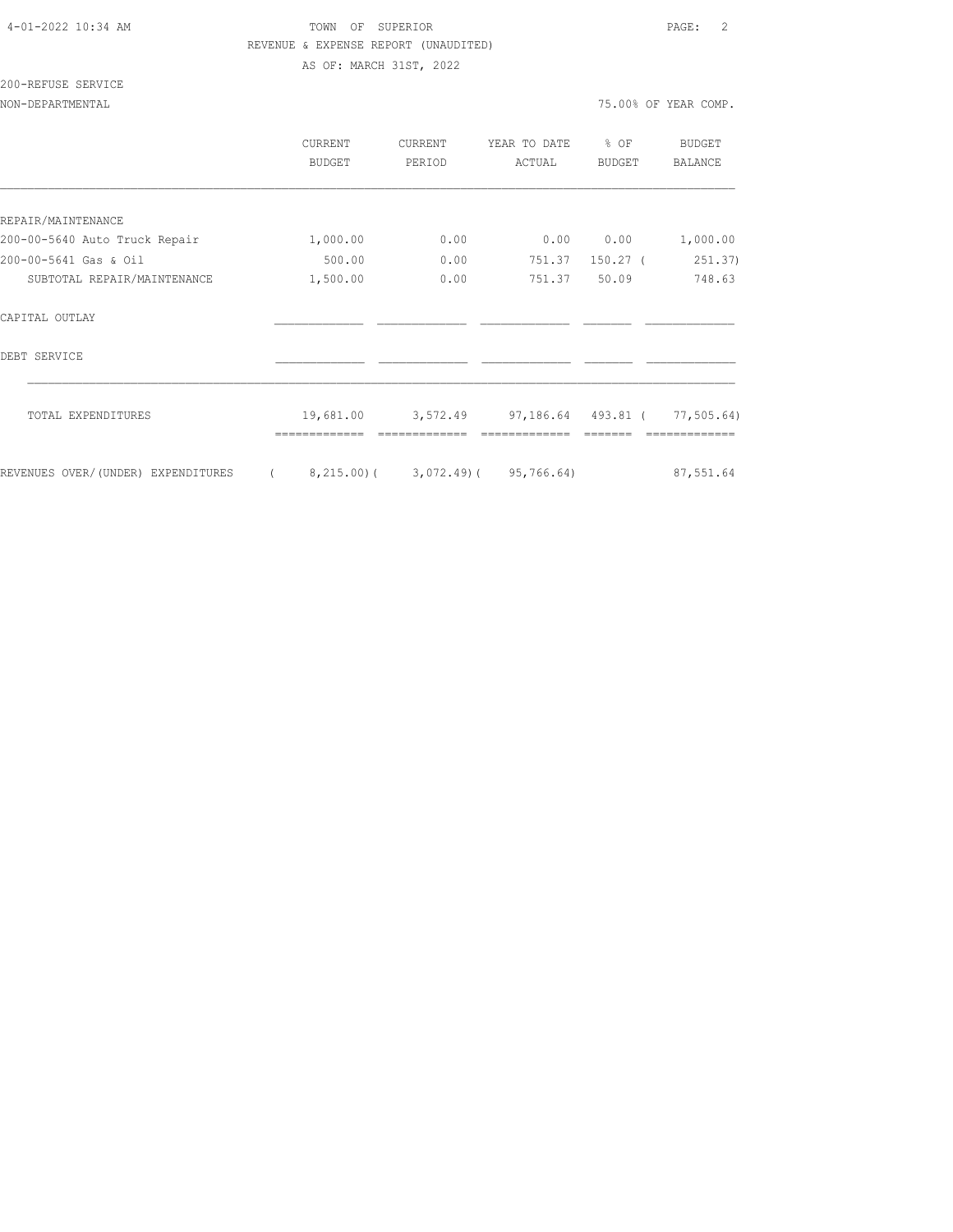|  |  |  | 4-01-2022 10:34 AM |  |
|--|--|--|--------------------|--|
|--|--|--|--------------------|--|

200-REFUSE SERVICE

### TOWN OF SUPERIOR **PAGE:** 3 REVENUE & EXPENSE REPORT (UNAUDITED) AS OF: MARCH 31ST, 2022

|                                    |                   |                   |                        |                | 75.00% OF YEAR COMP. |
|------------------------------------|-------------------|-------------------|------------------------|----------------|----------------------|
|                                    | CURRENT<br>BUDGET | CURRENT<br>PERIOD | YEAR TO DATE<br>ACTUAL | % OF<br>BUDGET | BUDGET<br>BALANCE    |
|                                    |                   |                   |                        |                |                      |
| FUND TOTAL REVENUES                | 11,466.00         | 500.00            | 1,420.00               | 12.38          | 10,046.00            |
| FUND TOTAL EXPENDITURES            | 19,681.00         | 3,572.49          | 97,186.64              | $493.81$ (     | 77, 505.64           |
| REVENUES OVER/(UNDER) EXPENDITURES | 8,215.00(         | $3,072,49$ (      | 95,766.64)             |                | 87,551.64            |
|                                    |                   |                   | _____________          |                | ------------         |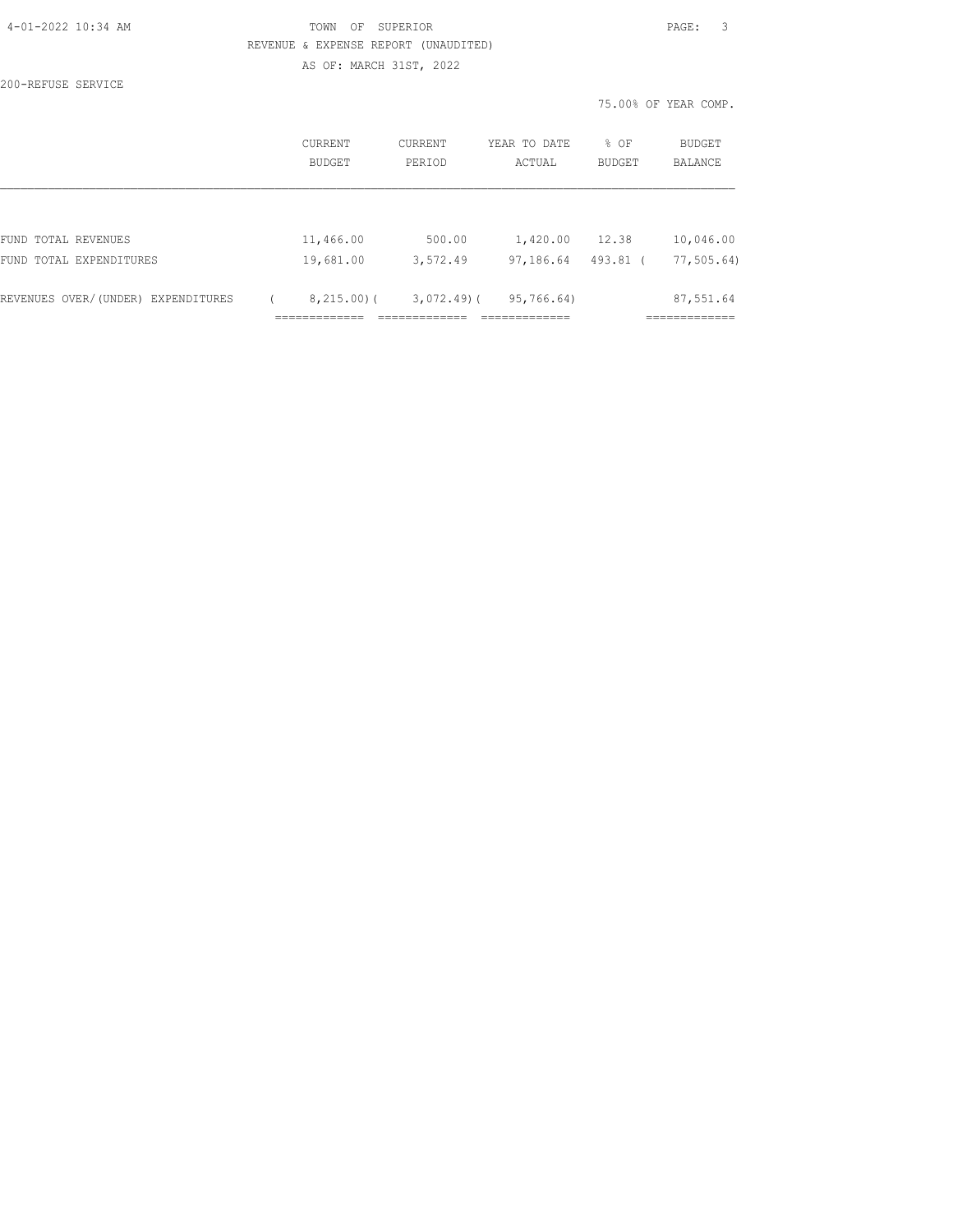| 4-01-2022 10:34 AM |  |  |
|--------------------|--|--|
|--------------------|--|--|

TOWN OF SUPERIOR **PAGE:** 1 REVENUE & EXPENSE REPORT (UNAUDITED)

AS OF: MARCH 31ST, 2022

### 210-SEWER

| ۱۳۳٬۰۰۰ تا ۲۰۰۰ تا<br>NON-DEPARTMENTAL            |                             |                            |                             | 75.00% OF YEAR COMP. |                             |
|---------------------------------------------------|-----------------------------|----------------------------|-----------------------------|----------------------|-----------------------------|
|                                                   | CURRENT<br>BUDGET           | CURRENT<br>PERIOD          | YEAR TO DATE<br>ACTUAL      | % OF<br>BUDGET       | BUDGET<br>BALANCE           |
| REVENUES                                          |                             |                            |                             |                      |                             |
| TAXE S                                            |                             |                            |                             |                      |                             |
| BUSINESS SERVICES                                 |                             |                            |                             |                      |                             |
| 210-00-4240 SEWER FEES                            | 477,900.00                  | 43,723.00                  | 358,763.08                  | 75.07                | 119, 136.92                 |
| 210-00-4250 PENALTIES                             | 0.00                        | 0.00(                      | 615.00)                     | 0.00                 | 615.00                      |
| SUBTOTAL BUSINESS SERVICES                        | 477,900.00                  | 43,723.00                  | 358,148.08                  | 74.94                | 119,751.92                  |
| GRANTS                                            |                             |                            |                             |                      |                             |
| CONTINGENCY                                       |                             |                            |                             |                      |                             |
| TOTAL REVENUES                                    | 477,900.00<br>============= | 43,723.00<br>============= | 358,148.08<br>============= | 74.94                | 119,751.92<br>============= |
| EXPENDITURES                                      |                             |                            |                             |                      |                             |
| PERSONEL                                          |                             |                            |                             |                      |                             |
| 210-00-5100 SALARIES                              | 89,779.00                   | 0.00                       | 53, 124.74                  | 59.17                | 36,654.26                   |
| 210-00-5101 OVERTIME                              | 7,500.00                    | 0.00                       | 12,584.67                   | $167.80$ (           | 5,084.67)                   |
| 210-00-5151 FICA                                  | 5,238.00                    | 0.00                       | 4,064.09                    | 77.59                | 1,173.91                    |
| 210-00-5152 MEDICARE                              | 1,225.00                    | 0.00                       | 950.45                      | 77.59                | 274.55                      |
| 210-00-5153 STATE UNEMPLOYMENT                    | 327.00                      | 0.00                       | 71.86                       | 21.98                | 255.14                      |
| 210-00-5154 WORKERS COMP INSURANCE                | 3,807.00                    | 0.00                       | 2,895.00                    | 76.04                | 912.00                      |
| 210-00-5161 ARIZONA STATE RETIREMENT              | 10,485.00                   | 0.00                       | 8,148.56                    | 77.72                | 2,336.44                    |
| 210-00-5162 LIFE INSURANCE                        | 165.00                      | 13.40                      | 134.00                      | 81.21                | 31.00                       |
| 210-00-5163 HEALTH INSURANCE                      | 15,120.00                   | 624.98                     | 8,124.74                    | 53.74                | 6,995.26                    |
| 210-00-5164 DENTAL INSURANCE<br>SUBTOTAL PERSONEL | 836.00<br>134,482.00        | 63.16<br>701.54            | 631.60<br>90,729.71         | 75.55<br>67.47       | 204.40<br>43,752.29         |
|                                                   |                             |                            |                             |                      |                             |
| SUPPLIES                                          |                             |                            |                             |                      |                             |
| 210-00-5210 OFFICE SUPPLIES                       | 2,000.00                    | 0.00                       | 0.00                        | 0.00                 | 2,000.00                    |
| 210-00-5240 CHEMICAL SUPPLIES                     | 15,146.00                   | 0.00                       | 0.00                        | 0.00                 | 15,146.00                   |
| 210-00-5299 OPERATING SUPPLIES                    | 20,000.00                   | 0.00                       | 22, 215.58                  |                      | 111.08 ( 2,215.58)          |
| SUBTOTAL SUPPLIES                                 | 37,146.00                   | 0.00                       | 22, 215.58                  | 59.81                | 14,930.42                   |
| UTILITIES                                         |                             |                            |                             |                      |                             |
| 210-00-5310 ELECTRICITY                           | 59,202.00                   | 0.00                       | 40,487.31                   | 68.39                | 18,714.69                   |
| 210-00-5340 SEWER                                 | 0.00                        | 0.00                       | 82.00                       | $0.00$ (             | 82.00)                      |
| 210-00-5350 TELEPHONE                             | 1,158.00                    | 64.54                      | 585.47                      | 50.56                | 572.53                      |
| 210-00-5360 WATER                                 | 3,000.00                    | 239.26                     | 2,188.23                    | 72.94                | 811.77                      |

210-00-5380 SECURITY 500.00 25.00 225.00 45.00 275.00 SUBTOTAL UTILITIES 63,860.00 328.80 43,568.01 68.22 20,291.99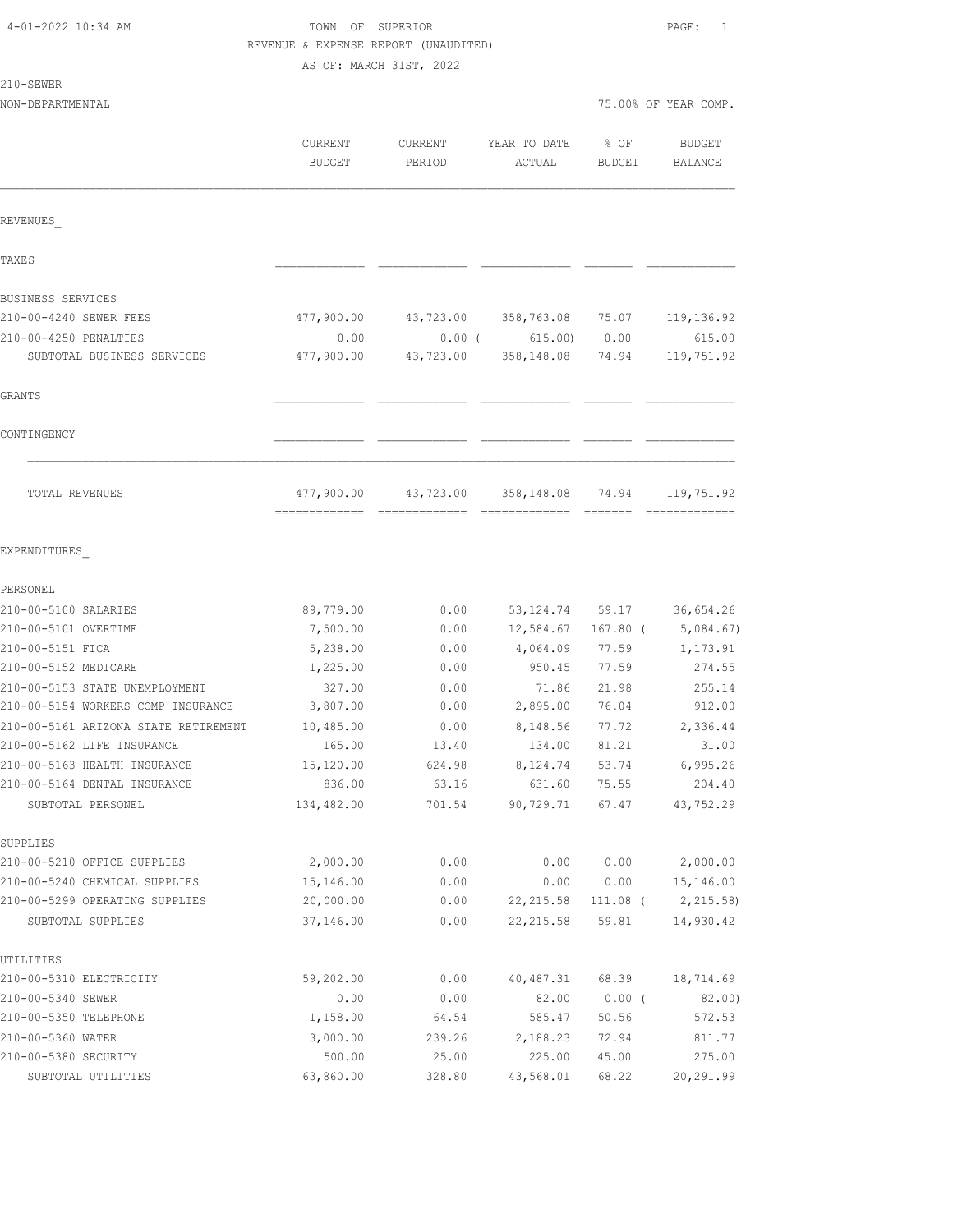210-SEWER

| NON-DEPARTMENTAL                       |               |           |              |                      | 75.00% OF YEAR COMP. |
|----------------------------------------|---------------|-----------|--------------|----------------------|----------------------|
|                                        | CURRENT       | CURRENT   | YEAR TO DATE | % OF                 | <b>BUDGET</b>        |
|                                        | <b>BUDGET</b> | PERIOD    | ACTUAL       | BUDGET               | BALANCE              |
| GENERAL BUSINESS EXPENSE               |               |           |              |                      |                      |
| 210-00-5410 ADVERTISING                | 0.00          | 0.00      | 61.16        | 0.00(                | 61.16)               |
| 210-00-5420 DUES & SUBSCRIPTIONS       | 5,000.00      | 0.00      | 15,599.72    | $311.99$ (           | 10, 599.72)          |
| 210-00-5425 CONFERENCES & TRAINING     | 2,000.00      | 0.00      | 189.88       | 9.49                 | 1,810.12             |
| 210-00-5450 UNIFORMS                   | 659.00        | 9.57      | 587.14       | 89.10                | 71.86                |
| 210-00-5460 POSTAGE                    | 5,000.00      | 390.70    | 4,004.42     | 80.09                | 995.58               |
| 210-00-5471 AUDIT                      | 1,545.00      | 0.00      | 2,077.26     | 134.45 (             | 532.26               |
| 210-00-5480 GENERAL INSURANCE          | 12,820.00     | 4,127.63  | 5,493.65     | 42.85                | 7,326.35             |
| 210-00-5491 Credit Card Fees           | 1,000.00      | 0.00      | 0.00         | 0.00                 | 1,000.00             |
| 210-00-5492 BAD DEBT EXPENSE           | 15,000.00     | 0.00      | 0.00         | 0.00                 | 15,000.00            |
| SUBTOTAL GENERAL BUSINESS EXPENSE      | 43,024.00     | 4,527.90  | 28,013.23    | 65.11                | 15,010.77            |
| PROFESSIONAL SERVICES                  |               |           |              |                      |                      |
| 210-00-5520 CONTRACTUAL SERVICES       | 1,000.00      | 0.00      |              | 10,403.30 1,040.33 ( | 9,403.30)            |
| 210-00-5550 OTHER PROFESSIONAL SERVICE | 73,161.00     | 15.30     | 66,242.47    | 90.54                | 6,918.53             |
| 210-00-5551 COLLECTIONS                | 0.00          | 0.00      | 6,943.88     | $0.00$ (             | 6,943.88)            |
| 210-00-5580 SLUDGE REMOVAL             | 9,000.00      | 0.00      | 1,801.09     | 20.01                | 7,198.91             |
| 210-00-5581 BACKFLOW TESTING           | 1,439.00      | 0.00      | 0.00         | 0.00                 | 1,439.00             |
| SUBTOTAL PROFESSIONAL SERVICES         | 84,600.00     | 15.30     | 85,390.74    | $100.93$ (           | 790.74)              |
| REPAIR/MAINTENANCE                     |               |           |              |                      |                      |
| 210-00-5640 AUTO & TRUCK REPAIRS       | 1,000.00      | 0.00      | 0.00         | 0.00                 | 1,000.00             |
| 210-00-5641 GAS & OIL                  | 3,000.00      | 0.00      | 1,769.63     | 58.99                | 1,230.37             |
| 210-00-5650 OTHER EQUIPMENT REPAIRS    | 8,085.00      | 4,446.39  | 7,605.88     | 94.07                | 479.12               |
| SUBTOTAL REPAIR/MAINTENANCE            | 12,085.00     | 4,446.39  | 9,375.51     | 77.58                | 2,709.49             |
| CAPITAL OUTLAY                         |               |           |              |                      |                      |
| 210-00-5710 BUILDING                   | 500.00        | 0.00      | 0.00         | 0.00                 | 500.00               |
| 210-00-5750 OTHER EQUIP/SMALL TOOLS    | 5,000.00      | 0.00      | 0.00         | 0.00                 | 5,000.00             |
| 210-00-5760 R&M WELLS & PUMPS          | 10,000.00     | 0.00      | 3,857.12     | 38.57                | 6,142.88             |
| SUBTOTAL CAPITAL OUTLAY                | 15,500.00     | 0.00      | 3,857.12     | 24.88                | 11,642.88            |
| NON-OPERATING                          |               |           |              |                      |                      |
| 210-00-5800 DEPRECIATION               | 40,000.00     | 0.00      | 0.00         | 0.00                 | 40,000.00            |
| SUBTOTAL NON-OPERATING                 | 40,000.00     | 0.00      | 0.00         | 0.00                 | 40,000.00            |
| DEBT SERVICE                           |               |           |              |                      |                      |
| 210-00-5900 INTEREST EXPENSE           | 15,000.00     | 0.00      | 0.00         | 0.00                 | 15,000.00            |
| SUBTOTAL DEBT SERVICE                  | 15,000.00     | 0.00      | 0.00         | 0.00                 | 15,000.00            |
|                                        |               |           |              |                      |                      |
| TOTAL EXPENDITURES                     | 445,697.00    | 10,019.93 | 283, 149.90  | 63.53                | 162,547.10           |

REVENUES OVER/(UNDER) EXPENDITURES 32,203.00 33,703.07 74,998.18 ( 42,795.18)

============= ============= ============= ======= =============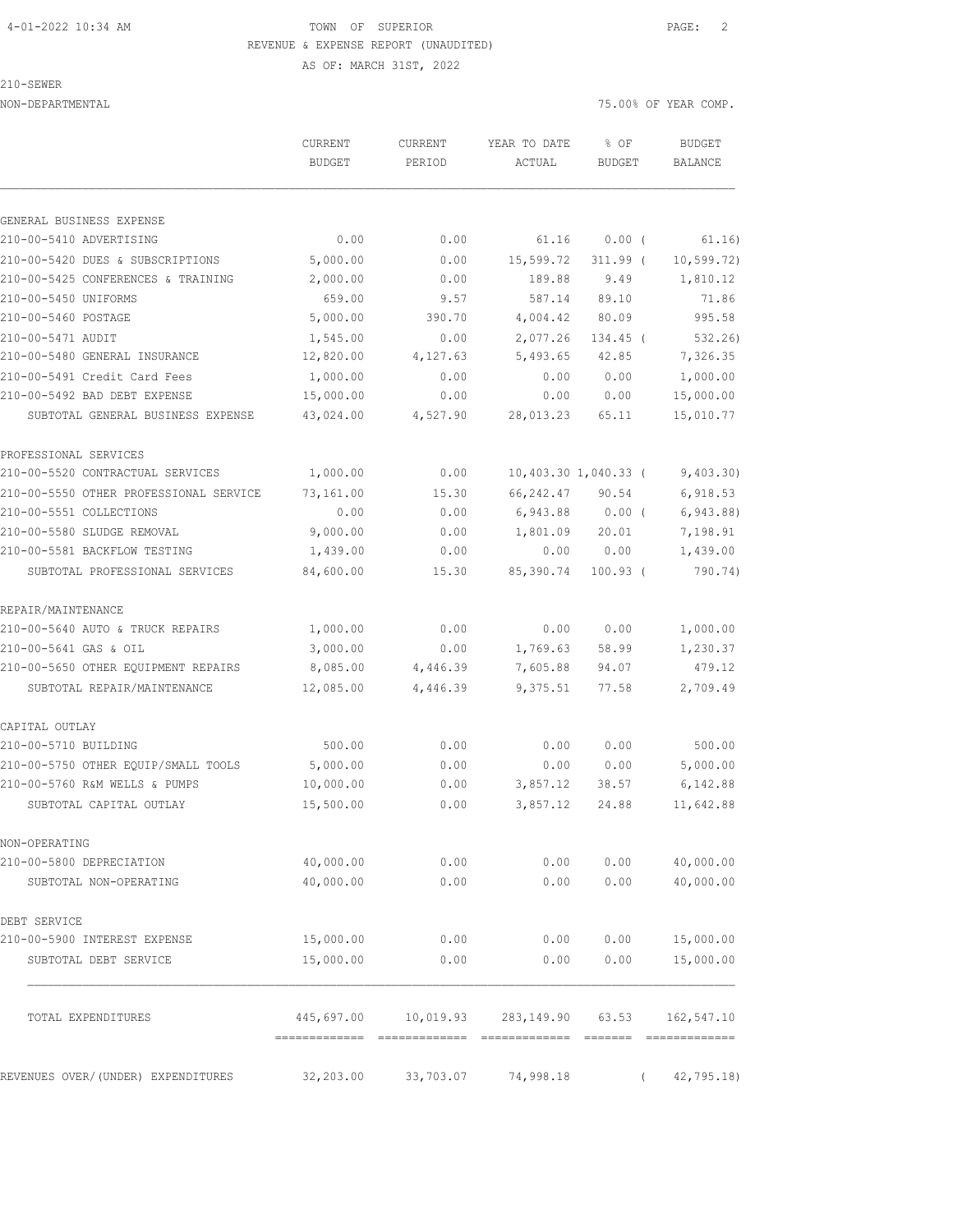210-SEWER

|                                       | CURRENT<br><b>BUDGET</b>                   | CURRENT<br>PERIOD      | YEAR TO DATE<br>ACTUAL  | % OF<br><b>BUDGET</b> | BUDGET<br>BALANCE                         |
|---------------------------------------|--------------------------------------------|------------------------|-------------------------|-----------------------|-------------------------------------------|
|                                       |                                            |                        |                         |                       |                                           |
| FUND TOTAL REVENUES                   | 477,900.00                                 | 43,723.00              | 358,148.08              | 74.94                 | 119,751.92                                |
| FUND TOTAL EXPENDITURES               | 445,697.00                                 | 10,019.93              | 283, 149.90             | 63.53                 | 162,547.10                                |
| REVENUES OVER/(UNDER)<br>EXPENDITURES | 32,203.00<br>-------------<br>------------ | 33,703.07<br>--------- | 74,998.18<br>__________ |                       | 42,795.18)<br>____________<br>----------- |
|                                       |                                            |                        |                         |                       |                                           |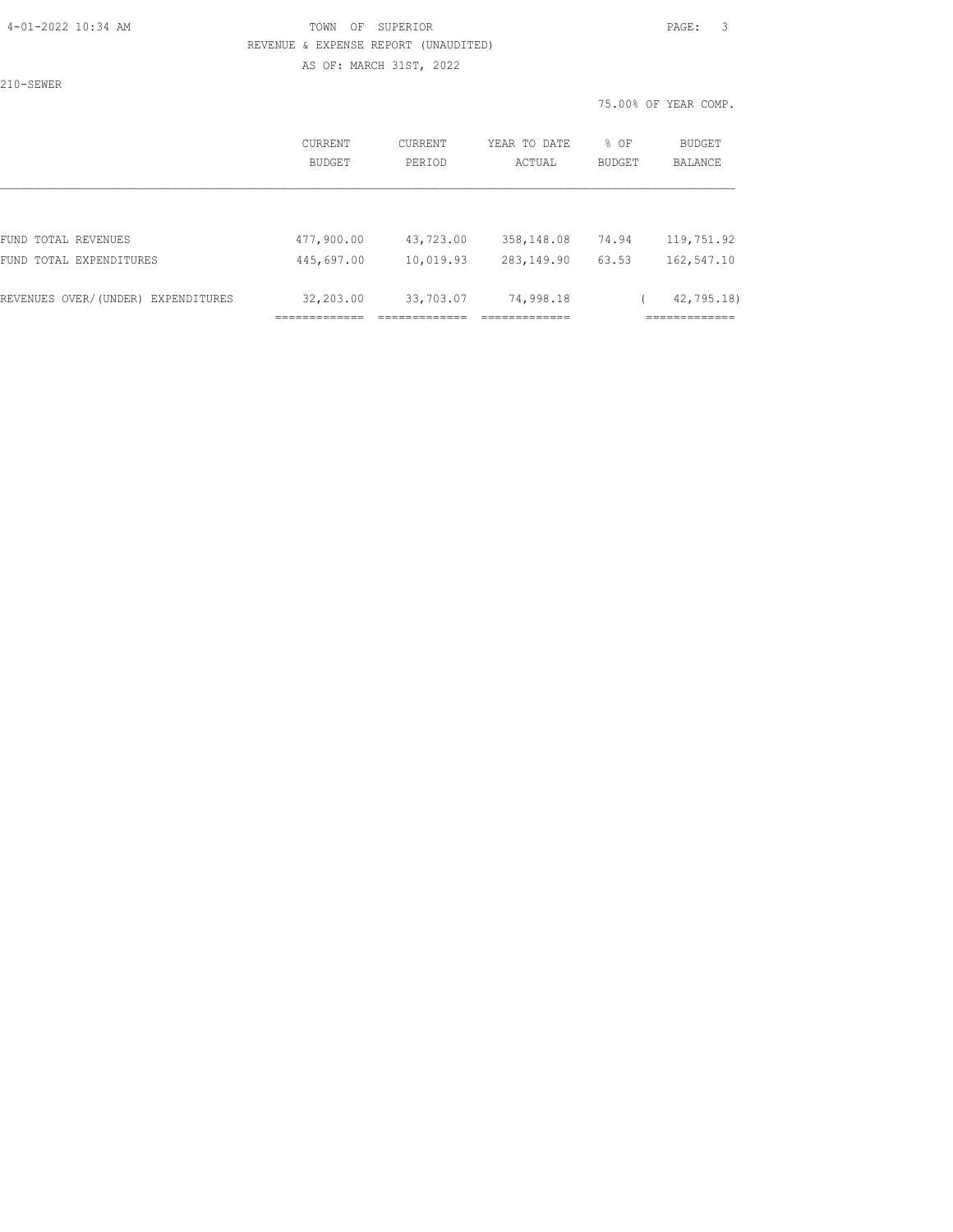| 4-01-2022 10:34 AM |  |  |
|--------------------|--|--|
|--------------------|--|--|

# TOWN OF SUPERIOR **PAGE:** 1 REVENUE & EXPENSE REPORT (UNAUDITED)

AS OF: MARCH 31ST, 2022

| 220-AMBULANCE |
|---------------|
|---------------|

| NON-DEPARTMENTAL                                                           |                                             |                   |                        |                       | 75.00% OF YEAR COMP.            |
|----------------------------------------------------------------------------|---------------------------------------------|-------------------|------------------------|-----------------------|---------------------------------|
|                                                                            | CURRENT<br><b>BUDGET</b>                    | CURRENT<br>PERIOD | YEAR TO DATE<br>ACTUAL | % OF<br><b>BUDGET</b> | <b>BUDGET</b><br><b>BALANCE</b> |
| REVENUES                                                                   |                                             |                   |                        |                       |                                 |
| <b>TAXES</b>                                                               |                                             |                   |                        |                       |                                 |
| BUSINESS SERVICES                                                          |                                             |                   |                        |                       |                                 |
| ENTERPRISE SERVICES                                                        |                                             |                   |                        |                       |                                 |
| 220-00-4310 AMBULANCE BILLINGS                                             | 360,000.00                                  | 507.50            | 232,179.27             | 64.49                 | 127,820.73                      |
| SUBTOTAL ENTERPRISE SERVICES                                               | 360,000.00                                  | 507.50            | 232, 179. 27           | 64.49                 | 127,820.73                      |
| GRANTS                                                                     |                                             |                   |                        |                       |                                 |
| 220-00-4600 AMBULANCE REVENUE                                              | 0.00                                        | 534.97            | 534.97                 | $0.00$ (              | 534.97)                         |
| SUBTOTAL GRANTS                                                            | 0.00                                        | 534.97            | 534.97                 | $0.00$ (              | 534.97)                         |
| CONTINGENCY                                                                |                                             |                   |                        |                       |                                 |
| 220-00-4901 INTERFUND TRANSFER-AMBULANCE                                   | 150,000.00                                  | 0.00              | 0.00                   | 0.00                  | 150,000.00                      |
| SUBTOTAL CONTINGENCY                                                       | 150,000.00                                  | 0.00              | 0.00                   | 0.00                  | 150,000.00                      |
| TOTAL REVENUES                                                             | 510,000.00<br>-------------- -------------- | 1,042.47          | 232,714.24             | 45.63                 | 277,285.76<br>-------------     |
| EXPENDITURES                                                               |                                             |                   |                        |                       |                                 |
| PERSONEL                                                                   |                                             |                   |                        |                       |                                 |
| 220-00-5100 SALARIES                                                       | 282,018.00 (                                | 8.73)             | 186,899.60             | 66.27                 | 95, 118.40                      |
| 220-00-5101 OVERTIME                                                       | 30,000.00                                   | 0.00              | 25,339.35              | 84.46                 | 4,660.65                        |
| 220-00-5151 FICA                                                           | 17,772.00                                   | 0.00              | 13,166.53              | 74.09                 | 4,605.47                        |
| 220-00-5152 MEDICARE                                                       | 4,156.00                                    | 0.00              | 3,079.26               | 74.09                 | 1,076.74                        |
| 220-00-5153 STATE UNEMPLOYMENT                                             | 1,285.00                                    | 0.00              | 354.59                 | 27.59                 | 930.41                          |
| 220-00-5154 WORKERS COMP INSURANCE<br>220-00-5160 PUBLIC SAFETY RETIREMENT | 17,931.00<br>39,397.00                      | 0.00<br>2,747.01  | 17,321.00<br>25,567.96 | 96.60<br>64.90        | 610.00<br>13,829.04             |
| 220-00-5162 LIFE INSURANCE                                                 | 450.00                                      | 37.52             | 359.12                 | 79.80                 | 90.88                           |
| 220-00-5163 HEALTH INSURANCE                                               | 36,287.00                                   | 2,999.90          | 18,999.38              | 52.36                 | 17,287.62                       |
| 220-00-5164 DENTAL INSURANCE                                               | 2,285.00                                    | 176.85            | 1,812.70               | 79.33                 | 472.30                          |
| SUBTOTAL PERSONEL                                                          | 431,581.00                                  | 5,952.55          | 292,899.49             | 67.87                 | 138,681.51                      |
| SUPPLIES                                                                   |                                             |                   |                        |                       |                                 |
| 220-00-5220 MEDICAL SUPPLIES                                               | 16,000.00                                   | 89.05             | 10, 140.33             | 63.38                 | 5,859.67                        |
| 220-00-5299 OPERATING SUPPLIES                                             | 0.00                                        | 0.00              | 150.00                 | $0.00$ (              | 150.00                          |
| SUBTOTAL SUPPLIES                                                          | 16,000.00                                   | 89.05             | 10, 290.33             | 64.31                 | 5,709.67                        |
| UTILITIES                                                                  |                                             |                   |                        |                       |                                 |
| 220-00-5310 ELECTRICITY                                                    | 2,783.00                                    | 0.00              | 1,695.95               | 60.94                 | 1,087.05                        |
| 220-00-5350 TELEPHONE                                                      | 1,000.00                                    | 0.00              | 640.88                 | 64.09                 | 359.12                          |
| 220-00-5360 WATER                                                          | 1,100.00                                    | 52.38             | 404.12                 | 36.74                 | 695.88                          |

SUBTOTAL UTILITIES 4,883.00 52.38 2,740.95 56.13 2,142.05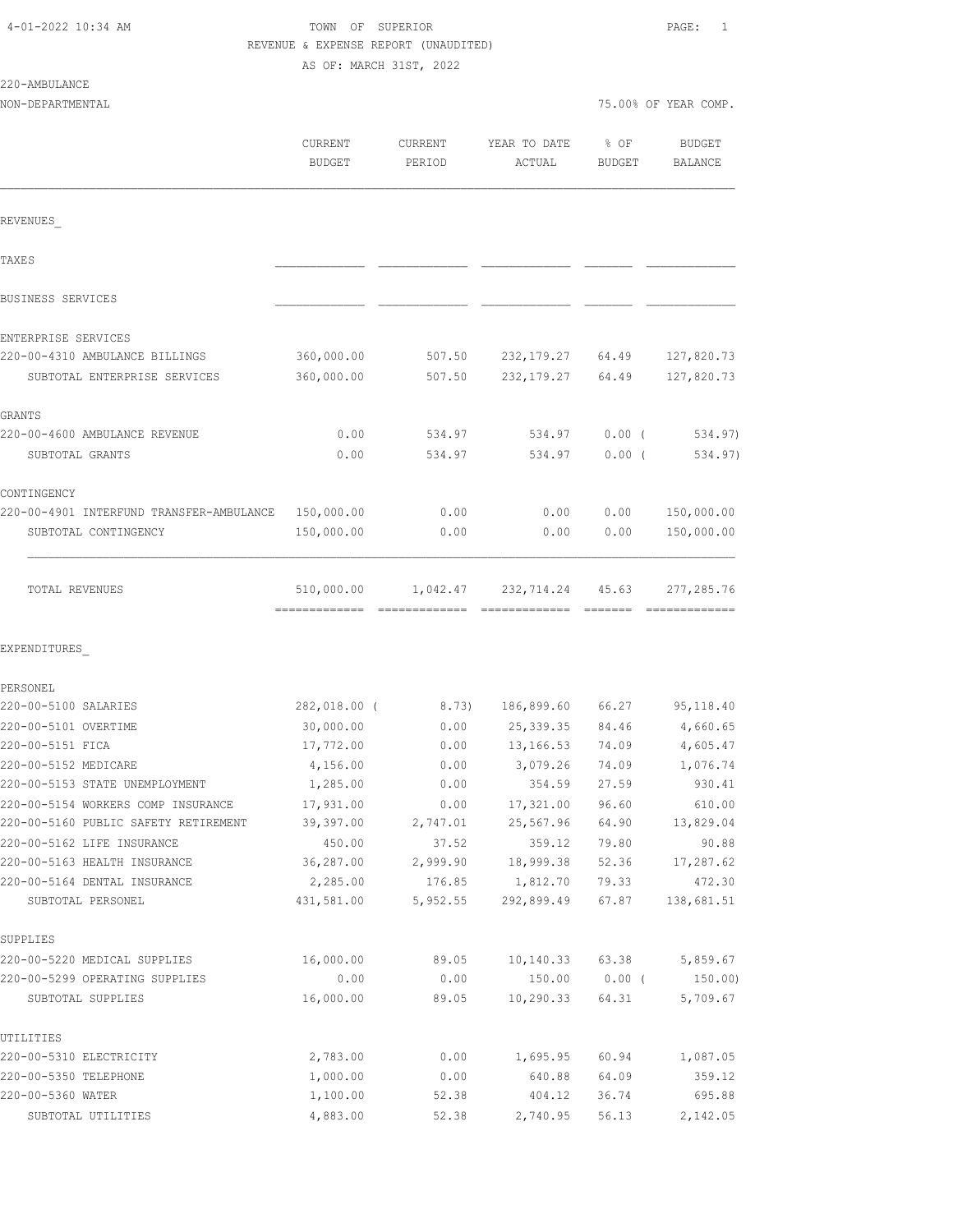#### 4-01-2022 10:34 AM TOWN OF SUPERIOR PAGE: 2 REVENUE & EXPENSE REPORT (UNAUDITED)

220-AMBULANCE

NON-DEPARTMENTAL 75.00% OF YEAR COMP.

|                                                | CURRENT<br><b>BUDGET</b> | <b>CURRENT</b><br>PERIOD | YEAR TO DATE<br>ACTUAL | % OF<br><b>BUDGET</b> | BUDGET<br><b>BALANCE</b> |
|------------------------------------------------|--------------------------|--------------------------|------------------------|-----------------------|--------------------------|
| GENERAL BUSINESS EXPENSE                       |                          |                          |                        |                       |                          |
| 220-00-5420 DUES & SUBSCRIPTIONS               | 1,000.00                 | 0.00                     | 353.60                 | 35.36                 | 646.40                   |
| 220-00-5471 AUDIT                              | 0.00                     | 0.00                     | 2,077.26               | $0.00$ (              | 2,077.26                 |
| 220-00-5480 GENERAL INSURANCE                  | 6,410.00                 | 2,063.80                 | 2,746.81               | 42.85                 | 3,663.19                 |
| 220-00-5491 BANK FEES                          | 1,500.00                 | 0.00                     | 2,568.24               | 171.22 (              | 1,068.24)                |
| SUBTOTAL GENERAL BUSINESS EXPENSE              | 8,910.00                 | 2,063.80                 | 7,745.91               | 86.94                 | 1,164.09                 |
| PROFESSIONAL SERVICES                          |                          |                          |                        |                       |                          |
| 220-00-5520 CONTRACTUAL SERVICES               | 24,000.00                | 2,660.54                 | 20,954.14 87.31        |                       | 3,045.86                 |
| 220-00-5550 OTHER PROFESSIONAL SERVICE         | 4,080.00                 | 0.00                     | 4,646.40               | $113.88$ (            | 566.40                   |
| SUBTOTAL PROFESSIONAL SERVICES                 | 28,080.00                | 2,660.54                 | 25,600.54              | 91.17                 | 2,479.46                 |
| REPAIR/MAINTENANCE                             |                          |                          |                        |                       |                          |
| 220-00-5641 GAS & OIL                          | 9,000.00                 | 0.00                     |                        | 4,745.15 52.72        | 4,254.85                 |
| SUBTOTAL REPAIR/MAINTENANCE                    | 9,000.00                 | 0.00                     | 4,745.15               | 52.72                 | 4,254.85                 |
| CAPITAL OUTLAY                                 |                          |                          |                        |                       |                          |
| 220-00-5741 Audit                              | 1,545.00                 | 0.00                     | 0.00                   | 0.00                  | 1,545.00                 |
| SUBTOTAL CAPITAL OUTLAY                        | 1,545.00                 | 0.00                     | 0.00                   | 0.00                  | 1,545.00                 |
| NON-OPERATING                                  |                          |                          |                        |                       |                          |
| 220-00-5800 DEPRECIATION                       | 40,000.00                | 0.00                     | 0.00                   | 0.00                  | 40,000.00                |
| SUBTOTAL NON-OPERATING                         | 40,000.00                | 0.00                     | 0.00                   | 0.00                  | 40,000.00                |
| DEBT SERVICE                                   |                          |                          |                        |                       |                          |
| TOTAL EXPENDITURES                             | 539,999.00               |                          | 10,818.32 344,022.37   | 63.71                 | 195,976.63               |
| REVENUES OVER/(UNDER) EXPENDITURES<br>$\left($ | $29,999.00$ (            | $9,775.85$ (             | 111, 308.13)           |                       | 81,309.13                |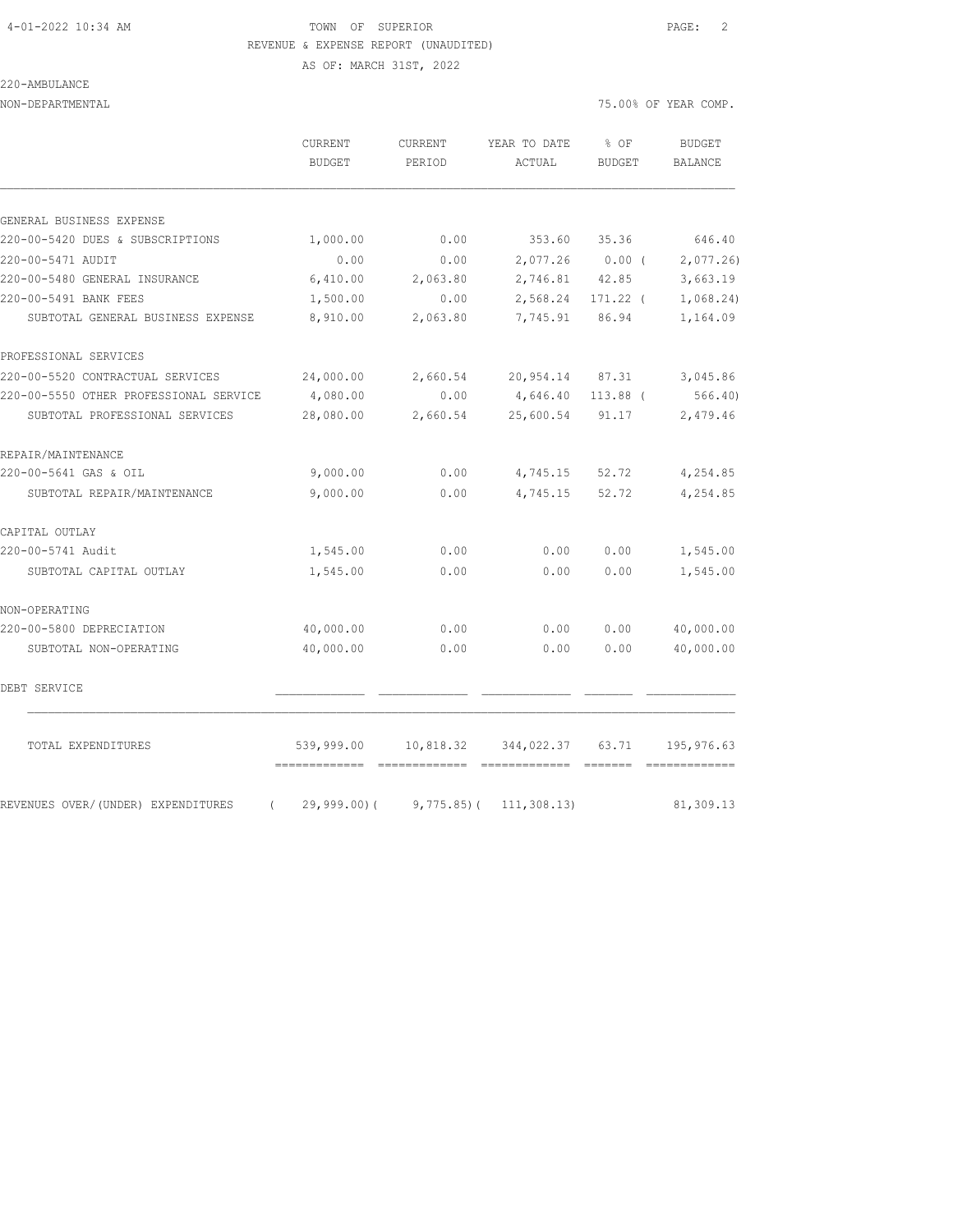220-AMBULANCE

|                          |                   |                        |                       | 75.00% OF YEAR COMP.     |
|--------------------------|-------------------|------------------------|-----------------------|--------------------------|
| <b>CURRENT</b><br>BUDGET | CURRENT<br>PERIOD | YEAR TO DATE<br>ACTUAL | % OF<br><b>BUDGET</b> | BUDGET<br><b>BALANCE</b> |
|                          |                   |                        |                       |                          |
| 510,000.00               | 1,042.47          | 232,714.24             | 45.63                 | 277,285.76               |
| 539,999.00               | 10,818.32         | 344,022.37             | 63.71                 | 195,976.63               |
| $29,999,00$ (            |                   | 111, 308, 13)          |                       | 81,309.13<br>=========== |
|                          |                   |                        | $9,775.85$ (          |                          |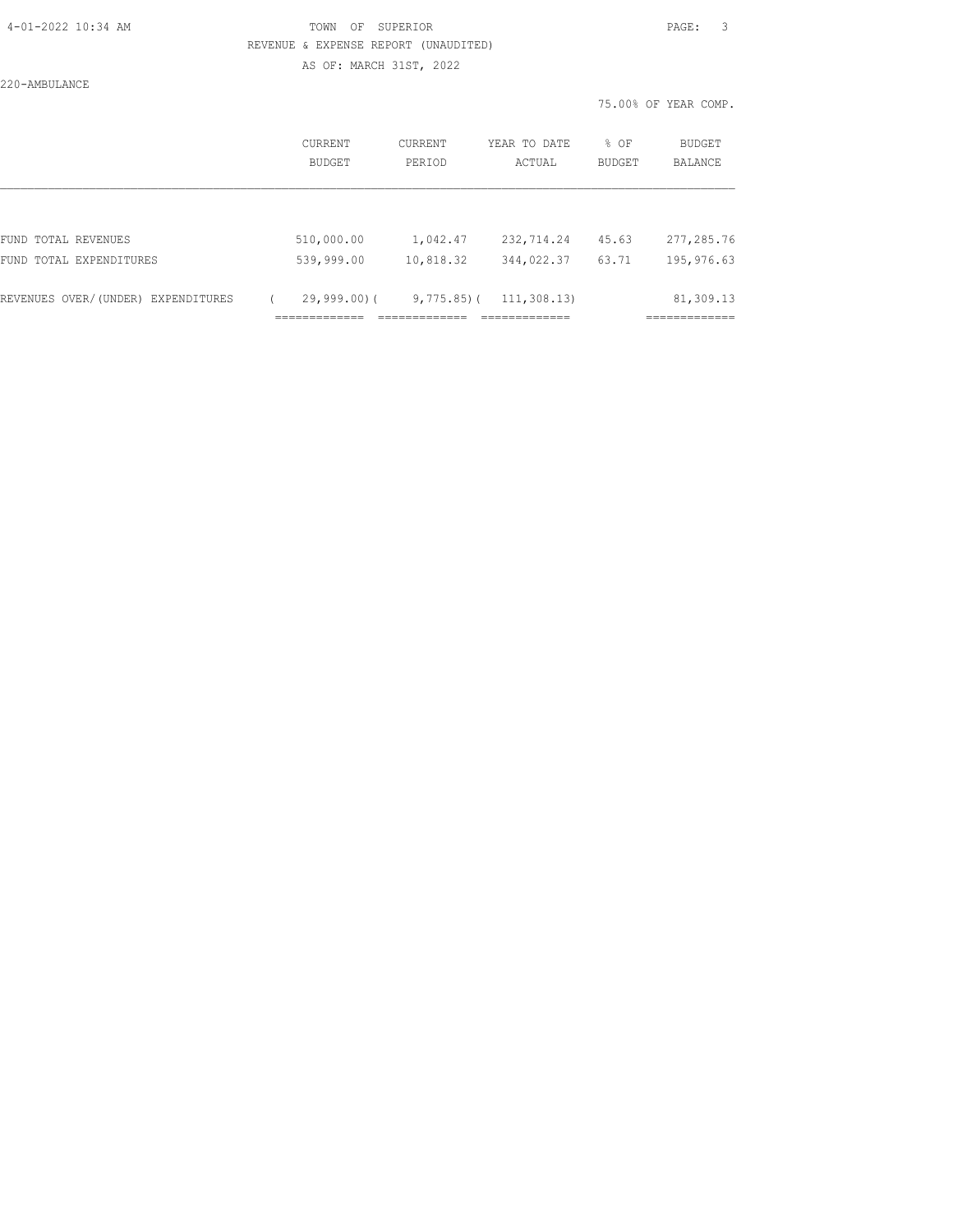#### 230-CEMETARY

NON-DEPARTMENTAL 75.00% OF YEAR COMP.

| REVENUES<br>BUSINESS SERVICES<br>230-00-4240 WEEKEND FEE<br>0.00<br>500.00<br>3,100.00<br>$0.00$ (<br>0.00<br>3,100.00<br>SUBTOTAL BUSINESS SERVICES<br>500.00<br>$0.00$ (<br>ENTERPRISE SERVICES<br>230-00-4320 PLOT PURCHASE<br>6,100.00<br>25,000.00<br>35,350.00<br>141.40 (<br>230-00-4321 OPEN/CLOSE<br>3,200.00<br>0.00<br>18,550.00<br>$0.00$ (<br>SUBTOTAL ENTERPRISE SERVICES<br>25,000.00<br>9,300.00<br>53,900.00<br>$215.60$ (<br>CONTINGENCY<br>TOTAL REVENUES<br>25,000.00<br>9,800.00<br>57,000.00<br>228.00 (<br>EXPENDITURES<br>PERSONEL<br>230-00-5100 SALARIES<br>9,759.00<br>0.00<br>1,765.59<br>18.09<br>230-00-5101 OVERTIME<br>0.00<br>0.00<br>117.33<br>0.00(<br>230-00-5151 FICA<br>605.00<br>0.00<br>116.73<br>19.29<br>230-00-5152 MEDICARE<br>142.00<br>27.33<br>19.25<br>0.00<br>230-00-5153 STATE UNEMPLOYMENT<br>27.00<br>0.00<br>1.71<br>6.33<br>230-00-5154 WORKERS COMP INSURANCE<br>35.00<br>0.00<br>0.00<br>0.00<br>230-00-5161 ARIZONA STATE RETIREMENT<br>1,211.00<br>0.00<br>233.42<br>19.27<br>230-00-5162 LIFE INSURANCE<br>20.00<br>0.00<br>0.00<br>0.00<br>230-00-5163 HEALTH INSURANCE<br>1,890.00<br>0.00<br>0.00<br>0.00<br>230-00-5164 DENTAL INSURANCE<br>102.00<br>0.00<br>0.00<br>0.00<br>SUBTOTAL PERSONEL<br>13,791.00<br>0.00<br>2,262.11<br>16.40<br>SUPPLIES<br>230-00-5299 OPERATING SUPPLIES<br>1,000.00<br>0.00<br>145.06<br>14.51<br>1,000.00<br>0.00<br>145.06<br>14.51<br>SUBTOTAL SUPPLIES | <b>CURRENT</b><br><b>BUDGET</b> | CURRENT<br>PERIOD | YEAR TO DATE<br>ACTUAL | % OF<br><b>BUDGET</b> | <b>BUDGET</b><br><b>BALANCE</b> |
|-----------------------------------------------------------------------------------------------------------------------------------------------------------------------------------------------------------------------------------------------------------------------------------------------------------------------------------------------------------------------------------------------------------------------------------------------------------------------------------------------------------------------------------------------------------------------------------------------------------------------------------------------------------------------------------------------------------------------------------------------------------------------------------------------------------------------------------------------------------------------------------------------------------------------------------------------------------------------------------------------------------------------------------------------------------------------------------------------------------------------------------------------------------------------------------------------------------------------------------------------------------------------------------------------------------------------------------------------------------------------------------------------------------------------------------------------------------|---------------------------------|-------------------|------------------------|-----------------------|---------------------------------|
|                                                                                                                                                                                                                                                                                                                                                                                                                                                                                                                                                                                                                                                                                                                                                                                                                                                                                                                                                                                                                                                                                                                                                                                                                                                                                                                                                                                                                                                           |                                 |                   |                        |                       |                                 |
|                                                                                                                                                                                                                                                                                                                                                                                                                                                                                                                                                                                                                                                                                                                                                                                                                                                                                                                                                                                                                                                                                                                                                                                                                                                                                                                                                                                                                                                           |                                 |                   |                        |                       |                                 |
|                                                                                                                                                                                                                                                                                                                                                                                                                                                                                                                                                                                                                                                                                                                                                                                                                                                                                                                                                                                                                                                                                                                                                                                                                                                                                                                                                                                                                                                           |                                 |                   |                        |                       | 3,100.00)                       |
|                                                                                                                                                                                                                                                                                                                                                                                                                                                                                                                                                                                                                                                                                                                                                                                                                                                                                                                                                                                                                                                                                                                                                                                                                                                                                                                                                                                                                                                           |                                 |                   |                        |                       | 3,100.00)                       |
|                                                                                                                                                                                                                                                                                                                                                                                                                                                                                                                                                                                                                                                                                                                                                                                                                                                                                                                                                                                                                                                                                                                                                                                                                                                                                                                                                                                                                                                           |                                 |                   |                        |                       |                                 |
|                                                                                                                                                                                                                                                                                                                                                                                                                                                                                                                                                                                                                                                                                                                                                                                                                                                                                                                                                                                                                                                                                                                                                                                                                                                                                                                                                                                                                                                           |                                 |                   |                        |                       | 10, 350.00                      |
|                                                                                                                                                                                                                                                                                                                                                                                                                                                                                                                                                                                                                                                                                                                                                                                                                                                                                                                                                                                                                                                                                                                                                                                                                                                                                                                                                                                                                                                           |                                 |                   |                        |                       | 18,550.00                       |
|                                                                                                                                                                                                                                                                                                                                                                                                                                                                                                                                                                                                                                                                                                                                                                                                                                                                                                                                                                                                                                                                                                                                                                                                                                                                                                                                                                                                                                                           |                                 |                   |                        |                       | 28,900.00)                      |
|                                                                                                                                                                                                                                                                                                                                                                                                                                                                                                                                                                                                                                                                                                                                                                                                                                                                                                                                                                                                                                                                                                                                                                                                                                                                                                                                                                                                                                                           |                                 |                   |                        |                       |                                 |
|                                                                                                                                                                                                                                                                                                                                                                                                                                                                                                                                                                                                                                                                                                                                                                                                                                                                                                                                                                                                                                                                                                                                                                                                                                                                                                                                                                                                                                                           |                                 |                   |                        |                       | 32,000.00)                      |
|                                                                                                                                                                                                                                                                                                                                                                                                                                                                                                                                                                                                                                                                                                                                                                                                                                                                                                                                                                                                                                                                                                                                                                                                                                                                                                                                                                                                                                                           |                                 |                   |                        |                       |                                 |
|                                                                                                                                                                                                                                                                                                                                                                                                                                                                                                                                                                                                                                                                                                                                                                                                                                                                                                                                                                                                                                                                                                                                                                                                                                                                                                                                                                                                                                                           |                                 |                   |                        |                       |                                 |
|                                                                                                                                                                                                                                                                                                                                                                                                                                                                                                                                                                                                                                                                                                                                                                                                                                                                                                                                                                                                                                                                                                                                                                                                                                                                                                                                                                                                                                                           |                                 |                   |                        |                       | 7,993.41                        |
|                                                                                                                                                                                                                                                                                                                                                                                                                                                                                                                                                                                                                                                                                                                                                                                                                                                                                                                                                                                                                                                                                                                                                                                                                                                                                                                                                                                                                                                           |                                 |                   |                        |                       | 117.33)                         |
|                                                                                                                                                                                                                                                                                                                                                                                                                                                                                                                                                                                                                                                                                                                                                                                                                                                                                                                                                                                                                                                                                                                                                                                                                                                                                                                                                                                                                                                           |                                 |                   |                        |                       | 488.27                          |
|                                                                                                                                                                                                                                                                                                                                                                                                                                                                                                                                                                                                                                                                                                                                                                                                                                                                                                                                                                                                                                                                                                                                                                                                                                                                                                                                                                                                                                                           |                                 |                   |                        |                       | 114.67                          |
|                                                                                                                                                                                                                                                                                                                                                                                                                                                                                                                                                                                                                                                                                                                                                                                                                                                                                                                                                                                                                                                                                                                                                                                                                                                                                                                                                                                                                                                           |                                 |                   |                        |                       | 25.29                           |
|                                                                                                                                                                                                                                                                                                                                                                                                                                                                                                                                                                                                                                                                                                                                                                                                                                                                                                                                                                                                                                                                                                                                                                                                                                                                                                                                                                                                                                                           |                                 |                   |                        |                       | 35.00                           |
|                                                                                                                                                                                                                                                                                                                                                                                                                                                                                                                                                                                                                                                                                                                                                                                                                                                                                                                                                                                                                                                                                                                                                                                                                                                                                                                                                                                                                                                           |                                 |                   |                        |                       | 977.58                          |
|                                                                                                                                                                                                                                                                                                                                                                                                                                                                                                                                                                                                                                                                                                                                                                                                                                                                                                                                                                                                                                                                                                                                                                                                                                                                                                                                                                                                                                                           |                                 |                   |                        |                       | 20.00                           |
|                                                                                                                                                                                                                                                                                                                                                                                                                                                                                                                                                                                                                                                                                                                                                                                                                                                                                                                                                                                                                                                                                                                                                                                                                                                                                                                                                                                                                                                           |                                 |                   |                        |                       | 1,890.00                        |
|                                                                                                                                                                                                                                                                                                                                                                                                                                                                                                                                                                                                                                                                                                                                                                                                                                                                                                                                                                                                                                                                                                                                                                                                                                                                                                                                                                                                                                                           |                                 |                   |                        |                       | 102.00                          |
|                                                                                                                                                                                                                                                                                                                                                                                                                                                                                                                                                                                                                                                                                                                                                                                                                                                                                                                                                                                                                                                                                                                                                                                                                                                                                                                                                                                                                                                           |                                 |                   |                        |                       | 11,528.89                       |
|                                                                                                                                                                                                                                                                                                                                                                                                                                                                                                                                                                                                                                                                                                                                                                                                                                                                                                                                                                                                                                                                                                                                                                                                                                                                                                                                                                                                                                                           |                                 |                   |                        |                       |                                 |
|                                                                                                                                                                                                                                                                                                                                                                                                                                                                                                                                                                                                                                                                                                                                                                                                                                                                                                                                                                                                                                                                                                                                                                                                                                                                                                                                                                                                                                                           |                                 |                   |                        |                       | 854.94                          |
|                                                                                                                                                                                                                                                                                                                                                                                                                                                                                                                                                                                                                                                                                                                                                                                                                                                                                                                                                                                                                                                                                                                                                                                                                                                                                                                                                                                                                                                           |                                 |                   |                        |                       | 854.94                          |
| UTILITIES                                                                                                                                                                                                                                                                                                                                                                                                                                                                                                                                                                                                                                                                                                                                                                                                                                                                                                                                                                                                                                                                                                                                                                                                                                                                                                                                                                                                                                                 |                                 |                   |                        |                       |                                 |
| 230-00-5310 ELECTRICITY<br>0.00<br>478.72<br>47.87<br>1,000.00                                                                                                                                                                                                                                                                                                                                                                                                                                                                                                                                                                                                                                                                                                                                                                                                                                                                                                                                                                                                                                                                                                                                                                                                                                                                                                                                                                                            |                                 |                   |                        |                       | 521.28                          |
| 0.00<br>0.00<br>925.89<br>$0.00$ (<br>230-00-5330 REFUSE                                                                                                                                                                                                                                                                                                                                                                                                                                                                                                                                                                                                                                                                                                                                                                                                                                                                                                                                                                                                                                                                                                                                                                                                                                                                                                                                                                                                  |                                 |                   |                        |                       | 925.89                          |
| 230-00-5350 TELEPHONE<br>500.00<br>0.00<br>0.00<br>0.00                                                                                                                                                                                                                                                                                                                                                                                                                                                                                                                                                                                                                                                                                                                                                                                                                                                                                                                                                                                                                                                                                                                                                                                                                                                                                                                                                                                                   |                                 |                   |                        |                       | 500.00                          |
| 230-00-5360 WATER<br>700.00<br>83.26<br>2,225.01<br>317.86 (                                                                                                                                                                                                                                                                                                                                                                                                                                                                                                                                                                                                                                                                                                                                                                                                                                                                                                                                                                                                                                                                                                                                                                                                                                                                                                                                                                                              |                                 |                   |                        |                       | 1, 525.01                       |
| 2,200.00<br>SUBTOTAL UTILITIES<br>83.26<br>3,629.62<br>164.98 (                                                                                                                                                                                                                                                                                                                                                                                                                                                                                                                                                                                                                                                                                                                                                                                                                                                                                                                                                                                                                                                                                                                                                                                                                                                                                                                                                                                           |                                 |                   |                        |                       | 1,429.62)                       |

GENERAL BUSINESS EXPENSE \_\_\_\_\_\_\_\_\_\_\_\_\_ \_\_\_\_\_\_\_\_\_\_\_\_\_ \_\_\_\_\_\_\_\_\_\_\_\_\_ \_\_\_\_\_\_\_ \_\_\_\_\_\_\_\_\_\_\_\_\_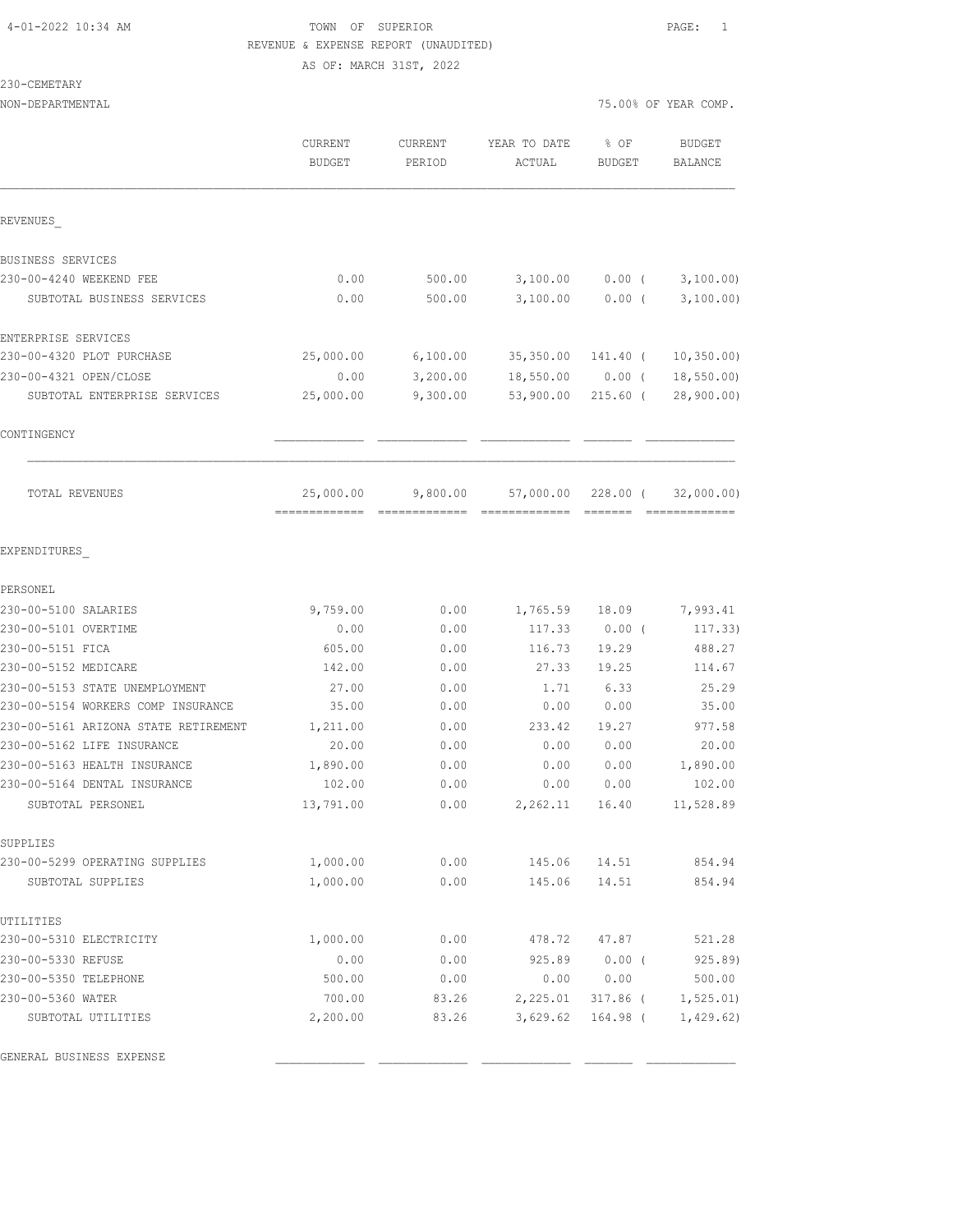## 4-01-2022 10:34 AM TOWN OF SUPERIOR PAGE: 2 REVENUE & EXPENSE REPORT (UNAUDITED)

AS OF: MARCH 31ST, 2022

| $-CEMETARY$<br>u |  |
|------------------|--|
|------------------|--|

NON-DEPARTMENTAL 75.000 OF YEAR COMP. THE YEAR COMP. THE YEAR COMP. THE YEAR COMP. THE YEAR COMP.

|  |  |  |  |  | 5.00% OF YEAR COMP. |
|--|--|--|--|--|---------------------|
|--|--|--|--|--|---------------------|

|                                     | <b>CURRENT</b><br><b>BUDGET</b> | <b>CURRENT</b><br>PERIOD | YEAR TO DATE<br>ACTUAL              | $8$ OF<br>BUDGET | <b>BUDGET</b><br><b>BALANCE</b> |
|-------------------------------------|---------------------------------|--------------------------|-------------------------------------|------------------|---------------------------------|
|                                     |                                 |                          |                                     |                  |                                 |
| PROFESSIONAL SERVICES               |                                 |                          |                                     |                  |                                 |
| 230-00-5520 CONTRACTUAL SERVICES    | 0.00                            | 0.00                     | 27,168.00   0.00   27,168.00)       |                  |                                 |
| SUBTOTAL PROFESSIONAL SERVICES      | 0.00                            | 0.00                     | 27,168.00  0.00  (27,168.00)        |                  |                                 |
| REPAIR/MAINTENANCE                  |                                 |                          |                                     |                  |                                 |
| 230-00-5650 OTHER EQUIPMENT REPAIRS | 2,000.00                        | 0.00                     | 0.00                                | 0.00             | 2,000.00                        |
| SUBTOTAL REPAIR/MAINTENANCE         | 2,000.00                        | 0.00                     | 0.00                                | 0.00             | 2,000.00                        |
| CAPITAL OUTLAY                      |                                 |                          |                                     |                  |                                 |
| 230-00-5750 OTHER EQUIP/SMALL TOOLS | 0.00                            | 0.00                     | 174.64                              | $0.00$ (         | 174.64)                         |
| 230-00-5790 MACHINERY AND EOUIPMENT | 0.00                            | 0.00                     | 617.00                              | $0.00$ (         | 617,00                          |
| SUBTOTAL CAPITAL OUTLAY             | 0.00                            | 0.00                     | 791.64                              | 0.00(            | 791.64)                         |
| NON-OPERATING                       |                                 |                          |                                     |                  |                                 |
| DEBT SERVICE                        |                                 |                          |                                     |                  |                                 |
| TOTAL EXPENDITURES                  | 18,991.00                       |                          | 83.26 33,996.43 179.01 ( 15,005.43) |                  |                                 |
|                                     | --------------                  | --------------           |                                     |                  |                                 |
| REVENUES OVER/(UNDER) EXPENDITURES  | 6,009.00                        |                          | $9,716.74$ 23,003.57 (16,994.57)    |                  |                                 |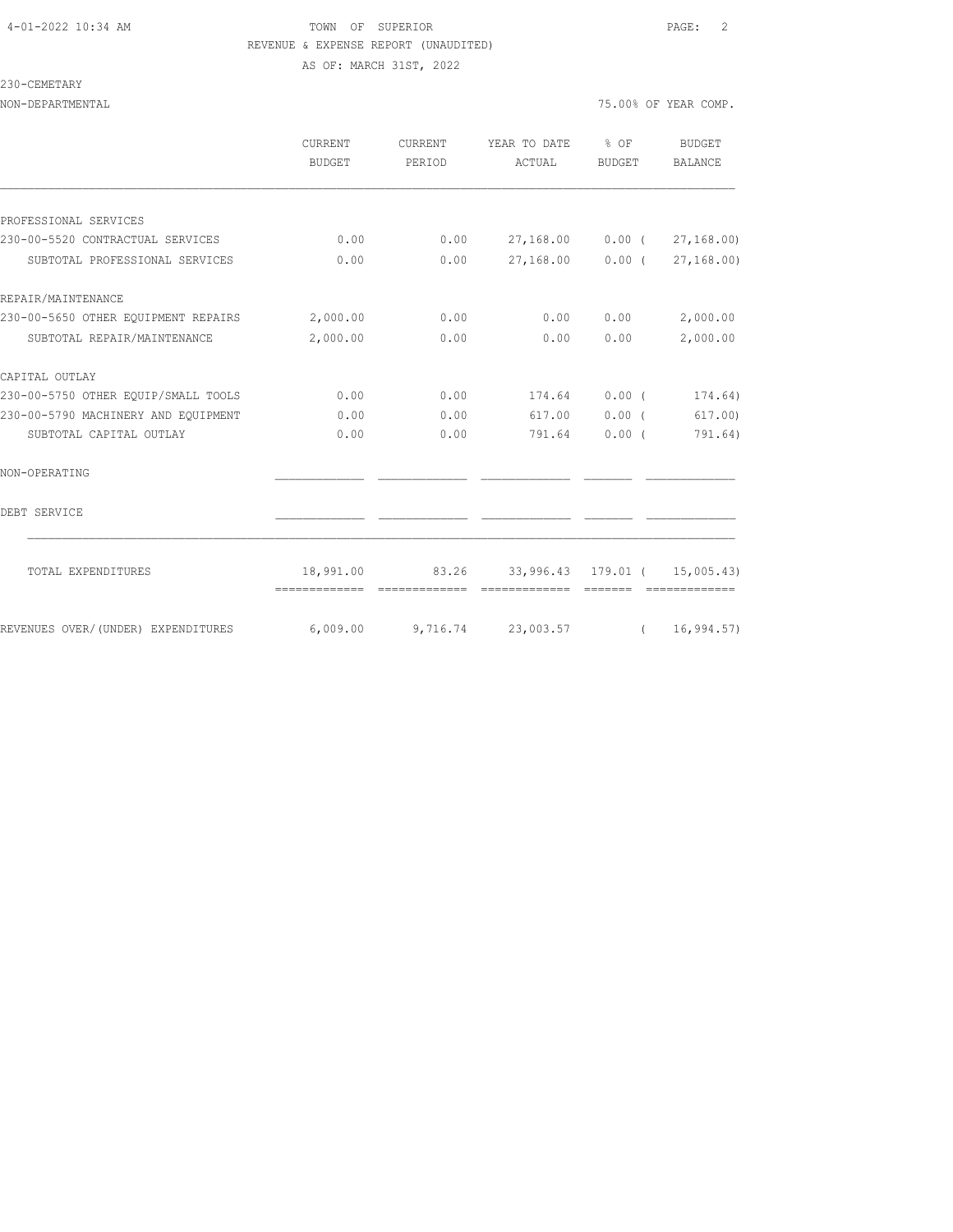230-CEMETARY

|                                                | CURRENT<br><b>BUDGET</b> | CURRENT<br>PERIOD | YEAR TO DATE<br>ACTUAL | % OF<br><b>BUDGET</b> | BUDGET<br><b>BALANCE</b> |
|------------------------------------------------|--------------------------|-------------------|------------------------|-----------------------|--------------------------|
|                                                | 25,000.00                |                   |                        | $228.00$ (            |                          |
| FUND TOTAL REVENUES<br>FUND TOTAL EXPENDITURES | 18,991.00                | 9,800.00<br>83.26 | 57,000.00<br>33,996.43 | 179.01 (              | 32,000.00)<br>15,005.43) |
| REVENUES OVER/(UNDER) EXPENDITURES             | 6,009.00                 | 9,716.74          | 23,003.57              |                       | 16, 994.57               |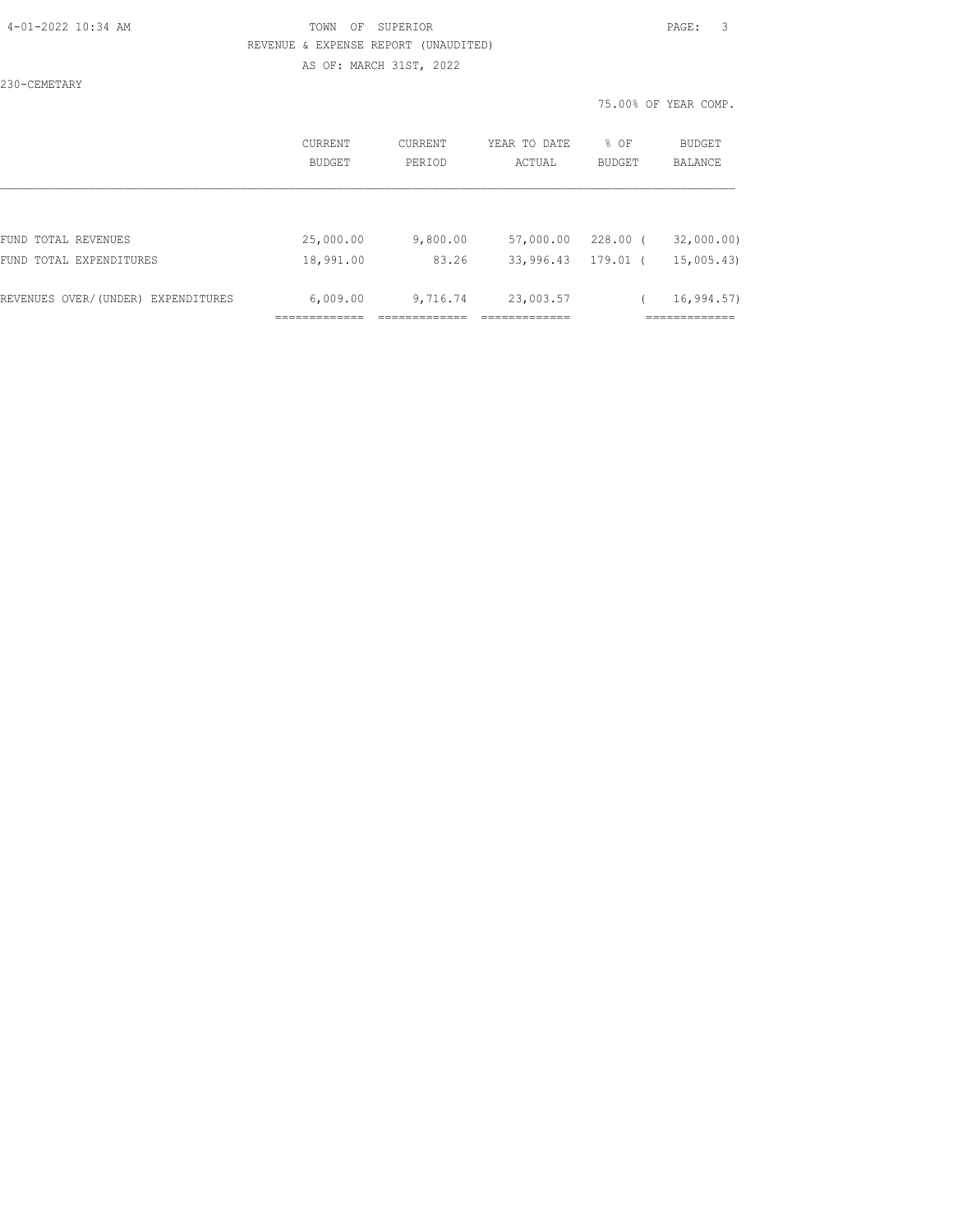| 4-01-2022 10:34 AM |  |  |
|--------------------|--|--|
|--------------------|--|--|

### TOWN OF SUPERIOR **PAGE:** 1 REVENUE & EXPENSE REPORT (UNAUDITED)

AS OF: MARCH 31ST, 2022

# 300-HIGHWAY USERS REVENUE

| NON-DEPARTMENTAL |
|------------------|
|------------------|

| NON-DEPARTMENTAL                                    |                          |                          |                        |                          | 75.00% OF YEAR COMP.      |
|-----------------------------------------------------|--------------------------|--------------------------|------------------------|--------------------------|---------------------------|
|                                                     | CURRENT<br><b>BUDGET</b> | <b>CURRENT</b><br>PERIOD | YEAR TO DATE<br>ACTUAL | % OF<br><b>BUDGET</b>    | <b>BUDGET</b><br>BALANCE  |
| REVENUES                                            |                          |                          |                        |                          |                           |
| TAXES                                               |                          |                          |                        |                          |                           |
| 300-00-4132 HIGHWAY USERS REVENUE FUND              | 1,254,148.00             | 21,684.08                | 208,467.14             | 16.62                    | 1,045,680.86              |
| SUBTOTAL TAXES                                      | 1,254,148.00             | 21,684.08                | 208, 467.14            | 16.62                    | 1,045,680.86              |
| CONTINGENCY                                         |                          |                          |                        |                          |                           |
| 300-00-4901 INTERFUND TRANSFER-HURF                 | 64,511.00                | 0.00                     | 0.00                   | 0.00                     | 64,511.00                 |
| SUBTOTAL CONTINGENCY                                | 64,511.00                | 0.00                     | 0.00                   | 0.00                     | 64,511.00                 |
| <b>TOTAL REVENUES</b>                               | 1,318,659.00             | 21,684.08                | 208,467.14             | 15.81                    | 1,110,191.86              |
| EXPENDITURES                                        |                          |                          |                        |                          |                           |
| PERSONEL                                            |                          |                          |                        |                          |                           |
| 300-00-5100 SALARIES                                | 106,364.00               | 0.00                     | 64, 411.26             | 60.56                    | 41,952.74                 |
| 300-00-5101 OVERTIME                                | 2,000.00                 | 0.00                     | 2,411.21               | $120.56$ (               | 411.21)                   |
| 300-00-5120 INMATE LABOR                            | 4,500.00                 | 42.50                    | 536.25                 | 11.92                    | 3,963.75                  |
| 300-00-5151 FICA                                    | 6, 595.00                | 0.00                     | 4,142.97               | 62.82                    | 2,452.03                  |
| 300-00-5152 MEDICARE                                | 1,542.00                 | 0.00                     | 968.92                 | 62.84                    | 573.08                    |
| 300-00-5153 STATE UNEMPLOYMENT                      | 236.00                   | 0.00                     | 63.41                  | 26.87                    | 172.59                    |
| 300-00-5154 WORKERS COMP INSURANCE                  | 1,142.00                 | 0.00                     | 3,999.00               | $350.18$ (               | 2,857.00                  |
| 300-00-5161 ARIZONA STATE RETIREMENT                | 13,200.00                | 0.00                     | 6,856.68               | 51.94                    | 6,343.32                  |
| 300-00-5162 LIFE INSURANCE                          | 177.00                   | 0.00                     | 0.00                   | 0.00                     | 177.00                    |
| 300-00-5163 HEALTH INSURANCE                        | 11,718.00                | 0.00                     | 0.00                   | 0.00                     | 11,718.00                 |
| 300-00-5164 DENTAL INSURANCE                        | 898.00                   | 0.00                     | 0.00                   | 0.00                     | 898.00                    |
| SUBTOTAL PERSONEL                                   | 148,372.00               | 42.50                    | 83,389.70              | 56.20                    | 64,982.30                 |
| SUPPLIES                                            |                          |                          |                        |                          |                           |
| 300-00-5225 SAFETY SUPPLIES/EQUIPMENT               | 1,000.00                 | 0.00                     | 0.00                   | 0.00                     | 1,000.00                  |
| 300-00-5299 OPERATING SUPPLIES<br>SUBTOTAL SUPPLIES | 7,500.00<br>8,500.00     | 0.00<br>0.00             | 21,802.51<br>21,802.51 | $290.70$ (<br>$256.50$ ( | 14,302.51)<br>13, 302.51) |
| UTILITIES                                           |                          |                          |                        |                          |                           |
| 300-00-5310 ELECTRICITY                             | 25,000.00                | 0.00                     | 16,870.76              | 67.48                    | 8,129.24                  |
| 300-00-5315 APS CONTRACT                            | 3,000.00                 | 0.00                     | 997.52                 | 33.25                    | 2,002.48                  |
| 300-00-5350 TELEPHONE                               | 1,650.00                 | 453.21                   | 3,477.22               | $210.74$ (               | 1,827.22)                 |
| 300-00-5360 WATER                                   | 3,000.00                 | 144.87                   | 1,171.28               | 39.04                    | 1,828.72                  |
| SUBTOTAL UTILITIES                                  | 32,650.00                | 598.08                   | 22,516.78              | 68.96                    | 10, 133.22                |
| GENERAL BUSINESS EXPENSE                            |                          |                          |                        |                          |                           |
| 300-00-5420 DUES & SUBSCRIPTIONS                    | 0.00                     | 0.00                     | 266.99                 | 0.00(                    | 266.99                    |
| 300-00-5471 AUDIT                                   | 1,545.00                 | 0.00                     | 2,077.32               | 134.45 (                 | 532.32)                   |
| 300-00-5480 GENERAL INSURANCE                       | 12,205.00                | 4,127.63                 | 5,493.65               | 45.01                    | 6,711.35                  |
| SUBTOTAL GENERAL BUSINESS EXPENSE                   | 13,750.00                | 4,127.63                 | 7,837.96               | 57.00                    | 5,912.04                  |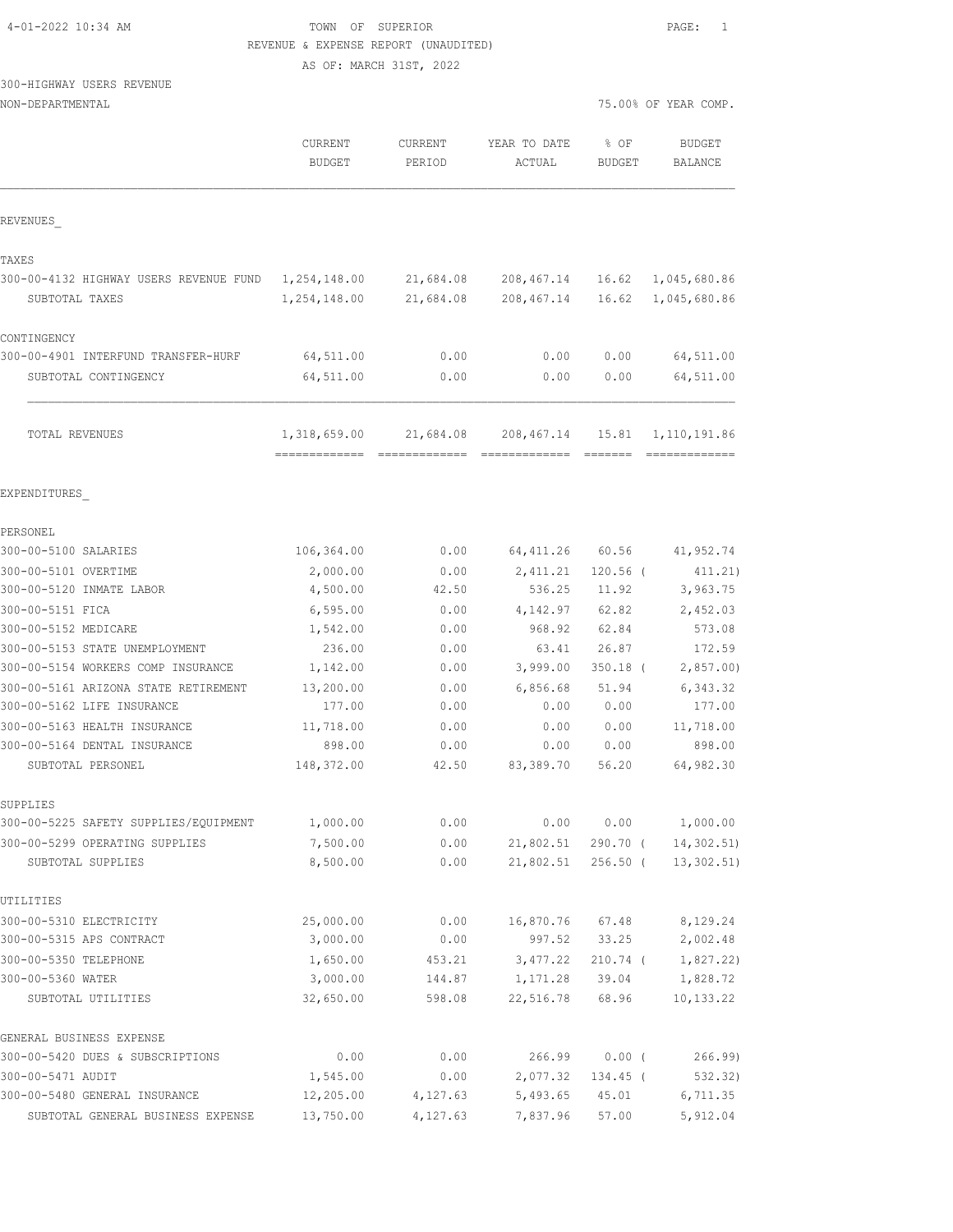300-HIGHWAY USERS REVENUE NON-DEPARTMENTAL 75.00% OF YEAR COMP.

|                                         | <b>CURRENT</b><br><b>BUDGET</b> | <b>CURRENT</b><br>PERIOD | YEAR TO DATE<br>ACTUAL  | % OF<br><b>BUDGET</b> | <b>BUDGET</b><br>BALANCE |
|-----------------------------------------|---------------------------------|--------------------------|-------------------------|-----------------------|--------------------------|
| PROFESSIONAL SERVICES                   |                                 |                          |                         |                       |                          |
| 300-00-5520 CONTRACTUAL SERVICES        | 0.00                            | 0.00                     | 30,225.00               | $0.00$ (              | 30, 225.00               |
| 300-00-5550 OTHER PROFESSIONAL SERVICES | 20,000.00                       | 0.00                     | 55,784.00               | 278.92 (              | 35,784.00)               |
| SUBTOTAL PROFESSIONAL SERVICES          | 20,000.00                       | 0.00                     | 86,009.00               | $430.05$ (            | 66,009.00)               |
| REPAIR/MAINTENANCE                      |                                 |                          |                         |                       |                          |
| 300-00-5640 AUTO & TRUCK REPAIRS        | 2,775.00                        | 0.00                     | 200.00                  | 7.21                  | 2,575.00                 |
| 300-00-5641 GAS & OIL                   | 3,386.00                        | 0.00                     | 5,940.39                | $175.44$ (            | 2, 554.39                |
| 300-00-5643 INMATE FUEL                 | 1,000.00                        | 0.00                     | 0.00                    | 0.00                  | 1,000.00                 |
| 300-00-5650 OTHER EQUIPMENT REPAIRS     | 4,664.00                        | 0.00                     | 6, 157.45               | 132.02 (              | 1,493.45                 |
| 300-00-5670 STREET & SIDEWALK REPAIR    | 0.00                            | 0.00                     | 268,226.59              | $0.00$ (              | 268, 226.59)             |
| 300-00-5671 CRACKSEAL                   | 6,000.00                        | 0.00                     | 0.00                    | 0.00                  | 6,000.00                 |
| SUBTOTAL REPAIR/MAINTENANCE             | 17,825.00                       | 0.00                     | 280, 524.43 1, 573.77 ( |                       | 262,699.43)              |
| CAPITAL OUTLAY                          |                                 |                          |                         |                       |                          |
| 300-00-5750 OTHER EQUIP/SMALL TOOLS     | 5,000.00                        | 0.00                     | 0.00                    | 0.00                  | 5,000.00                 |
| 300-00-5770 TRAFFIC SIGNS               | 2,000.00                        | 0.00                     | 281.82                  | 14.09                 | 1,718.18                 |
| 300-00-5790 MACHINERY & EQUIPMENT       | 5,000.00                        | 0.00                     | 9,679.35                | 193.59 (              | 4,679.35                 |
| SUBTOTAL CAPITAL OUTLAY                 | 12,000.00                       | 0.00                     | 9,961.17                | 83.01                 | 2,038.83                 |
| NON-OPERATING                           |                                 |                          |                         |                       |                          |
| DEBT SERVICE                            |                                 |                          |                         |                       |                          |
| 300-00-5999 CONTINGENCY                 | 1,000,000.00                    | 0.00                     | 0.00                    | 0.00                  | 1,000,000.00             |
| SUBTOTAL DEBT SERVICE                   | 1,000,000.00                    | 0.00                     | 0.00                    | 0.00                  | 1,000,000.00             |
| TOTAL EXPENDITURES                      | 1,253,097.00                    | 4,768.21                 | 512,041.55              | 40.86                 | 741,055.45               |
| REVENUES OVER/(UNDER) EXPENDITURES      | 65,562.00                       | $16,915.87$ (            | 303, 574.41)            |                       | 369, 136.41              |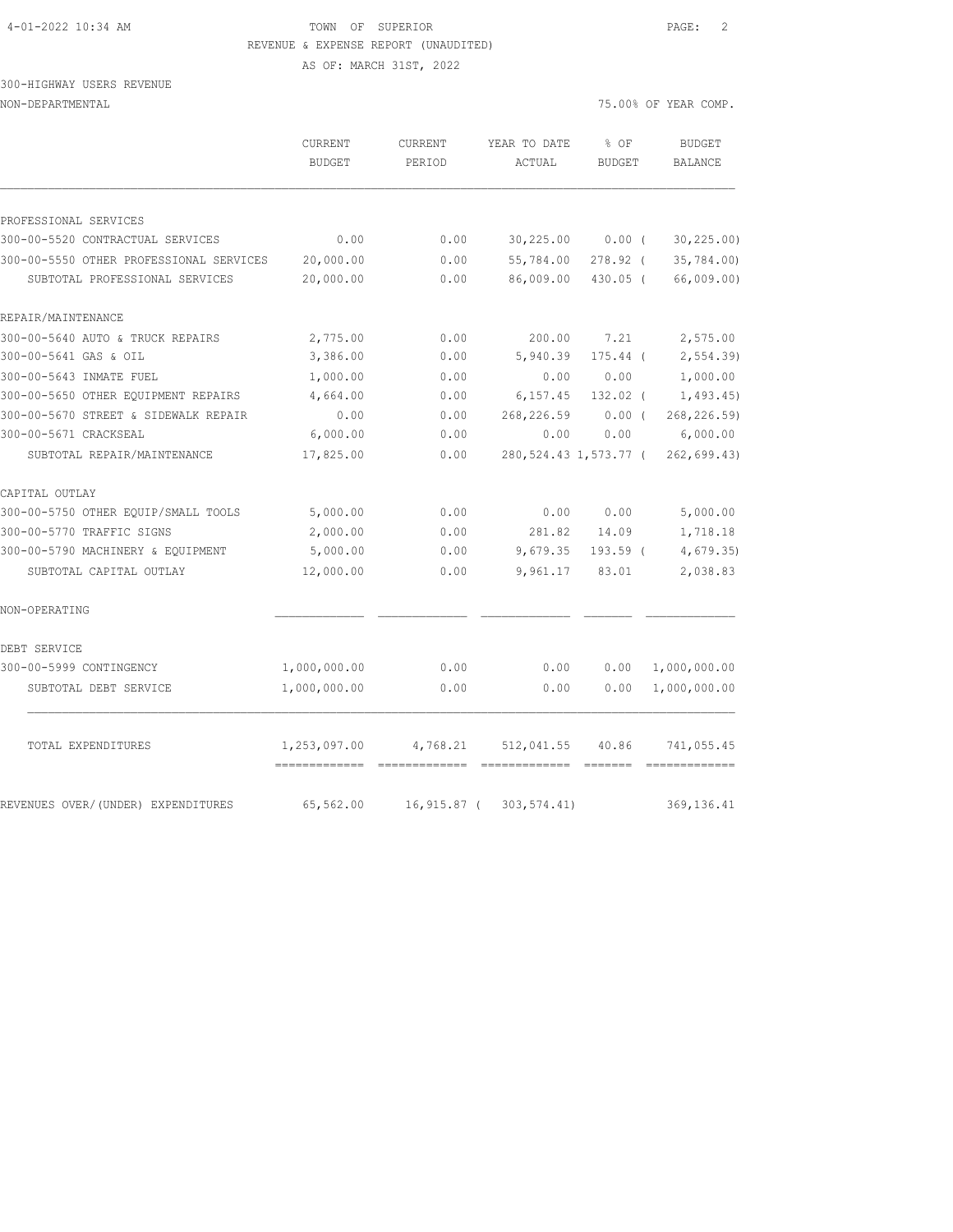# TOWN OF SUPERIOR **PAGE:** 3 REVENUE & EXPENSE REPORT (UNAUDITED)

AS OF: MARCH 31ST, 2022

300-HIGHWAY USERS REVENUE

|                                    | CURRENT<br>BUDGET | CURRENT<br>PERTOD | YEAR TO DATE<br>ACTUAL | % OF<br><b>BUDGET</b> | BUDGET<br><b>BALANCE</b> |
|------------------------------------|-------------------|-------------------|------------------------|-----------------------|--------------------------|
|                                    |                   |                   |                        |                       |                          |
| FUND TOTAL REVENUES                | 1,318,659.00      | 21,684.08         | 208,467.14             | 15.81                 | 1,110,191.86             |
| FUND TOTAL EXPENDITURES            | 1,253,097.00      | 4,768.21          | 512,041.55             | 40.86                 | 741,055.45               |
|                                    |                   |                   |                        |                       |                          |
| REVENUES OVER/(UNDER) EXPENDITURES | 65,562.00         | $16,915.87$ (     | 303, 574.41)           |                       | 369, 136.41              |
|                                    |                   |                   |                        |                       |                          |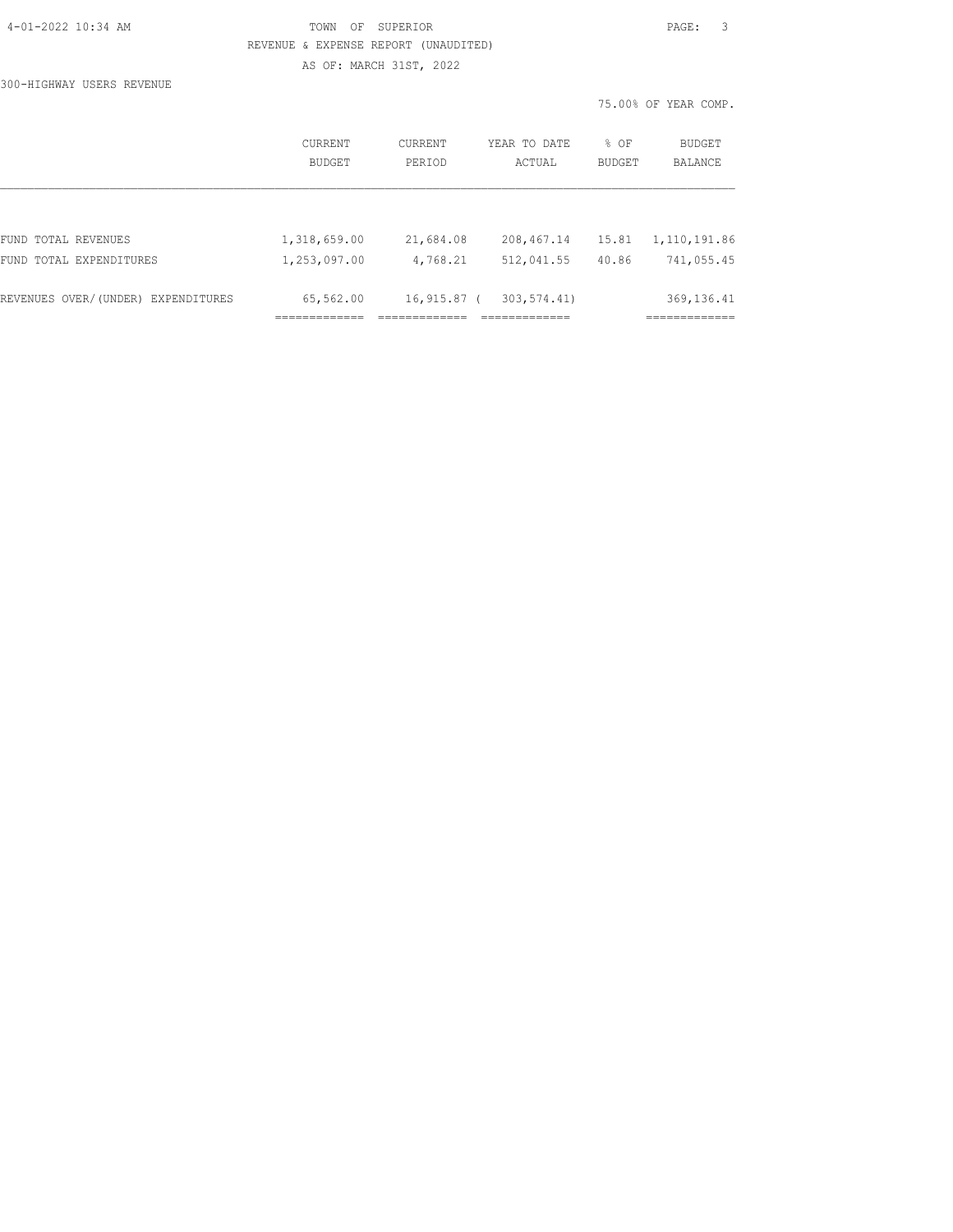### TOWN OF SUPERIOR **PAGE:** 1 REVENUE & EXPENSE REPORT (UNAUDITED)

AS OF: MARCH 31ST, 2022

| 310-EXCISE<br>TAX |  |
|-------------------|--|
|-------------------|--|

NON-DEPARTMENTAL 75.00% OF YEAR COMP.

|                                         | CURRENT<br>BUDGET                           | <b>CURRENT</b><br>PERIOD | YEAR TO DATE<br>ACTUAL | % OF<br><b>BUDGET</b> | <b>BUDGET</b><br>BALANCE      |
|-----------------------------------------|---------------------------------------------|--------------------------|------------------------|-----------------------|-------------------------------|
| REVENUES                                |                                             |                          |                        |                       |                               |
| TAXES                                   |                                             |                          |                        |                       |                               |
| 310-00-4130 EXCISE TAX-1/2 SALES PINAL  | 115,771.00                                  | 22,774.74                | 276,651.12             |                       | 238.96 ( 160,880.12)          |
| SUBTOTAL TAXES                          | 115,771.00                                  | 22,774.74                | 276,651.12             | 238.96 (              | 160,880.12)                   |
| CONTINGENCY                             |                                             |                          |                        |                       |                               |
|                                         |                                             |                          |                        |                       |                               |
| TOTAL REVENUES                          | 115,771.00<br>-------------- -------------- | 22,774.74                | 276,651.12             | 238.96 (              | 160,880.12)<br>-------------- |
| EXPENDITURES                            |                                             |                          |                        |                       |                               |
| PERSONEL                                |                                             |                          |                        |                       |                               |
| 310-00-5100 SALARIES                    | 76,399.00                                   | 0.00                     | 46,997.13              | 61.52                 | 29,401.87                     |
| 310-00-5101 OVERTIME                    | 0.00                                        | 0.00                     | 1,645.03               | $0.00$ (              | 1,645.03)                     |
| 310-00-5120 INMATE LABOR                | 4,000.00                                    | 42.50                    | 536.25                 | 13.41                 | 3,463.75                      |
| 310-00-5151 FICA                        | 4,737.00                                    | 0.00                     | 3,015.79               | 63.66                 | 1,721.21                      |
| 310-00-5152 MEDICARE                    | 1,108.00                                    | 0.00                     | 705.30                 | 63.66                 | 402.70                        |
| 310-00-5153 STATE UNEMPLOYMENT          | 166.00                                      | 0.00                     | 46.72                  | 28.14                 | 119.28                        |
| 310-00-5154 WORKERS COMP INSURANCE      | 437.00                                      | 0.00                     | 0.00                   | 0.00                  | 437.00                        |
| 310-00-5161 ARIZONA STATE RETIREMENT    | 9,481.00                                    | 0.00                     | 5,075.21               | 53.53                 | 4,405.79                      |
| 310-00-5162 LIFE INSURANCE              | 125.00                                      | 0.00                     | 0.00                   | 0.00                  | 125.00                        |
| 310-00-5163 HEALTH INSURANCE            | 10,584.00                                   | 0.00                     | 0.00                   | 0.00                  | 10,584.00                     |
| 310-00-5164 DENTAL INSURANCE            | 632.00                                      | 0.00                     | 0.00                   | 0.00                  | 632.00                        |
| SUBTOTAL PERSONEL                       | 107,669.00                                  | 42.50                    | 58,021.43              | 53.89                 | 49,647.57                     |
| SUPPLIES                                |                                             |                          |                        |                       |                               |
| UTILITIES                               |                                             |                          |                        |                       |                               |
| 310-00-5310 ELECTRICITY                 | 1,666.00                                    | 0.00                     | 847.74                 | 50.88                 | 818.26                        |
| 310-00-5360 WATER                       | 0.00                                        | 144.86                   | 1,171.24               | 0.00(                 | 1, 171.24)                    |
| SUBTOTAL UTILITIES                      | 1,666.00                                    | 144.86                   | 2,018.98               | $121.19$ (            | 352.98                        |
| GENERAL BUSINESS EXPENSE                |                                             |                          |                        |                       |                               |
| 310-00-5471 Audit                       | 1,545.00                                    | 0.00                     | 0.00                   | 0.00                  | 1,545.00                      |
| SUBTOTAL GENERAL BUSINESS EXPENSE       | 1,545.00                                    | 0.00                     | 0.00                   | 0.00                  | 1,545.00                      |
| PROFESSIONAL SERVICES                   |                                             |                          |                        |                       |                               |
| 310-00-5550 OTHER PROFESSIONAL SERVICES | 5,000.00                                    | 0.00                     | 0.00                   | 0.00                  | 5,000.00                      |
| SUBTOTAL PROFESSIONAL SERVICES          | 5,000.00                                    | 0.00                     | 0.00                   | 0.00                  | 5,000.00                      |
| REPAIR/MAINTENANCE                      |                                             |                          |                        |                       |                               |
| 310-00-5640 AUTO & TRUCK REPAIRS        | 1,850.00                                    | 0.00                     | 0.00                   | 0.00                  | 1,850.00                      |
| 310-00-5641 GAS & OIL                   | 1,924.00                                    | 0.00                     | 5,940.38               | $308.75$ (            | 4,016.38)                     |
| 310-00-5643 INMATE FUEL                 | 1,000.00                                    | 0.00                     | 0.00                   | 0.00                  | 1,000.00                      |
| 310-00-5650 OTHER EQUIPMENT REPAIRS     | 5,000.00                                    | 0.00                     | 123.87                 | 2.48                  | 4,876.13                      |
| 310-00-5670 STREET & SIDEWALK REPAIR    | 40,929.00                                   | 0.00                     | 9,713.52               | 23.73                 | 31, 215.48                    |

SUBTOTAL REPAIR/MAINTENANCE 50,703.00 0.00 15,777.77 31.12 34,925.23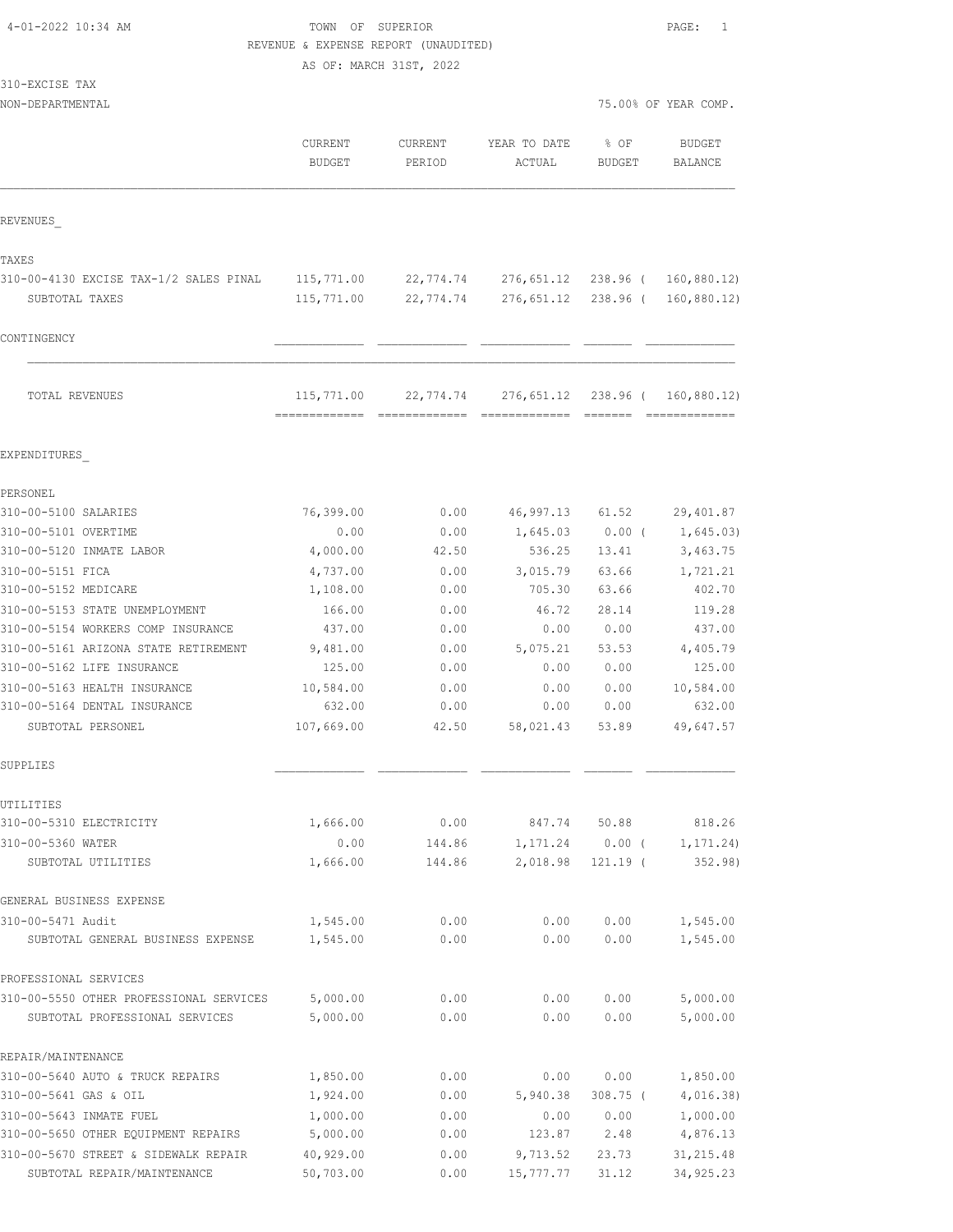### 310-EXCISE TAX

|                                     | CURRENT<br><b>BUDGET</b> | CURRENT<br>PERIOD | YEAR TO DATE<br>ACTUAL | % OF<br>BUDGET | <b>BUDGET</b><br>BALANCE |
|-------------------------------------|--------------------------|-------------------|------------------------|----------------|--------------------------|
|                                     |                          |                   |                        |                |                          |
| CAPITAL OUTLAY                      |                          |                   |                        |                |                          |
| 310-00-5750 OTHER EQUIP/SMALL TOOLS | 7,000.00                 | 0.00              | 0.00                   | 0.00           | 7,000.00                 |
| 310-00-5770 TRAFFIC SIGNS           | 0.00                     | 0.00              | 692.33                 | $0.00$ (       | 692.33)                  |
| SUBTOTAL CAPITAL OUTLAY             | 7,000.00                 | 0.00              | 692.33                 | 9.89           | 6,307.67                 |
| NON-OPERATING                       |                          |                   |                        |                |                          |
| DEBT SERVICE                        |                          |                   |                        |                |                          |
| 310-00-5900 DEBT SERVICE: PRINCIPAL | 0.00                     | 0.00              | 2,170.45               | $0.00$ (       | 2, 170.45                |
| 310-00-5901 DEBT SERVICE: INTEREST  | 0.00                     | 0.00              | 105.98                 | $0.00$ (       | 105.98)                  |
| SUBTOTAL DEBT SERVICE               | 0.00                     | 0.00              | 2,276.43               | $0.00$ (       | 2,276.43)                |
| TOTAL EXPENDITURES                  | 173,583.00               | 187.36            | 78,786.94 45.39        |                | 94,796.06                |
| REVENUES OVER/(UNDER) EXPENDITURES  | 57,812.00)<br>$\left($   | 22,587.38         | 197,864.18             | $\left($       | 255, 676.18              |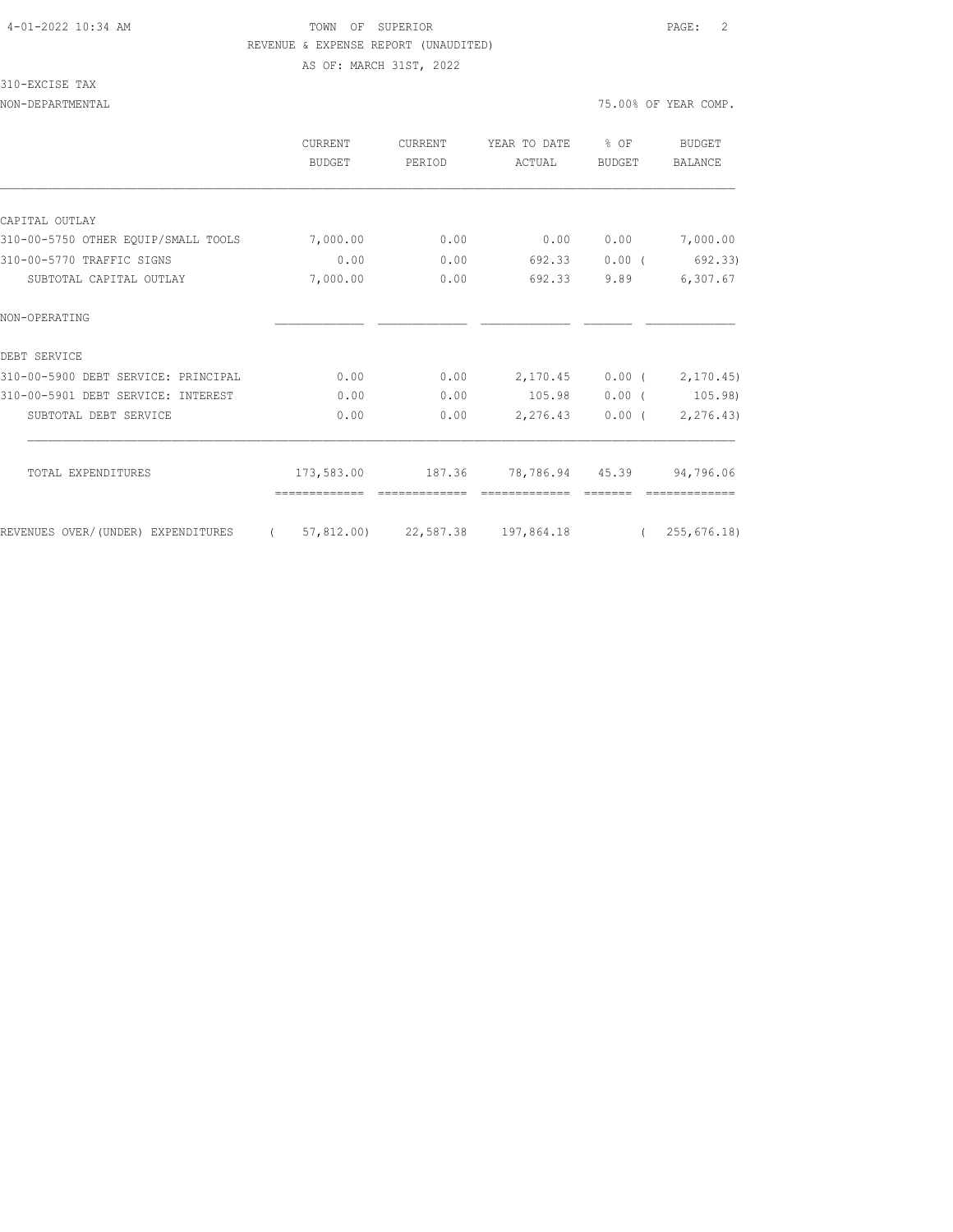| 4-01-2022 10:34 AM | OF<br>TOWN                           | SUPERIOR                |              |        | -3<br>PAGE:         |
|--------------------|--------------------------------------|-------------------------|--------------|--------|---------------------|
|                    | REVENUE & EXPENSE REPORT (UNAUDITED) |                         |              |        |                     |
|                    |                                      | AS OF: MARCH 31ST, 2022 |              |        |                     |
| 310-EXCISE TAX     |                                      |                         |              |        |                     |
|                    |                                      |                         |              |        | 75.00% OF YEAR COMP |
|                    |                                      |                         |              |        |                     |
|                    | CURRENT                              | CURRENT                 | YEAR TO DATE | % OF   | BUDGET              |
|                    | <b>BUDGET</b>                        | PERIOD                  | ACTUAL       | BUDGET | <b>BALANCE</b>      |
|                    |                                      |                         |              |        |                     |

|  |  | T.<br>٠<br>ı |
|--|--|--------------|
|  |  |              |

|                                    | CURRENT    | <b>CURRENT</b> |        | YEAR TO DATE | % OF          | <b>BUDGET</b> |
|------------------------------------|------------|----------------|--------|--------------|---------------|---------------|
|                                    | BUDGET     | PERIOD         |        | ACTUAL       | <b>BUDGET</b> | BALANCE       |
|                                    |            |                |        |              |               |               |
|                                    |            |                |        |              |               |               |
|                                    |            |                |        |              |               |               |
| FUND TOTAL REVENUES                | 115,771.00 | 22,774.74      |        | 276,651.12   | 238.96 (      | 160,880.12)   |
| FUND TOTAL EXPENDITURES            | 173,583.00 |                | 187.36 | 78,786.94    | 45.39         | 94,796.06     |
|                                    |            |                |        |              |               |               |
| REVENUES OVER/(UNDER) EXPENDITURES | 57,812.00) | 22,587.38      |        | 197,864.18   |               | 255,676.18)   |
|                                    |            |                |        |              |               |               |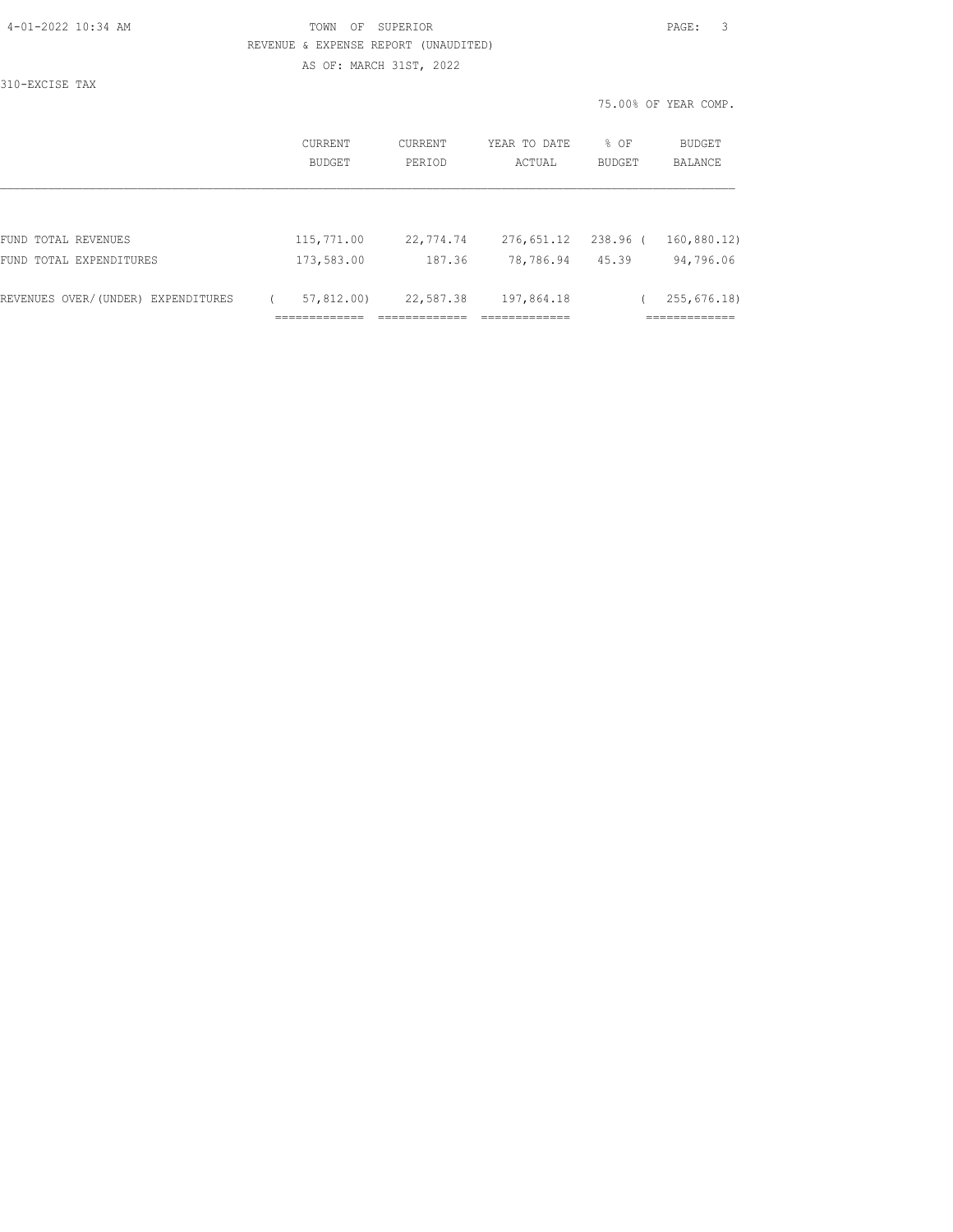| 4-01-2022 10:34 AM         | TOWN OF SUPERIOR                     | PAGE: 1                 |                                          |  |                      |
|----------------------------|--------------------------------------|-------------------------|------------------------------------------|--|----------------------|
|                            | REVENUE & EXPENSE REPORT (UNAUDITED) |                         |                                          |  |                      |
|                            |                                      | AS OF: MARCH 31ST, 2022 |                                          |  |                      |
| 320-LOCAL TRANS ASSISTANCE |                                      |                         |                                          |  |                      |
| NON-DEPARTMENTAL           |                                      |                         |                                          |  | 75.00% OF YEAR COMP. |
|                            |                                      |                         |                                          |  |                      |
|                            |                                      |                         | CURRENT CURRENT YEAR TO DATE % OF BUDGET |  |                      |
|                            |                                      |                         | BUDGET PERIOD ACTUAL BUDGET BALANCE      |  |                      |
|                            |                                      |                         |                                          |  |                      |
| REVENUES                   |                                      |                         |                                          |  |                      |
| TAXE S                     |                                      |                         |                                          |  |                      |
|                            |                                      |                         |                                          |  |                      |
| EXPENDITURES               |                                      |                         |                                          |  |                      |
| SUPPLIES                   |                                      |                         |                                          |  |                      |
| PROFESSIONAL SERVICES      |                                      |                         |                                          |  |                      |
| REPAIR/MAINTENANCE         |                                      |                         |                                          |  |                      |
| CAPITAL OUTLAY             |                                      |                         |                                          |  |                      |
| NON-OPERATING              |                                      |                         |                                          |  |                      |
| DEBT SERVICE               |                                      |                         |                                          |  |                      |
|                            |                                      |                         |                                          |  |                      |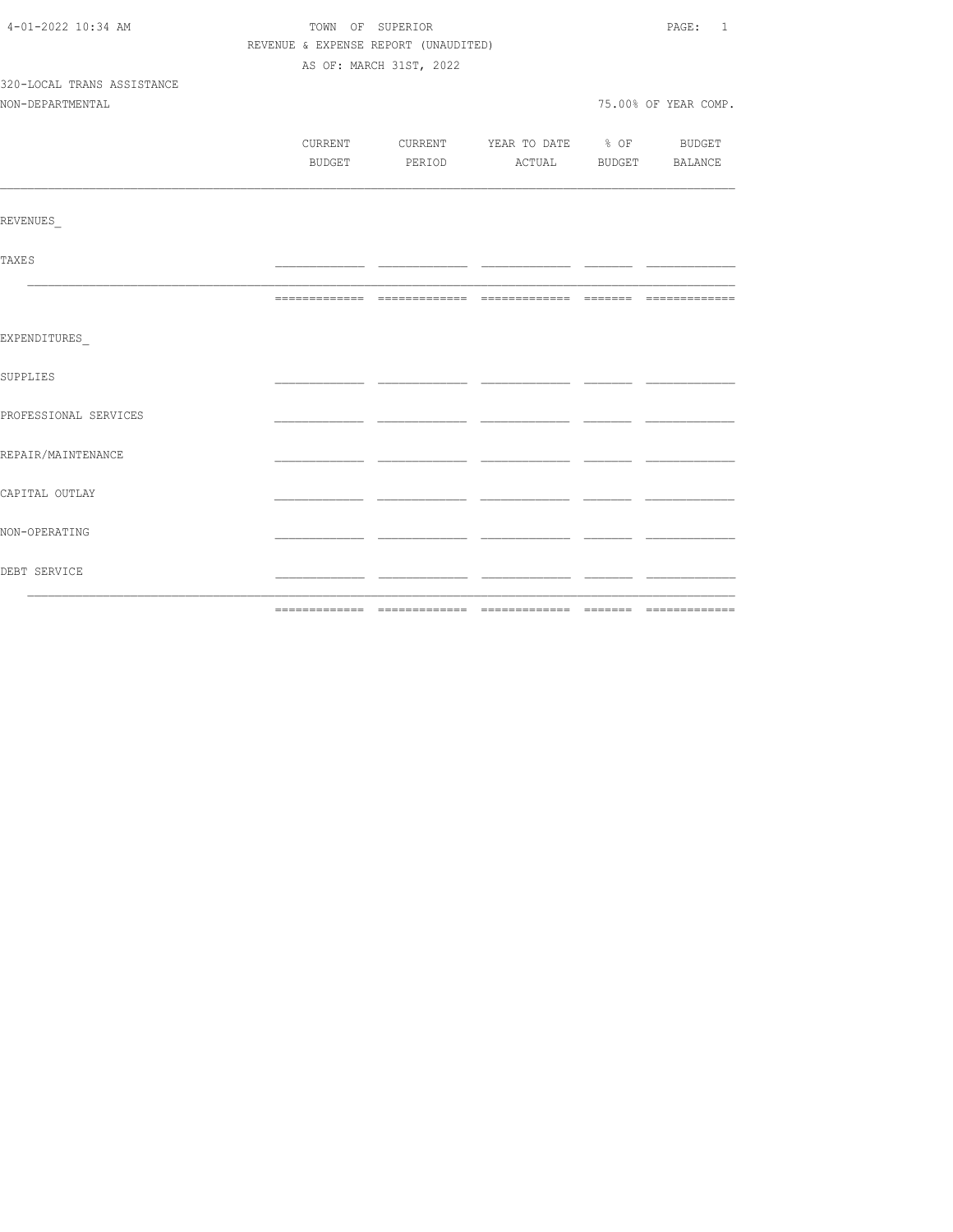| 4-01-2022 10:34 AM         | TOWN OF SUPERIOR                     | PAGE: 2              |
|----------------------------|--------------------------------------|----------------------|
|                            | REVENUE & EXPENSE REPORT (UNAUDITED) |                      |
|                            | AS OF: MARCH 31ST, 2022              |                      |
| 320-LOCAL TRANS ASSISTANCE |                                      |                      |
|                            |                                      | 75.00% OF YEAR COMP. |

| RREN'I | ______<br>' 1 \ 1 \ 1 __ 1 \ 1 | DATE.<br>$\cdots$<br>'H'A R<br>----<br>----- | ΟF<br>о.<br>⋇ | <b>BUDGET</b><br>RUDGET |
|--------|--------------------------------|----------------------------------------------|---------------|-------------------------|
|        |                                |                                              |               |                         |
| RIIP   | DF <sup>7</sup>                | l'UAL:                                       | B1            | .∆N∩F                   |
| ------ | PERIOD                         | 2 A W                                        | BUDGET        | ----                    |
|        |                                |                                              |               |                         |

============= ============= ============= =============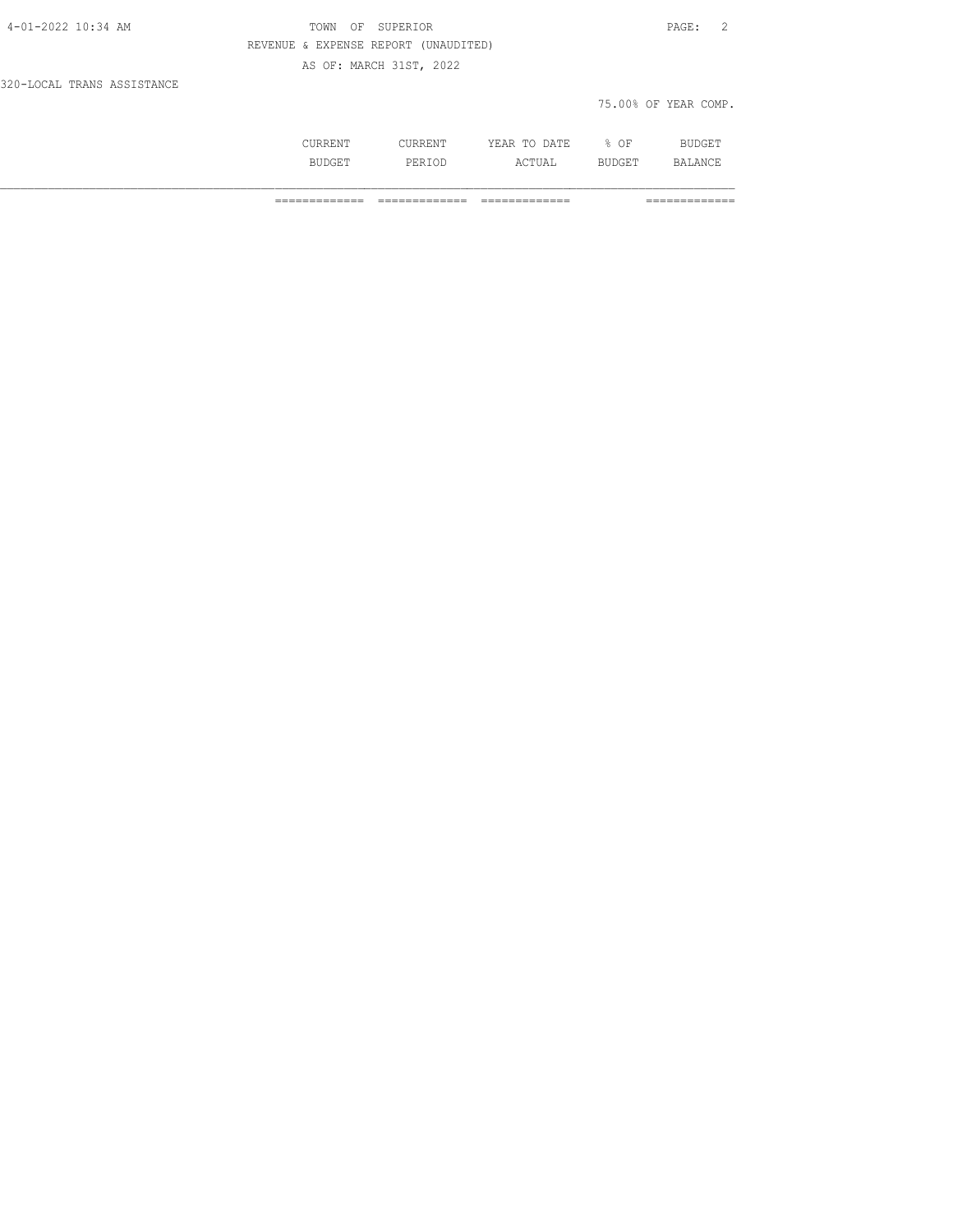| 4-01-2022 10:34 AM       | TOWN OF SUPERIOR                     |        |                         |                                  |  | PAGE: 1              |
|--------------------------|--------------------------------------|--------|-------------------------|----------------------------------|--|----------------------|
|                          | REVENUE & EXPENSE REPORT (UNAUDITED) |        |                         |                                  |  |                      |
|                          |                                      |        | AS OF: MARCH 31ST, 2022 |                                  |  |                      |
| 400-GADA BOND            |                                      |        |                         |                                  |  |                      |
| NON-DEPARTMENTAL         |                                      |        |                         |                                  |  | 75.00% OF YEAR COMP. |
|                          |                                      |        |                         |                                  |  |                      |
|                          | CURRENT                              |        |                         | CURRENT YEAR TO DATE % OF BUDGET |  |                      |
|                          |                                      | BUDGET | PERIOD                  | ACTUAL BUDGET BALANCE            |  |                      |
|                          |                                      |        |                         |                                  |  |                      |
| REVENUES                 |                                      |        |                         |                                  |  |                      |
| CONTINGENCY              |                                      |        |                         |                                  |  |                      |
|                          |                                      |        |                         |                                  |  |                      |
| EXPENDITURES             |                                      |        |                         |                                  |  |                      |
| SUPPLIES                 |                                      |        |                         |                                  |  |                      |
| GENERAL BUSINESS EXPENSE |                                      |        |                         |                                  |  |                      |
| NON-OPERATING            |                                      |        |                         |                                  |  |                      |
| DEBT SERVICE             |                                      |        |                         |                                  |  |                      |
|                          |                                      |        |                         |                                  |  |                      |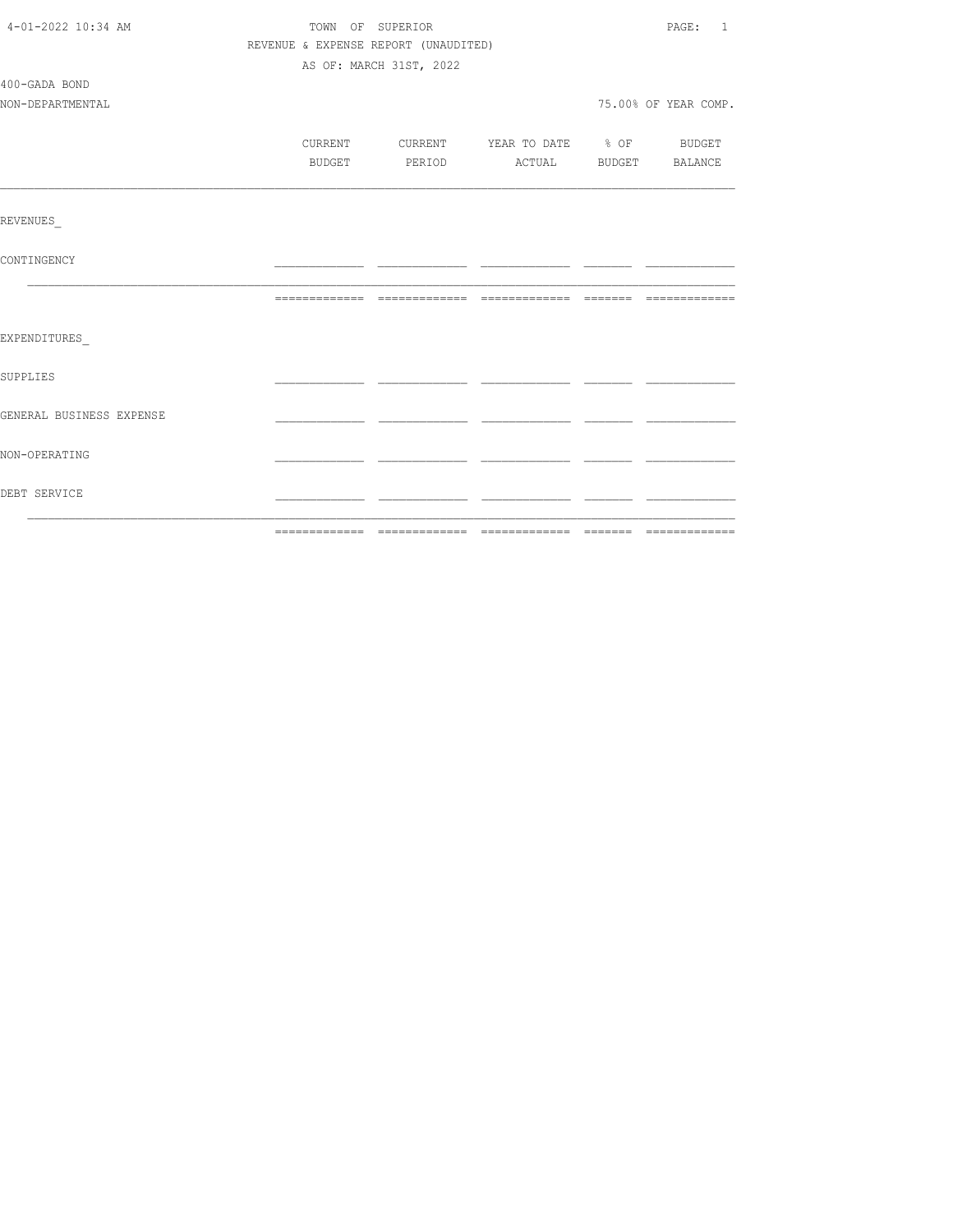| 4-01-2022 10:34 AM | OF SUPERIOR<br>TOWN                  | PAGE: 2              |
|--------------------|--------------------------------------|----------------------|
|                    | REVENUE & EXPENSE REPORT (UNAUDITED) |                      |
|                    | AS OF: MARCH 31ST, 2022              |                      |
| 400-GADA BOND      |                                      |                      |
|                    |                                      | 75.00% OF YEAR COMP. |
|                    |                                      |                      |

| ⊥∖⊥∖⊥⊥∖⊥       | .      | $- - -$<br>D A mm<br>$\cdot$ . A $\cdot$<br>. .<br>-----<br>----- | ΟF<br>∽.<br>-      | RL.<br>∸ ∟∪ |
|----------------|--------|-------------------------------------------------------------------|--------------------|-------------|
| ' דר<br>------ | PERIOD | ъ.<br>. .<br>سد سد<br>2 A W                                       | UYAK.<br>- BADAR T | ΔN          |

============= ============= ============= =============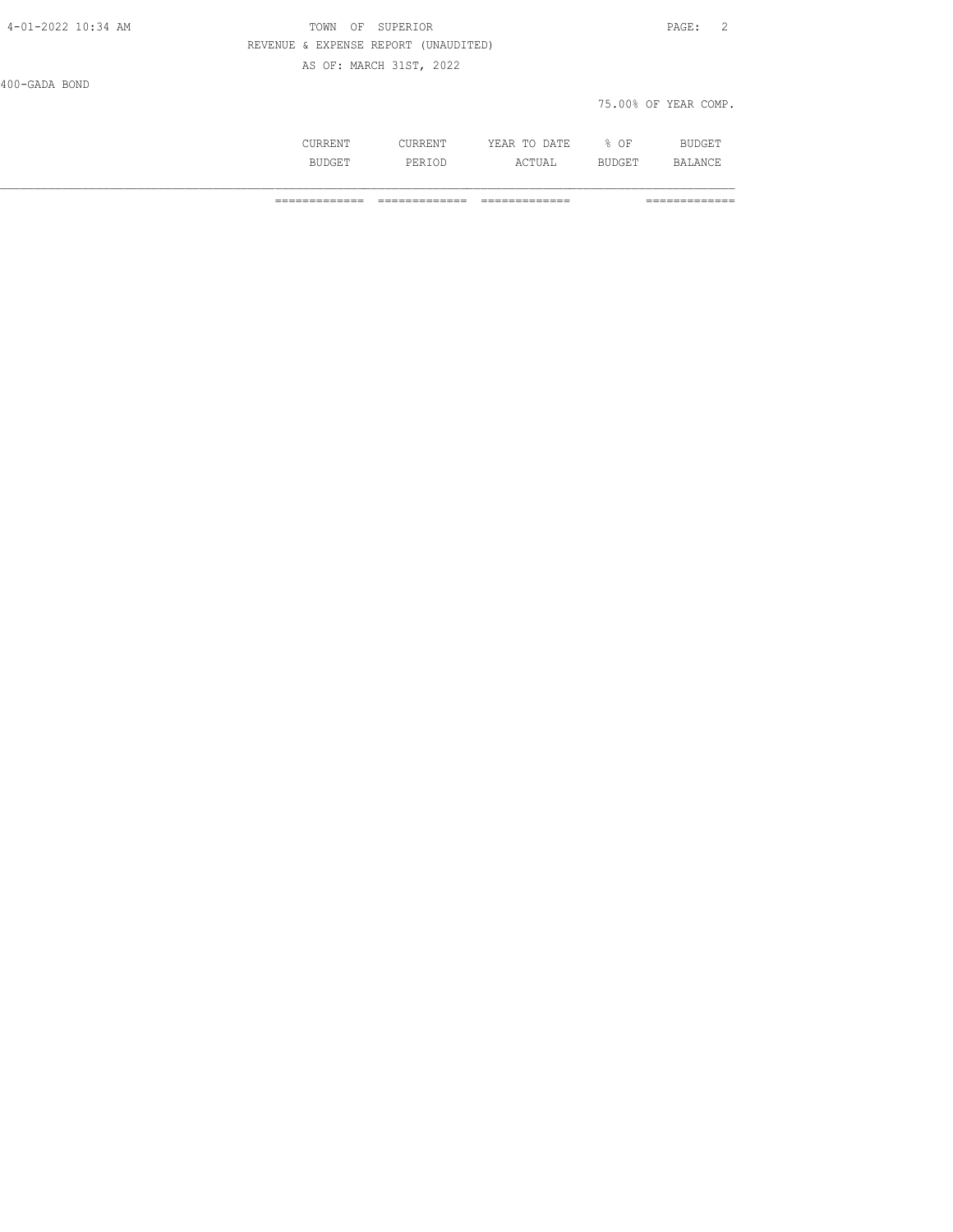| 4-01-2022 10:34 AM                  |         | TOWN OF SUPERIOR<br>REVENUE & EXPENSE REPORT (UNAUDITED)<br>AS OF: MARCH 31ST, 2022 |                                  |                 |                           |  |
|-------------------------------------|---------|-------------------------------------------------------------------------------------|----------------------------------|-----------------|---------------------------|--|
| 410-MPC BOND<br>NON-DEPARTMENTAL    |         |                                                                                     |                                  |                 | 75.00% OF YEAR COMP.      |  |
|                                     |         |                                                                                     |                                  |                 |                           |  |
|                                     | CURRENT | CURRENT                                                                             | YEAR TO DATE 8 OF                |                 | BUDGET                    |  |
|                                     | BUDGET  | PERIOD                                                                              | ACTUAL                           | BUDGET BALANCE  |                           |  |
| REVENUES                            |         |                                                                                     |                                  |                 |                           |  |
| BUSINESS SERVICES                   |         |                                                                                     |                                  |                 |                           |  |
| CONTINGENCY                         |         |                                                                                     |                                  |                 |                           |  |
|                                     |         |                                                                                     |                                  |                 |                           |  |
| EXPENDITURES                        |         |                                                                                     |                                  |                 |                           |  |
| SUPPLIES                            |         |                                                                                     |                                  |                 |                           |  |
| GENERAL BUSINESS EXPENSE            |         |                                                                                     |                                  |                 |                           |  |
| NON-OPERATING                       |         |                                                                                     |                                  |                 |                           |  |
| DEBT SERVICE                        |         |                                                                                     |                                  |                 |                           |  |
| 410-00-5900 DEBT SERVICE: PRINCIPAL | 0.00    |                                                                                     | $0.00$ 7,425.44 0.00 ( 7,425.44) |                 |                           |  |
| SUBTOTAL DEBT SERVICE               | 0.00    | 0.00                                                                                |                                  | 7,425.44 0.00 ( | 7,425.44)                 |  |
| TOTAL EXPENDITURES                  | 0.00    | 0.00                                                                                |                                  |                 | 7,425.44 0.00 ( 7,425.44) |  |
| REVENUES OVER/(UNDER) EXPENDITURES  | 0.00    | $0.00$ ( $7,425.44$ )                                                               |                                  |                 | 7,425.44                  |  |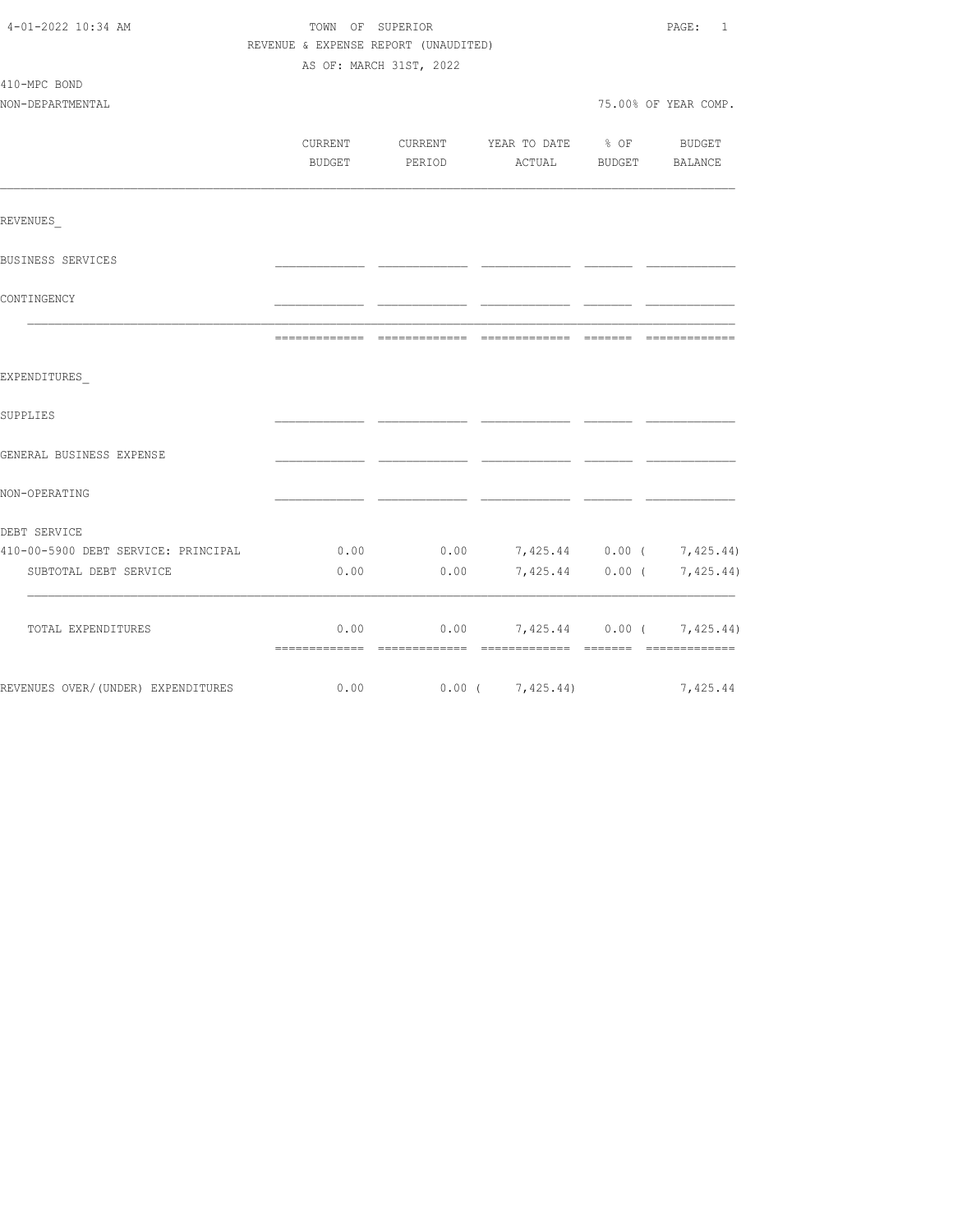410-MPC BOND

|                                    | CURRENT<br><b>BUDGET</b> | <b>CURRENT</b><br>PERIOD | YEAR TO DATE<br>ACTUAL | % OF<br>BUDGET | BUDGET<br>BALANCE        |
|------------------------------------|--------------------------|--------------------------|------------------------|----------------|--------------------------|
| FUND TOTAL EXPENDITURES            | 0.00                     | 0.00                     | 7,425.44               | 0.00(          | 7,425.44)                |
| REVENUES OVER/(UNDER) EXPENDITURES | 0.00                     | 0.00                     | 7,425.44)              |                | 7,425.44<br>____________ |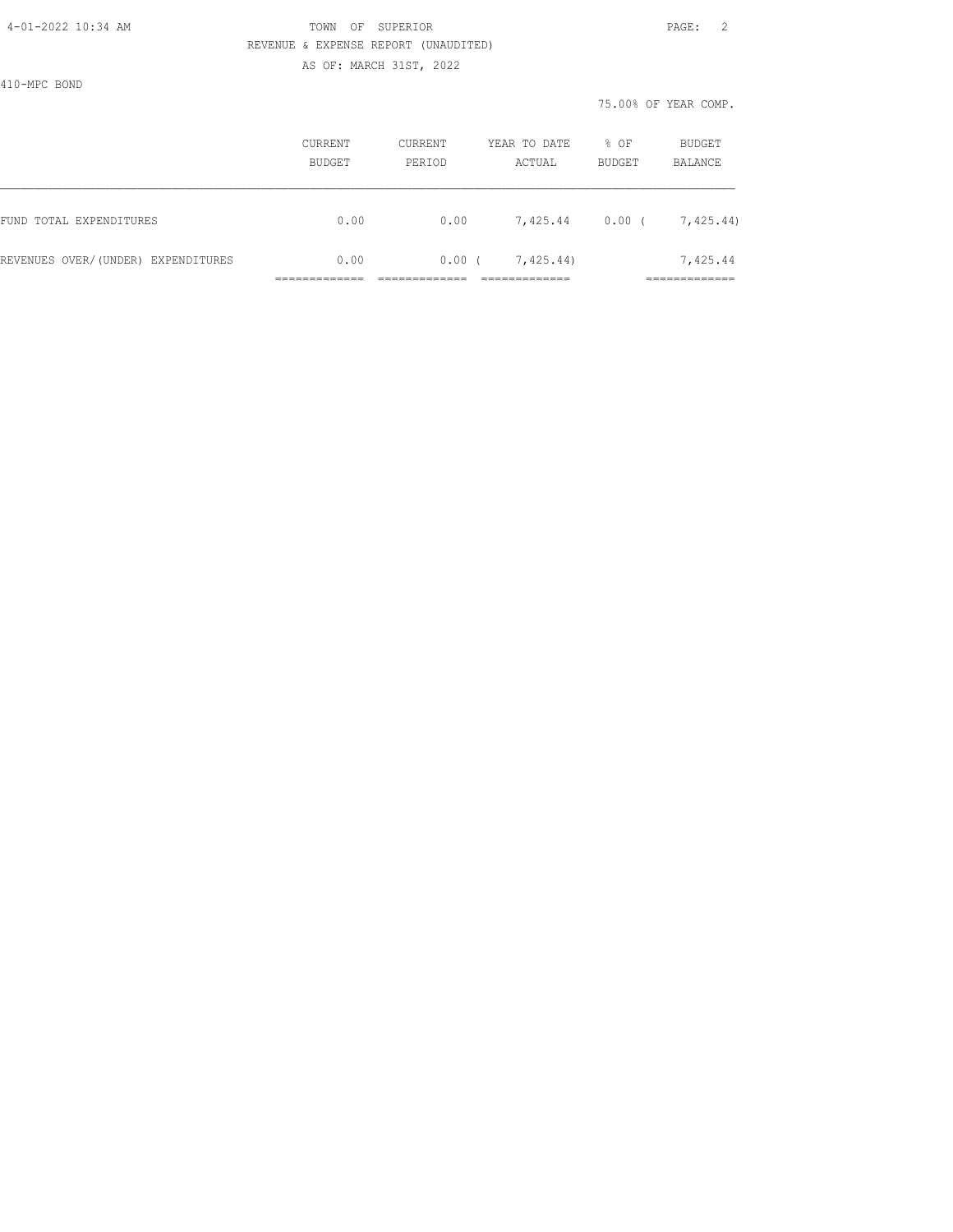### TOWN OF SUPERIOR **PAGE:** 1 REVENUE & EXPENSE REPORT (UNAUDITED) AS OF: MARCH 31ST, 2022

| 500-GRANTS |  |
|------------|--|
|            |  |

| NON-DEPARTMENTAL               |                   |        |                                            |        | 75.00% OF YEAR COMP.         |
|--------------------------------|-------------------|--------|--------------------------------------------|--------|------------------------------|
|                                | CURRENT<br>BUDGET | PERIOD | CURRENT YEAR TO DATE % OF<br>ACTUAL        | BUDGET | <b>BUDGET</b><br>BALANCE     |
| REVENUES                       |                   |        |                                            |        |                              |
| GRANTS                         |                   |        |                                            |        |                              |
| 500-00-4600 GRANT REVENUES     | 2,285,000.00      | 0.00   |                                            |        | $0.00$ $0.00$ $2,285,000.00$ |
| SUBTOTAL GRANTS                | 2,285,000.00      | 0.00   | 0.00                                       |        | $0.00 \quad 2,285,000.00$    |
| CONTINGENCY                    |                   |        |                                            |        |                              |
| TOTAL REVENUES                 | 2,285,000.00      |        | $0.00$ $0.00$ $0.00$ $0.00$ $2,285,000.00$ |        |                              |
| EXPENDITURES                   |                   |        |                                            |        |                              |
| PERSONEL                       |                   |        |                                            |        |                              |
| SUPPLIES                       |                   |        |                                            |        |                              |
| 500-00-5299 OPERATING SUPPLIES | 50,000.00         |        | $0.00$ 2,498.55 5.00                       |        | 47,501.45                    |
| SUBTOTAL SUPPLIES              | 50,000.00         | 0.00   | 2,498.55                                   | 5.00   | 47,501.45                    |
| GENERAL BUSINESS EXPENSE       |                   |        |                                            |        |                              |
| TOTAL EXPENDITURES             | 50,000.00         |        | $0.00$ 2,498.55                            |        | 5.00 47,501.45               |
|                                |                   |        |                                            |        |                              |

REVENUES OVER/(UNDER) EXPENDITURES 2,235,000.00 0.00 ( 2,498.55) 2,237,498.55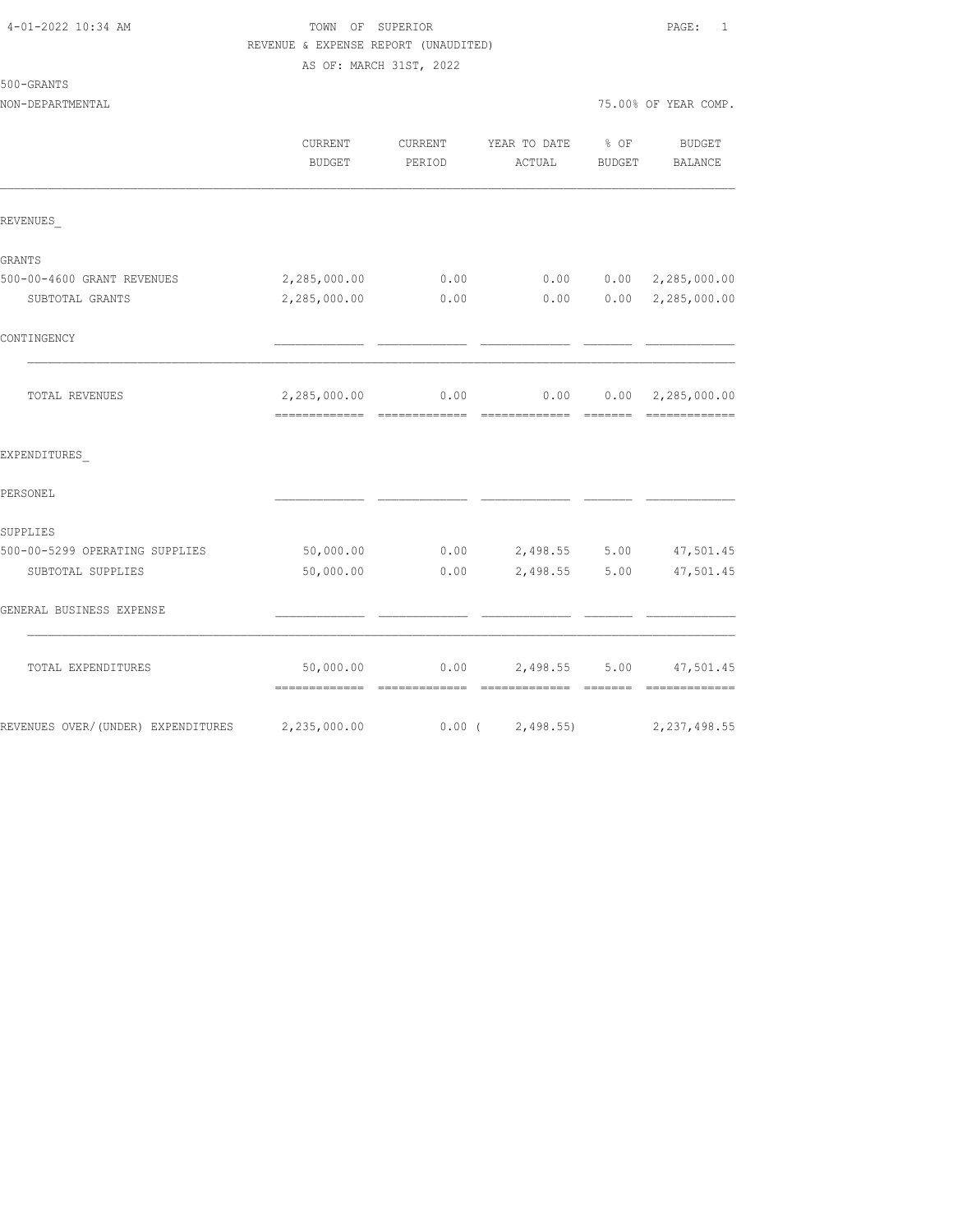| 4-01-2022 10:34 AM | TOWN OF SUPERIOR |                                      |                                  | $\overline{2}$<br>PAGE: |
|--------------------|------------------|--------------------------------------|----------------------------------|-------------------------|
|                    |                  | REVENUE & EXPENSE REPORT (UNAUDITED) |                                  |                         |
|                    |                  | AS OF: MARCH 31ST, 2022              |                                  |                         |
| 500-GRANTS         |                  |                                      |                                  |                         |
| POLICE GRANTS      |                  |                                      |                                  | 75.00% OF YEAR COMP.    |
|                    | CURRENT          |                                      | CURRENT YEAR TO DATE % OF BUDGET |                         |
|                    | BUDGET           | PERIOD                               | ACTUAL BUDGET BALANCE            |                         |
| REVENUES           |                  |                                      |                                  |                         |
| GRANTS             |                  |                                      |                                  |                         |
|                    |                  |                                      |                                  |                         |
| EXPENDITURES       |                  |                                      |                                  |                         |
| SUPPLIES           |                  |                                      |                                  |                         |
| DEBT SERVICE       |                  |                                      |                                  |                         |
|                    |                  |                                      |                                  |                         |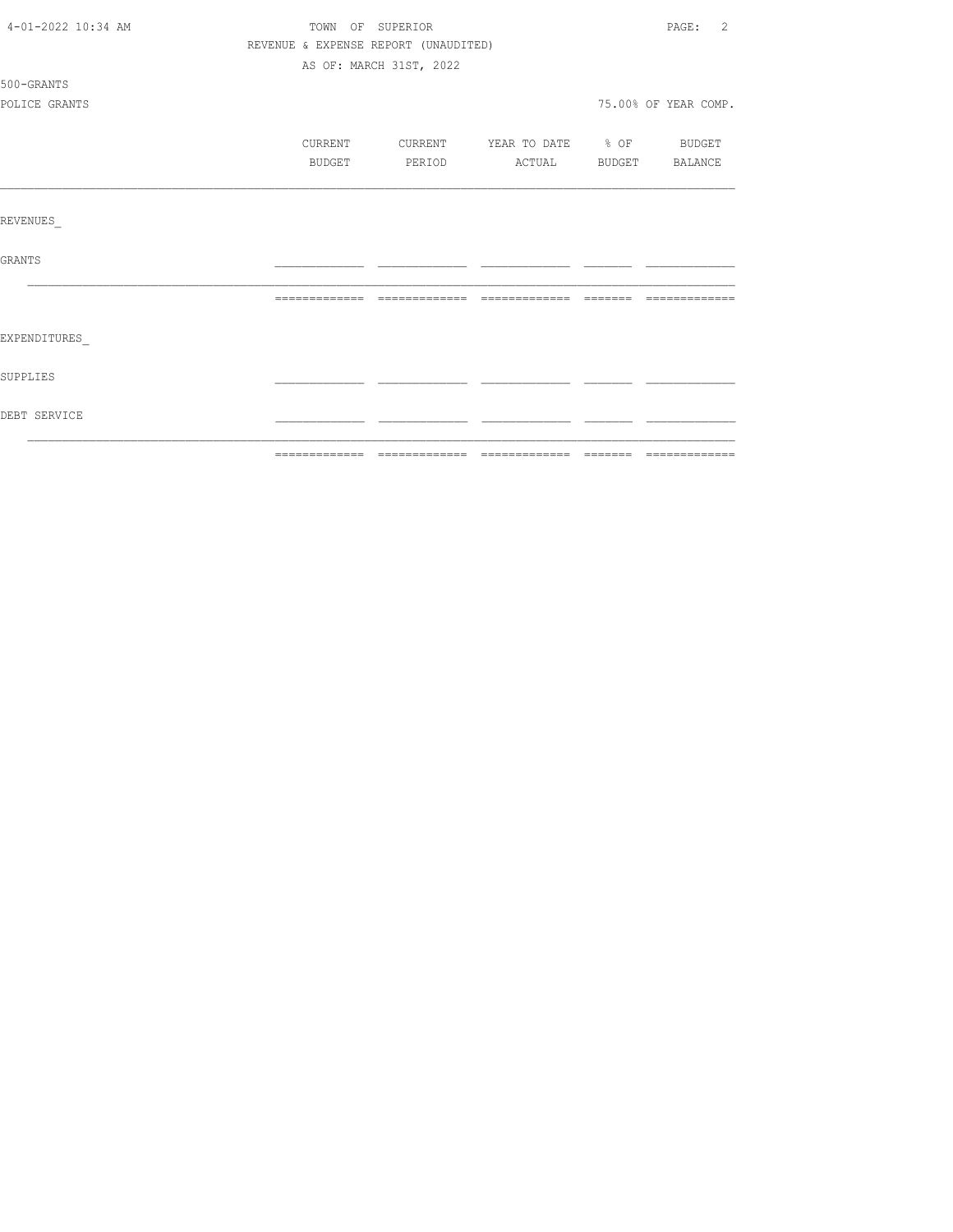### 500-GRANTS

|                                      | CURRENT<br><b>BUDGET</b> | CURRENT<br>PERIOD | YEAR TO DATE<br>ACTUAL                | $\frac{8}{3}$ OF<br><b>BUDGET</b> | BUDGET<br><b>BALANCE</b> |
|--------------------------------------|--------------------------|-------------------|---------------------------------------|-----------------------------------|--------------------------|
| REVENUES                             |                          |                   |                                       |                                   |                          |
| <b>GRANTS</b>                        |                          |                   |                                       |                                   |                          |
| 500-08-4600 FIRE DEPT GRANT          | 0.00                     | 0.00              | $1,000.00$ $0.00$ $(1,000.00)$        |                                   |                          |
| SUBTOTAL GRANTS                      | 0.00                     | 0.00              | $1,000.00$ $0.00$ $(1,000.00)$        |                                   |                          |
| <b>TOTAL REVENUES</b>                | 0.00                     |                   | $0.00$ $1,000.00$ $0.00$ $(1,000.00)$ |                                   |                          |
| EXPENDITURES                         |                          |                   |                                       |                                   |                          |
| SUPPLIES                             |                          |                   |                                       |                                   |                          |
| 500-08-5299 FIRE DEPT GRANT EXPENSES | 0.00                     | 0.00              | 498.50 0.00 (498.50)                  |                                   |                          |
| SUBTOTAL SUPPLIES                    | 0.00                     | 0.00              | 498.50                                |                                   | 0.00(498.50)             |
| TOTAL EXPENDITURES                   | 0.00                     | 0.00              | 498.50 0.00 (498.50)                  |                                   |                          |
| REVENUES OVER/(UNDER) EXPENDITURES   | 0.00                     | 0.00              | 501.50                                | $\left($                          | 501, 50)                 |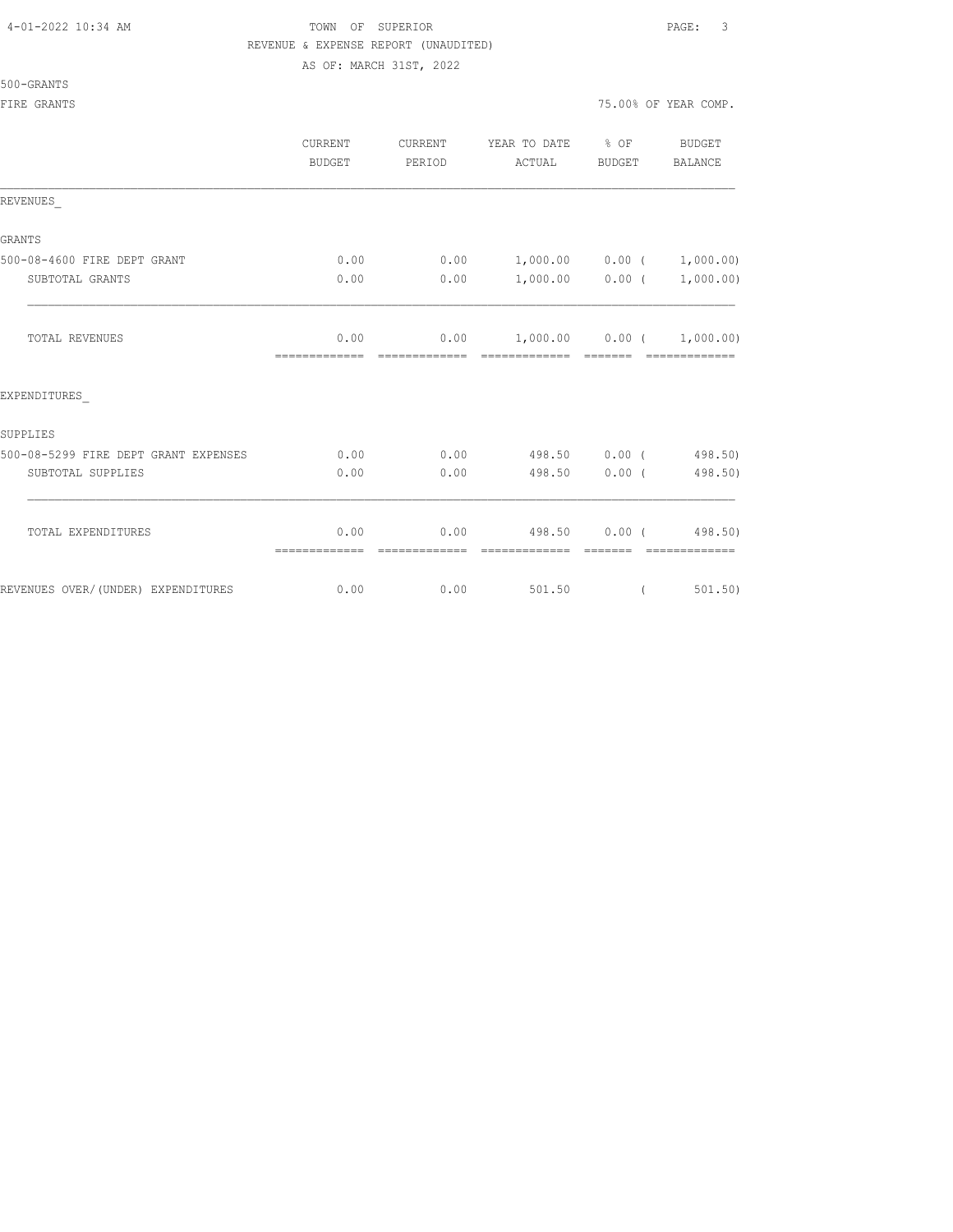| 4-01-2022 10:34 AM                         | TOWN OF SUPERIOR                     |                         |                                            | PAGE:<br>$\overline{4}$ |
|--------------------------------------------|--------------------------------------|-------------------------|--------------------------------------------|-------------------------|
|                                            | REVENUE & EXPENSE REPORT (UNAUDITED) |                         |                                            |                         |
|                                            |                                      | AS OF: MARCH 31ST, 2022 |                                            |                         |
| 500-GRANTS                                 |                                      |                         |                                            |                         |
| RECREATION GRANTS                          |                                      |                         |                                            | 75.00% OF YEAR COMP.    |
|                                            | CURRENT                              |                         | CURRENT YEAR TO DATE % OF BUDGET           |                         |
|                                            | BUDGET                               |                         | PERIOD ACTUAL BUDGET BALANCE               |                         |
|                                            |                                      |                         |                                            |                         |
|                                            |                                      |                         |                                            |                         |
| REVENUES                                   |                                      |                         |                                            |                         |
| GRANTS                                     |                                      |                         |                                            |                         |
|                                            |                                      |                         |                                            |                         |
|                                            |                                      |                         |                                            |                         |
| EXPENDITURES                               |                                      |                         |                                            |                         |
| SUPPLIES                                   |                                      |                         |                                            |                         |
| PROFESSIONAL SERVICES                      |                                      |                         |                                            |                         |
| 500-12-5550 PARKS IMPROVEMENT PROJECT 0.00 |                                      |                         | $0.00$ 169.89 $0.00$ ( 169.89)             |                         |
| SUBTOTAL PROFESSIONAL SERVICES             | 0.00                                 |                         | $0.00$ 169.89 0.00 (                       | 169.89)                 |
|                                            |                                      |                         |                                            |                         |
| TOTAL EXPENDITURES                         |                                      |                         | $0.00$ $0.00$ $169.89$ $0.00$ ( $169.89$ ) |                         |
|                                            |                                      |                         |                                            |                         |
| REVENUES OVER/(UNDER) EXPENDITURES         | 0.00                                 |                         | $0.00$ ( $169.89$ )                        | 169.89                  |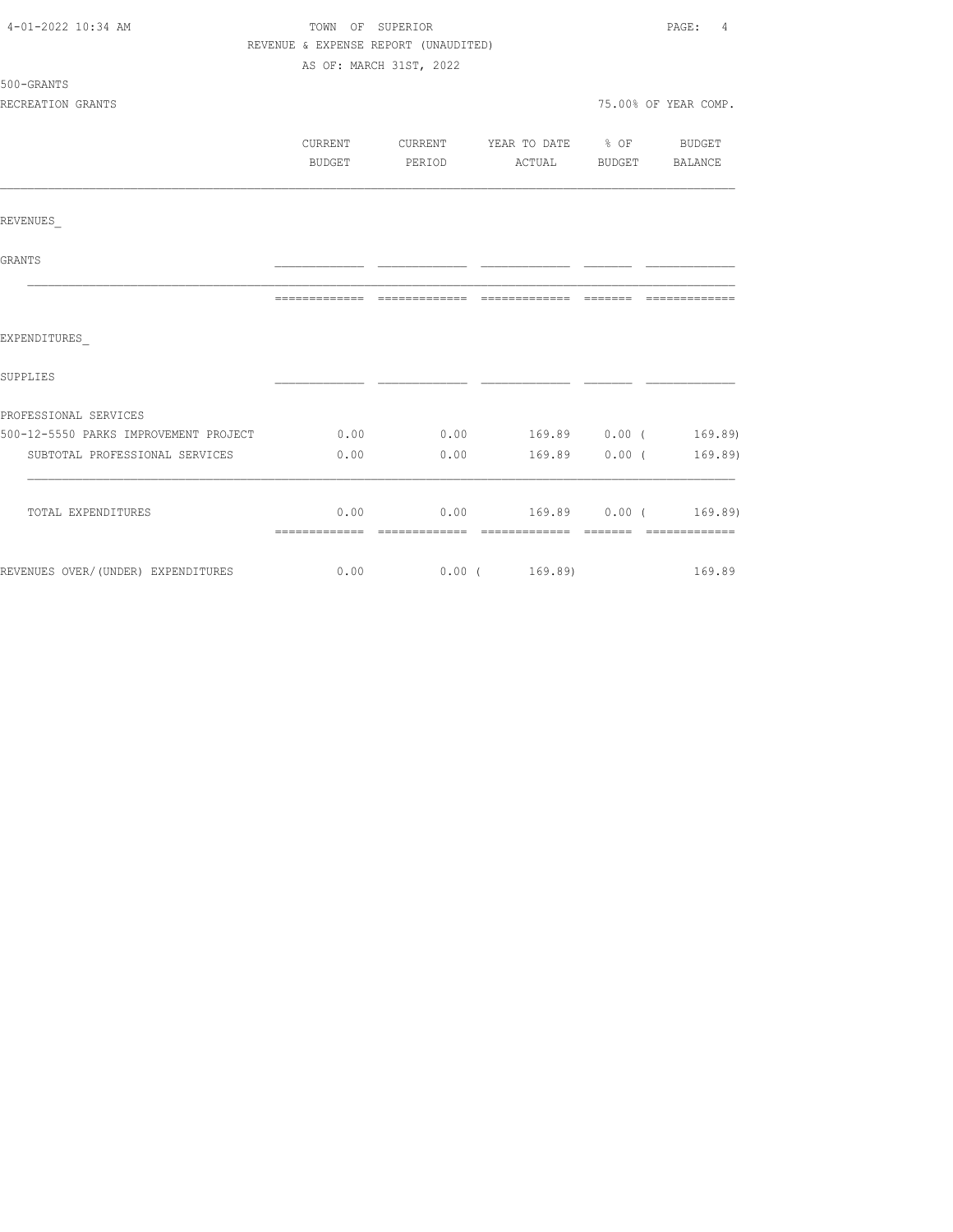| 4-01-2022 10:34 AM     | TOWN OF SUPERIOR                     |                         |                          |          | PAGE: 5              |
|------------------------|--------------------------------------|-------------------------|--------------------------|----------|----------------------|
|                        | REVENUE & EXPENSE REPORT (UNAUDITED) |                         |                          |          |                      |
|                        |                                      | AS OF: MARCH 31ST, 2022 |                          |          |                      |
| 500-GRANTS             |                                      |                         |                          |          |                      |
| CDBG 153-09 MAGMA CLUB |                                      |                         |                          |          | 75.00% OF YEAR COMP. |
|                        | CURRENT                              | CURRENT                 | YEAR TO DATE % OF BUDGET |          |                      |
|                        | BUDGET                               | PERIOD                  | ACTUAL BUDGET            |          | BALANCE              |
|                        |                                      |                         |                          |          |                      |
| REVENUES               |                                      |                         |                          |          |                      |
| <b>GRANTS</b>          |                                      |                         |                          |          |                      |
|                        | =============                        |                         |                          | -------- |                      |
| EXPENDITURES           |                                      |                         |                          |          |                      |
| SUPPLIES               |                                      |                         |                          |          |                      |
|                        |                                      |                         |                          |          |                      |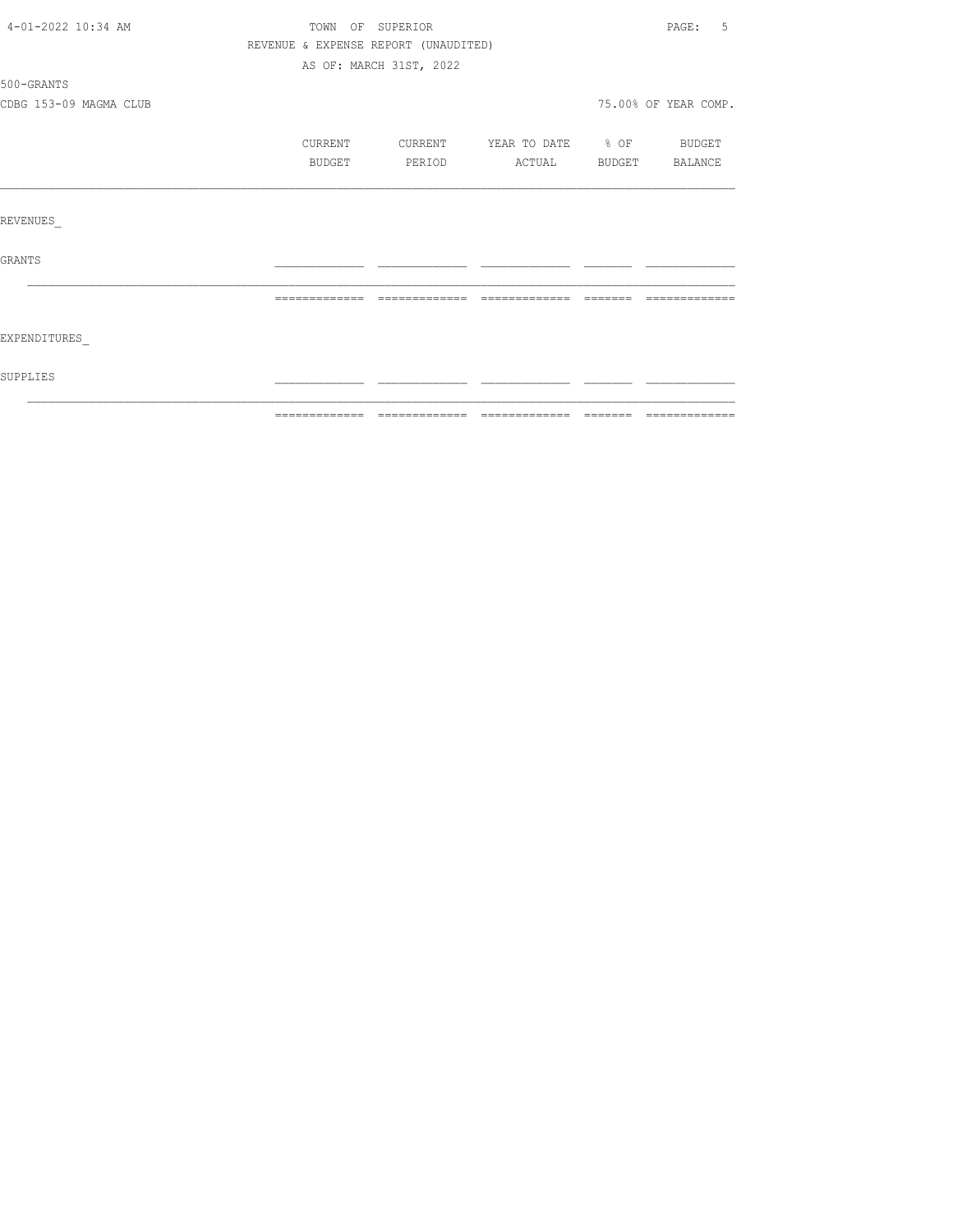|                       | ============= | --------------                       |                   | $\qquad \qquad \equiv \equiv \equiv \equiv \equiv \equiv \equiv$ | =============        |
|-----------------------|---------------|--------------------------------------|-------------------|------------------------------------------------------------------|----------------------|
| SUPPLIES              |               |                                      |                   |                                                                  |                      |
| EXPENDITURES          |               |                                      |                   |                                                                  |                      |
|                       | ============= | --------------                       | --------------    | --------                                                         | -------------        |
| GRANTS                |               |                                      |                   |                                                                  |                      |
| REVENUES              |               |                                      |                   |                                                                  |                      |
|                       | BUDGET        | PERIOD                               | ACTUAL            | BUDGET                                                           | BALANCE              |
|                       | CURRENT       | CURRENT                              | YEAR TO DATE % OF |                                                                  | BUDGET               |
| DEPT OF COMM-STIMULUS |               |                                      |                   |                                                                  | 75.00% OF YEAR COMP. |
| 500-GRANTS            |               |                                      |                   |                                                                  |                      |
|                       |               | AS OF: MARCH 31ST, 2022              |                   |                                                                  |                      |
|                       |               | REVENUE & EXPENSE REPORT (UNAUDITED) |                   |                                                                  |                      |
| 4-01-2022 10:34 AM    |               | TOWN OF SUPERIOR                     |                   |                                                                  | PAGE:<br>6           |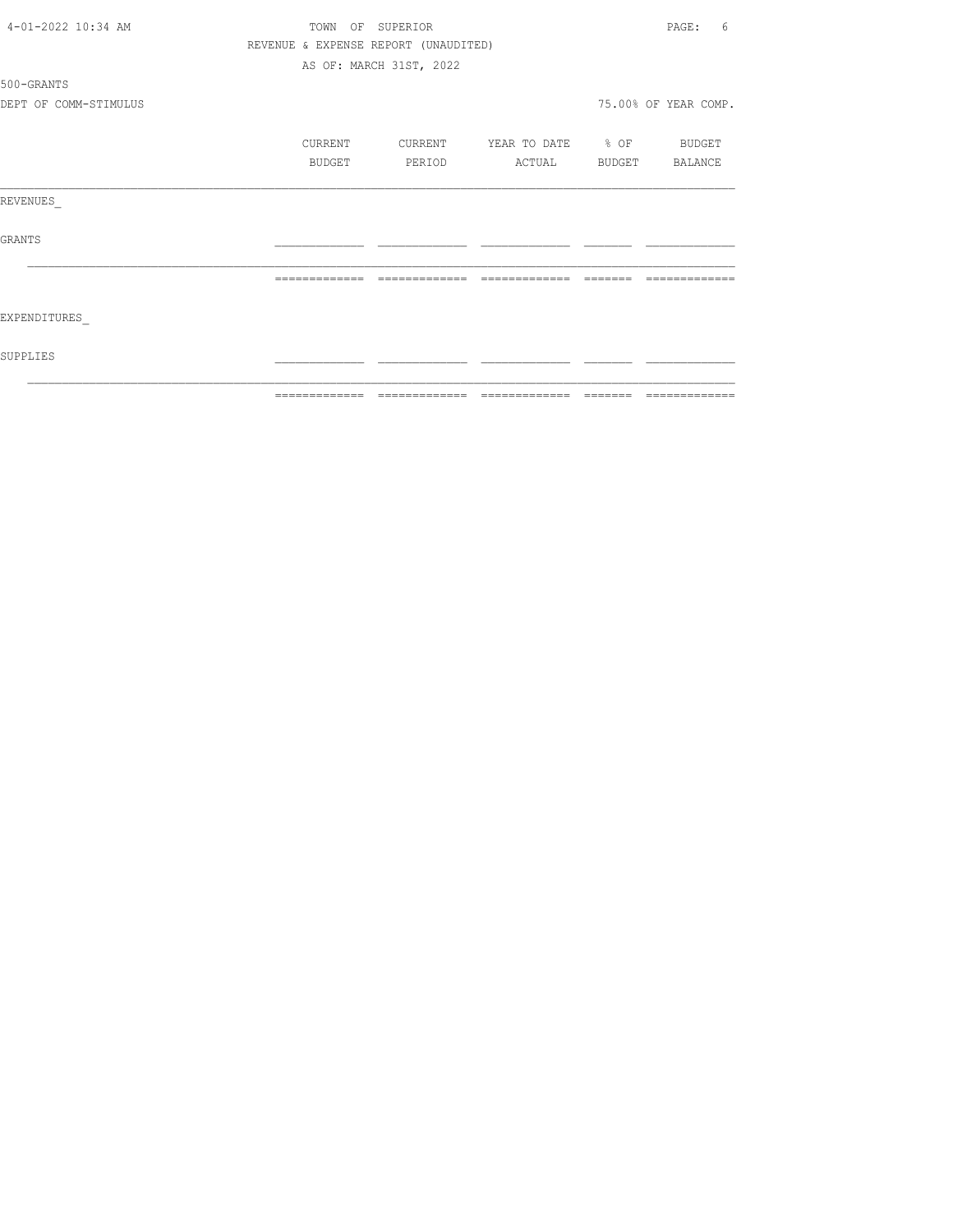|                       |               |                                      |                   |          | ---------------         |
|-----------------------|---------------|--------------------------------------|-------------------|----------|-------------------------|
| SUPPLIES              |               |                                      |                   |          |                         |
| EXPENDITURES          |               |                                      |                   |          |                         |
|                       | ============= | =============                        | =============     | -------- | =============           |
| GRANTS                |               |                                      |                   |          |                         |
| REVENUES              |               |                                      |                   |          |                         |
|                       | BUDGET        | PERIOD                               | ACTUAL            |          | BUDGET BALANCE          |
|                       | CURRENT       | CURRENT                              | YEAR TO DATE % OF |          | BUDGET                  |
| PINAL COUNTY-STIMULUS |               |                                      |                   |          | 75.00% OF YEAR COMP.    |
| 500-GRANTS            |               |                                      |                   |          |                         |
|                       |               | AS OF: MARCH 31ST, 2022              |                   |          |                         |
|                       |               | REVENUE & EXPENSE REPORT (UNAUDITED) |                   |          |                         |
| 4-01-2022 10:34 AM    |               | TOWN OF SUPERIOR                     |                   |          | $\overline{7}$<br>PAGE: |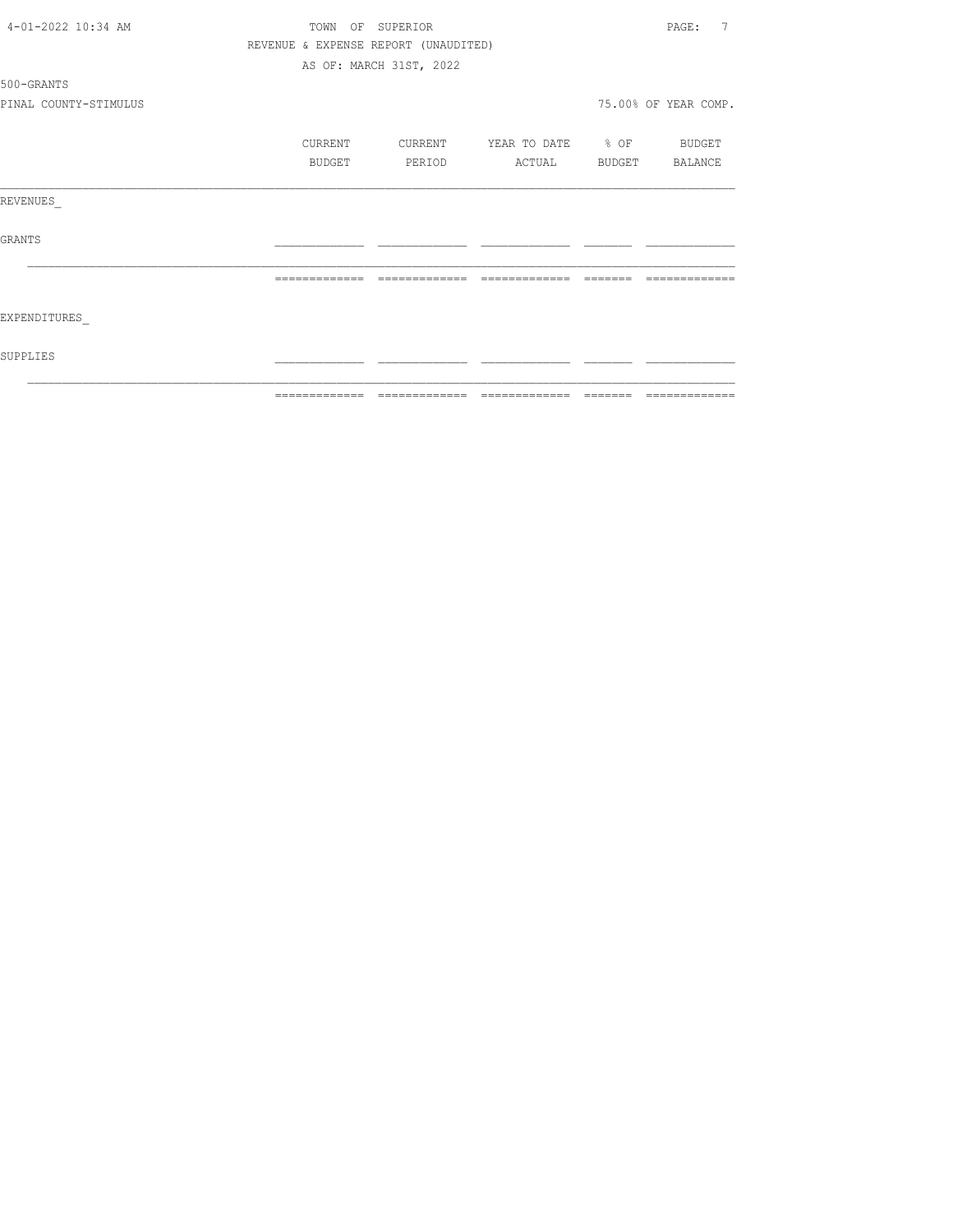|                    |                          | =============  | --------------                       | -------------         | -------- | --------------       |
|--------------------|--------------------------|----------------|--------------------------------------|-----------------------|----------|----------------------|
| SUPPLIES           |                          |                |                                      |                       |          |                      |
| EXPENDITURES       |                          |                |                                      |                       |          |                      |
|                    |                          | -------------- | --------------                       | --------------        |          |                      |
| GRANTS             |                          |                |                                      |                       |          |                      |
| REVENUES           |                          |                |                                      |                       |          |                      |
|                    |                          | BUDGET         | PERIOD                               | ACTUAL BUDGET BALANCE |          |                      |
|                    |                          | CURRENT        | CURRENT                              | YEAR TO DATE % OF     |          | BUDGET               |
|                    |                          |                |                                      |                       |          |                      |
|                    | AZ DEPT OF HOMELAND SRTY |                |                                      |                       |          | 75.00% OF YEAR COMP. |
| 500-GRANTS         |                          |                |                                      |                       |          |                      |
|                    |                          |                | AS OF: MARCH 31ST, 2022              |                       |          |                      |
|                    |                          |                | REVENUE & EXPENSE REPORT (UNAUDITED) |                       |          |                      |
| 4-01-2022 10:34 AM |                          |                | TOWN OF SUPERIOR                     |                       |          | PAGE:<br>8           |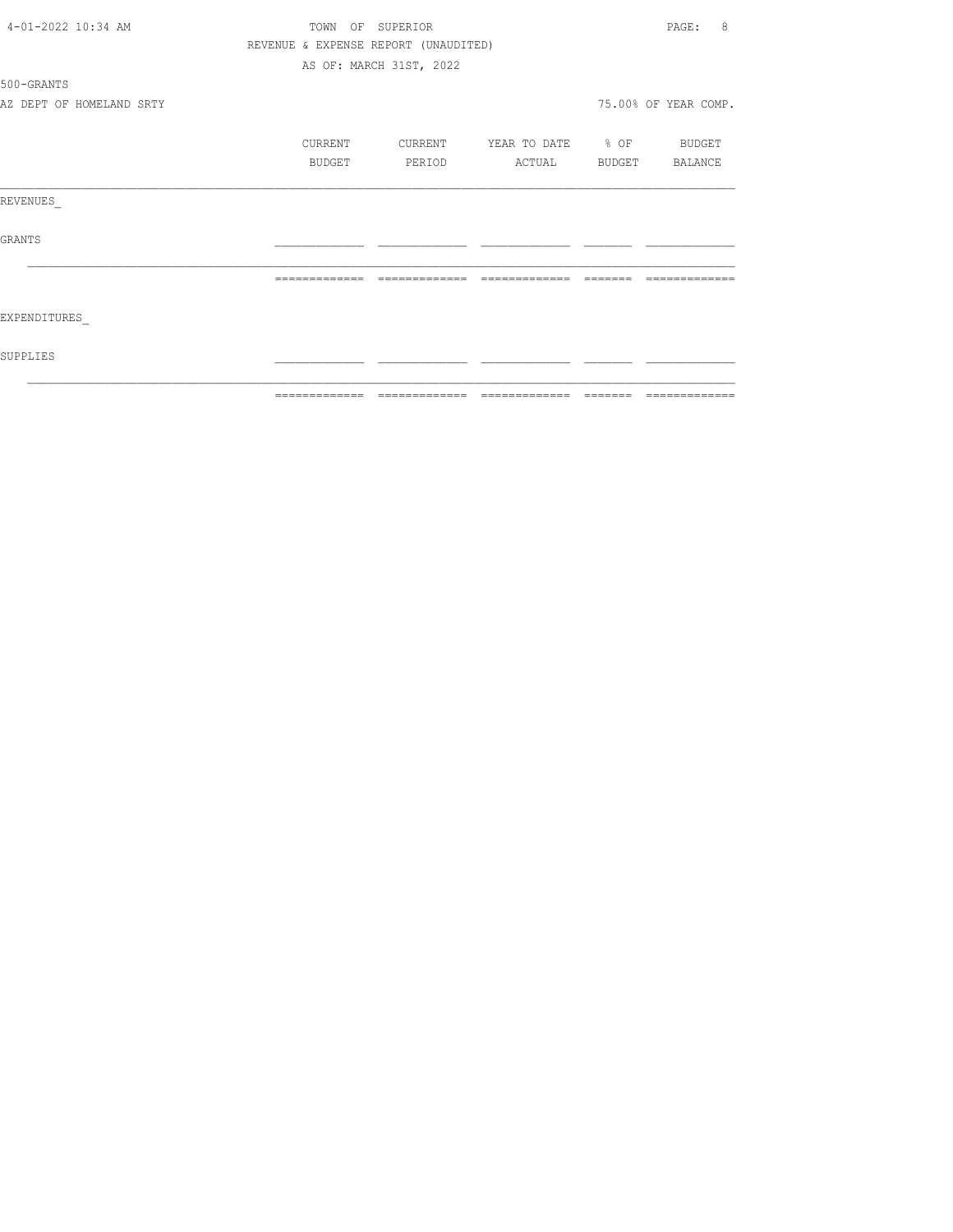| 4-01-2022 10:34 AM | TOWN           | OF<br>SUPERIOR                       |                    |          | 9<br>PAGE:           |
|--------------------|----------------|--------------------------------------|--------------------|----------|----------------------|
|                    |                | REVENUE & EXPENSE REPORT (UNAUDITED) |                    |          |                      |
|                    |                | AS OF: MARCH 31ST, 2022              |                    |          |                      |
| 500-GRANTS         |                |                                      |                    |          |                      |
| GOHS GRANT         |                |                                      |                    |          | 75.00% OF YEAR COMP. |
|                    |                |                                      |                    |          |                      |
|                    | CURRENT        | CURRENT                              | YEAR TO DATE % OF  |          | BUDGET               |
|                    | BUDGET         | PERIOD                               | ACTUAL             | BUDGET   | BALANCE              |
| REVENUES           |                |                                      |                    |          |                      |
| <b>GRANTS</b>      |                |                                      |                    |          |                      |
|                    | -------------- | -------------                        | --------<br>______ |          |                      |
| EXPENDITURES       |                |                                      |                    |          |                      |
| SUPPLIES           |                |                                      |                    |          |                      |
|                    | -------------- |                                      | -------------      | -------- | --------------       |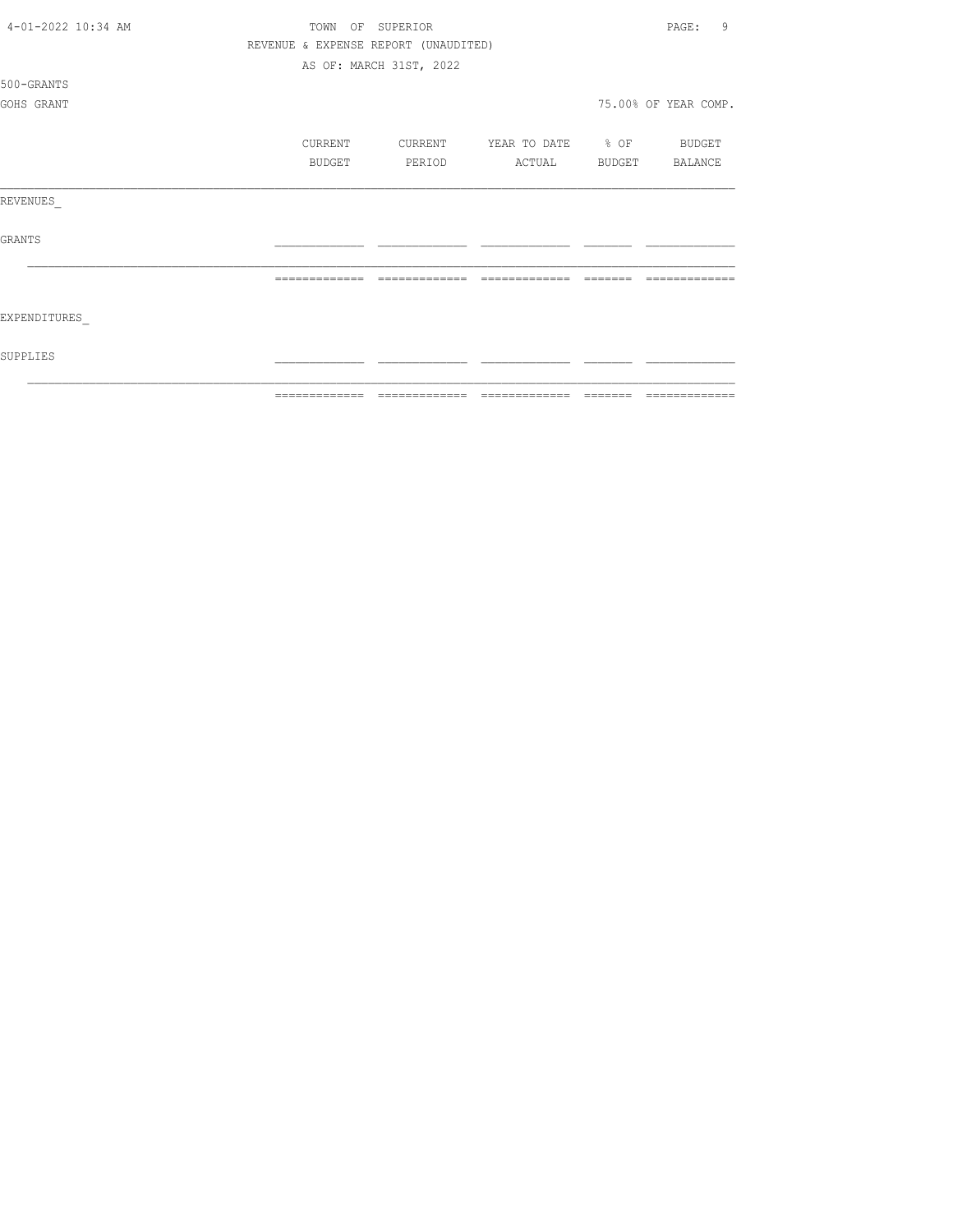|                         | ============= | -------------                        | =============            | -------- | --------------       |
|-------------------------|---------------|--------------------------------------|--------------------------|----------|----------------------|
| SUPPLIES                |               |                                      |                          |          |                      |
| EXPENDITURES            |               |                                      |                          |          |                      |
|                         | ============= | --------------                       | --------------           | -------- | -------------        |
| GRANTS                  |               |                                      |                          |          |                      |
| REVENUES                |               |                                      |                          |          |                      |
|                         | BUDGET        | PERIOD                               | ACTUAL BUDGET BALANCE    |          |                      |
|                         | CURRENT       | CURRENT                              | YEAR TO DATE % OF BUDGET |          |                      |
| ENERGY EFFICIENCY GRANT |               |                                      |                          |          | 75.00% OF YEAR COMP. |
| 500-GRANTS              |               |                                      |                          |          |                      |
|                         |               | AS OF: MARCH 31ST, 2022              |                          |          |                      |
|                         |               | REVENUE & EXPENSE REPORT (UNAUDITED) |                          |          |                      |
| 4-01-2022 10:34 AM      |               | TOWN OF SUPERIOR                     |                          |          | PAGE: 10             |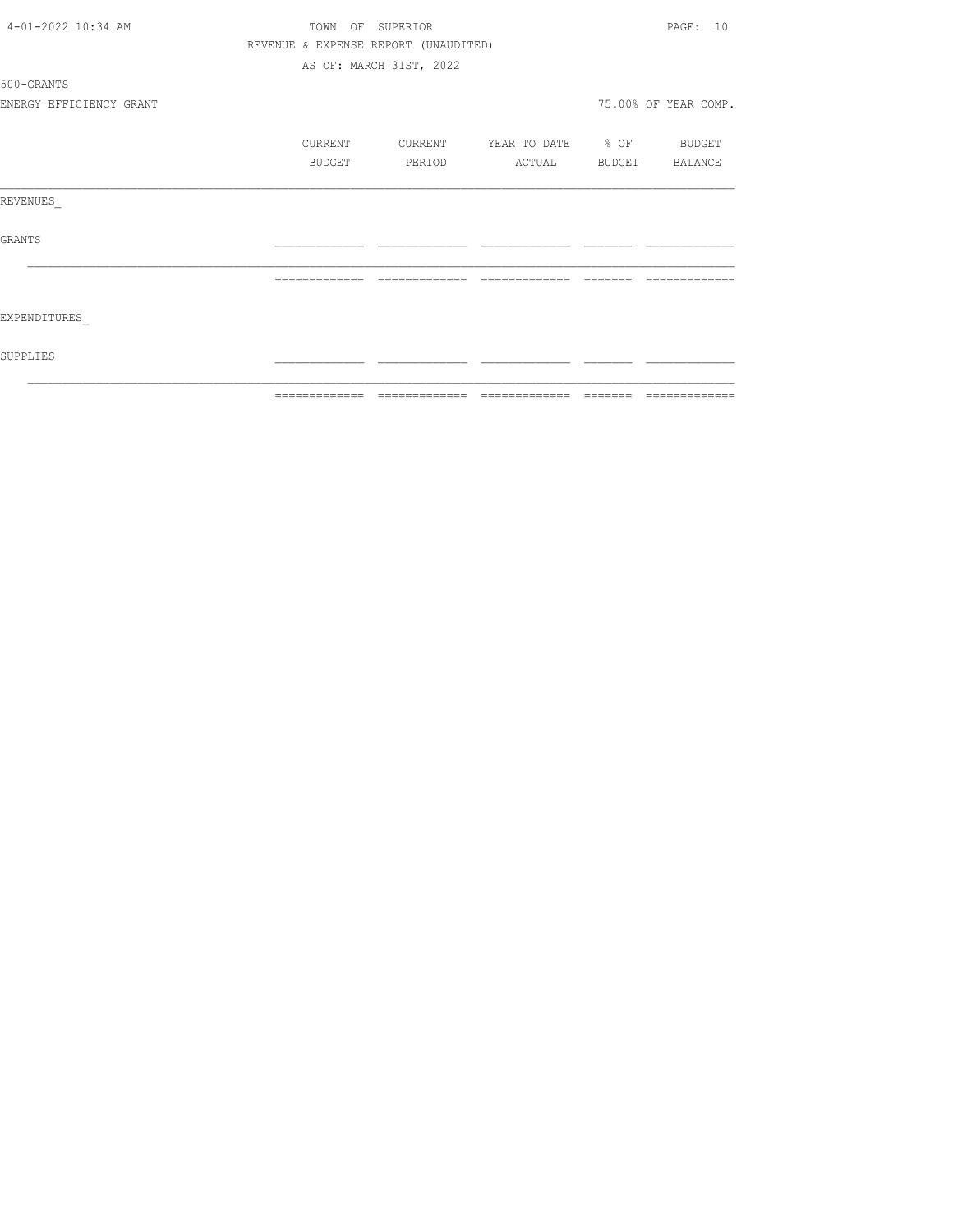| 4-01-2022 10:34 AM |               | PAGE: 11                             |                          |          |                      |
|--------------------|---------------|--------------------------------------|--------------------------|----------|----------------------|
|                    |               | REVENUE & EXPENSE REPORT (UNAUDITED) |                          |          |                      |
|                    |               | AS OF: MARCH 31ST, 2022              |                          |          |                      |
| 500-GRANTS         |               |                                      |                          |          |                      |
| TTAC GRANT         |               |                                      |                          |          | 75.00% OF YEAR COMP. |
|                    | CURRENT       | CURRENT                              | YEAR TO DATE % OF BUDGET |          |                      |
|                    | <b>BUDGET</b> | PERIOD                               | ACTUAL BUDGET BALANCE    |          |                      |
|                    |               |                                      |                          |          |                      |
| REVENUES           |               |                                      |                          |          |                      |
| GRANTS             |               |                                      |                          |          |                      |
|                    | ============= | =============                        | =============            |          | ----                 |
| EXPENDITURES       |               |                                      |                          |          |                      |
| SUPPLIES           |               |                                      |                          |          |                      |
|                    | ------------- | -------------                        | --------------           | -------- | --------------       |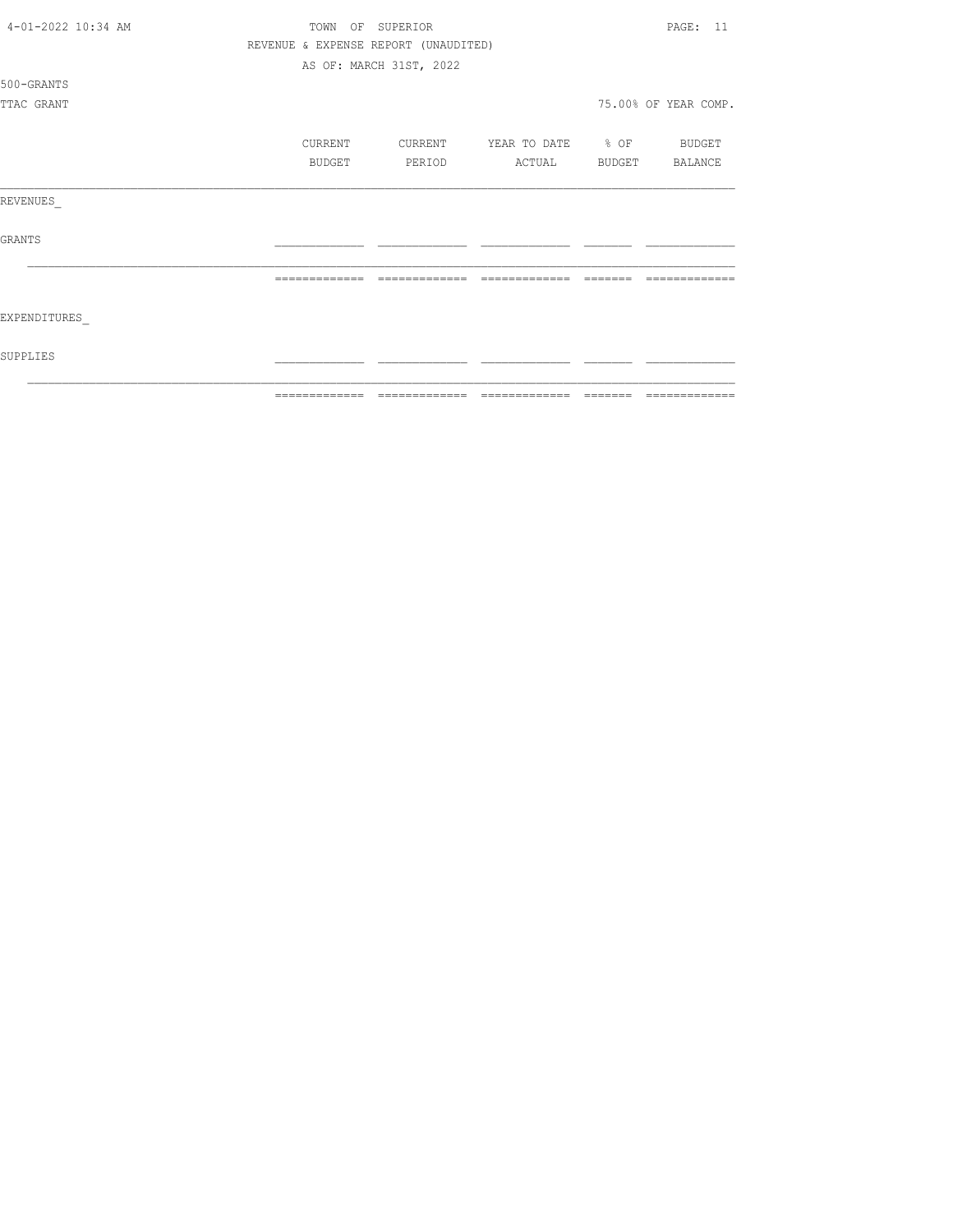| 4-01-2022 10:34 AM | TOWN          | OF SUPERIOR                          |                              |         | PAGE: 12             |
|--------------------|---------------|--------------------------------------|------------------------------|---------|----------------------|
|                    |               | REVENUE & EXPENSE REPORT (UNAUDITED) |                              |         |                      |
|                    |               | AS OF: MARCH 31ST, 2022              |                              |         |                      |
| 500-GRANTS         |               |                                      |                              |         |                      |
| CDBG 2011 WWTP     |               |                                      |                              |         | 75.00% OF YEAR COMP. |
|                    | CURRENT       | CURRENT                              | YEAR TO DATE % OF            |         | BUDGET               |
|                    | BUDGET        | PERIOD                               | ACTUAL                       | BUDGET  | BALANCE              |
| REVENUES           |               |                                      |                              |         |                      |
| <b>GRANTS</b>      |               |                                      |                              |         |                      |
|                    |               |                                      |                              |         |                      |
| EXPENDITURES       |               |                                      |                              |         |                      |
| SUPPLIES           |               |                                      |                              |         |                      |
|                    | ------------- |                                      | ============================ | ======= | -------------        |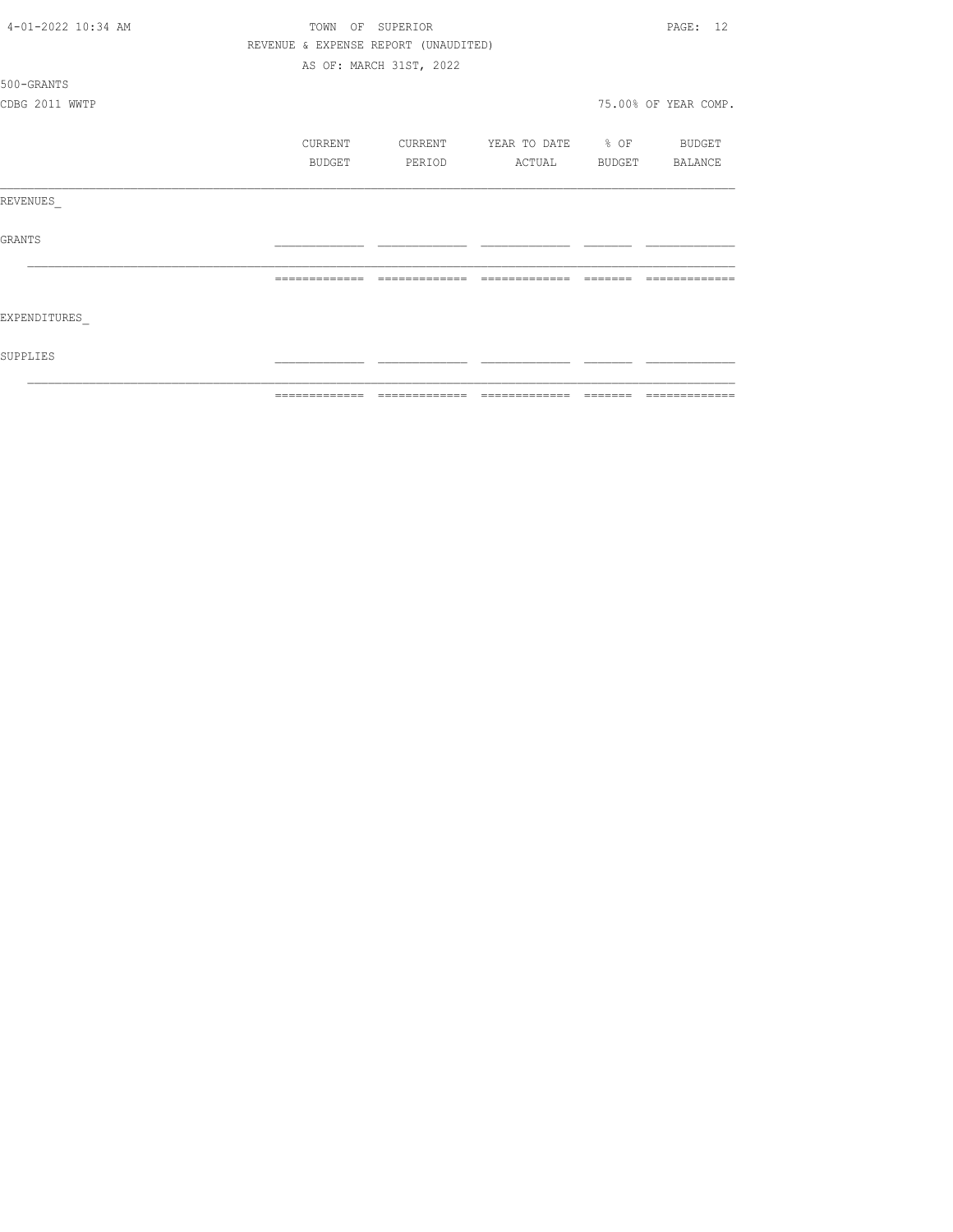| 4-01-2022 10:34 AM |                | PAGE: 13                             |                   |          |                      |
|--------------------|----------------|--------------------------------------|-------------------|----------|----------------------|
|                    |                | REVENUE & EXPENSE REPORT (UNAUDITED) |                   |          |                      |
|                    |                | AS OF: MARCH 31ST, 2022              |                   |          |                      |
| 500-GRANTS         |                |                                      |                   |          |                      |
| PSSP GRANT         |                |                                      |                   |          | 75.00% OF YEAR COMP. |
|                    |                |                                      |                   |          |                      |
|                    | CURRENT        | CURRENT                              | YEAR TO DATE % OF |          | BUDGET               |
|                    | BUDGET         | PERIOD                               | ACTUAL            |          | BUDGET BALANCE       |
| REVENUES           |                |                                      |                   |          |                      |
| <b>GRANTS</b>      |                |                                      |                   |          |                      |
|                    | -------------- | -------------                        | =============     |          |                      |
| EXPENDITURES       |                |                                      |                   |          |                      |
| SUPPLIES           |                |                                      |                   |          |                      |
|                    | -------------- |                                      | -------------     | -------- | --------------       |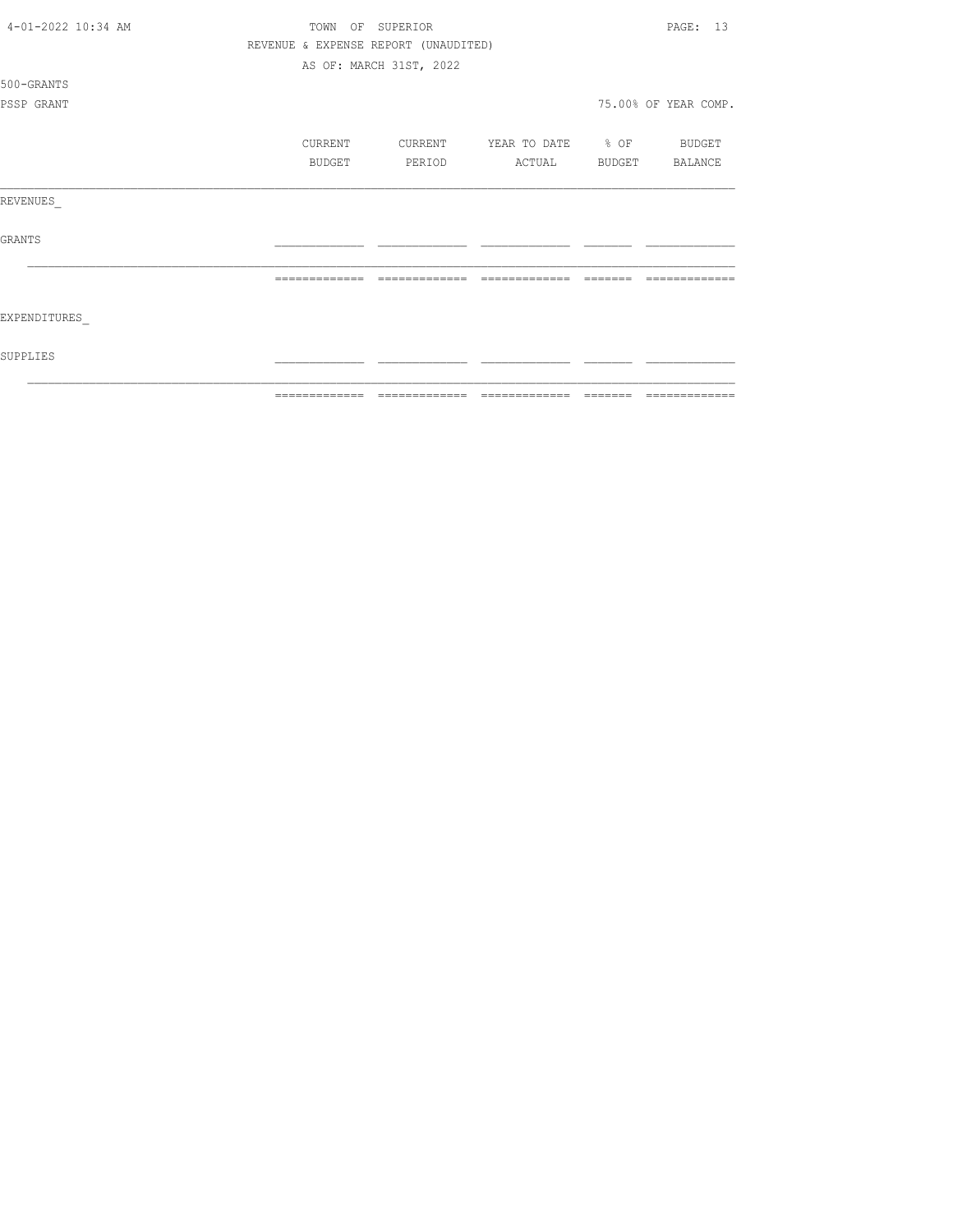| DEBT SERVICE             |                                      |                         | <u> Alexandro de la componenta</u>  |     |                      |
|--------------------------|--------------------------------------|-------------------------|-------------------------------------|-----|----------------------|
| CAPITAL OUTLAY           |                                      |                         | - -                                 |     |                      |
| REPAIR/MAINTENANCE       |                                      |                         |                                     |     |                      |
| PROFESSIONAL SERVICES    |                                      |                         |                                     |     |                      |
| GENERAL BUSINESS EXPENSE |                                      |                         |                                     | _ _ |                      |
| UTILITIES                |                                      |                         |                                     | - - |                      |
| SUPPLIES                 |                                      |                         |                                     |     |                      |
| PERSONEL                 |                                      |                         |                                     |     |                      |
| EXPENDITURES             |                                      |                         |                                     |     |                      |
|                          |                                      |                         |                                     |     |                      |
| GRANTS                   |                                      |                         |                                     |     |                      |
| REVENUES                 |                                      |                         |                                     |     |                      |
|                          |                                      |                         | BUDGET PERIOD ACTUAL BUDGET BALANCE |     |                      |
|                          | CURRENT                              |                         | CURRENT YEAR TO DATE % OF BUDGET    |     |                      |
| RESOLUTION COPPER GIVING |                                      |                         |                                     |     | 75.00% OF YEAR COMP. |
| 500-GRANTS               |                                      | AS OF: MARCH 31ST, 2022 |                                     |     |                      |
|                          | REVENUE & EXPENSE REPORT (UNAUDITED) |                         |                                     |     |                      |
| 4-01-2022 10:34 AM       | TOWN OF SUPERIOR                     |                         |                                     |     |                      |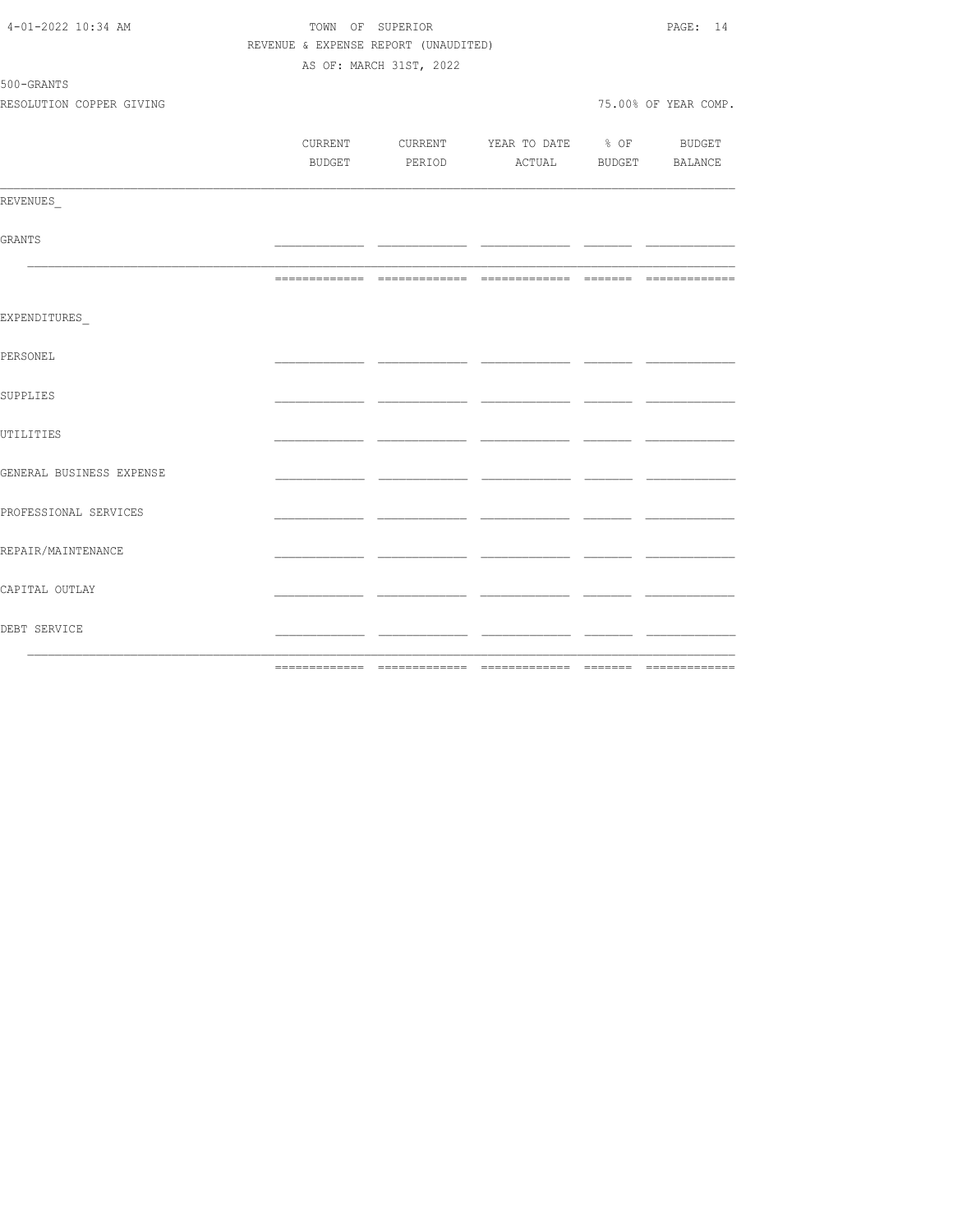| 4-01-2022 10:34 AM | TOWN           | OF SUPERIOR                          |                                  |          | PAGE: 15             |
|--------------------|----------------|--------------------------------------|----------------------------------|----------|----------------------|
|                    |                | REVENUE & EXPENSE REPORT (UNAUDITED) |                                  |          |                      |
|                    |                | AS OF: MARCH 31ST, 2022              |                                  |          |                      |
| 500-GRANTS         |                |                                      |                                  |          |                      |
| MISC               |                |                                      |                                  |          | 75.00% OF YEAR COMP. |
|                    |                |                                      |                                  |          |                      |
|                    | CURRENT        |                                      | CURRENT YEAR TO DATE % OF BUDGET |          |                      |
|                    | BUDGET         | PERIOD                               | ACTUAL BUDGET BALANCE            |          |                      |
|                    |                |                                      |                                  |          |                      |
| REVENUES           |                |                                      |                                  |          |                      |
|                    |                |                                      |                                  |          |                      |
| <b>GRANTS</b>      |                |                                      |                                  |          |                      |
|                    |                |                                      |                                  |          |                      |
|                    |                |                                      | -------------                    |          |                      |
|                    |                |                                      |                                  |          |                      |
| EXPENDITURES       |                |                                      |                                  |          |                      |
|                    |                |                                      |                                  |          |                      |
| SUPPLIES           |                |                                      |                                  |          |                      |
|                    |                |                                      |                                  |          |                      |
|                    | -------------- |                                      |                                  | -------- | -------------        |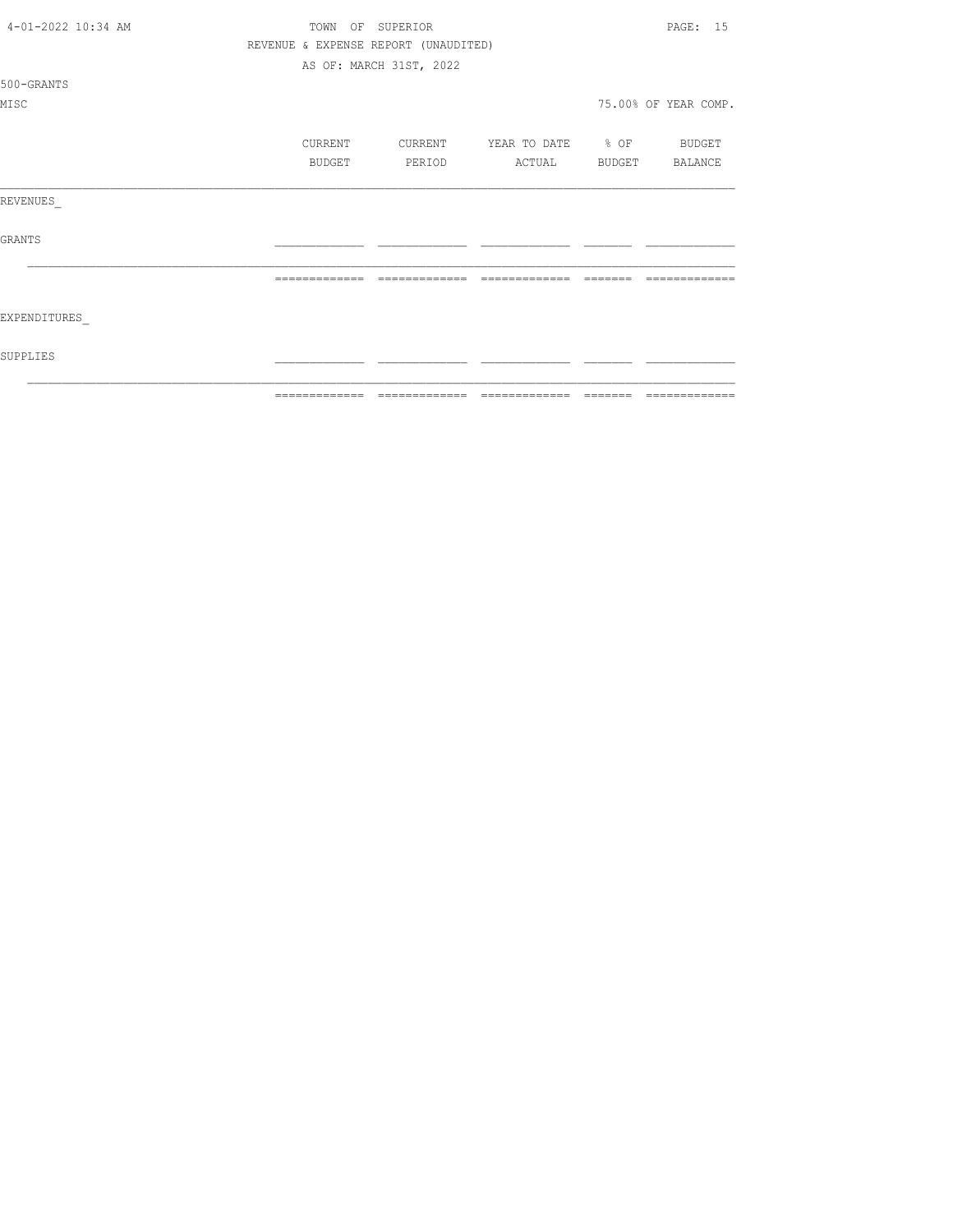| 4-01-2022 10:34 AM | SUPERIOR<br>TOWN<br>OF |         |                                      |                   |         | PAGE: 16             |  |  |
|--------------------|------------------------|---------|--------------------------------------|-------------------|---------|----------------------|--|--|
|                    |                        |         | REVENUE & EXPENSE REPORT (UNAUDITED) |                   |         |                      |  |  |
|                    |                        |         | AS OF: MARCH 31ST, 2022              |                   |         |                      |  |  |
| 500-GRANTS         |                        |         |                                      |                   |         |                      |  |  |
| AIRPORT GRANTS     |                        |         |                                      |                   |         | 75.00% OF YEAR COMP. |  |  |
|                    |                        | CURRENT | CURRENT                              | YEAR TO DATE % OF |         | BUDGET               |  |  |
|                    |                        | BUDGET  | PERIOD                               | ACTUAL            | BUDGET  | BALANCE              |  |  |
| REVENUES           |                        |         |                                      |                   |         |                      |  |  |
| <b>GRANTS</b>      |                        |         |                                      |                   |         |                      |  |  |
|                    |                        |         | -------------                        |                   |         |                      |  |  |
| EXPENDITURES       |                        |         |                                      |                   |         |                      |  |  |
| SUPPLIES           |                        |         |                                      |                   |         |                      |  |  |
|                    |                        |         |                                      |                   | ======= | =============        |  |  |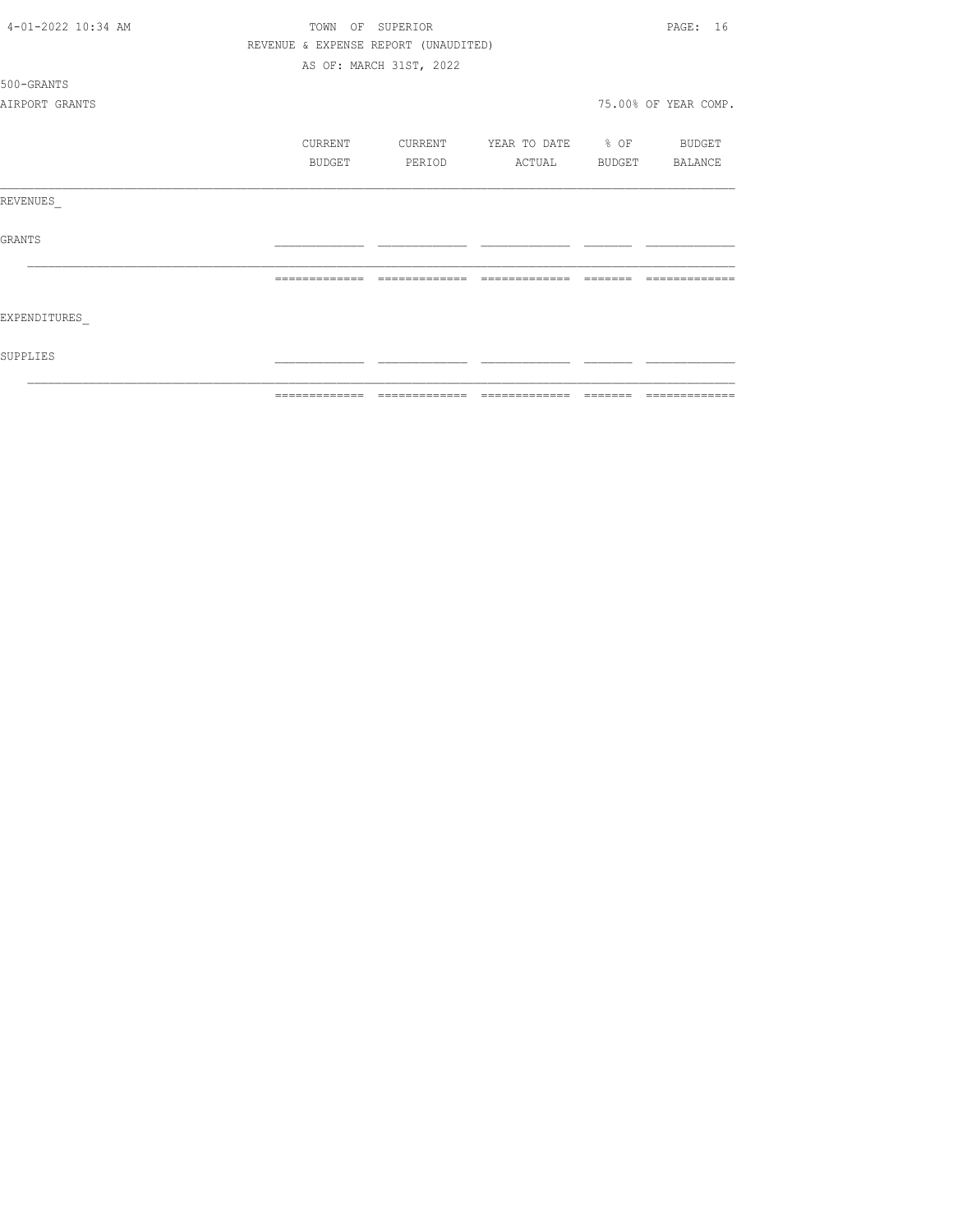| SUPPLIES           |                        |                  |                                      |                          |          |                      |
|--------------------|------------------------|------------------|--------------------------------------|--------------------------|----------|----------------------|
| EXPENDITURES       |                        |                  |                                      |                          |          |                      |
|                    |                        |                  |                                      |                          | -------- | -------------        |
| GRANTS             |                        |                  |                                      |                          |          |                      |
| REVENUES           |                        |                  |                                      |                          |          |                      |
|                    |                        | BUDGET           | PERIOD                               | ACTUAL                   |          | BUDGET BALANCE       |
|                    |                        | CURRENT          | CURRENT                              | YEAR TO DATE % OF BUDGET |          |                      |
|                    |                        |                  |                                      |                          |          |                      |
|                    | FIRE TRUCK RESTORATION |                  |                                      |                          |          | 75.00% OF YEAR COMP. |
| 500-GRANTS         |                        |                  |                                      |                          |          |                      |
|                    |                        |                  | AS OF: MARCH 31ST, 2022              |                          |          |                      |
|                    |                        |                  | REVENUE & EXPENSE REPORT (UNAUDITED) |                          |          |                      |
| 4-01-2022 10:34 AM |                        | TOWN OF SUPERIOR |                                      |                          |          | PAGE: 17             |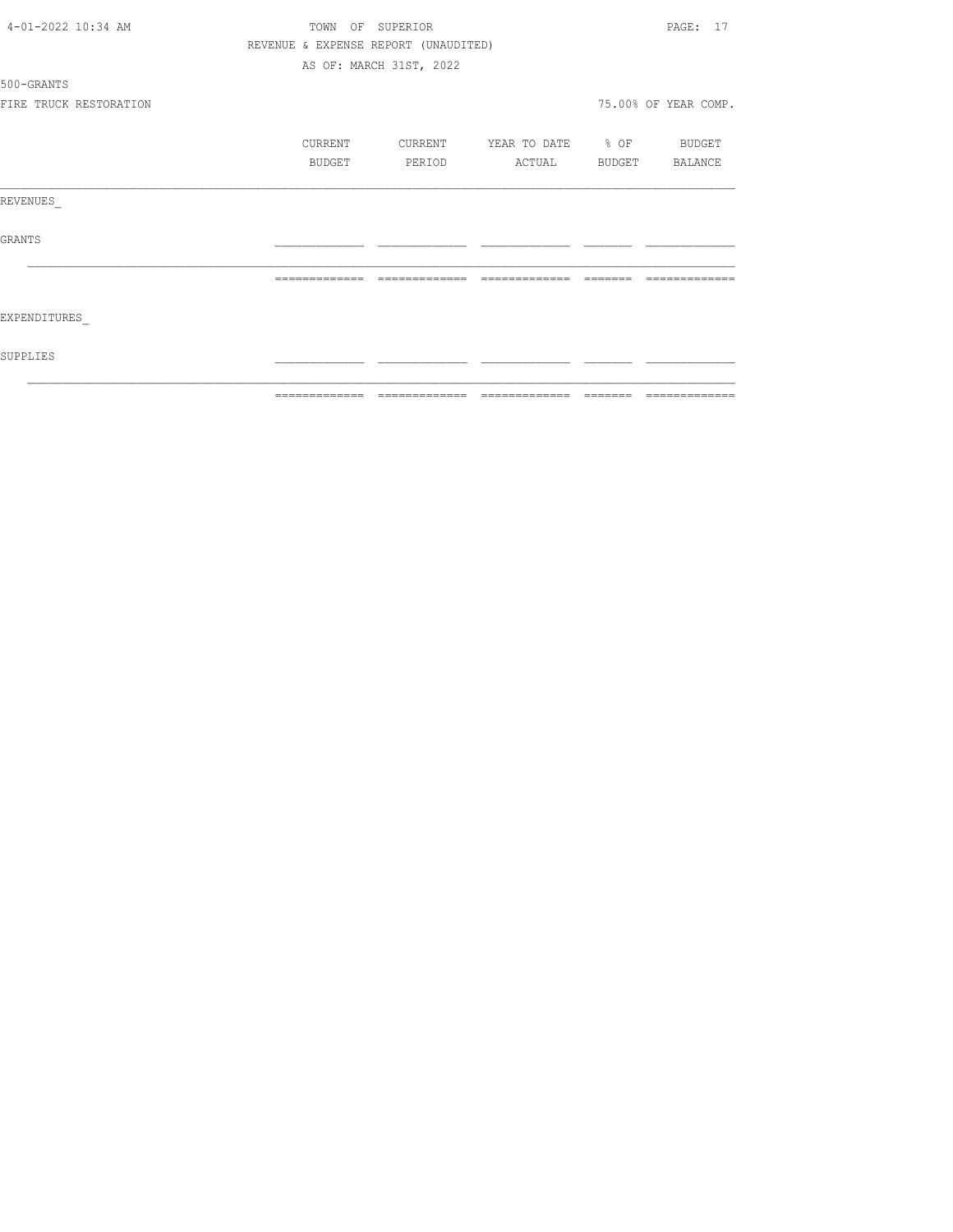| 4-01-2022 10:34 AM | TOWN          | OF SUPERIOR                          |                   |                 | PAGE: 18             |
|--------------------|---------------|--------------------------------------|-------------------|-----------------|----------------------|
|                    |               | REVENUE & EXPENSE REPORT (UNAUDITED) |                   |                 |                      |
|                    |               | AS OF: MARCH 31ST, 2022              |                   |                 |                      |
| 500-GRANTS         |               |                                      |                   |                 |                      |
| 4TH OF JULY        |               |                                      |                   |                 | 75.00% OF YEAR COMP. |
|                    | CURRENT       | CURRENT                              | YEAR TO DATE % OF |                 | BUDGET               |
|                    | BUDGET        | PERIOD                               | ACTUAL            |                 | BUDGET BALANCE       |
| REVENUES           |               |                                      |                   |                 |                      |
| GRANTS             |               |                                      |                   |                 |                      |
|                    |               | =======                              |                   |                 |                      |
| EXPENDITURES       |               |                                      |                   |                 |                      |
| SUPPLIES           |               |                                      |                   |                 |                      |
|                    | ------------- | -------------                        | --------------    | $- - - - - - -$ | -------------        |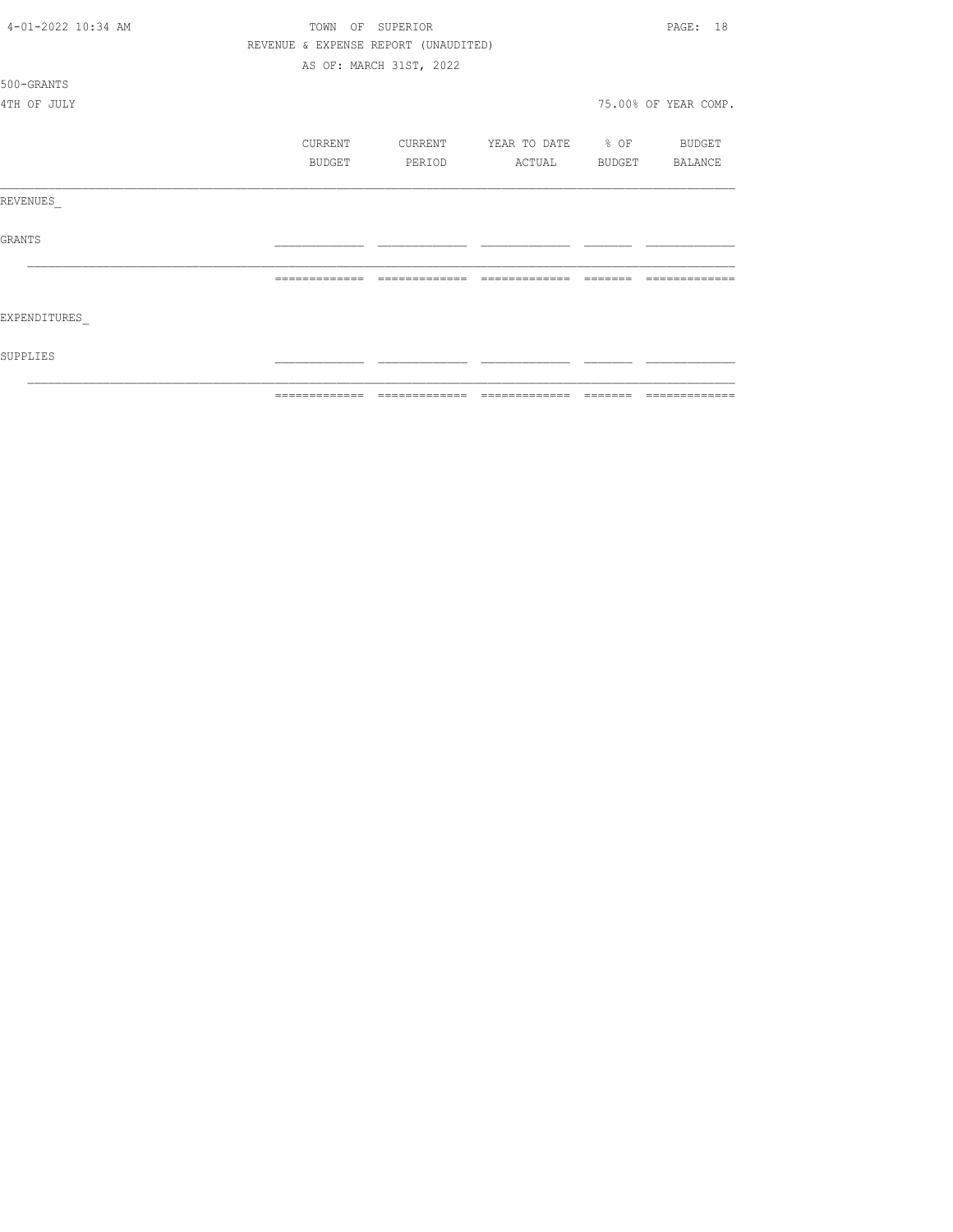|                           | =============  | --------------                       |                          | --------------       |
|---------------------------|----------------|--------------------------------------|--------------------------|----------------------|
| SUPPLIES                  |                |                                      |                          |                      |
| EXPENDITURES              |                |                                      |                          |                      |
|                           | -------------- | --------------                       | =============            |                      |
| GRANTS                    |                |                                      |                          |                      |
| REVENUES                  |                |                                      |                          |                      |
|                           | BUDGET         | PERIOD                               | ACTUAL                   | BUDGET BALANCE       |
|                           | CURRENT        | CURRENT                              | YEAR TO DATE % OF BUDGET |                      |
| FIREHOUSE SUBS CONTRIBUTI |                |                                      |                          | 75.00% OF YEAR COMP. |
| 500-GRANTS                |                |                                      |                          |                      |
|                           |                | AS OF: MARCH 31ST, 2022              |                          |                      |
|                           |                | REVENUE & EXPENSE REPORT (UNAUDITED) |                          |                      |
| 4-01-2022 10:34 AM        |                | TOWN OF SUPERIOR                     |                          | PAGE: 19             |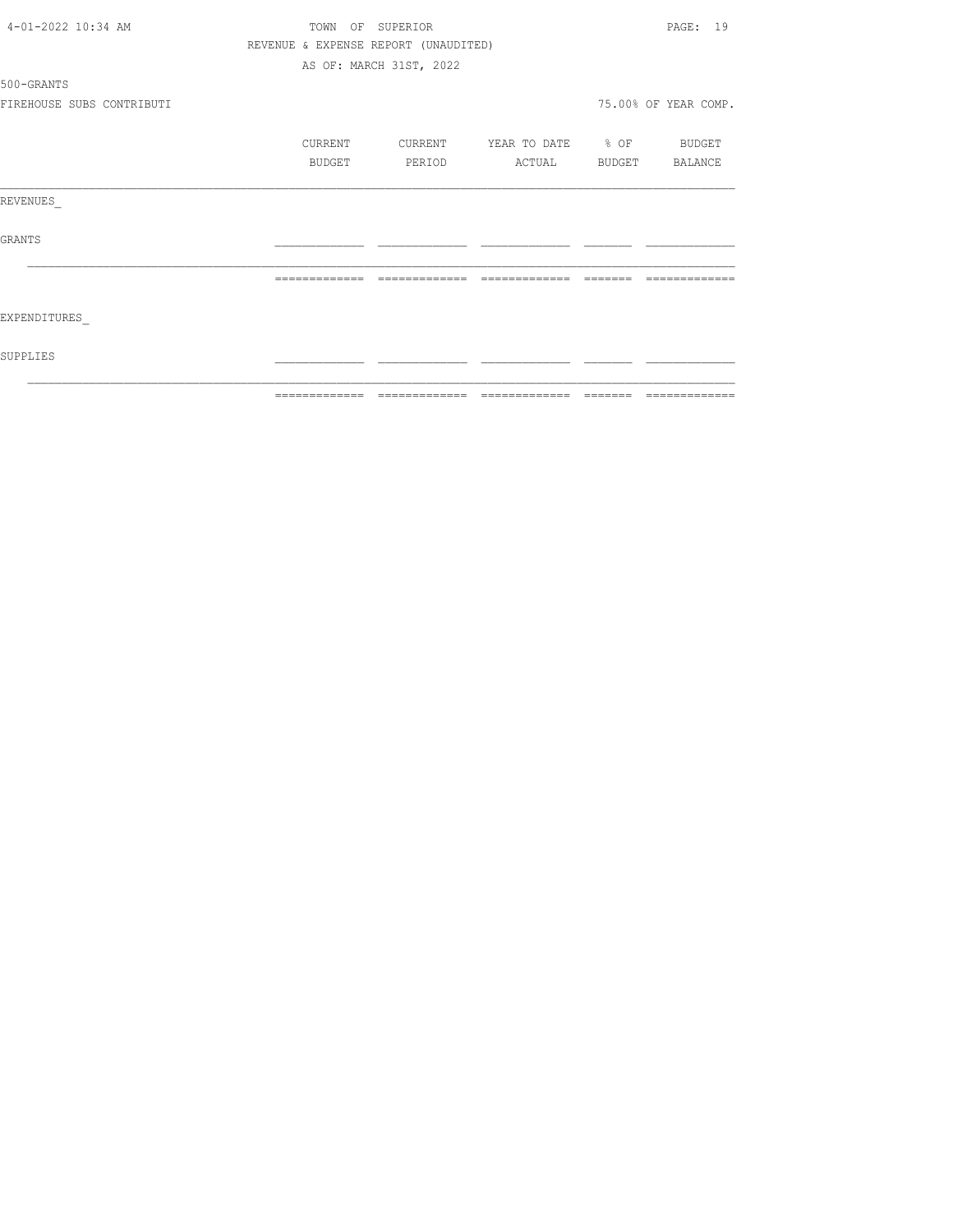|                      |               | =============================        |                          |                 | --------------       |
|----------------------|---------------|--------------------------------------|--------------------------|-----------------|----------------------|
| SUPPLIES             |               |                                      |                          |                 |                      |
| EXPENDITURES         |               |                                      |                          |                 |                      |
|                      | ============= | --------------                       | =============            | $- - - - - - -$ |                      |
| GRANTS               |               |                                      |                          |                 |                      |
| REVENUES             |               |                                      |                          |                 |                      |
|                      | BUDGET        | PERIOD                               | ACTUAL BUDGET BALANCE    |                 |                      |
|                      | CURRENT       | CURRENT                              | YEAR TO DATE % OF BUDGET |                 |                      |
| ECONOMIC DEVELOPMENT |               |                                      |                          |                 | 75.00% OF YEAR COMP. |
| 500-GRANTS           |               |                                      |                          |                 |                      |
|                      |               | AS OF: MARCH 31ST, 2022              |                          |                 |                      |
|                      |               | REVENUE & EXPENSE REPORT (UNAUDITED) |                          |                 |                      |
| 4-01-2022 10:34 AM   |               | TOWN OF SUPERIOR                     |                          |                 | PAGE: 20             |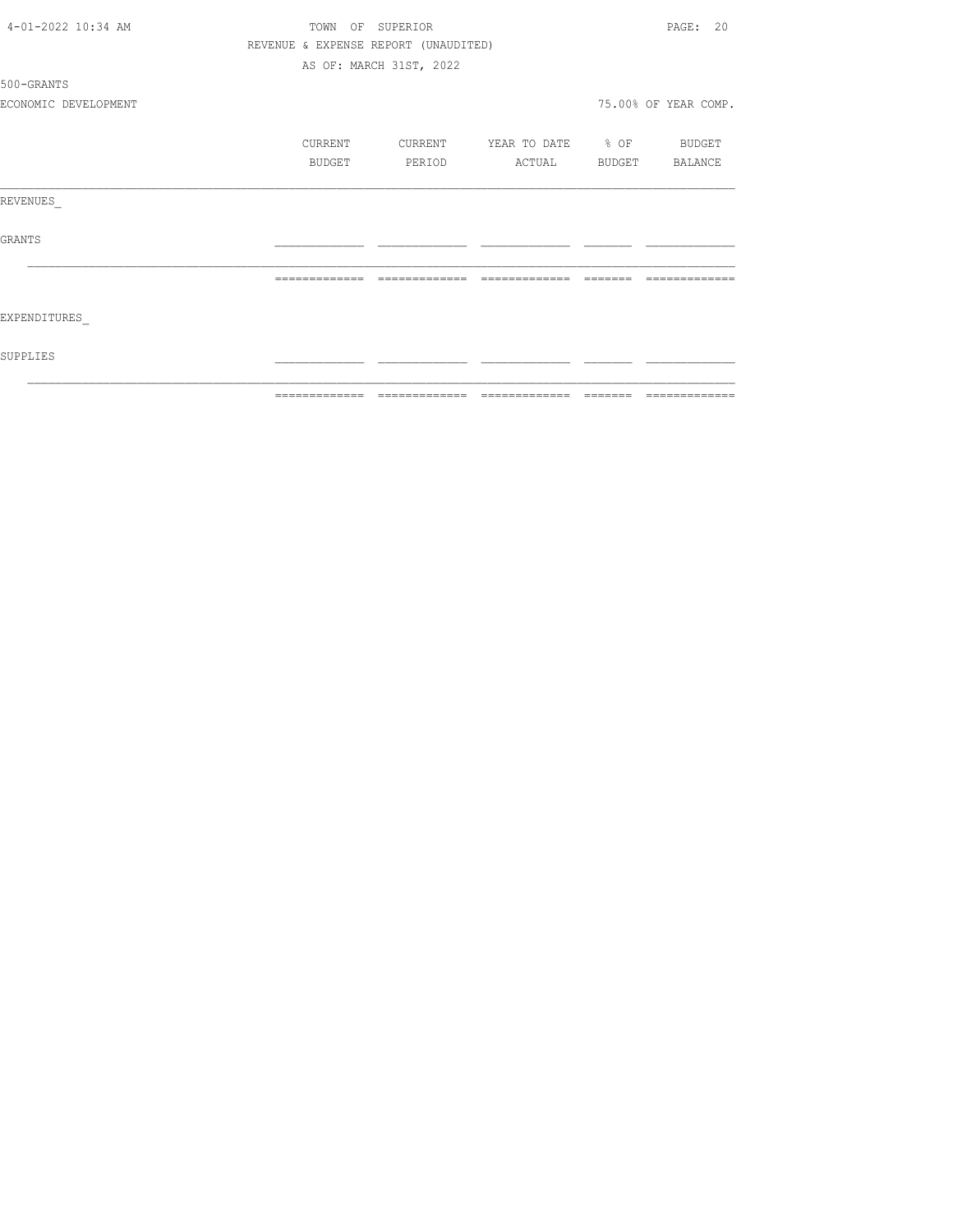| 4-01-2022 10:34 AM | TOWN<br>OF | SUPERIOR                             |                   |        | PAGE: 21             |
|--------------------|------------|--------------------------------------|-------------------|--------|----------------------|
|                    |            | REVENUE & EXPENSE REPORT (UNAUDITED) |                   |        |                      |
|                    |            | AS OF: MARCH 31ST, 2022              |                   |        |                      |
| 500-GRANTS         |            |                                      |                   |        |                      |
| CONTINGENCY        |            |                                      |                   |        | 75.00% OF YEAR COMP. |
|                    | CURRENT    | CURRENT                              | YEAR TO DATE % OF |        | BUDGET               |
|                    | BUDGET     | PERIOD                               | ACTUAL            | BUDGET | BALANCE              |
| REVENUES           |            |                                      |                   |        |                      |
| <b>GRANTS</b>      |            |                                      |                   |        |                      |
|                    |            |                                      |                   |        |                      |
| EXPENDITURES       |            |                                      |                   |        |                      |
| SUPPLIES           |            |                                      |                   |        |                      |
|                    |            |                                      |                   |        | =============        |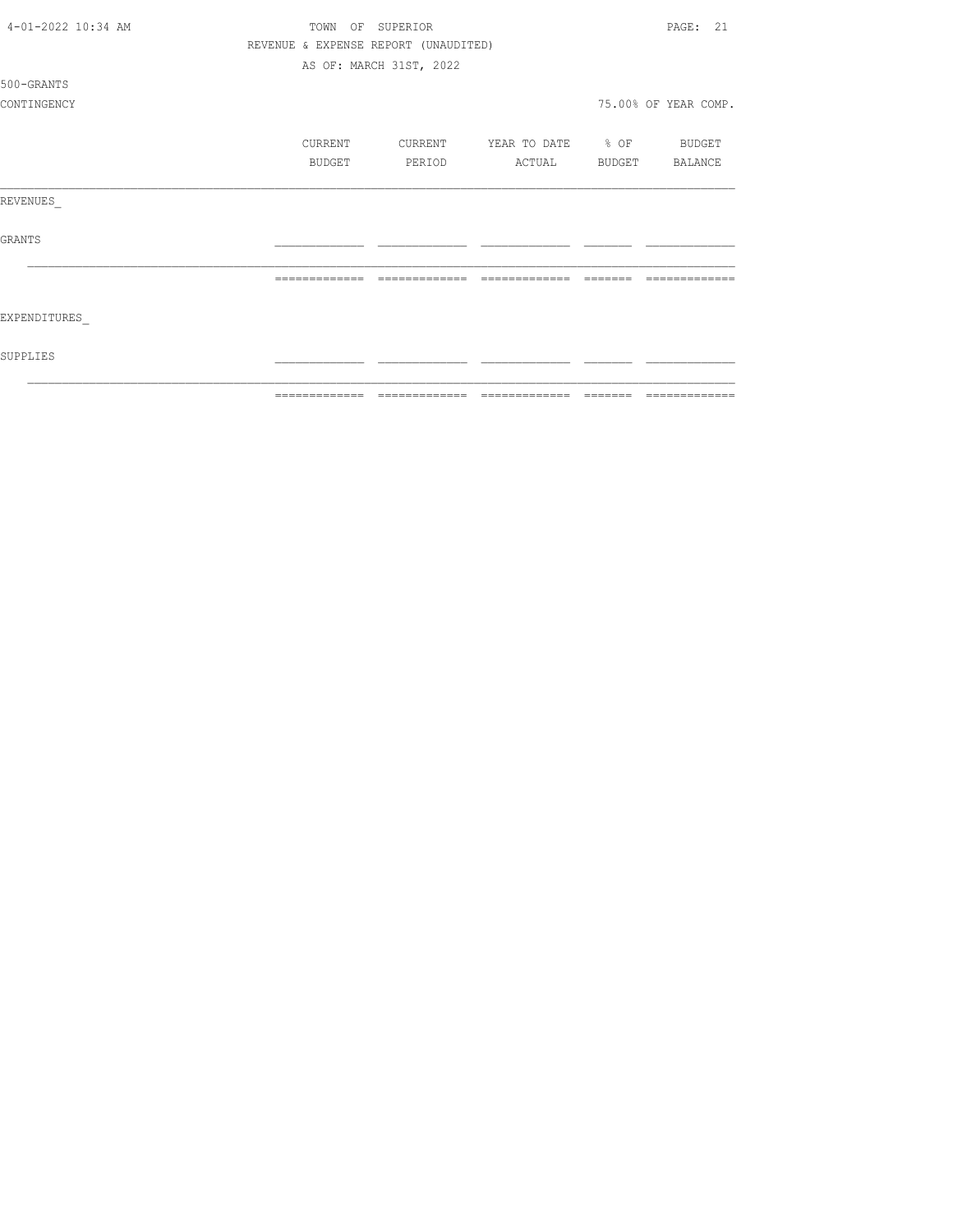#### 4-01-2022 10:34 AM TOWN OF SUPERIOR PAGE: 22 REVENUE & EXPENSE REPORT (UNAUDITED) AS OF: MARCH 31ST, 2022

500-GRANTS

75.00% OF YEAR COMP.

|                                    | <b>CURRENT</b><br><b>BUDGET</b> | CURRENT<br>PERIOD | YEAR TO DATE<br>ACTUAL | % OF<br><b>BUDGET</b> | BUDGET<br>BALANCE |
|------------------------------------|---------------------------------|-------------------|------------------------|-----------------------|-------------------|
| FUND TOTAL REVENUES                | 2,285,000.00                    | 0.00              | 1,000.00               | 0.04                  | 2,284,000.00      |
| FUND TOTAL EXPENDITURES            | 50,000.00                       | 0.00              | 3,166.94               | 6.33                  | 46,833.06         |
| REVENUES OVER/(UNDER) EXPENDITURES | 2,235,000.00                    | 0.00(             | 2, 166.94)             |                       | 2,237,166.94      |
|                                    |                                 |                   |                        |                       |                   |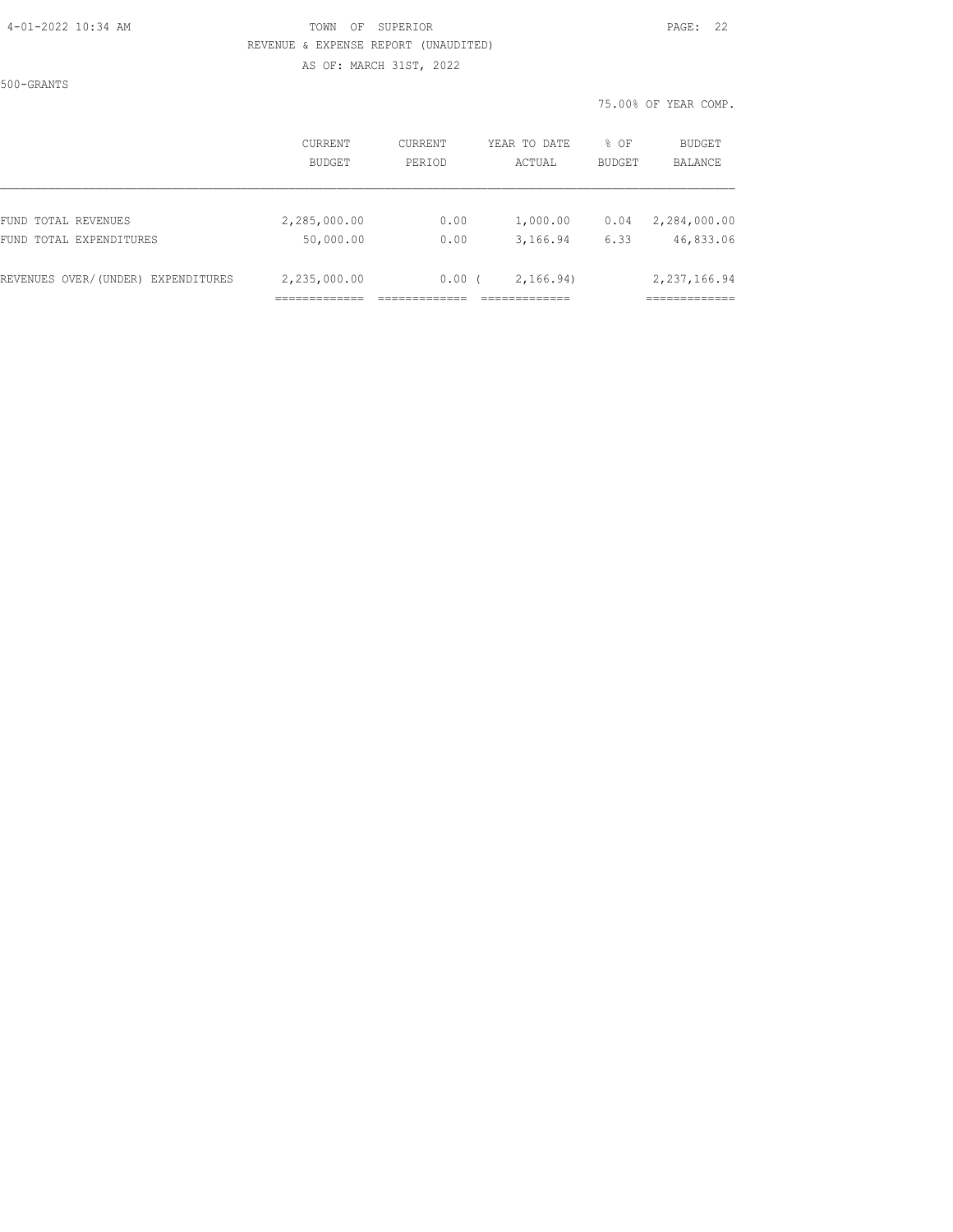| 4-01-2022 10:34 AM     | TOWN<br>OF | SUPERIOR                             |              |        | PAGE:                |
|------------------------|------------|--------------------------------------|--------------|--------|----------------------|
|                        |            | REVENUE & EXPENSE REPORT (UNAUDITED) |              |        |                      |
|                        |            | AS OF: MARCH 31ST, 2022              |              |        |                      |
| 510-Emergency Services |            |                                      |              |        |                      |
| NON-DEPARTMENTAL       |            |                                      |              |        | 75.00% OF YEAR COMP. |
|                        | CURRENT    | CURRENT                              | YEAR TO DATE | % OF   | <b>BUDGET</b>        |
|                        | BUDGET     | PERIOD                               | ACTUAL       | BUDGET | BALANCE              |
|                        |            |                                      |              |        |                      |
| REVENUES               |            |                                      |              |        |                      |
| CONTINGENCY            |            |                                      |              |        |                      |

 $\mathcal{L}_\text{max}$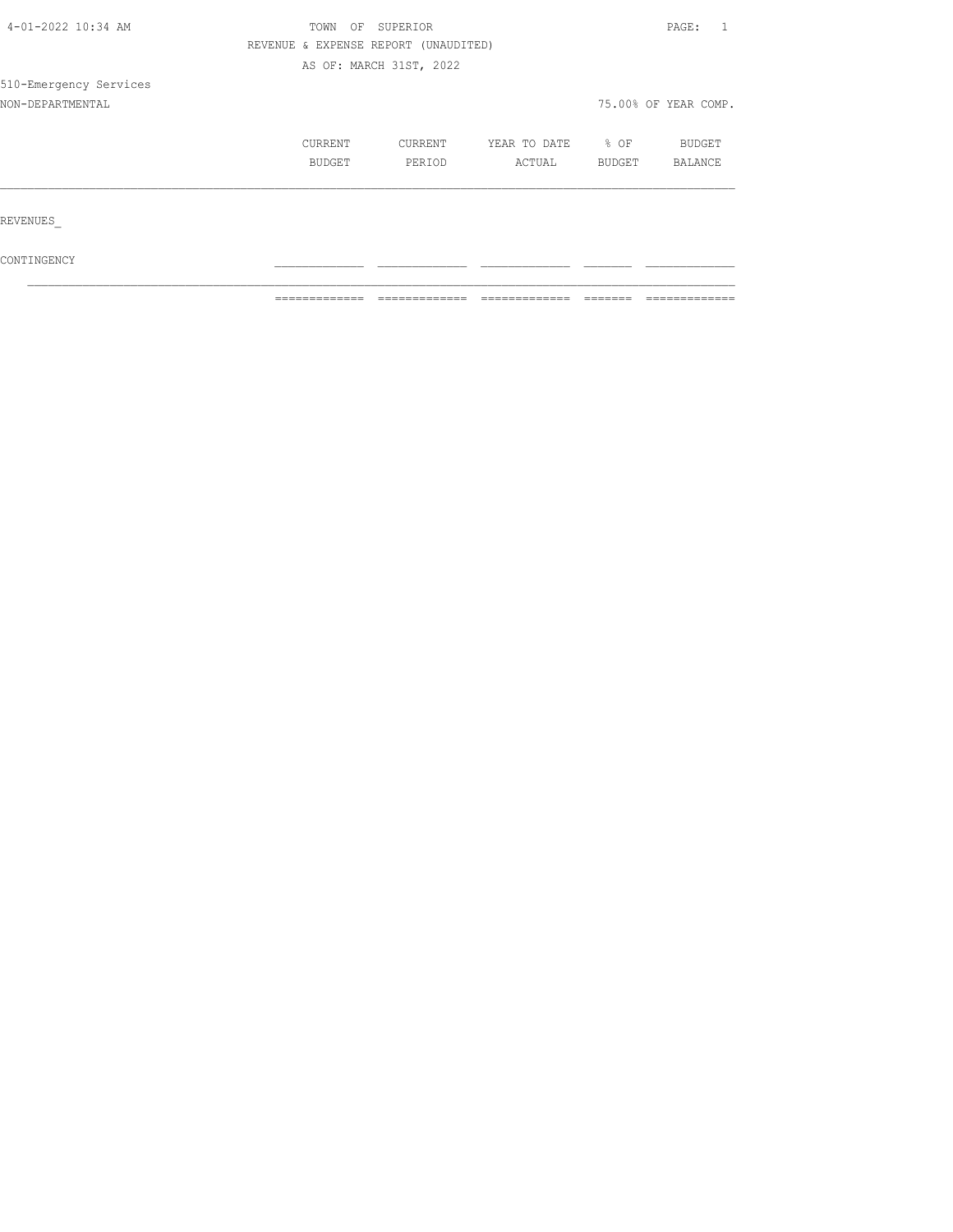|                                        | REVENUE & EXPENSE REPORT (UNAUDITED) |                         |                   |                   |                      |
|----------------------------------------|--------------------------------------|-------------------------|-------------------|-------------------|----------------------|
|                                        |                                      | AS OF: MARCH 31ST, 2022 |                   |                   |                      |
| 510-Emergency Services                 |                                      |                         |                   |                   |                      |
| RC EMERGENCY SERV-FIRE                 |                                      |                         |                   |                   | 75.00% OF YEAR COMP. |
|                                        | CURRENT                              | CURRENT                 | YEAR TO DATE      | % OF              | <b>BUDGET</b>        |
|                                        | <b>BUDGET</b>                        | PERIOD                  | ACTUAL            | <b>BUDGET</b>     | <b>BALANCE</b>       |
|                                        |                                      |                         |                   |                   |                      |
| REVENUES                               |                                      |                         |                   |                   |                      |
| BUSINESS SERVICES                      |                                      |                         |                   |                   |                      |
| GRANTS                                 |                                      |                         |                   |                   |                      |
| 510-42-4600 GRANT REVENUE              | 127,140.00                           | 0.00                    | 127,140.00 100.00 |                   | 0.00                 |
| SUBTOTAL GRANTS                        | 127,140.00                           | 0.00                    | 127,140.00 100.00 |                   | 0.00                 |
| TOTAL REVENUES                         | 127,140.00                           | 0.00                    | 127,140.00        | 100.00            | 0.00                 |
|                                        |                                      |                         |                   |                   |                      |
| EXPENDITURES                           |                                      |                         |                   |                   |                      |
| PERSONEL                               |                                      |                         |                   |                   |                      |
| SUPPLIES                               |                                      |                         |                   |                   |                      |
| 510-42-5200 EMPLOYEE RETENTION PROGRAM | 2,000.00                             | 0.00                    |                   | 0.00 0.00         | 2,000.00             |
| 510-42-5299 OTHER OPERATING SUPPLIES   | 0.00                                 | 12.78                   |                   | $1,126.73$ 0.00 ( | 1,126.73)            |
| SUBTOTAL SUPPLIES                      | 2,000.00                             | 12.78                   | 1,126.73          | 56.34             | 873.27               |
| UTILITIES                              |                                      |                         |                   |                   |                      |
| 510-42-5370 RADIO EQUIPMENT            | 0.00                                 | 0.00                    | 144.00            | $0.00$ (          | 144.00)              |
| SUBTOTAL UTILITIES                     | 0.00                                 | 0.00                    | 144.00            | $0.00$ (          | 144.00)              |
| GENERAL BUSINESS EXPENSE               |                                      |                         |                   |                   |                      |
| 510-42-5425 CONFERENCE & TRAINING      | 3,000.00                             | 0.00                    | 1,775.09          | 59.17             | 1,224.91             |
| 510-42-5430 PRINTING                   | 0.00                                 | 0.00                    | 220.45            | $0.00$ (          | 220.45               |
| 510-42-5450 UNIFORM PURCHASE           | 3,000.00                             | 0.00                    | 725.65            | 24.19             | 2,274.35             |
| SUBTOTAL GENERAL BUSINESS EXPENSE      | 6,000.00                             | 0.00                    | 2,721.19          | 45.35             | 3,278.81             |
| PROFESSIONAL SERVICES                  |                                      |                         |                   |                   |                      |
| 510-42-5550 PROFESSIONAL SERVICES      | 4,000.00                             | 0.00                    | 0.00              | 0.00              | 4,000.00             |
| 510-42-5555 HEALTH & SAFETY            | 12,500.00                            | 0.00                    | 0.00              | 0.00              | 12,500.00            |
| SUBTOTAL PROFESSIONAL SERVICES         | 16,500.00                            | 0.00                    | 0.00              | 0.00              | 16,500.00            |
| REPAIR/MAINTENANCE                     |                                      |                         |                   |                   |                      |
| 510-42-5640 VEHICLE REPAIRS            | 41,500.00                            | 6,001.31                | 13,977.17         | 33.68             | 27,522.83            |
| 510-42-5650 OTHER EQUIPMENT REPAIRS    | 3,000.00                             | 0.00                    | 1,173.46          | 39.12             | 1,826.54             |
| SUBTOTAL REPAIR/MAINTENANCE            | 44,500.00                            | 6,001.31                | 15, 150.63        | 34.05             | 29,349.37            |
| CAPITAL OUTLAY                         |                                      |                         |                   |                   |                      |
| 510-42-5740 MEDICAL EQUIPMENT          | 0.00                                 | 0.00                    | 260.00            | $0.00$ (          | 260.00               |
| 510-42-5750 FIRE/PPE                   | 0.00                                 | 0.00                    | 38,201.20         | $0.00$ (          | 38,201.20)           |

510-42-5780 SOFTWARE 3,500.00 0.00 3,420.79 97.74 79.21 SUBTOTAL CAPITAL OUTLAY 3,500.00 0.00 41,881.99 1,196.63 ( 38,381.99)

4-01-2022 10:34 AM TOWN OF SUPERIOR PAGE: 2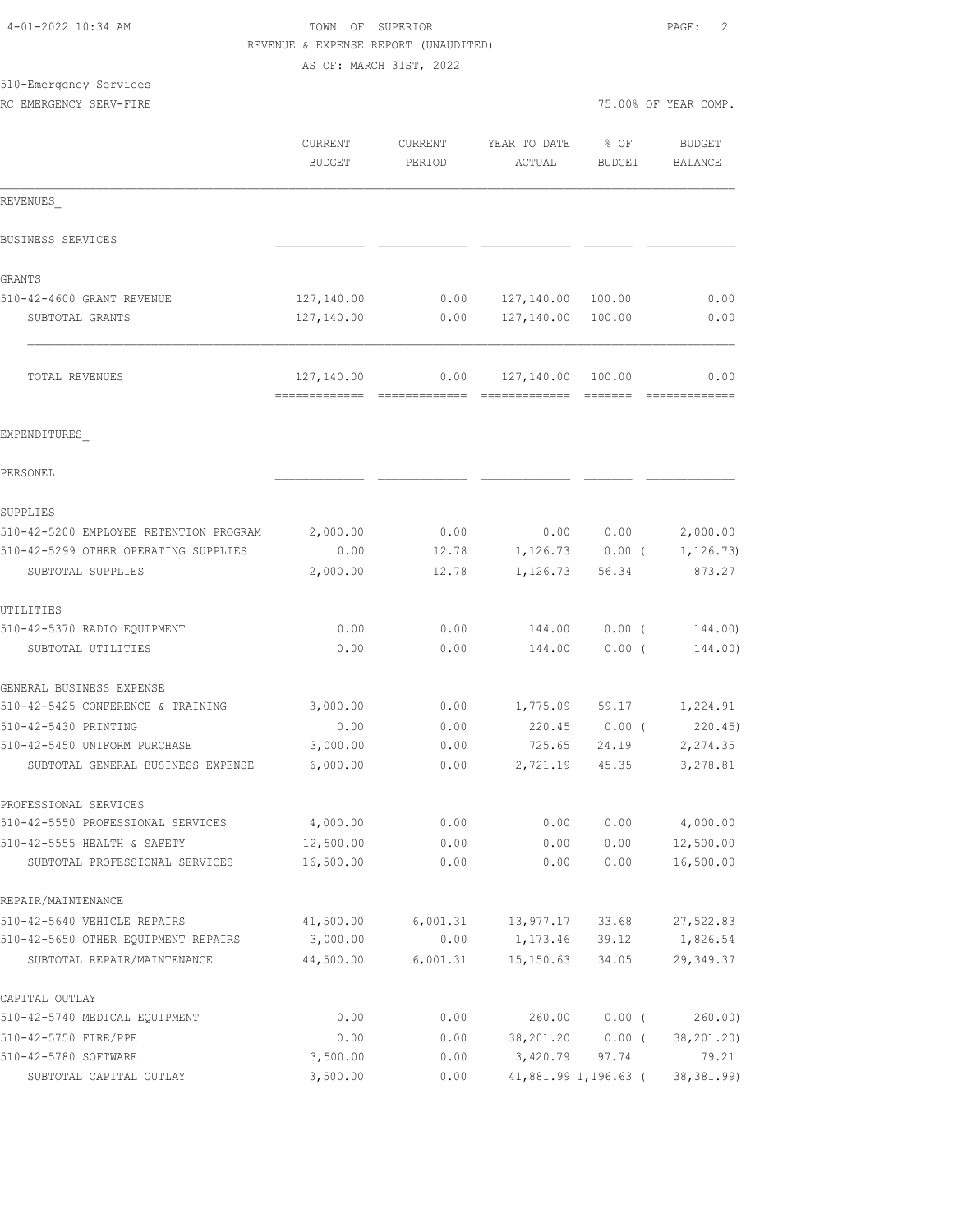| 4-01-2022 10:34 AM |  |
|--------------------|--|
|                    |  |

# TOWN OF SUPERIOR **Example 20:24 AM TOWN OF SUPERIOR**  REVENUE & EXPENSE REPORT (UNAUDITED) AS OF: MARCH 31ST, 2022

510-Emergency Services

RC EMERGENCY SERV-FIRE THE REAL PROPERTY OF THE SERVICE OF THE SERVICE OF THE SERVICE OF THE SERVICE OF THE SERVICE OF THE SERVICE OF THE SERVICE OF THE SERVICE OF THE SERVICE OF THE SERVICE OF THE SERVICE OF THE SERVICE O

|                                    | CURRENT<br>BUDGET | CURRENT<br>PERIOD | YEAR TO DATE<br>ACTUAL | % OF<br><b>BUDGET</b> | <b>BUDGET</b><br><b>BALANCE</b> |
|------------------------------------|-------------------|-------------------|------------------------|-----------------------|---------------------------------|
| DEBT SERVICE                       |                   |                   |                        |                       |                                 |
| 510-42-5999 CAPITAL OUTLAY         | 54,640.00         | 0.00              | 0.00                   | 0.00                  | 54,640.00                       |
| SUBTOTAL DEBT SERVICE              | 54,640.00         | 0.00              | 0.00                   | 0.00                  | 54,640.00                       |
| TOTAL EXPENDITURES                 | 127,140.00        | 6,014.09          | 61,024.54              | 48.00                 | 66, 115.46                      |
|                                    |                   |                   |                        |                       |                                 |
| REVENUES OVER/(UNDER) EXPENDITURES | 0.00(             | 6,014.09          | 66, 115.46             |                       | 66, 115, 46)                    |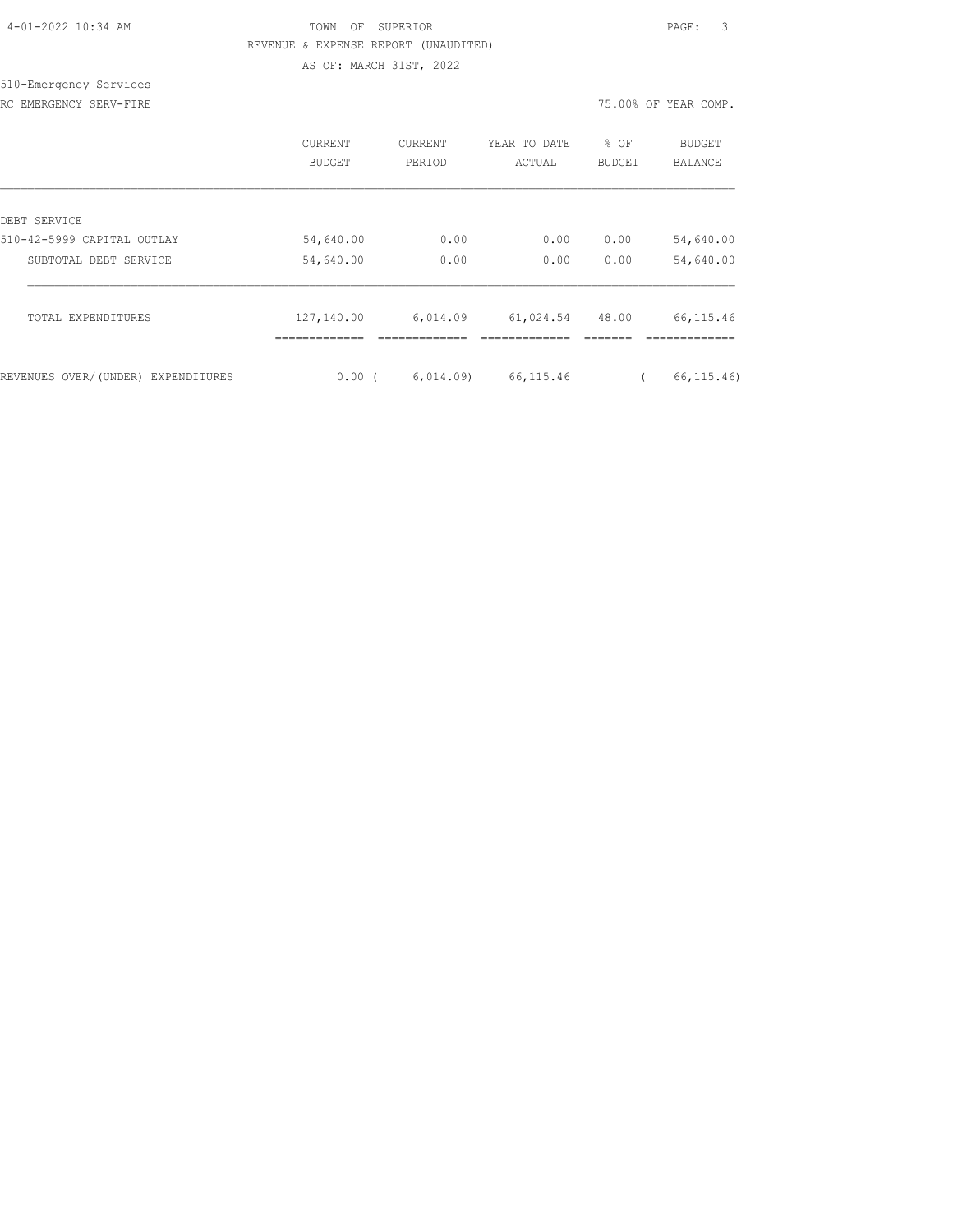# 4-01-2022 10:34 AM TOWN OF SUPERIOR PAGE: 4 REVENUE & EXPENSE REPORT (UNAUDITED) AS OF: MARCH 31ST, 2022

| 510-Emergency Services |                          |                      |  |  |
|------------------------|--------------------------|----------------------|--|--|
|                        | RC EMERGENCY SERV-POLICE | 75.00% OF YEAR COMP. |  |  |

|  |  | 5.00% OF YEAR COMP. |
|--|--|---------------------|
|  |  |                     |
|  |  |                     |
|  |  |                     |
|  |  |                     |
|  |  |                     |
|  |  |                     |
|  |  |                     |
|  |  |                     |
|  |  |                     |
|  |  |                     |
|  |  |                     |
|  |  |                     |
|  |  |                     |
|  |  |                     |

|                                      | CURRENT<br><b>BUDGET</b>  | <b>CURRENT</b><br>PERIOD | YEAR TO DATE<br>ACTUAL | % OF<br><b>BUDGET</b> | <b>BUDGET</b><br>BALANCE    |
|--------------------------------------|---------------------------|--------------------------|------------------------|-----------------------|-----------------------------|
| REVENUES                             |                           |                          |                        |                       |                             |
| <b>GRANTS</b>                        |                           |                          |                        |                       |                             |
| 510-41-4600 Grant Revenue            | 72,860.00                 | 0.00                     | 72,860.00              | 100.00                | 0.00                        |
| SUBTOTAL GRANTS                      | 72,860.00                 | 0.00                     | 72,860.00              | 100.00                | 0.00                        |
| CONTINGENCY                          |                           |                          |                        |                       |                             |
| TOTAL REVENUES                       | 72,860.00                 | 0.00                     | 72,860.00              | 100.00                | 0.00                        |
| EXPENDITURES                         |                           |                          |                        |                       |                             |
| SUPPLIES                             |                           |                          |                        |                       |                             |
| 510-41-5299 Other Operating Supplies | 4,000.00                  | 0.00                     | 3,612.62               | 90.32                 | 387.38                      |
| SUBTOTAL SUPPLIES                    | 4,000.00                  | 0.00                     | 3,612.62               | 90.32                 | 387.38                      |
| UTILITIES                            |                           |                          |                        |                       |                             |
| 510-41-5370 Radio Equipment          | 3,000.00                  | 0.00                     | 100.72                 | 3.36                  | 2,899.28                    |
| SUBTOTAL UTILITIES                   | 3,000.00                  | 0.00                     | 100.72                 | 3.36                  | 2,899.28                    |
| GENERAL BUSINESS EXPENSE             |                           |                          |                        |                       |                             |
| 510-41-5425 Conferences & Training   | 10,000.00                 | 0.00                     | 6,681.27               | 66.81                 | 3,318.73                    |
| 510-41-5430 PRINTING                 | 2,000.00                  | 0.00                     | 4,484.72               | 224.24 (              | 2,484.72)                   |
| 510-41-5450 Uniform Purchases        | 8,500.00                  | 460.33                   | 6, 261.26              | 73.66                 | 2,238.74                    |
| SUBTOTAL GENERAL BUSINESS EXPENSE    | 20,500.00                 | 460.33                   | 17, 427.25             | 85.01                 | 3,072.75                    |
| PROFESSIONAL SERVICES                |                           |                          |                        |                       |                             |
| 510-41-5550 Professional Services    | 0.00                      | 0.00                     | 1,440.50               | 0.00(                 | 1,440.50)                   |
| 510-41-5555 Health & Safety          | 1,000.00                  | 0.00                     | 79.89                  | 7.99                  | 920.11                      |
| SUBTOTAL PROFESSIONAL SERVICES       | 1,000.00                  | 0.00                     | 1,520.39               | 152.04 (              | 520.39                      |
| REPAIR/MAINTENANCE                   |                           |                          |                        |                       |                             |
| 510-41-5640 Vehicle Repairs          | 12,475.00                 | 0.00                     | 2,959.48               | 23.72                 | 9,515.52                    |
| 510-41-5642 Tires and Tubes          | 3,000.00                  | 0.00                     | 0.00                   | 0.00                  | 3,000.00                    |
| SUBTOTAL REPAIR/MAINTENANCE          | 15,475.00                 | 0.00                     | 2,959.48               | 19.12                 | 12,515.52                   |
| CAPITAL OUTLAY                       |                           |                          |                        |                       |                             |
| DEBT SERVICE                         |                           |                          |                        |                       |                             |
| 510-41-5900 DEBT SERVICE: PRINCIPAL  | 0.00                      | 0.00                     | 19,077.10              | $0.00$ (              | 19,077.10)                  |
| 510-41-5901 DEBT SERVICE: INTEREST   | 0.00                      | 0.00                     | 2,260.02               | $0.00$ (              | 2,260.02)                   |
| 510-41-5999 Capital Outlay           | 28,885.00                 | 0.00                     | 0.00                   | 0.00                  | 28,885.00                   |
| SUBTOTAL DEBT SERVICE                | 28,885.00                 | 0.00                     | 21,337.12              | 73.87                 | 7,547.88                    |
| TOTAL EXPENDITURES                   | 72,860.00                 | 460.33                   | 46,957.58 64.45        |                       | 25,902.42                   |
| REVENUES OVER/(UNDER) EXPENDITURES   | -------------<br>$0.00$ ( | 460.33)                  | 25,902.42              | $\left($              | =============<br>25,902.42) |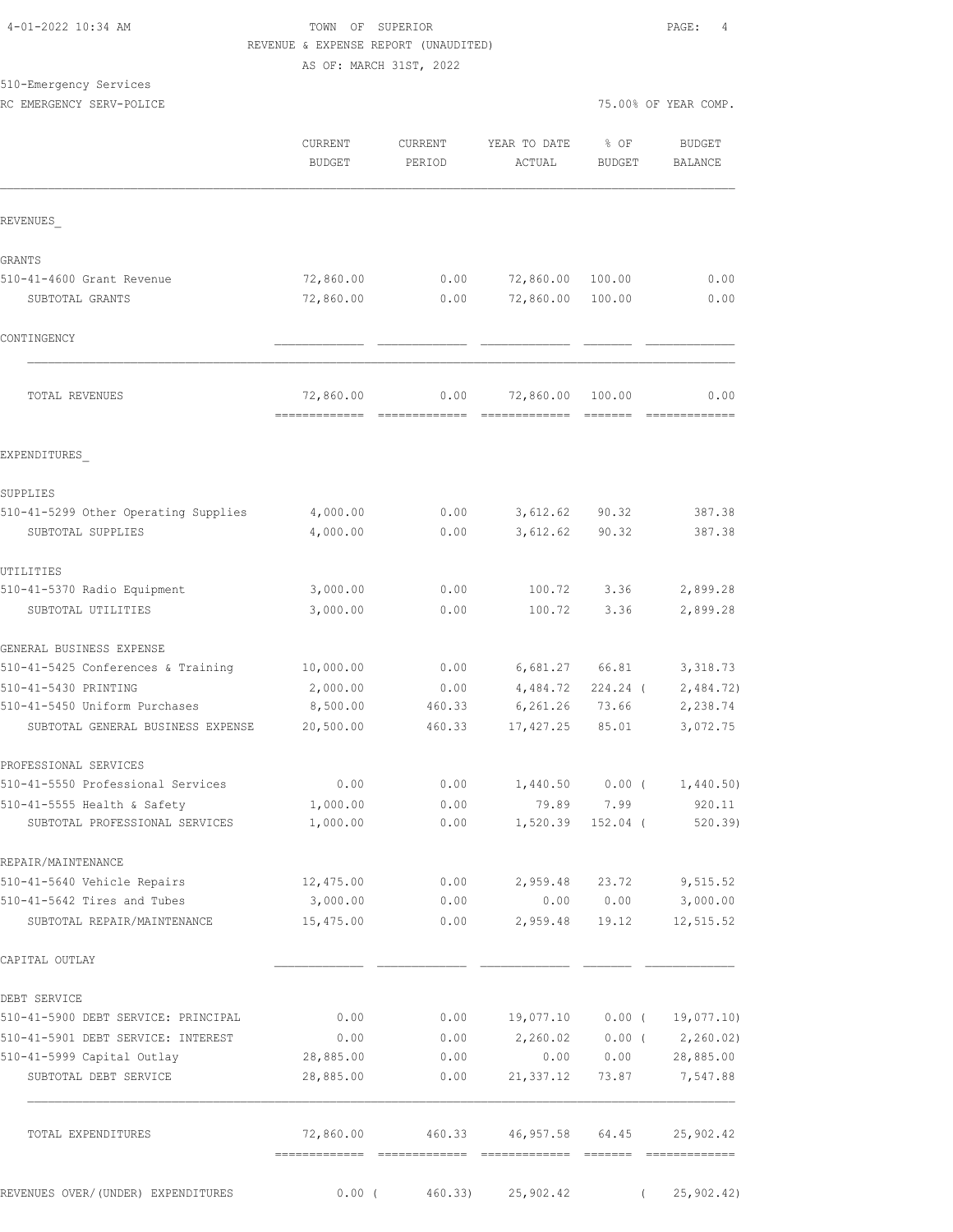# TOWN OF SUPERIOR **Example 20:34 AM TOWN OF SUPERIOR**  REVENUE & EXPENSE REPORT (UNAUDITED) AS OF: MARCH 31ST, 2022

510-Emergency Services

75.00% OF YEAR COMP.

|                                    | CURRENT<br>BUDGET | <b>CURRENT</b><br>PERIOD | YEAR TO DATE<br>ACTUAL | % OF<br><b>BUDGET</b> | BUDGET<br><b>BALANCE</b> |
|------------------------------------|-------------------|--------------------------|------------------------|-----------------------|--------------------------|
|                                    |                   |                          |                        |                       |                          |
| FUND TOTAL REVENUES                | 200,000.00        | 0.00                     | 200,000.00             | 100.00                | 0.00                     |
| FUND TOTAL EXPENDITURES            | 200,000.00        | 6,474.42                 | 107,982.12             | 53.99                 | 92,017.88                |
| REVENUES OVER/(UNDER) EXPENDITURES | 0.00(             | 6, 474, 42)              | 92,017.88              |                       | 92,017.88)               |
|                                    |                   |                          |                        |                       |                          |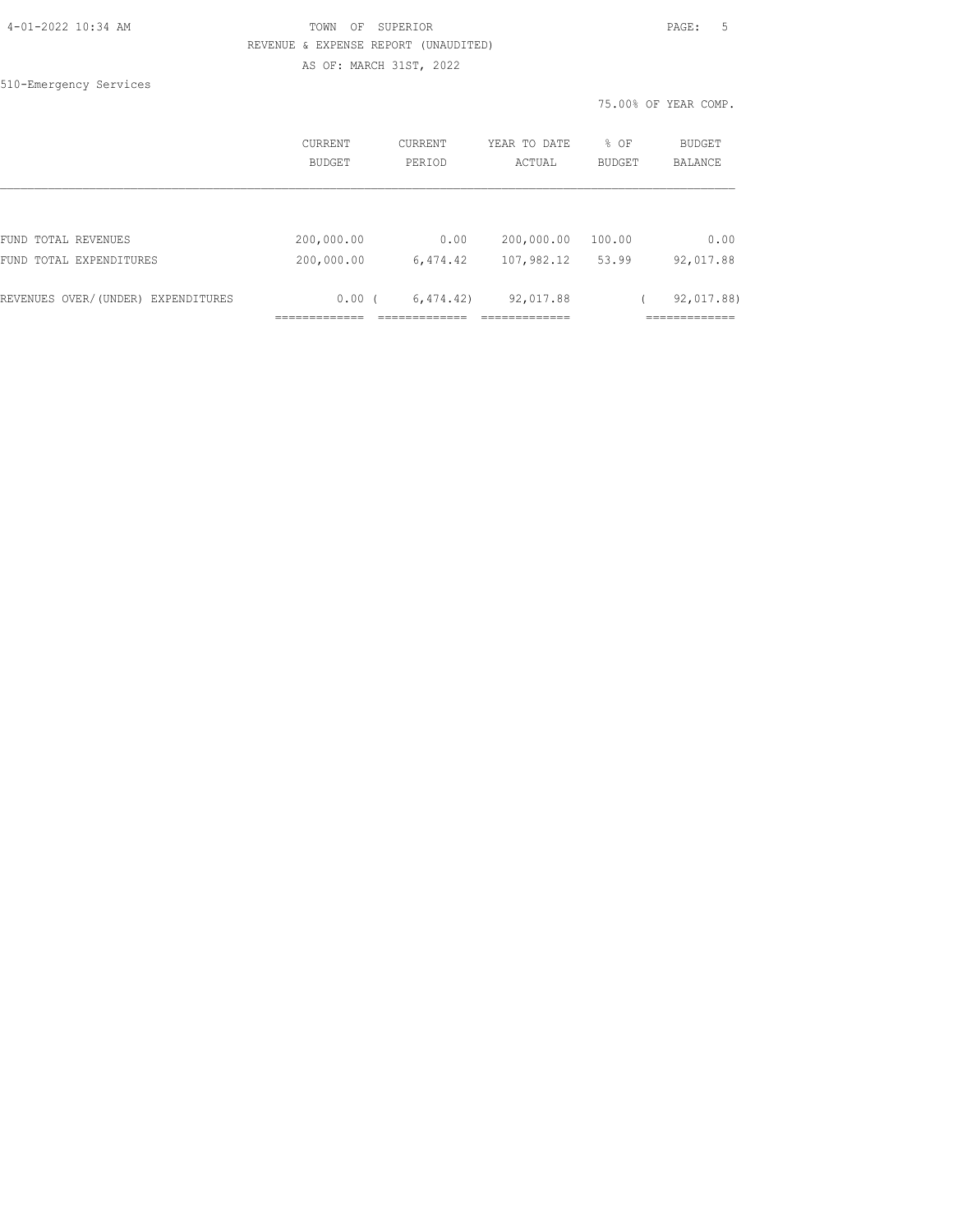# TOWN OF SUPERIOR **PAGE:** 1 REVENUE & EXPENSE REPORT (UNAUDITED)

AS OF: MARCH 31ST, 2022

# 511-RESOLUTION GRANTS

MAYOR & COUNCIL COUNCIL COMP.

|                                    | CURRENT<br><b>BUDGET</b>                        | CURRENT<br>PERIOD               | YEAR TO DATE<br>ACTUAL    | % OF<br><b>BUDGET</b> | <b>BUDGET</b><br><b>BALANCE</b> |
|------------------------------------|-------------------------------------------------|---------------------------------|---------------------------|-----------------------|---------------------------------|
| REVENUES                           |                                                 |                                 |                           |                       |                                 |
| GRANTS                             |                                                 |                                 |                           |                       |                                 |
| 511-01-4600 GRANT REVENUE          | 1,200,000.00                                    |                                 | 0.00 1,200,000.00         | 100.00                | 0.00                            |
| SUBTOTAL GRANTS                    | 1,200,000.00                                    | 0.00                            | 1,200,000.00              | 100.00                | 0.00                            |
| TOTAL REVENUES                     | 1,200,000.00<br>=============                   | 0.00                            | 1,200,000.00              | 100.00<br>=======     | 0.00                            |
| EXPENDITURES                       |                                                 |                                 |                           |                       |                                 |
| SUPPLIES                           |                                                 |                                 |                           |                       |                                 |
| 511-01-5299 OPERATING SUPPLIES     | 3,500,000.00                                    | 0.00                            | 4,241.93                  | 0.12                  | 3, 495, 758.07                  |
| SUBTOTAL SUPPLIES                  | 3,500,000.00                                    | ${\bf 0}$ . ${\bf 0}$ ${\bf 0}$ | 4,241.93                  | 0.12                  | 3,495,758.07                    |
| PROFESSIONAL SERVICES              |                                                 |                                 |                           |                       |                                 |
| CAPITAL OUTLAY                     |                                                 |                                 |                           |                       |                                 |
| 511-01-5710 BUILDING               | 0.00                                            | 0.00                            | 12,000.00                 | $0.00$ (              | 12,000.00)                      |
| SUBTOTAL CAPITAL OUTLAY            | 0.00                                            | 0.00                            | 12,000.00                 | $0.00$ (              | 12,000.00)                      |
| DEBT SERVICE                       |                                                 |                                 |                           |                       |                                 |
| TOTAL EXPENDITURES                 | 3,500,000.00<br>=============================== | 0.00                            | 16,241.93                 | 0.46<br>$---------$   | 3,483,758.07                    |
| REVENUES OVER/(UNDER) EXPENDITURES | (2,300,000.00)                                  |                                 | $0.00 \quad 1,183,758.07$ |                       | (3, 483, 758, 07)               |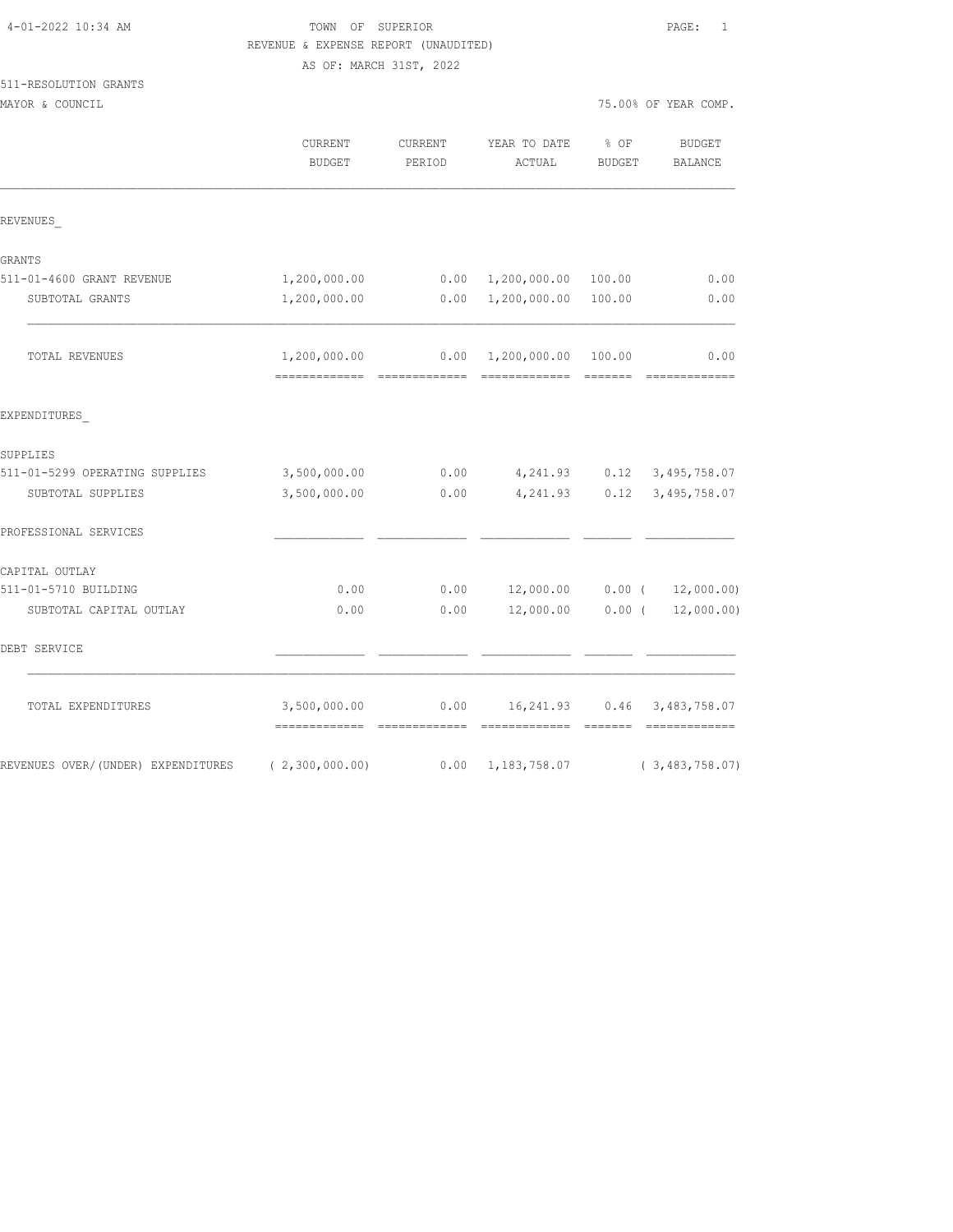| 4-01-2022 10:34 AM                                   | TOWN OF SUPERIOR                     | PAGE: 2       |                                          |                       |                      |  |
|------------------------------------------------------|--------------------------------------|---------------|------------------------------------------|-----------------------|----------------------|--|
|                                                      | REVENUE & EXPENSE REPORT (UNAUDITED) |               |                                          |                       |                      |  |
|                                                      | AS OF: MARCH 31ST, 2022              |               |                                          |                       |                      |  |
| 511-RESOLUTION GRANTS                                |                                      |               |                                          |                       |                      |  |
| <b>RECREATION</b>                                    |                                      |               |                                          |                       | 75.00% OF YEAR COMP. |  |
|                                                      |                                      |               |                                          |                       |                      |  |
|                                                      |                                      |               | CURRENT CURRENT YEAR TO DATE % OF BUDGET |                       |                      |  |
|                                                      |                                      | BUDGET PERIOD |                                          | ACTUAL BUDGET BALANCE |                      |  |
| REVENUES                                             |                                      |               |                                          |                       |                      |  |
|                                                      |                                      |               |                                          |                       |                      |  |
| GRANTS                                               |                                      |               |                                          |                       |                      |  |
|                                                      |                                      |               |                                          |                       |                      |  |
| EXPENDITURES                                         |                                      |               |                                          |                       |                      |  |
|                                                      |                                      |               |                                          |                       |                      |  |
| SUPPLIES                                             |                                      |               |                                          |                       |                      |  |
| 511-12-5299 OPERATING SUPPLIES                       |                                      |               | $0.00$ $0.00$ $58.37$ $0.00$ ( $58.37$ ) |                       |                      |  |
| SUBTOTAL SUPPLIES                                    |                                      | $0.00$ $0.00$ |                                          |                       | 58.37 0.00 (58.37)   |  |
| PROFESSIONAL SERVICES                                |                                      |               |                                          |                       |                      |  |
| CAPITAL OUTLAY                                       |                                      |               |                                          |                       |                      |  |
|                                                      |                                      |               |                                          |                       |                      |  |
| TOTAL EXPENDITURES                                   |                                      |               | $0.00$ $0.00$ $58.37$ $0.00$ ( $58.37$ ) |                       |                      |  |
|                                                      |                                      |               |                                          |                       |                      |  |
| REVENUES OVER/(UNDER) EXPENDITURES 6.00 0.00 (58.37) |                                      |               |                                          |                       | 58.37                |  |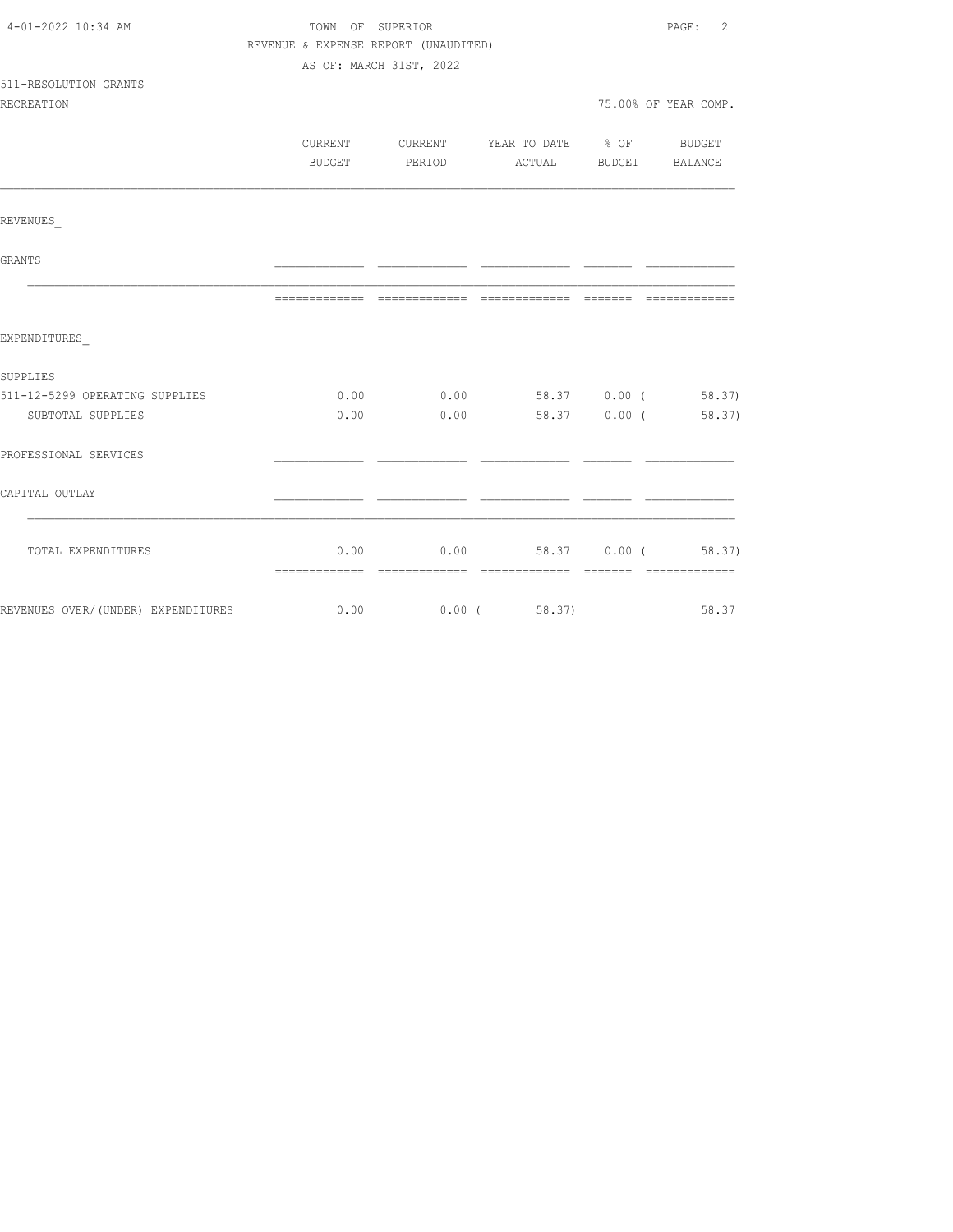|                                    | REVENUE & EXPENSE REPORT (UNAUDITED)            |            |                                 |               |                                                                                                                                                                                                                                                                                                                                                                                                                                                                                                     |
|------------------------------------|-------------------------------------------------|------------|---------------------------------|---------------|-----------------------------------------------------------------------------------------------------------------------------------------------------------------------------------------------------------------------------------------------------------------------------------------------------------------------------------------------------------------------------------------------------------------------------------------------------------------------------------------------------|
|                                    | AS OF: MARCH 31ST, 2022                         |            |                                 |               |                                                                                                                                                                                                                                                                                                                                                                                                                                                                                                     |
| 511-RESOLUTION GRANTS              |                                                 |            |                                 |               |                                                                                                                                                                                                                                                                                                                                                                                                                                                                                                     |
| ECONOMIC DEVELOPMENT               |                                                 |            |                                 |               | 75.00% OF YEAR COMP.                                                                                                                                                                                                                                                                                                                                                                                                                                                                                |
|                                    | CURRENT                                         | CURRENT    | YEAR TO DATE                    | % OF          | BUDGET                                                                                                                                                                                                                                                                                                                                                                                                                                                                                              |
|                                    | <b>BUDGET</b>                                   | PERIOD     | ACTUAL                          | <b>BUDGET</b> | BALANCE                                                                                                                                                                                                                                                                                                                                                                                                                                                                                             |
| REVENUES                           |                                                 |            |                                 |               |                                                                                                                                                                                                                                                                                                                                                                                                                                                                                                     |
| GRANTS                             |                                                 |            |                                 |               |                                                                                                                                                                                                                                                                                                                                                                                                                                                                                                     |
| 511-19-4600 GRANT REVENUE          | 275,000.00                                      | 0.00       | 275,000.00 100.00               |               | 0.00                                                                                                                                                                                                                                                                                                                                                                                                                                                                                                |
| SUBTOTAL GRANTS                    | 275,000.00                                      | 0.00       | 275,000.00 100.00               |               | 0.00                                                                                                                                                                                                                                                                                                                                                                                                                                                                                                |
| TOTAL REVENUES                     | 275,000.00                                      |            | $0.00$ 275,000.00 100.00        |               | 0.00<br>--------------                                                                                                                                                                                                                                                                                                                                                                                                                                                                              |
| EXPENDITURES                       |                                                 |            |                                 |               |                                                                                                                                                                                                                                                                                                                                                                                                                                                                                                     |
| SUPPLIES                           |                                                 |            |                                 |               |                                                                                                                                                                                                                                                                                                                                                                                                                                                                                                     |
| 511-19-5299 OPERATING SUPPLIES     | 210,000.00 35,000.00 177,500.00 84.52 32,500.00 |            |                                 |               |                                                                                                                                                                                                                                                                                                                                                                                                                                                                                                     |
| SUBTOTAL SUPPLIES                  | 210,000.00                                      | 35,000.00  | 177,500.00                      | 84.52         | 32,500.00                                                                                                                                                                                                                                                                                                                                                                                                                                                                                           |
| PROFESSIONAL SERVICES              |                                                 |            |                                 |               |                                                                                                                                                                                                                                                                                                                                                                                                                                                                                                     |
| CAPITAL OUTLAY                     |                                                 |            |                                 |               |                                                                                                                                                                                                                                                                                                                                                                                                                                                                                                     |
| TOTAL EXPENDITURES                 |                                                 |            | 210,000.00 35,000.00 177,500.00 | 84.52         | 32,500.00<br>$\begin{array}{cccccccccccccc} \multicolumn{2}{c}{} & \multicolumn{2}{c}{} & \multicolumn{2}{c}{} & \multicolumn{2}{c}{} & \multicolumn{2}{c}{} & \multicolumn{2}{c}{} & \multicolumn{2}{c}{} & \multicolumn{2}{c}{} & \multicolumn{2}{c}{} & \multicolumn{2}{c}{} & \multicolumn{2}{c}{} & \multicolumn{2}{c}{} & \multicolumn{2}{c}{} & \multicolumn{2}{c}{} & \multicolumn{2}{c}{} & \multicolumn{2}{c}{} & \multicolumn{2}{c}{} & \multicolumn{2}{c}{} & \multicolumn{2}{c}{} & \$ |
| REVENUES OVER/(UNDER) EXPENDITURES | 65,000.00 (                                     | 35,000.00) | 97,500.00                       | $\left($      | 32, 500.00)                                                                                                                                                                                                                                                                                                                                                                                                                                                                                         |

4-01-2022 10:34 AM TOWN OF SUPERIOR PAGE: 3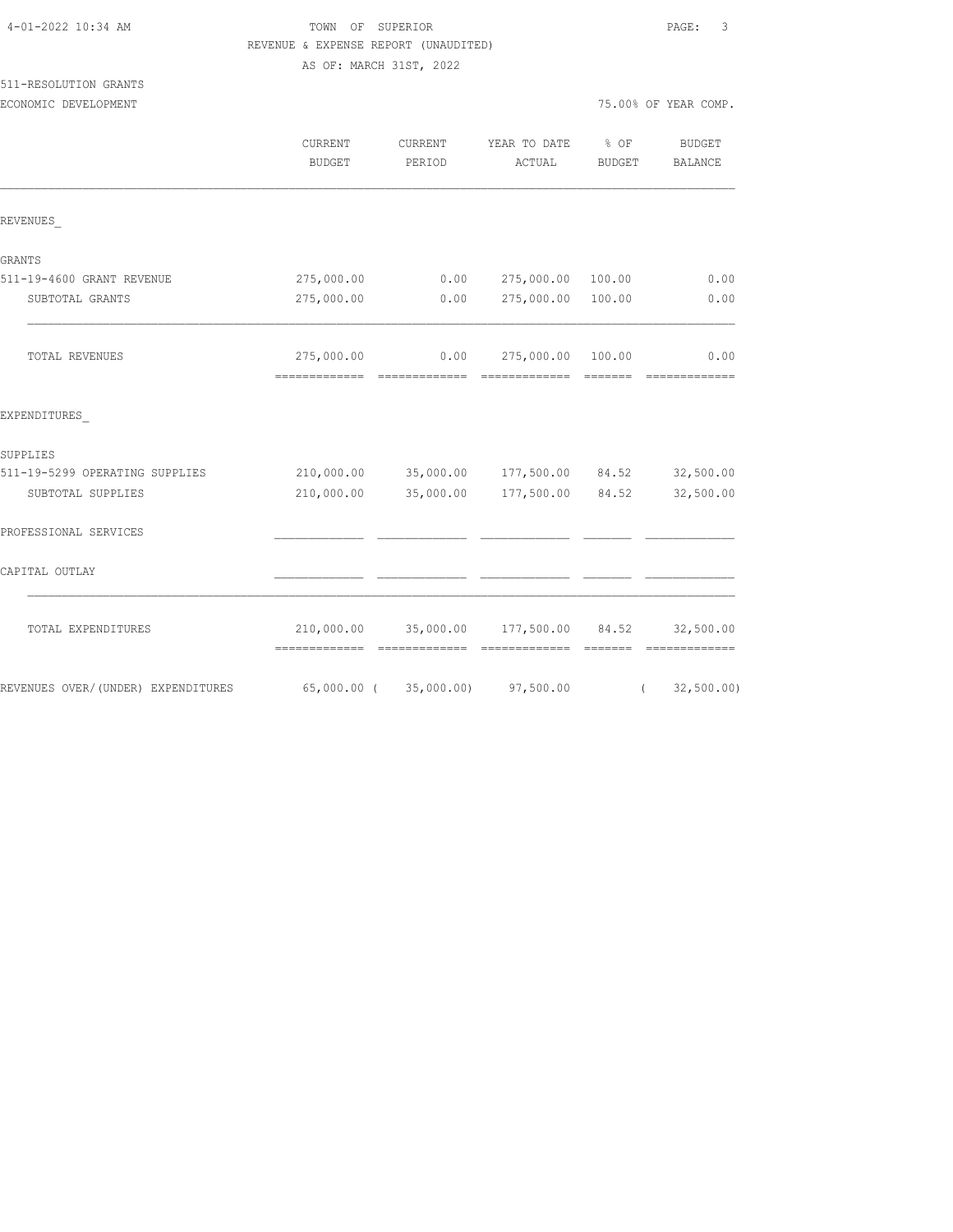|                                    | REVENUE & EXPENSE REPORT (UNAUDITED)                  |           |              |        |                      |
|------------------------------------|-------------------------------------------------------|-----------|--------------|--------|----------------------|
|                                    | AS OF: MARCH 31ST, 2022                               |           |              |        |                      |
| 511-RESOLUTION GRANTS              |                                                       |           |              |        |                      |
|                                    |                                                       |           |              |        | 75.00% OF YEAR COMP. |
|                                    | CURRENT                                               | CURRENT   | YEAR TO DATE | % OF   | BUDGET               |
|                                    | BUDGET                                                | PERIOD    | ACTUAL       | BUDGET | BALANCE              |
|                                    |                                                       |           |              |        |                      |
| FUND TOTAL REVENUES                | 1,475,000.00                                          | 0.00      | 1,475,000.00 | 100.00 | 0.00                 |
| FUND TOTAL EXPENDITURES            | 3,710,000.00                                          | 35,000.00 | 193,800.30   | 5.22   | 3,516,199.70         |
| REVENUES OVER/(UNDER) EXPENDITURES | $(2, 235, 000, 00)$ $(35, 000, 00)$ $1, 281, 199, 70$ |           |              |        | (3, 516, 199.70)     |
|                                    | ===========                                           |           | ----------   |        | -------------        |

4-01-2022 10:34 AM TOWN OF SUPERIOR PAGE: 4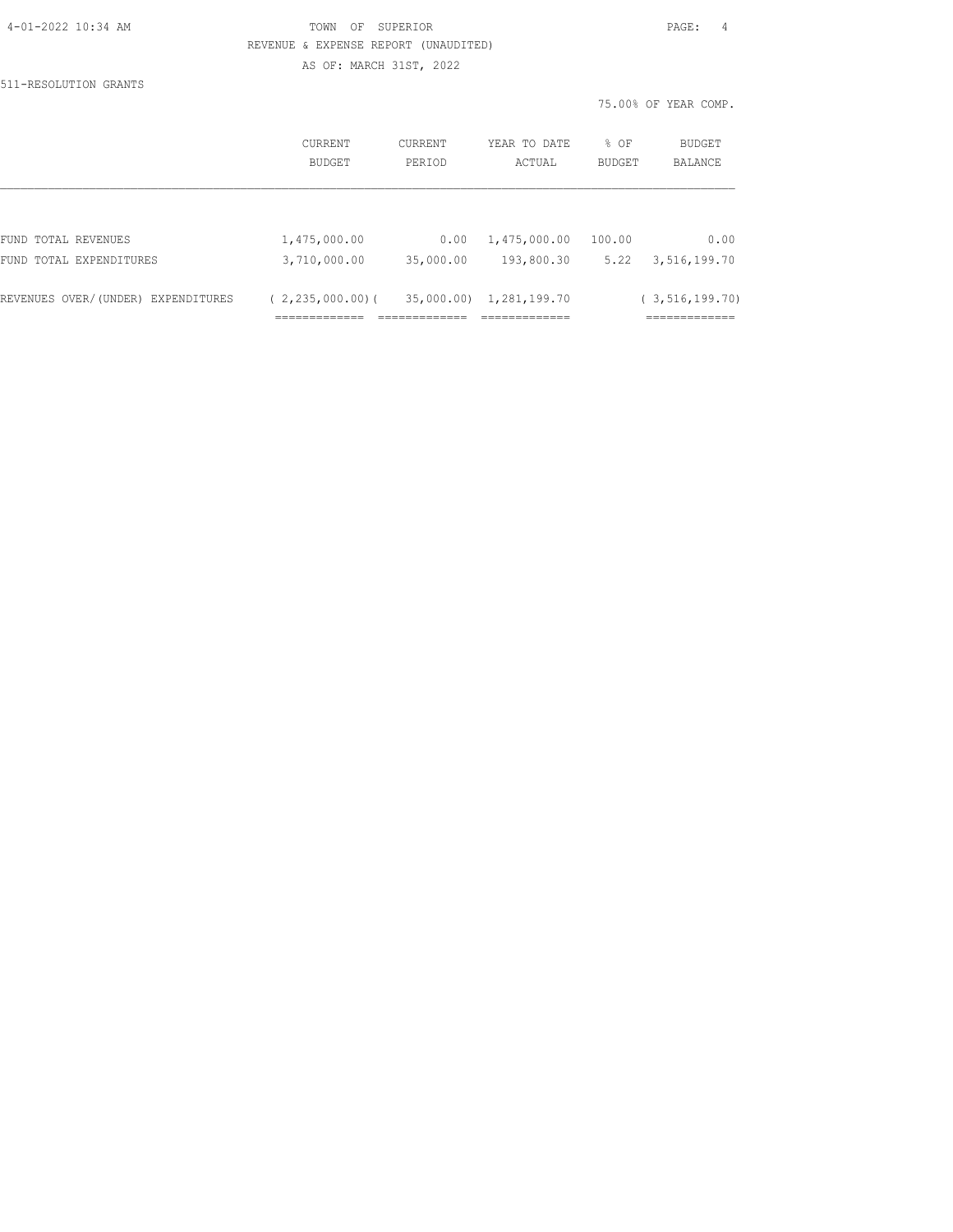| 4-01-2022 10:34 AM | TOWN<br>OF                           | SUPERIOR                |              |        | PAGE:<br>$\mathbf{1}$ |  |
|--------------------|--------------------------------------|-------------------------|--------------|--------|-----------------------|--|
|                    | REVENUE & EXPENSE REPORT (UNAUDITED) |                         |              |        |                       |  |
|                    |                                      | AS OF: MARCH 31ST, 2022 |              |        |                       |  |
| 512-AZCares Fund   |                                      |                         |              |        |                       |  |
|                    |                                      |                         |              |        | 75.00% OF YEAR COMP.  |  |
|                    | CURRENT                              | CURRENT                 | YEAR TO DATE | % OF   | BUDGET                |  |
|                    | BUDGET                               | PERIOD                  | ACTUAL       | BUDGET | BALANCE               |  |

\_\_\_\_\_\_\_\_\_\_\_\_\_\_\_\_\_\_\_\_\_\_\_\_\_\_\_\_\_\_\_\_\_\_\_\_\_\_\_\_\_\_\_\_\_\_\_\_\_\_\_\_\_\_\_\_\_\_\_\_\_\_\_\_\_\_\_\_\_\_\_\_\_\_\_\_\_\_\_\_\_\_\_\_\_\_\_\_\_\_\_\_\_\_\_\_\_\_\_\_\_\_\_\_\_\_\_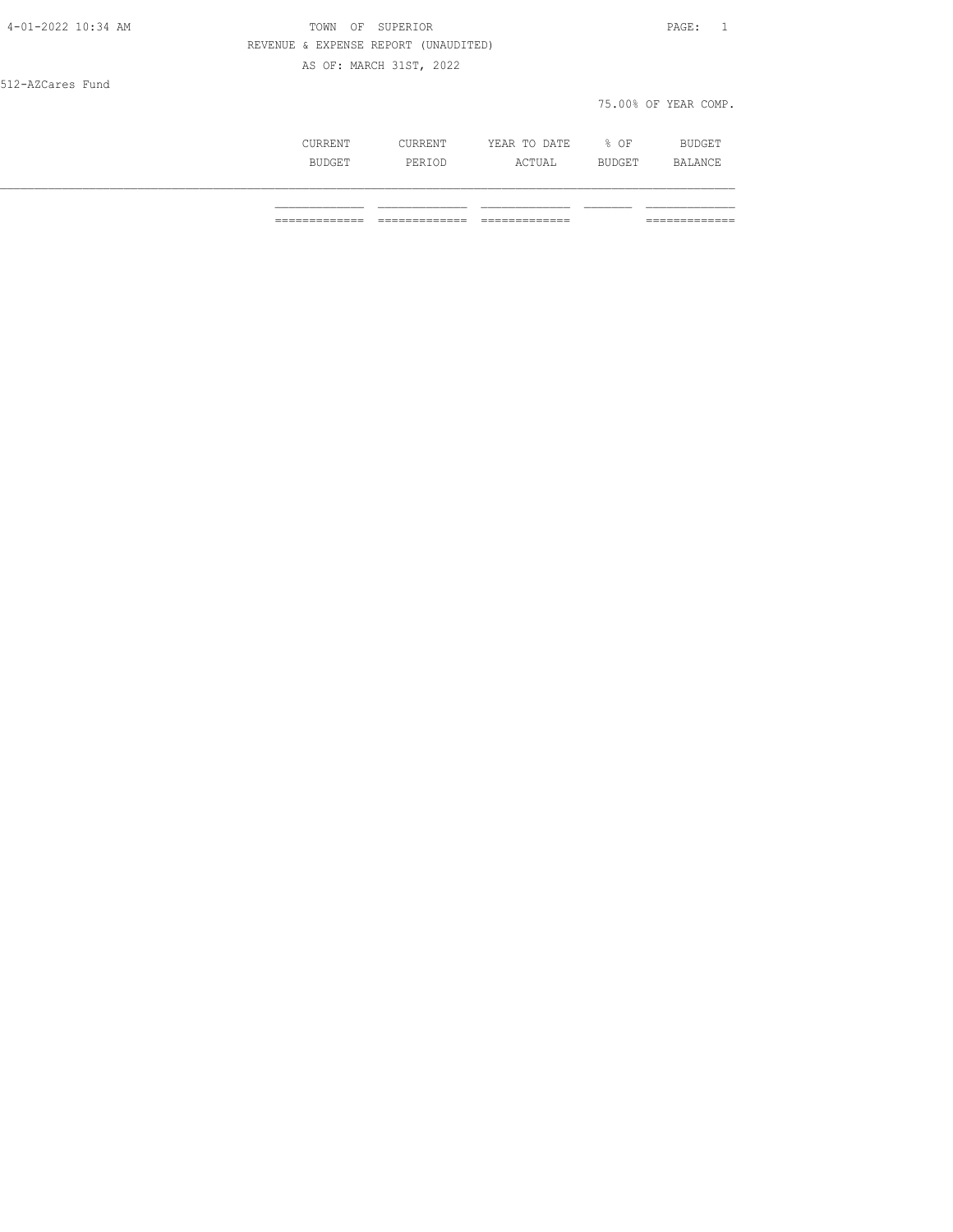| 4-01-2022 10:34 AM      | TOWN OF SUPERIOR |                                      |                                  | PAGE: 1              |
|-------------------------|------------------|--------------------------------------|----------------------------------|----------------------|
|                         |                  | REVENUE & EXPENSE REPORT (UNAUDITED) |                                  |                      |
|                         |                  | AS OF: MARCH 31ST, 2022              |                                  |                      |
| 513-POLICE GRANTS       |                  |                                      |                                  |                      |
| ATTORNEY GENERAL GRANTS |                  |                                      |                                  | 75.00% OF YEAR COMP. |
|                         | CURRENT          |                                      | CURRENT YEAR TO DATE % OF BUDGET |                      |
|                         | BUDGET           | PERIOD                               | ACTUAL BUDGET BALANCE            |                      |
|                         |                  |                                      |                                  |                      |
| REVENUES                |                  |                                      |                                  |                      |
| GRANTS                  |                  |                                      |                                  |                      |
|                         |                  |                                      |                                  |                      |
| EXPENDITURES            |                  |                                      |                                  |                      |
| SUPPLIES                |                  |                                      |                                  |                      |
| CAPITAL OUTLAY          |                  |                                      |                                  |                      |
|                         |                  |                                      |                                  |                      |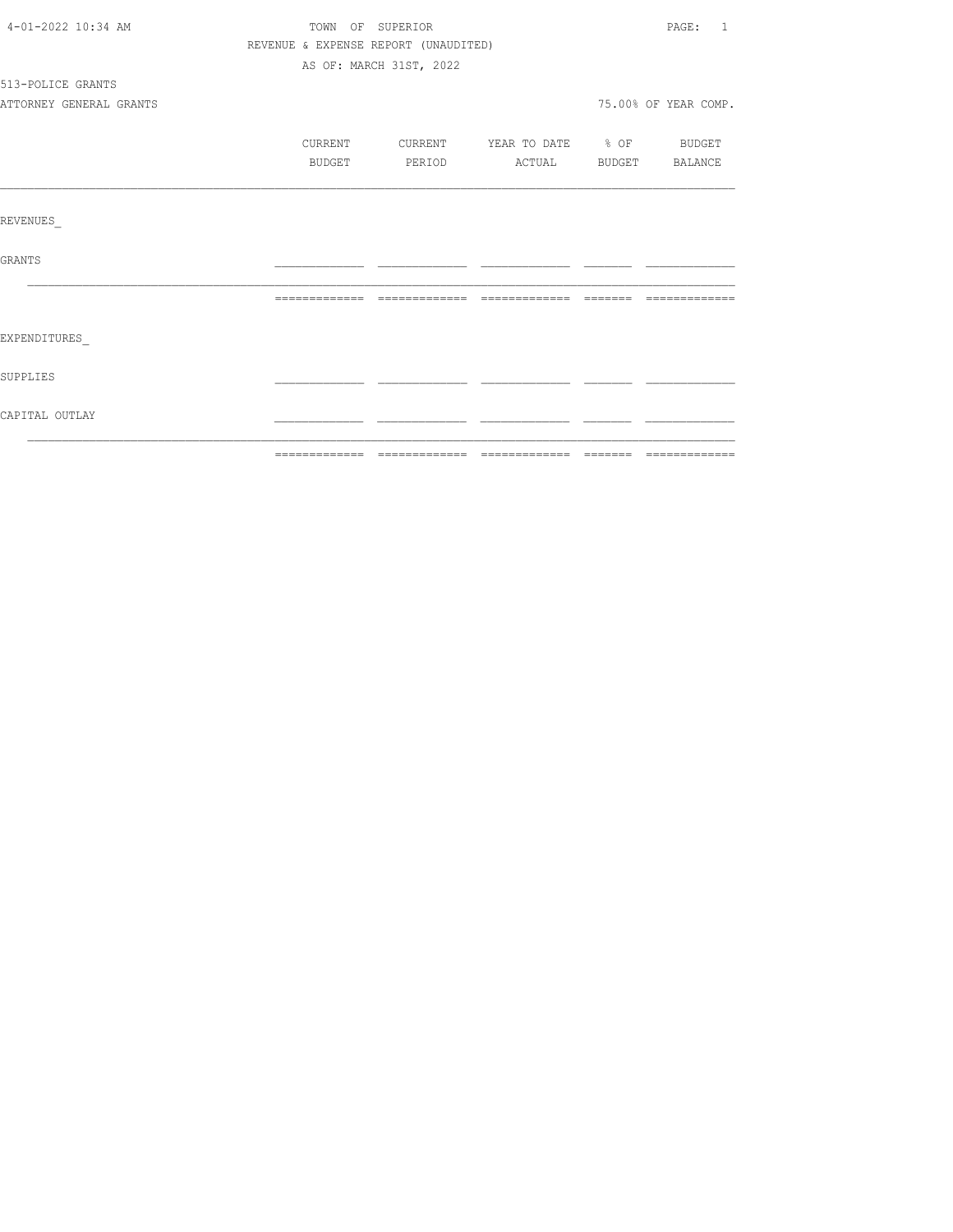| 4-01-2022 10:34 AM | TOWN<br>OF                           | SUPERIOR                |                   | $\mathcal{L}$<br>PAGE: |
|--------------------|--------------------------------------|-------------------------|-------------------|------------------------|
|                    | REVENUE & EXPENSE REPORT (UNAUDITED) |                         |                   |                        |
|                    |                                      | AS OF: MARCH 31ST, 2022 |                   |                        |
| 513-POLICE GRANTS  |                                      |                         |                   |                        |
| ESC GRANTS         |                                      |                         |                   | 75.00% OF YEAR COMP.   |
|                    |                                      |                         |                   |                        |
|                    | CURRENT                              | CURRENT                 | YEAR TO DATE % OF | BUDGET                 |
|                    | BUDGET                               | PERIOD                  | ACTUAL            | BUDGET BALANCE         |
|                    |                                      |                         |                   |                        |
| REVENUES           |                                      |                         |                   |                        |
|                    |                                      |                         |                   |                        |
| <b>GRANTS</b>      |                                      |                         |                   |                        |
|                    |                                      |                         |                   |                        |
|                    |                                      |                         |                   |                        |
|                    |                                      |                         |                   |                        |
| EXPENDITURES       |                                      |                         |                   |                        |
|                    |                                      |                         |                   |                        |
| CAPITAL OUTLAY     |                                      |                         |                   |                        |
|                    |                                      |                         |                   |                        |
|                    | =============                        | =============           | =============     | ======= =============  |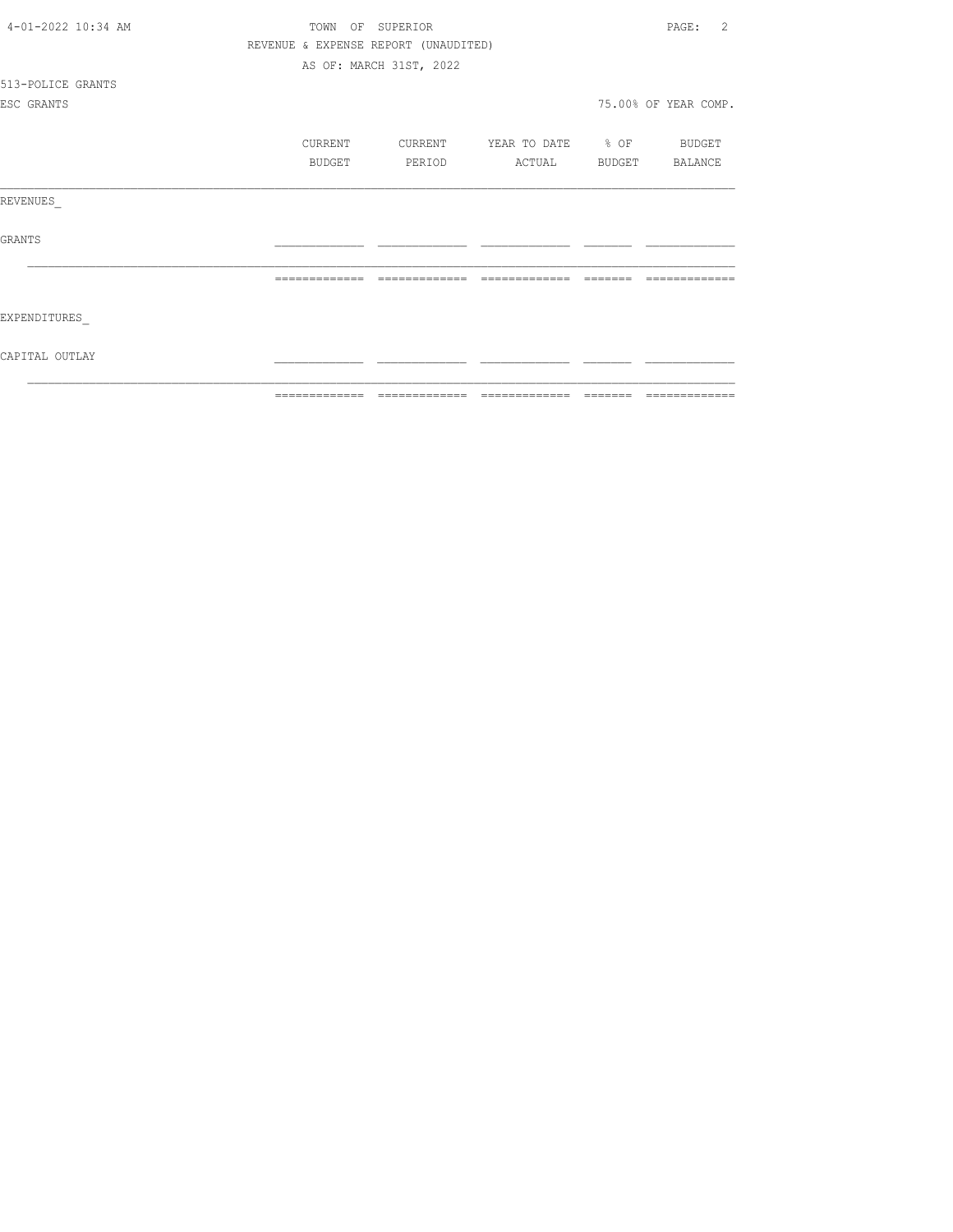| 4-01-2022 10:34 AM | TOWN          | OF SUPERIOR                          |                                                                                                                                                                                                                                                                                                                                                                                  |         | 3<br>PAGE:           |
|--------------------|---------------|--------------------------------------|----------------------------------------------------------------------------------------------------------------------------------------------------------------------------------------------------------------------------------------------------------------------------------------------------------------------------------------------------------------------------------|---------|----------------------|
|                    |               | REVENUE & EXPENSE REPORT (UNAUDITED) |                                                                                                                                                                                                                                                                                                                                                                                  |         |                      |
|                    |               | AS OF: MARCH 31ST, 2022              |                                                                                                                                                                                                                                                                                                                                                                                  |         |                      |
| 513-POLICE GRANTS  |               |                                      |                                                                                                                                                                                                                                                                                                                                                                                  |         |                      |
| GOHS GRANTS        |               |                                      |                                                                                                                                                                                                                                                                                                                                                                                  |         | 75.00% OF YEAR COMP. |
|                    | CURRENT       | CURRENT                              | YEAR TO DATE % OF                                                                                                                                                                                                                                                                                                                                                                |         | BUDGET               |
|                    | BUDGET        | PERIOD                               | ACTUAL                                                                                                                                                                                                                                                                                                                                                                           |         | BUDGET BALANCE       |
| REVENUES           |               |                                      |                                                                                                                                                                                                                                                                                                                                                                                  |         |                      |
| <b>GRANTS</b>      |               |                                      |                                                                                                                                                                                                                                                                                                                                                                                  |         |                      |
|                    |               |                                      |                                                                                                                                                                                                                                                                                                                                                                                  |         |                      |
| EXPENDITURES       |               |                                      |                                                                                                                                                                                                                                                                                                                                                                                  |         |                      |
| CAPITAL OUTLAY     |               |                                      |                                                                                                                                                                                                                                                                                                                                                                                  |         |                      |
|                    | ============= | =============                        | $\begin{array}{c} \rule{0pt}{2.2pt} \rule{0pt}{2.2pt} \rule{0pt}{2.2pt} \rule{0pt}{2.2pt} \rule{0pt}{2.2pt} \rule{0pt}{2.2pt} \rule{0pt}{2.2pt} \rule{0pt}{2.2pt} \rule{0pt}{2.2pt} \rule{0pt}{2.2pt} \rule{0pt}{2.2pt} \rule{0pt}{2.2pt} \rule{0pt}{2.2pt} \rule{0pt}{2.2pt} \rule{0pt}{2.2pt} \rule{0pt}{2.2pt} \rule{0pt}{2.2pt} \rule{0pt}{2.2pt} \rule{0pt}{2.2pt} \rule{0$ | ======= | -------------        |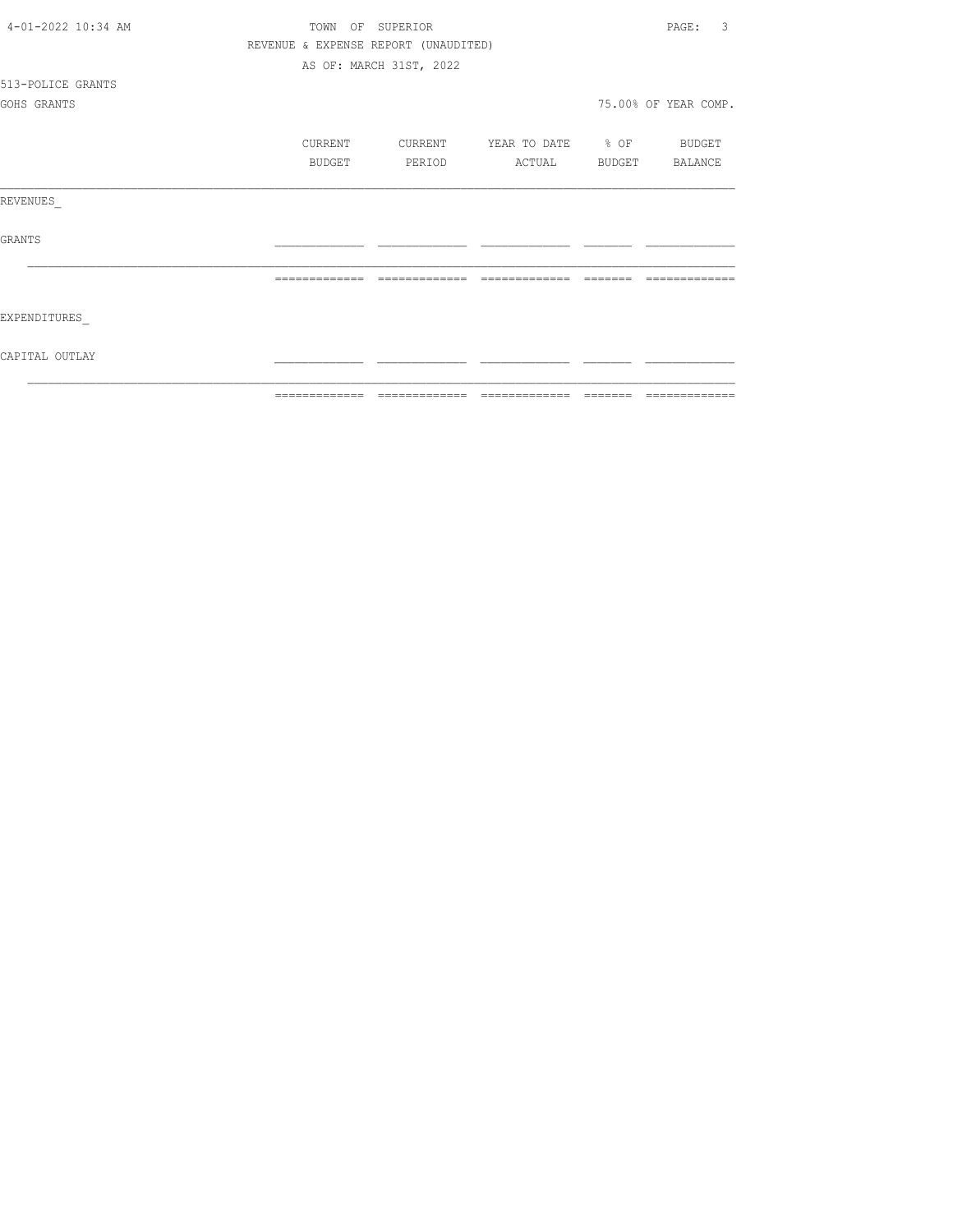| CAPITAL OUTLAY     |                                      |                         |                          |                         |
|--------------------|--------------------------------------|-------------------------|--------------------------|-------------------------|
| SUPPLIES           |                                      |                         |                          |                         |
| EXPENDITURES       |                                      |                         |                          |                         |
|                    |                                      |                         |                          | --------------          |
| GRANTS             |                                      |                         |                          |                         |
| REVENUES           |                                      |                         |                          |                         |
|                    | <b>BUDGET</b>                        | PERIOD                  | ACTUAL                   | BUDGET BALANCE          |
|                    | CURRENT                              | CURRENT                 | YEAR TO DATE % OF BUDGET |                         |
| DOHS GRANTS        |                                      |                         |                          | 75.00% OF YEAR COMP.    |
| 513-POLICE GRANTS  |                                      |                         |                          |                         |
|                    |                                      | AS OF: MARCH 31ST, 2022 |                          |                         |
|                    | REVENUE & EXPENSE REPORT (UNAUDITED) |                         |                          |                         |
| 4-01-2022 10:34 AM |                                      | TOWN OF SUPERIOR        |                          | PAGE:<br>$\overline{4}$ |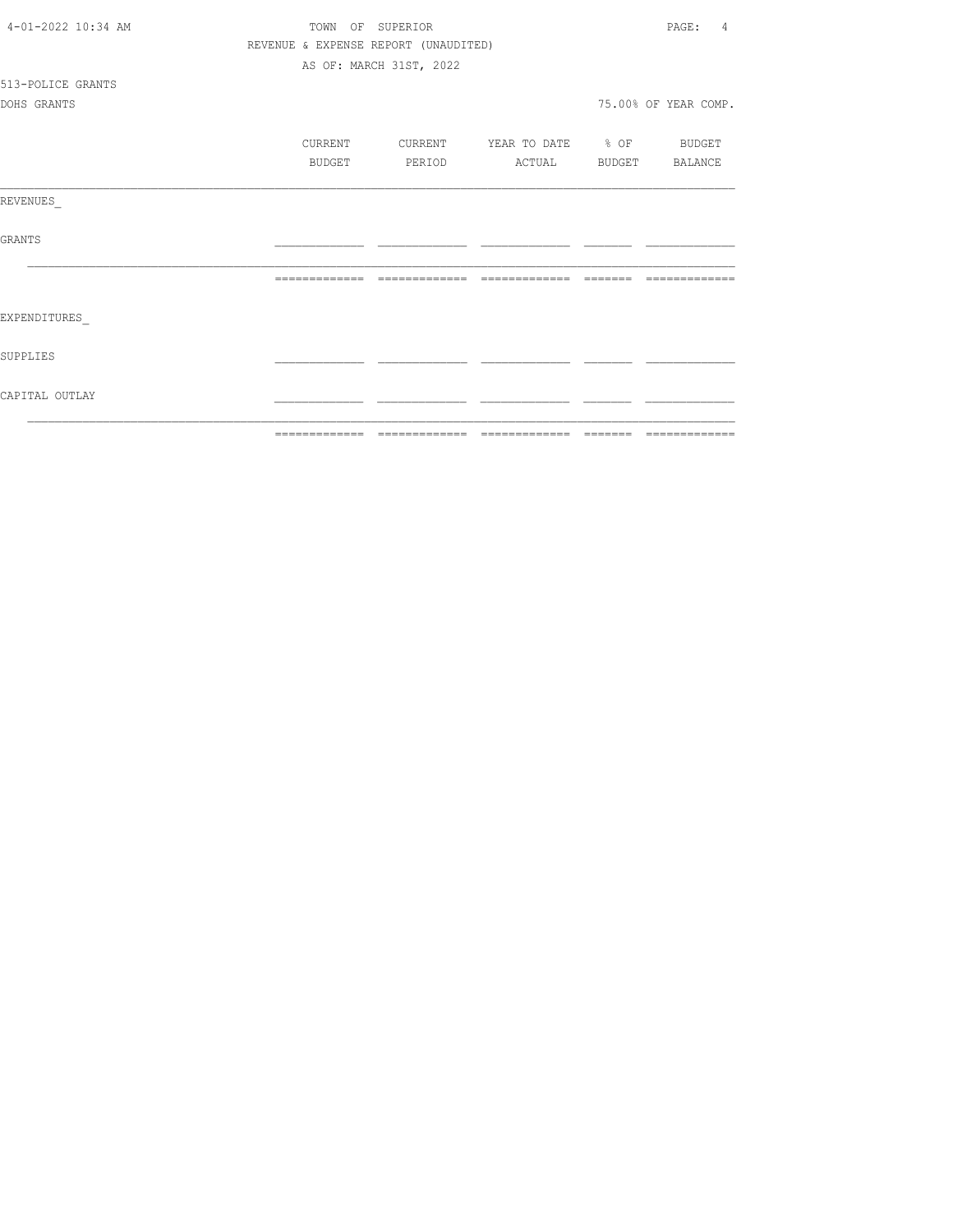| 4-01-2022 10:34 AM | TOWN<br>ΟF | SUPERIOR                             | PAGE:<br>-5  |        |                      |  |
|--------------------|------------|--------------------------------------|--------------|--------|----------------------|--|
|                    |            | REVENUE & EXPENSE REPORT (UNAUDITED) |              |        |                      |  |
|                    |            | AS OF: MARCH 31ST, 2022              |              |        |                      |  |
| 513-POLICE GRANTS  |            |                                      |              |        |                      |  |
|                    |            |                                      |              |        | 75.00% OF YEAR COMP. |  |
|                    |            |                                      |              |        |                      |  |
|                    | CURRENT    | CURRENT                              | YEAR TO DATE | $8$ OF | <b>BUDGET</b>        |  |

============= ============= ============= =============

BUDGET PERIOD ACTUAL BUDGET BALANCE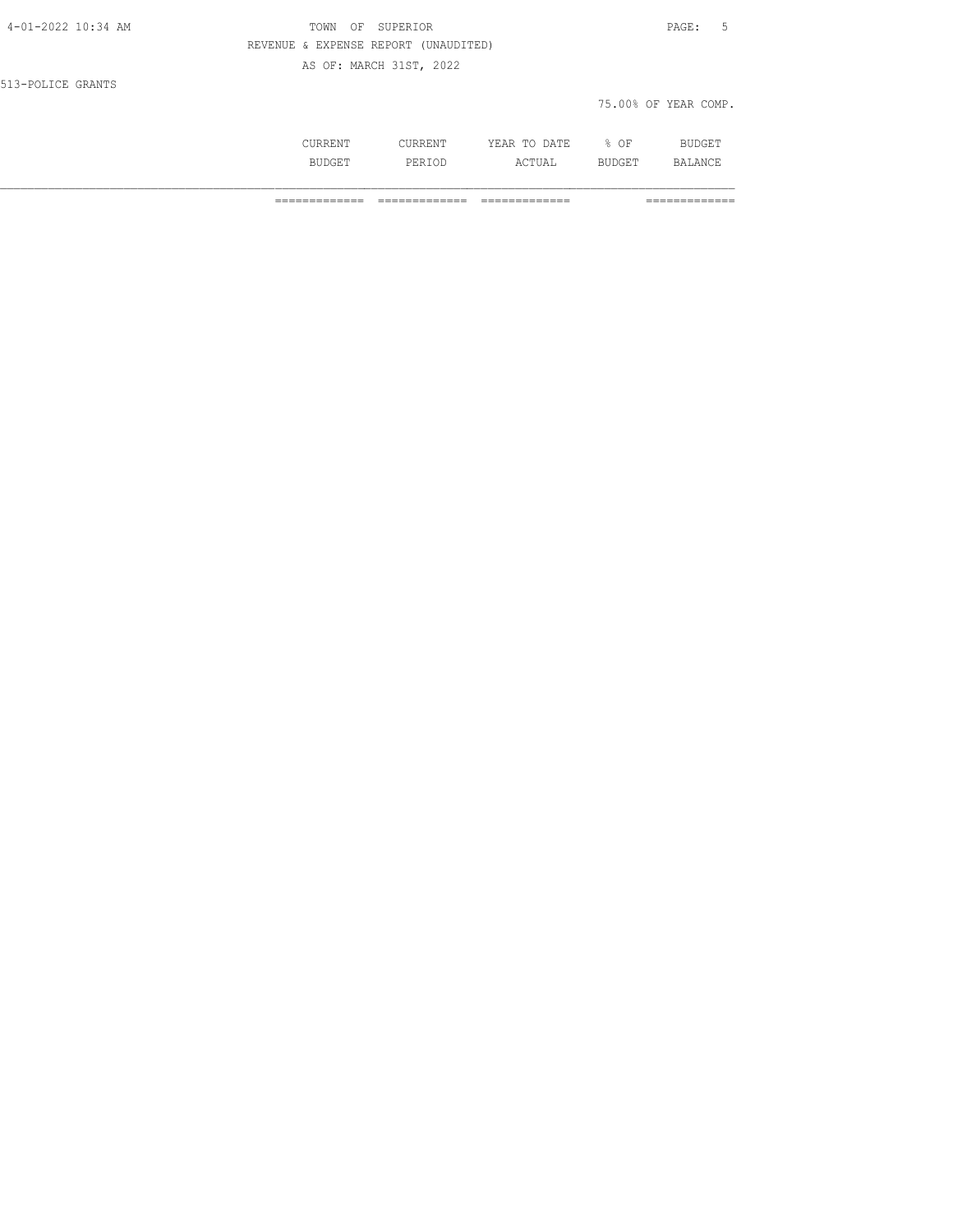| TOWN OF SUPERIOR |  |                                   |                                      |                                                                                                                                                                                                                                                                                                                                      |
|------------------|--|-----------------------------------|--------------------------------------|--------------------------------------------------------------------------------------------------------------------------------------------------------------------------------------------------------------------------------------------------------------------------------------------------------------------------------------|
|                  |  |                                   |                                      |                                                                                                                                                                                                                                                                                                                                      |
|                  |  |                                   |                                      |                                                                                                                                                                                                                                                                                                                                      |
|                  |  |                                   |                                      |                                                                                                                                                                                                                                                                                                                                      |
|                  |  |                                   |                                      | 75.00% OF YEAR COMP.                                                                                                                                                                                                                                                                                                                 |
|                  |  |                                   |                                      |                                                                                                                                                                                                                                                                                                                                      |
| CURRENT          |  |                                   |                                      |                                                                                                                                                                                                                                                                                                                                      |
| BUDGET           |  |                                   |                                      |                                                                                                                                                                                                                                                                                                                                      |
|                  |  |                                   |                                      |                                                                                                                                                                                                                                                                                                                                      |
|                  |  |                                   |                                      |                                                                                                                                                                                                                                                                                                                                      |
|                  |  |                                   |                                      |                                                                                                                                                                                                                                                                                                                                      |
| =============    |  |                                   |                                      |                                                                                                                                                                                                                                                                                                                                      |
|                  |  |                                   |                                      |                                                                                                                                                                                                                                                                                                                                      |
|                  |  |                                   |                                      |                                                                                                                                                                                                                                                                                                                                      |
|                  |  |                                   |                                      |                                                                                                                                                                                                                                                                                                                                      |
|                  |  |                                   |                                      |                                                                                                                                                                                                                                                                                                                                      |
|                  |  |                                   |                                      |                                                                                                                                                                                                                                                                                                                                      |
|                  |  |                                   |                                      |                                                                                                                                                                                                                                                                                                                                      |
|                  |  |                                   |                                      |                                                                                                                                                                                                                                                                                                                                      |
|                  |  |                                   |                                      |                                                                                                                                                                                                                                                                                                                                      |
|                  |  |                                   |                                      |                                                                                                                                                                                                                                                                                                                                      |
|                  |  | AS OF: MARCH 31ST, 2022<br>PERIOD | REVENUE & EXPENSE REPORT (UNAUDITED) | CURRENT YEAR TO DATE % OF BUDGET<br>ACTUAL BUDGET BALANCE<br>$0.00$ $2,500.00$ $23,023.50$ $0.00$ ( $23,023.50$ )<br>SUBTOTAL GENERAL BUSINESS EXPENSE $0.00$ $2,500.00$ $23,023.50$ $0.00$ $(23,023.50)$<br>$0.00$ 2,500.00 23,023.50 0.00 ( 23,023.50)<br>REVENUES OVER/(UNDER) EXPENDITURES 6.00 (2,500.00) (23,023.50) 23,023.50 |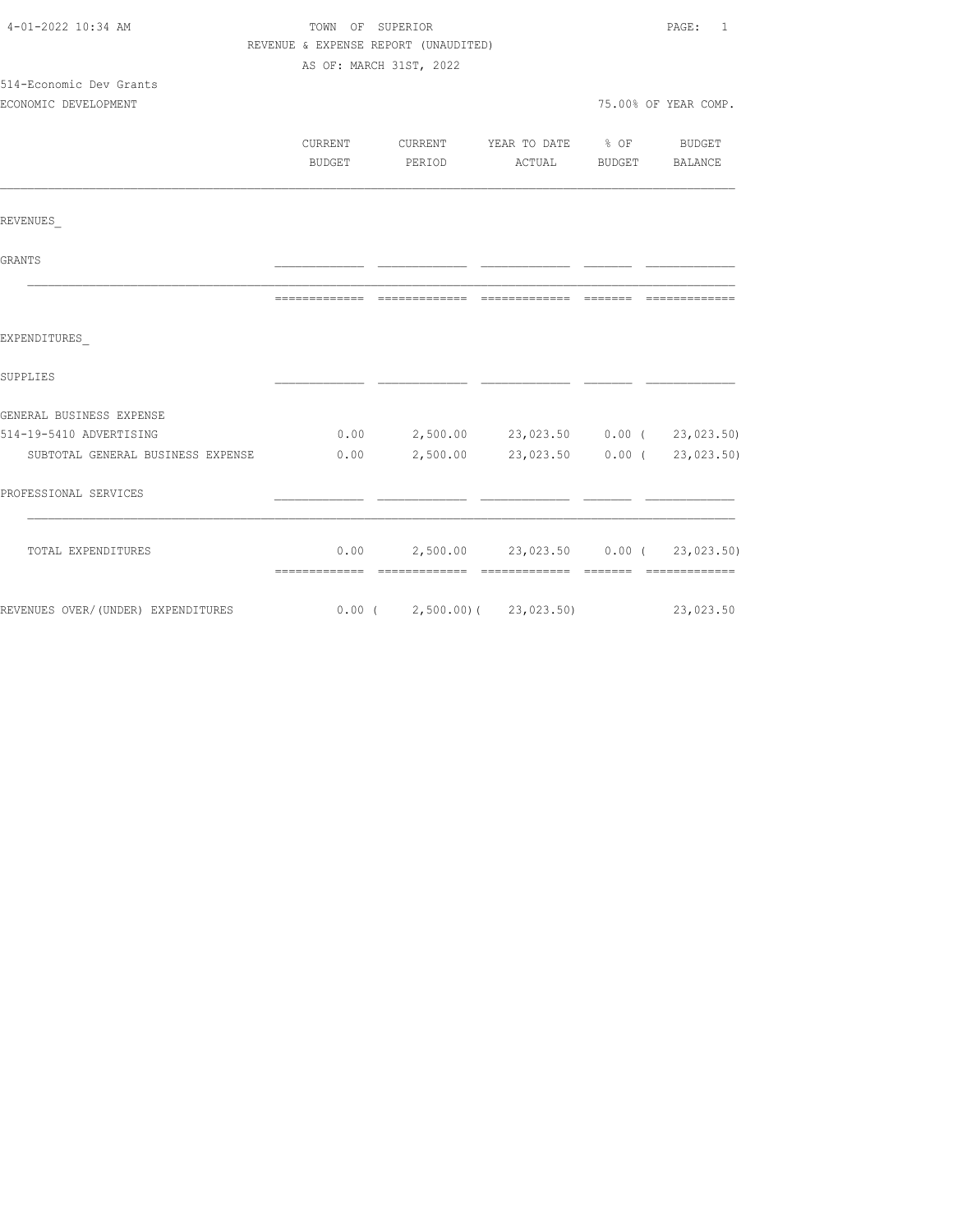### 4-01-2022 10:34 AM TOWN OF SUPERIOR PAGE: 2 REVENUE & EXPENSE REPORT (UNAUDITED) AS OF: MARCH 31ST, 2022

514-Economic Dev Grants

75.00% OF YEAR COMP.

|                                    | CURRENT<br>BUDGET | CURRENT<br>PERIOD | YEAR TO DATE<br>ACTUAL | % OF<br>BUDGET | BUDGET<br>BALANCE         |
|------------------------------------|-------------------|-------------------|------------------------|----------------|---------------------------|
| FUND TOTAL EXPENDITURES            | 0.00              | 2,500.00          | 23,023.50              | $0.00$ (       | 23,023.50)                |
| REVENUES OVER/(UNDER) EXPENDITURES | $0.00$ (          | $2,500.00$ ) (    | 23,023.50)             |                | 23,023.50<br>____________ |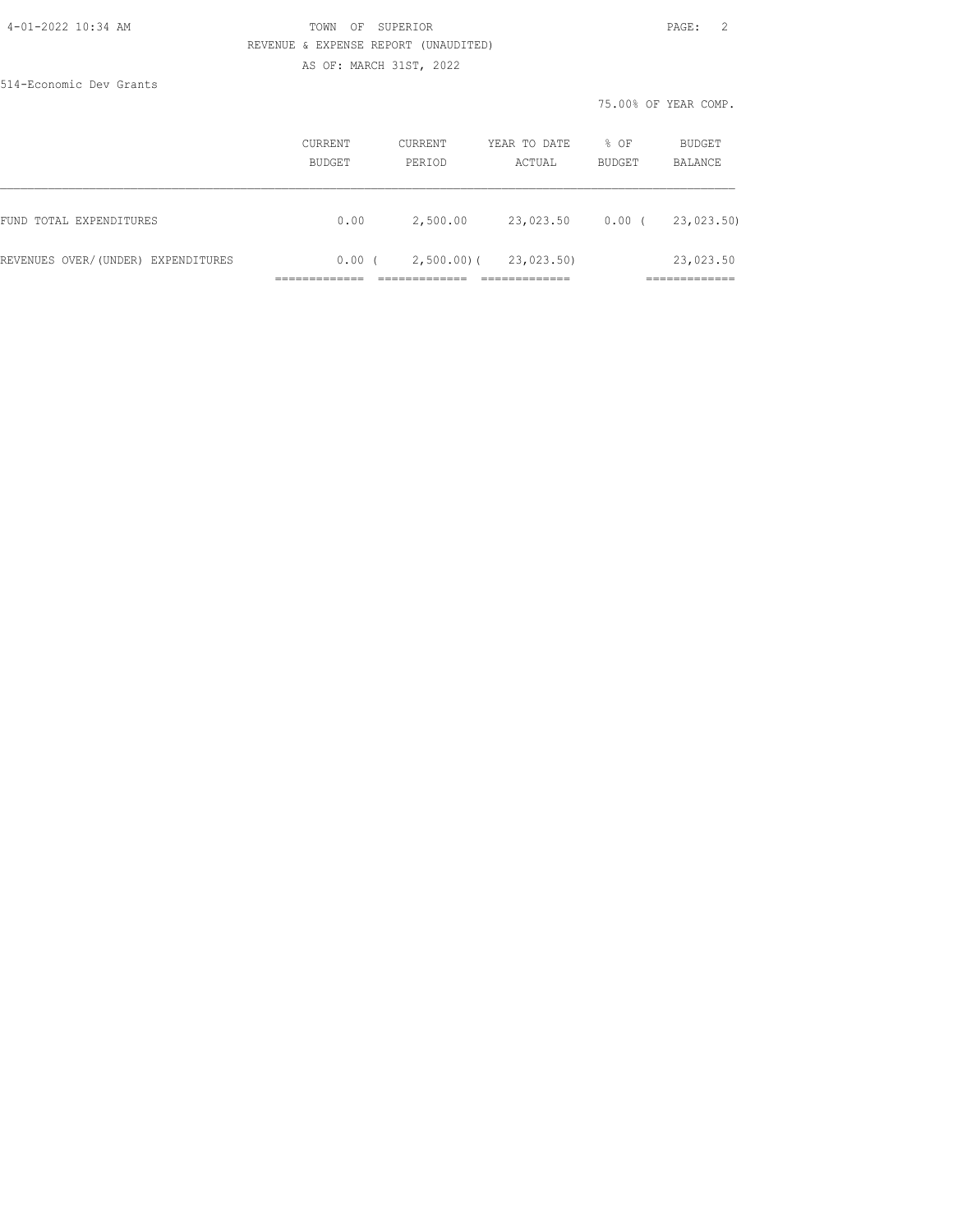| 4-01-2022 10:34 AM       | TOWN OF SUPERIOR |                                      |                                  |  |                      |
|--------------------------|------------------|--------------------------------------|----------------------------------|--|----------------------|
|                          |                  | REVENUE & EXPENSE REPORT (UNAUDITED) |                                  |  |                      |
|                          |                  | AS OF: MARCH 31ST, 2022              |                                  |  |                      |
| 800-FIRE DEPT PENSION    |                  |                                      |                                  |  |                      |
| NON-DEPARTMENTAL         |                  |                                      |                                  |  | 75.00% OF YEAR COMP. |
|                          |                  |                                      |                                  |  |                      |
|                          | CURRENT          |                                      | CURRENT YEAR TO DATE % OF BUDGET |  |                      |
|                          | BUDGET           |                                      | PERIOD ACTUAL BUDGET BALANCE     |  |                      |
|                          |                  |                                      |                                  |  |                      |
| <b>REVENUES</b>          |                  |                                      |                                  |  |                      |
| <b>BUSINESS SERVICES</b> |                  |                                      |                                  |  |                      |
| MISCELLANEOUS            |                  |                                      |                                  |  |                      |
| CONTINGENCY              |                  |                                      |                                  |  |                      |
|                          |                  |                                      |                                  |  |                      |
| EXPENDITURES             |                  |                                      |                                  |  |                      |
| SUPPLIES                 |                  |                                      |                                  |  |                      |
| DEBT SERVICE             |                  |                                      |                                  |  |                      |
|                          |                  |                                      |                                  |  |                      |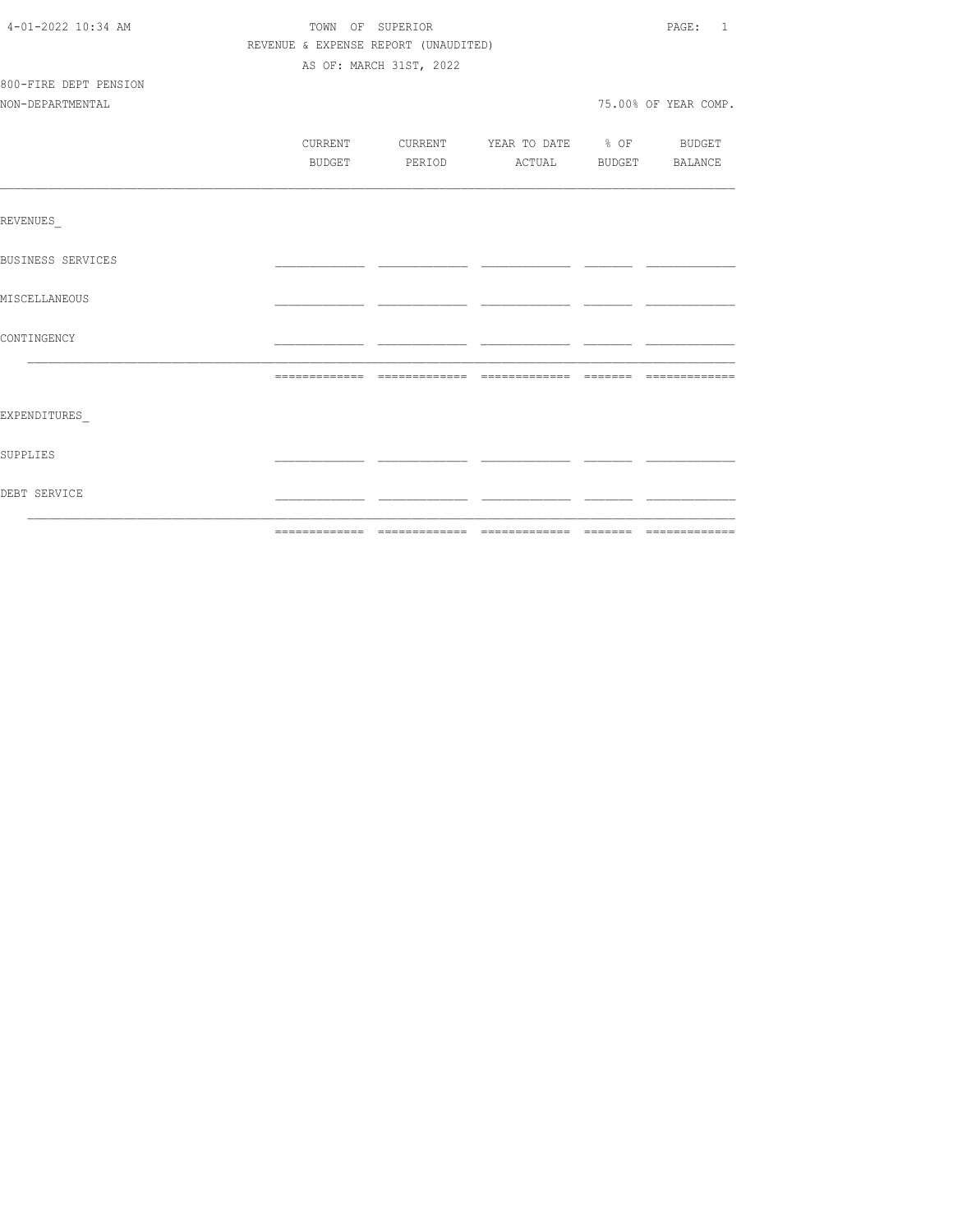| 4-01-2022 10:34 AM    | SUPERIOR<br>TOWN<br>OF               | $\overline{2}$<br>PAGE: |
|-----------------------|--------------------------------------|-------------------------|
|                       | REVENUE & EXPENSE REPORT (UNAUDITED) |                         |
|                       | AS OF: MARCH 31ST, 2022              |                         |
| 800-FIRE DEPT PENSION |                                      |                         |
|                       |                                      | 75.00% OF YEAR COMP.    |
|                       |                                      |                         |

 CURRENT CURRENT YEAR TO DATE % OF BUDGET BUDGET PERIOD ACTUAL BUDGET BALANCE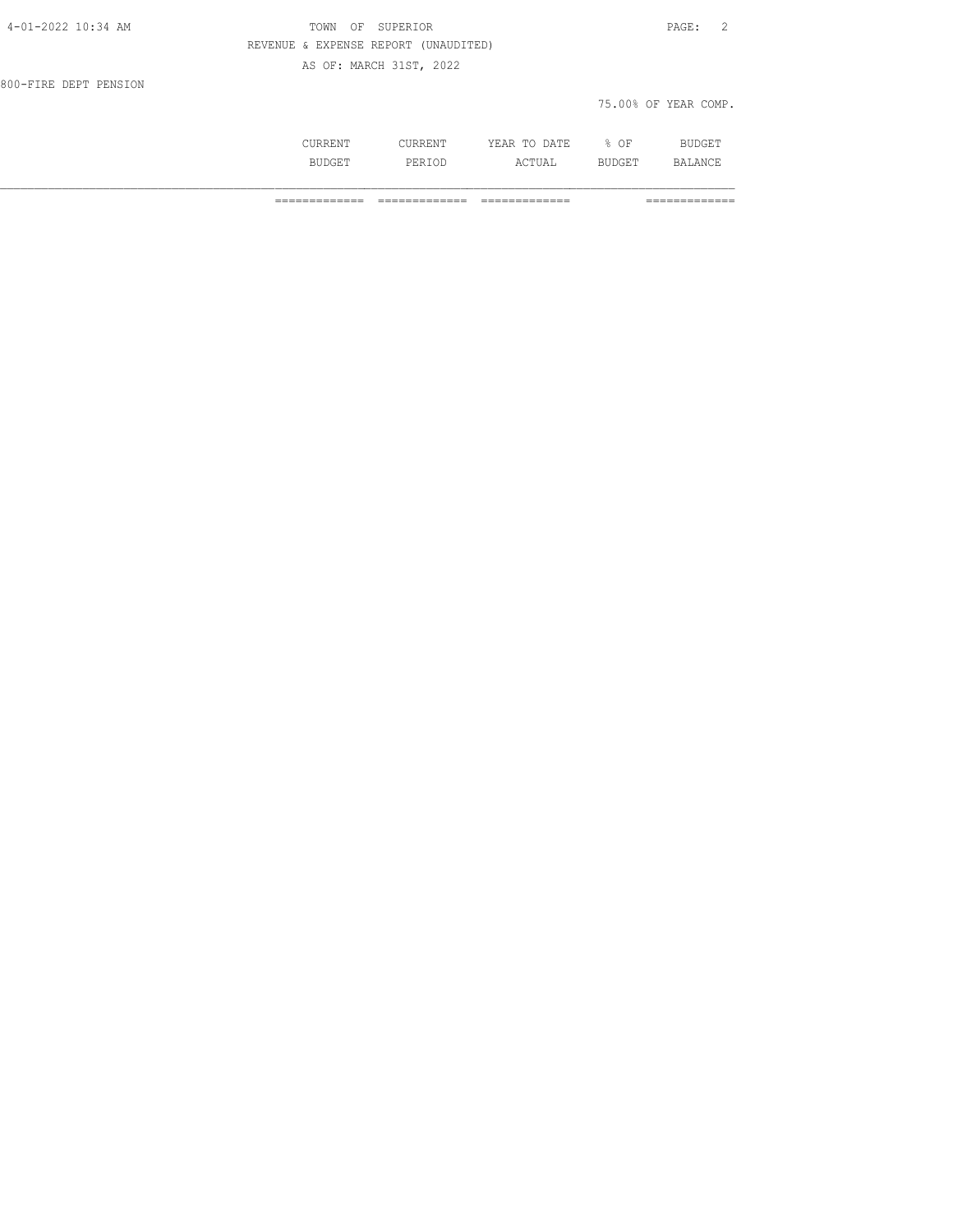| SUPPLIES           |                                      |                         |                          |          |                      |
|--------------------|--------------------------------------|-------------------------|--------------------------|----------|----------------------|
| EXPENDITURES       |                                      |                         |                          |          |                      |
|                    | --------------                       | =============           |                          | -------- |                      |
| BUSINESS SERVICES  |                                      |                         |                          |          |                      |
| REVENUES           |                                      |                         |                          |          |                      |
|                    |                                      |                         |                          |          |                      |
|                    | BUDGET                               | PERIOD                  | ACTUAL                   |          | BUDGET BALANCE       |
|                    | CURRENT                              | CURRENT                 | YEAR TO DATE % OF BUDGET |          |                      |
| NON-DEPARTMENTAL   |                                      |                         |                          |          | 75.00% OF YEAR COMP. |
| 810-LGIP           |                                      |                         |                          |          |                      |
|                    |                                      | AS OF: MARCH 31ST, 2022 |                          |          |                      |
|                    | REVENUE & EXPENSE REPORT (UNAUDITED) |                         |                          |          |                      |
| 4-01-2022 10:34 AM | TOWN OF SUPERIOR                     |                         |                          |          | PAGE: 1              |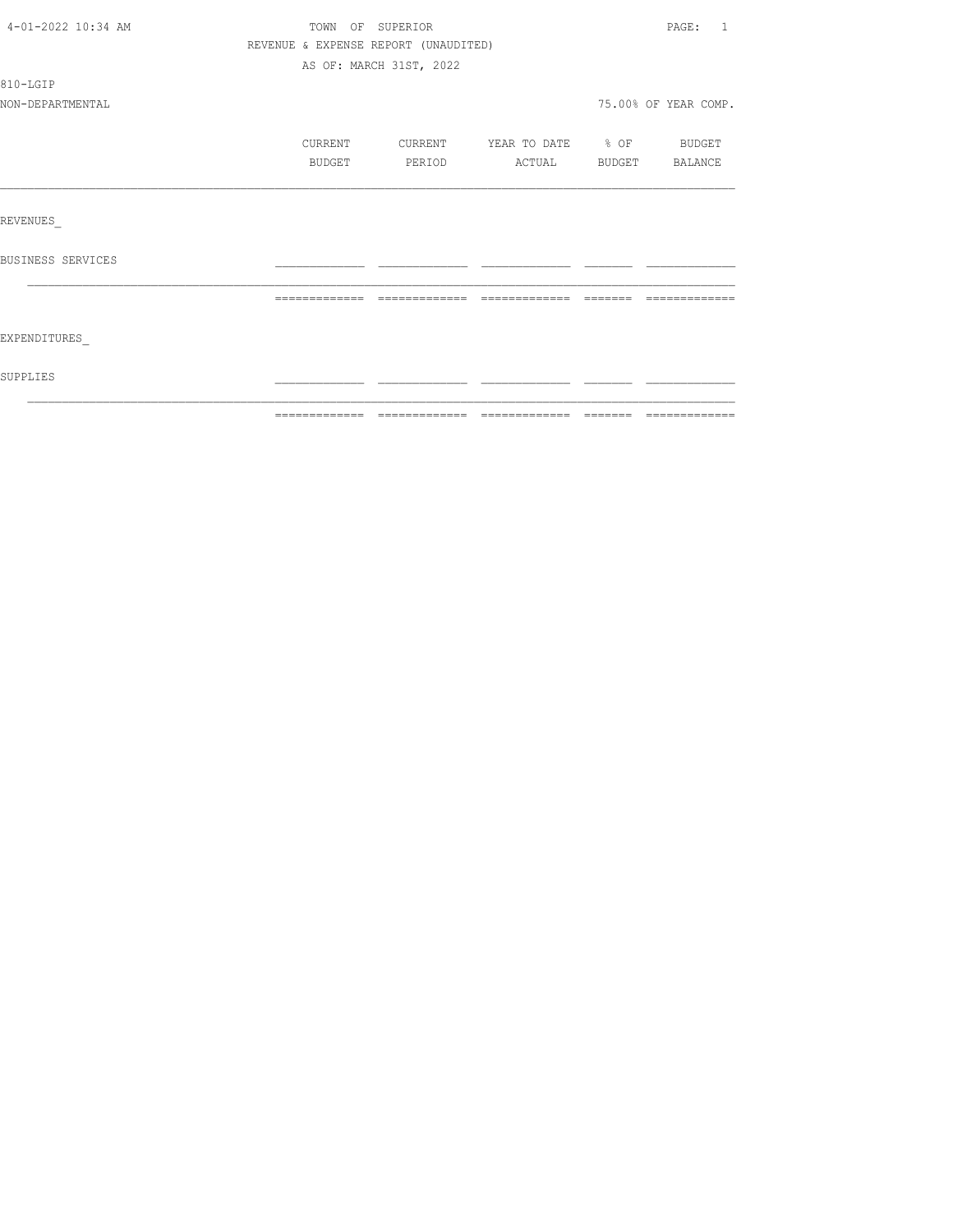| 4-01-2022 10:34 AM | TOWN<br>ΟF                           | SUPERIOR                |              |        | PAGE: 2              |
|--------------------|--------------------------------------|-------------------------|--------------|--------|----------------------|
|                    | REVENUE & EXPENSE REPORT (UNAUDITED) |                         |              |        |                      |
|                    |                                      | AS OF: MARCH 31ST, 2022 |              |        |                      |
| 810-LGIP           |                                      |                         |              |        |                      |
|                    |                                      |                         |              |        | 75.00% OF YEAR COMP. |
|                    |                                      |                         |              |        |                      |
|                    | CURRENT                              | CURRENT                 | YEAR TO DATE | $8$ OF | BUDGET               |

BUDGET PERIOD ACTUAL BUDGET BALANCE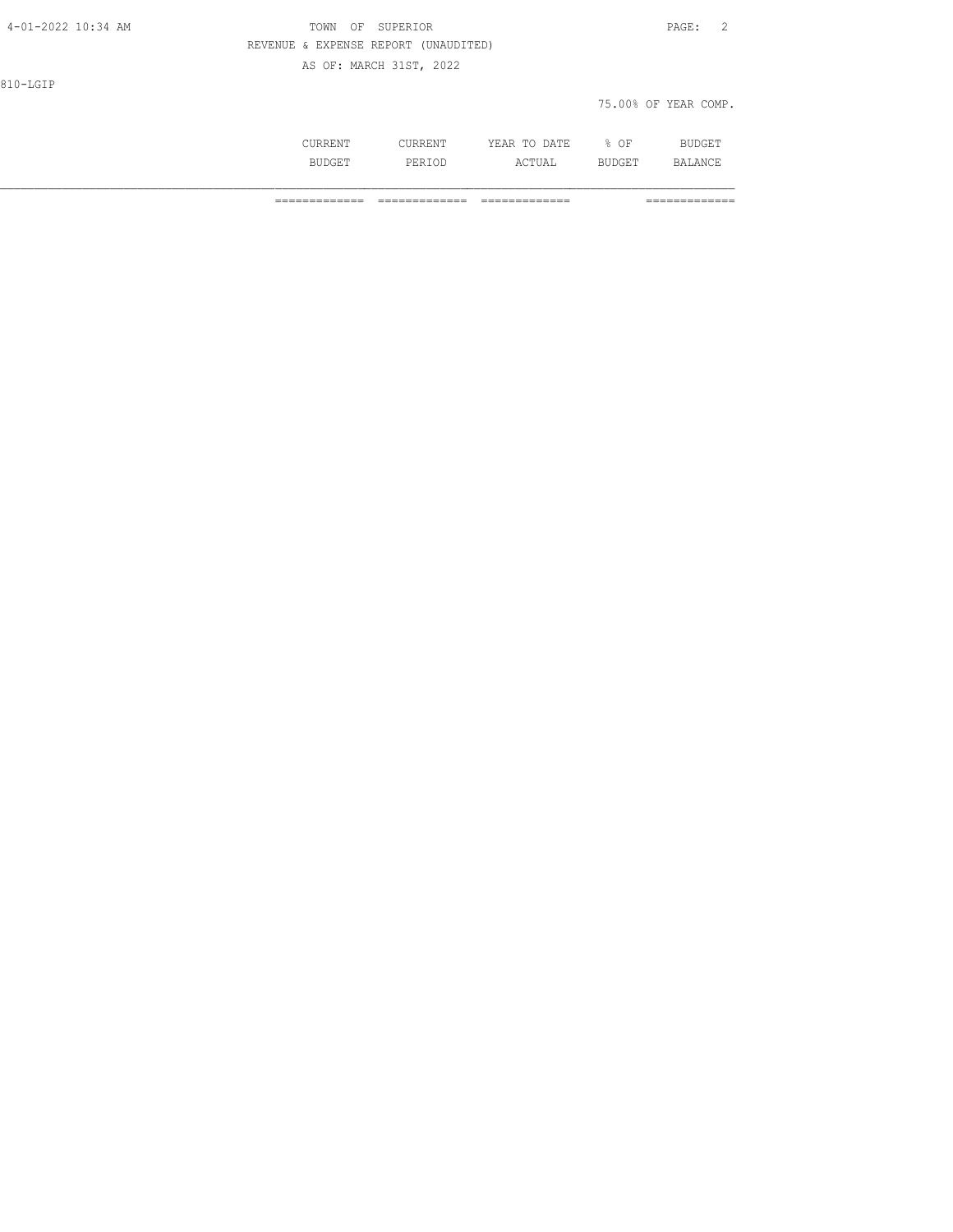| SUPPLIES           |                                      |                         |                          |          |                         |
|--------------------|--------------------------------------|-------------------------|--------------------------|----------|-------------------------|
| EXPENDITURES       |                                      |                         |                          |          |                         |
|                    | =============                        | =============           | $22222222222222$         | -------- |                         |
| MISCELLANEOUS      |                                      |                         |                          |          |                         |
| REVENUES           |                                      |                         |                          |          |                         |
|                    |                                      |                         |                          |          |                         |
|                    | <b>BUDGET</b>                        | PERIOD                  | ACTUAL BUDGET BALANCE    |          |                         |
|                    | CURRENT                              | CURRENT                 | YEAR TO DATE % OF BUDGET |          |                         |
| NON-DEPARTMENTAL   |                                      |                         |                          |          | 75.00% OF YEAR COMP.    |
| 820-EXPLORERS      |                                      |                         |                          |          |                         |
|                    |                                      | AS OF: MARCH 31ST, 2022 |                          |          |                         |
|                    | REVENUE & EXPENSE REPORT (UNAUDITED) |                         |                          |          |                         |
| 4-01-2022 10:34 AM | TOWN OF SUPERIOR                     |                         |                          |          | PAGE:<br>$\overline{1}$ |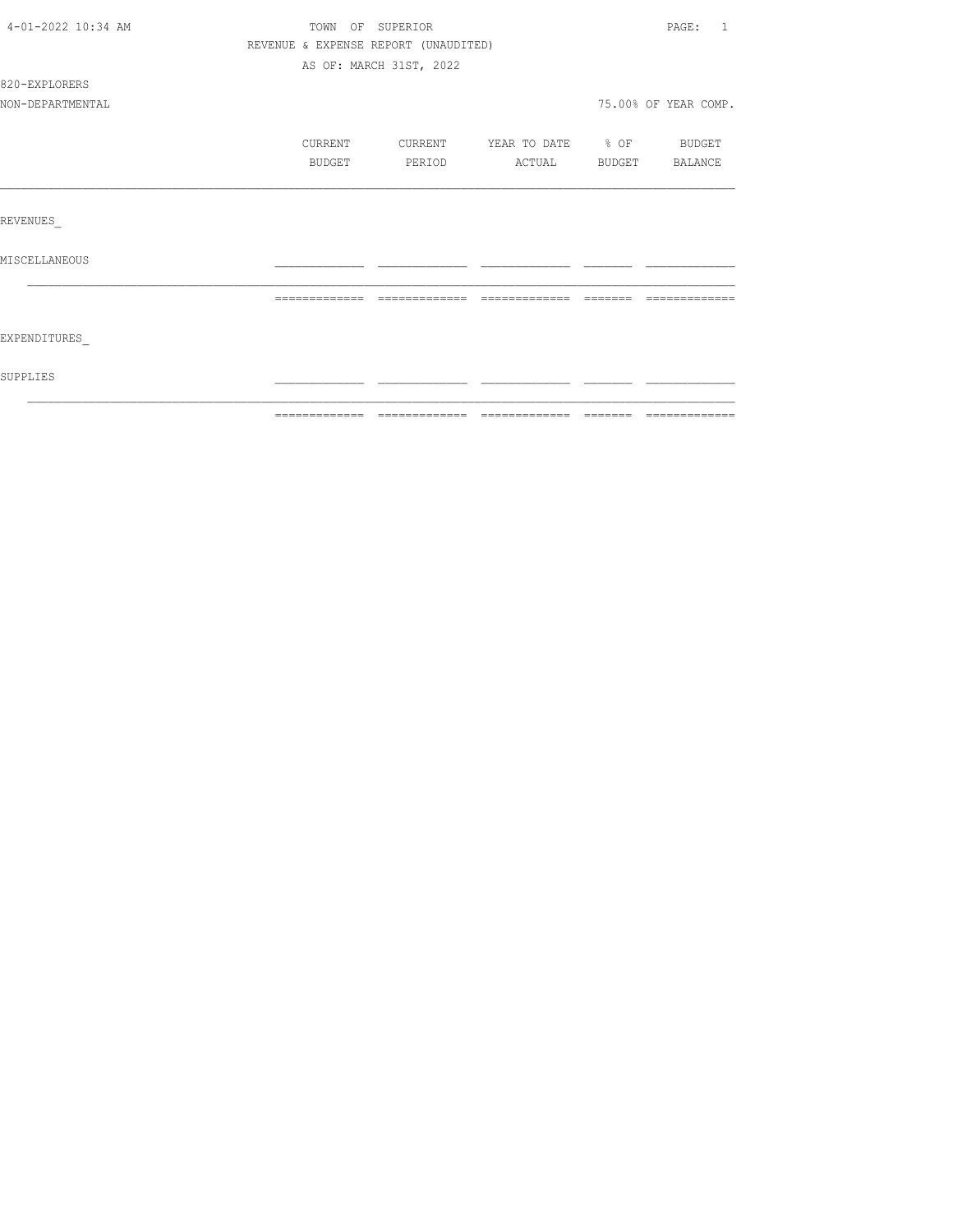| 4-01-2022 10:34 AM | SUPERIOR<br>OF<br>TOWN               | PAGE: 2              |
|--------------------|--------------------------------------|----------------------|
|                    | REVENUE & EXPENSE REPORT (UNAUDITED) |                      |
|                    | AS OF: MARCH 31ST, 2022              |                      |
| 820-EXPLORERS      |                                      |                      |
|                    |                                      | 75.00% OF YEAR COMP. |
|                    |                                      |                      |

 CURRENT CURRENT YEAR TO DATE % OF BUDGET BUDGET PERIOD ACTUAL BUDGET BALANCE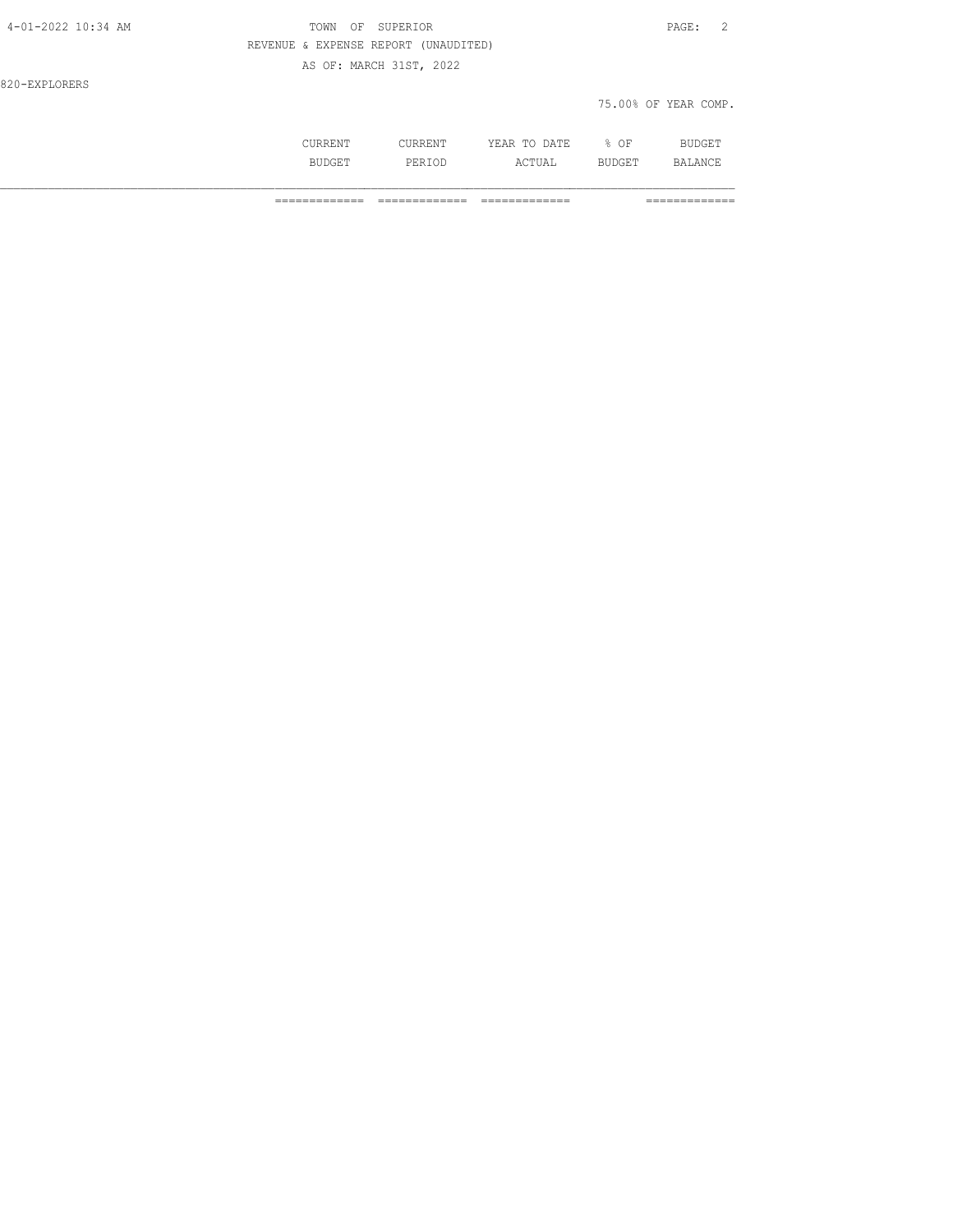# TOWN OF SUPERIOR **PAGE:** 1 REVENUE & EXPENSE REPORT (UNAUDITED) AS OF: MARCH 31ST, 2022

830-TOYS FOR TOTS

NON-DEPARTMENTAL 75.00% OF YEAR COMP.

|                                    | CURRENT<br><b>BUDGET</b> | CURRENT<br>PERIOD      | YEAR TO DATE<br>ACTUAL                      | $8$ OF<br><b>BUDGET</b>                                                                                                                                                                                                                                                                                                                                                                                                                                                                                     | <b>BUDGET</b><br>BALANCE    |
|------------------------------------|--------------------------|------------------------|---------------------------------------------|-------------------------------------------------------------------------------------------------------------------------------------------------------------------------------------------------------------------------------------------------------------------------------------------------------------------------------------------------------------------------------------------------------------------------------------------------------------------------------------------------------------|-----------------------------|
| REVENUES                           |                          |                        |                                             |                                                                                                                                                                                                                                                                                                                                                                                                                                                                                                             |                             |
| <b>GRANTS</b>                      |                          |                        |                                             |                                                                                                                                                                                                                                                                                                                                                                                                                                                                                                             |                             |
| 830-00-4600 OTHER REVENUE          | 0.00                     | 0.00                   | 7,075.00 0.00 (                             |                                                                                                                                                                                                                                                                                                                                                                                                                                                                                                             | 7,075.00)                   |
| SUBTOTAL GRANTS                    | 0.00                     | 0.00                   |                                             | 7,075.00 0.00 (                                                                                                                                                                                                                                                                                                                                                                                                                                                                                             | 7,075.00)                   |
| TOTAL REVENUES                     | 0.00<br>=============    | 0.00<br>-------------- | 7,075.00 0.00 ( 7,075.00)<br>-------------- | --------                                                                                                                                                                                                                                                                                                                                                                                                                                                                                                    | --------------              |
| EXPENDITURES                       |                          |                        |                                             |                                                                                                                                                                                                                                                                                                                                                                                                                                                                                                             |                             |
| SUPPLIES                           |                          |                        |                                             |                                                                                                                                                                                                                                                                                                                                                                                                                                                                                                             |                             |
| 830-00-5299 OPERATING SUPPLIES     | 0.00                     | 0.00                   |                                             |                                                                                                                                                                                                                                                                                                                                                                                                                                                                                                             | 2,570.98 0.00 ( 2,570.98)   |
| SUBTOTAL SUPPLIES                  | 0.00                     | 0.00                   | 2,570.98                                    | $0.00$ (                                                                                                                                                                                                                                                                                                                                                                                                                                                                                                    | 2,570.98)                   |
| TOTAL EXPENDITURES                 | 0.00<br>=============    | 0.00<br>=============  | =============                               | $2,570.98$ 0.00 (<br>$\begin{array}{cccccccccc} \multicolumn{2}{c}{} & \multicolumn{2}{c}{} & \multicolumn{2}{c}{} & \multicolumn{2}{c}{} & \multicolumn{2}{c}{} & \multicolumn{2}{c}{} & \multicolumn{2}{c}{} & \multicolumn{2}{c}{} & \multicolumn{2}{c}{} & \multicolumn{2}{c}{} & \multicolumn{2}{c}{} & \multicolumn{2}{c}{} & \multicolumn{2}{c}{} & \multicolumn{2}{c}{} & \multicolumn{2}{c}{} & \multicolumn{2}{c}{} & \multicolumn{2}{c}{} & \multicolumn{2}{c}{} & \multicolumn{2}{c}{} & \mult$ | 2,570.98)<br>-------------- |
| REVENUES OVER/(UNDER) EXPENDITURES | 0.00                     | 0.00                   | 4,504.02                                    |                                                                                                                                                                                                                                                                                                                                                                                                                                                                                                             | (4, 504.02)                 |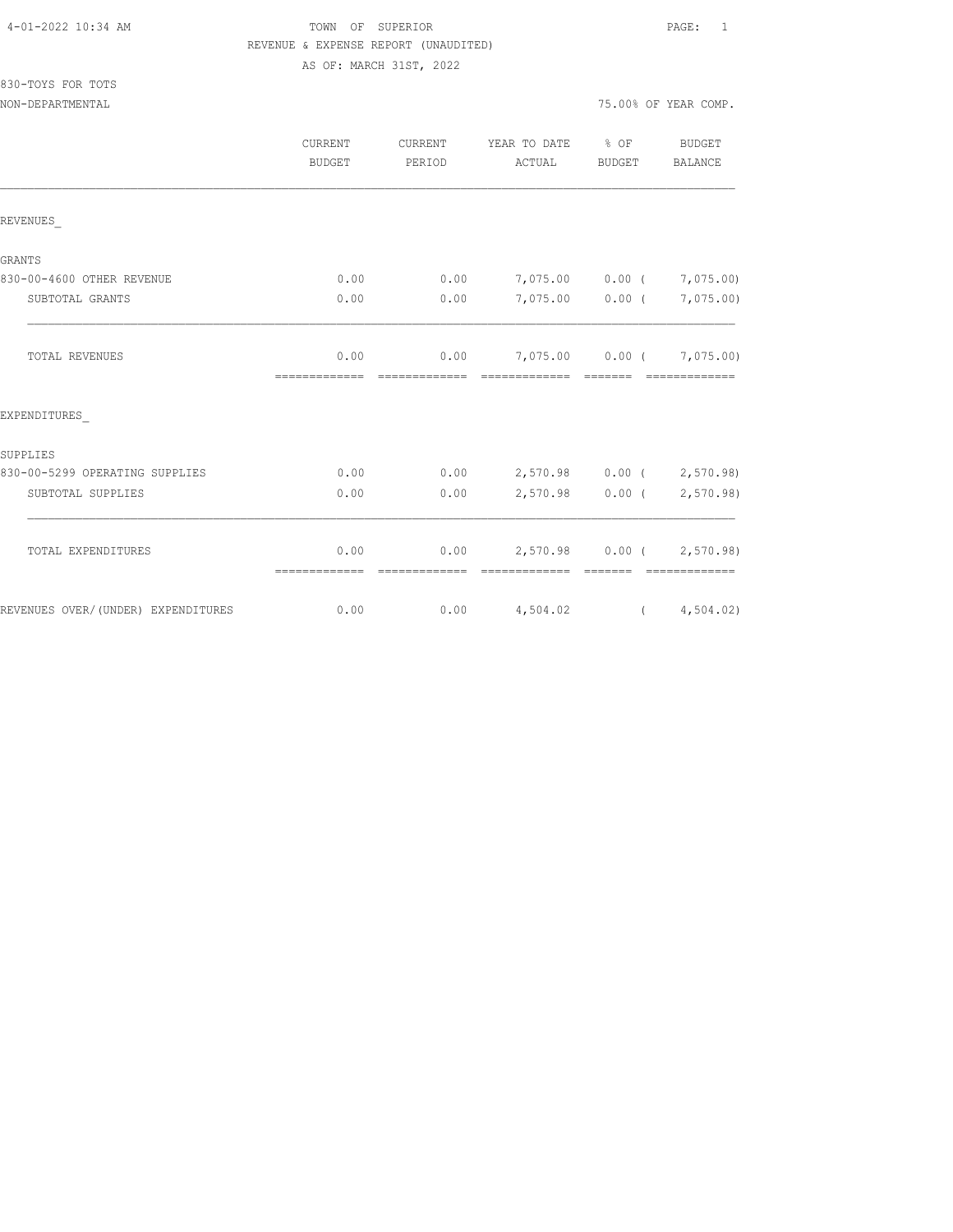### 4-01-2022 10:34 AM TOWN OF SUPERIOR PAGE: 2 REVENUE & EXPENSE REPORT (UNAUDITED) AS OF: MARCH 31ST, 2022

830-TOYS FOR TOTS

75.00% OF YEAR COMP.

|                                    | CURRENT<br>BUDGET | CURRENT<br>PERIOD | YEAR TO DATE<br>ACTUAL | % OF<br>BUDGET     | <b>BUDGET</b><br><b>BALANCE</b> |
|------------------------------------|-------------------|-------------------|------------------------|--------------------|---------------------------------|
|                                    |                   |                   |                        |                    |                                 |
| FUND TOTAL REVENUES                | 0.00              | 0.00              | 7,075.00               | $0.00$ (           | 7,075.00)                       |
| FUND TOTAL EXPENDITURES            | 0.00              | 0.00              | 2,570.98               | 0.00<br>$\sqrt{2}$ | 2,570.98                        |
| REVENUES OVER/(UNDER) EXPENDITURES | 0.00              | 0.00              | 4,504.02               |                    | 4,504.02                        |
|                                    |                   |                   |                        |                    |                                 |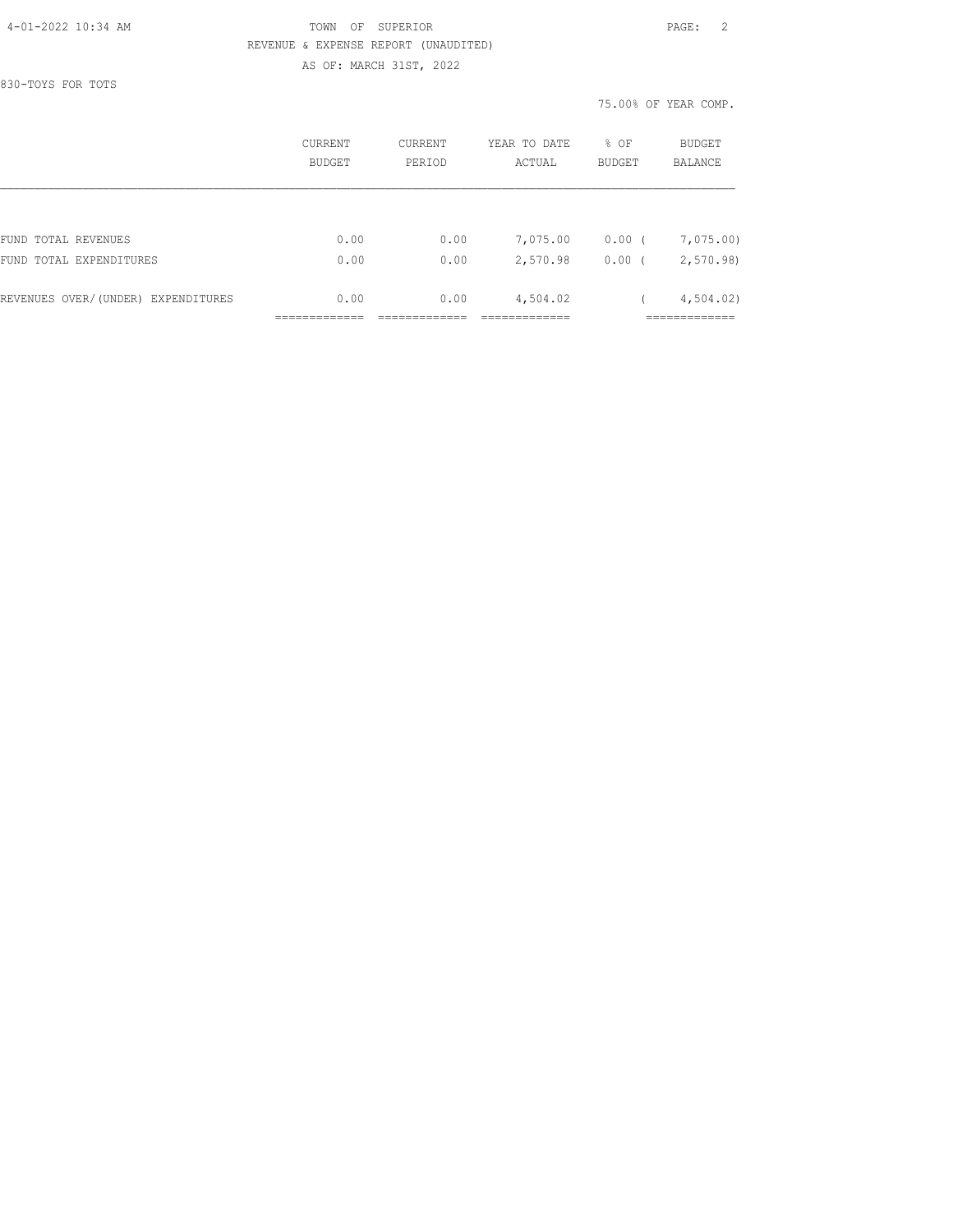|                          | =============                        |                         | ============================== | -------- | =============        |
|--------------------------|--------------------------------------|-------------------------|--------------------------------|----------|----------------------|
| NON-OPERATING            |                                      |                         |                                |          |                      |
| SUPPLIES                 |                                      |                         |                                |          |                      |
| EXPENDITURES             |                                      |                         |                                |          |                      |
|                          |                                      |                         |                                |          |                      |
|                          | BUDGET                               | PERIOD                  | ACTUAL BUDGET                  |          | BALANCE              |
|                          | CURRENT                              | CURRENT                 | YEAR TO DATE % OF              |          | <b>BUDGET</b>        |
| NON-DEPARTMENTAL         |                                      |                         |                                |          | 75.00% OF YEAR COMP. |
| 840-GENERAL FIXED ASSETS |                                      |                         |                                |          |                      |
|                          |                                      | AS OF: MARCH 31ST, 2022 |                                |          |                      |
|                          | REVENUE & EXPENSE REPORT (UNAUDITED) |                         |                                |          |                      |
| 4-01-2022 10:34 AM       |                                      | TOWN OF SUPERIOR        |                                |          | PAGE: 1              |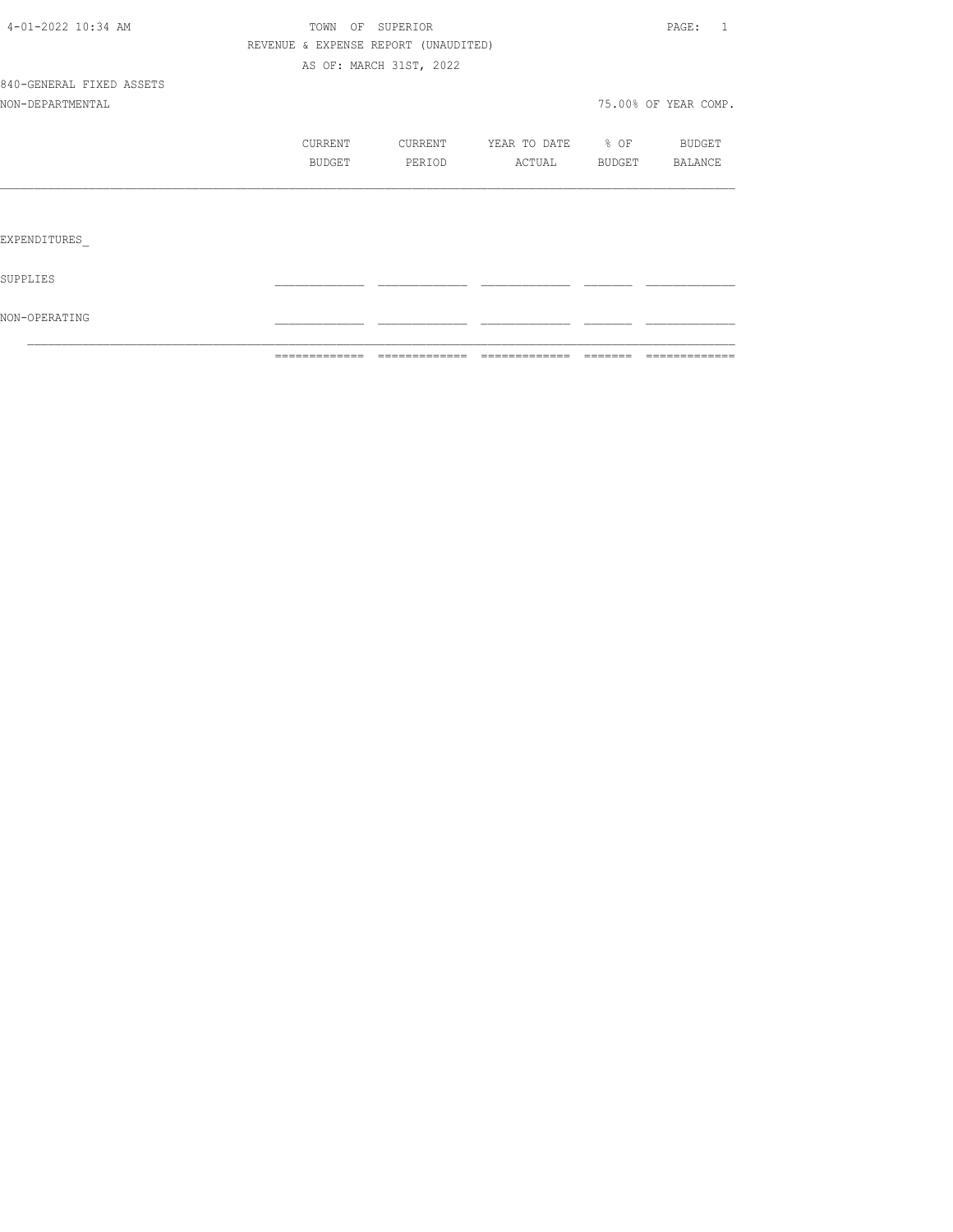| 4-01-2022 10:34 AM       | OF SUPERIOR<br>TOWN                  | PAGE: 2              |
|--------------------------|--------------------------------------|----------------------|
|                          | REVENUE & EXPENSE REPORT (UNAUDITED) |                      |
|                          | AS OF: MARCH 31ST, 2022              |                      |
| 840-GENERAL FIXED ASSETS |                                      |                      |
|                          |                                      | 75.00% OF YEAR COMP. |
|                          |                                      |                      |

 CURRENT CURRENT YEAR TO DATE % OF BUDGET BUDGET PERIOD ACTUAL BUDGET BALANCE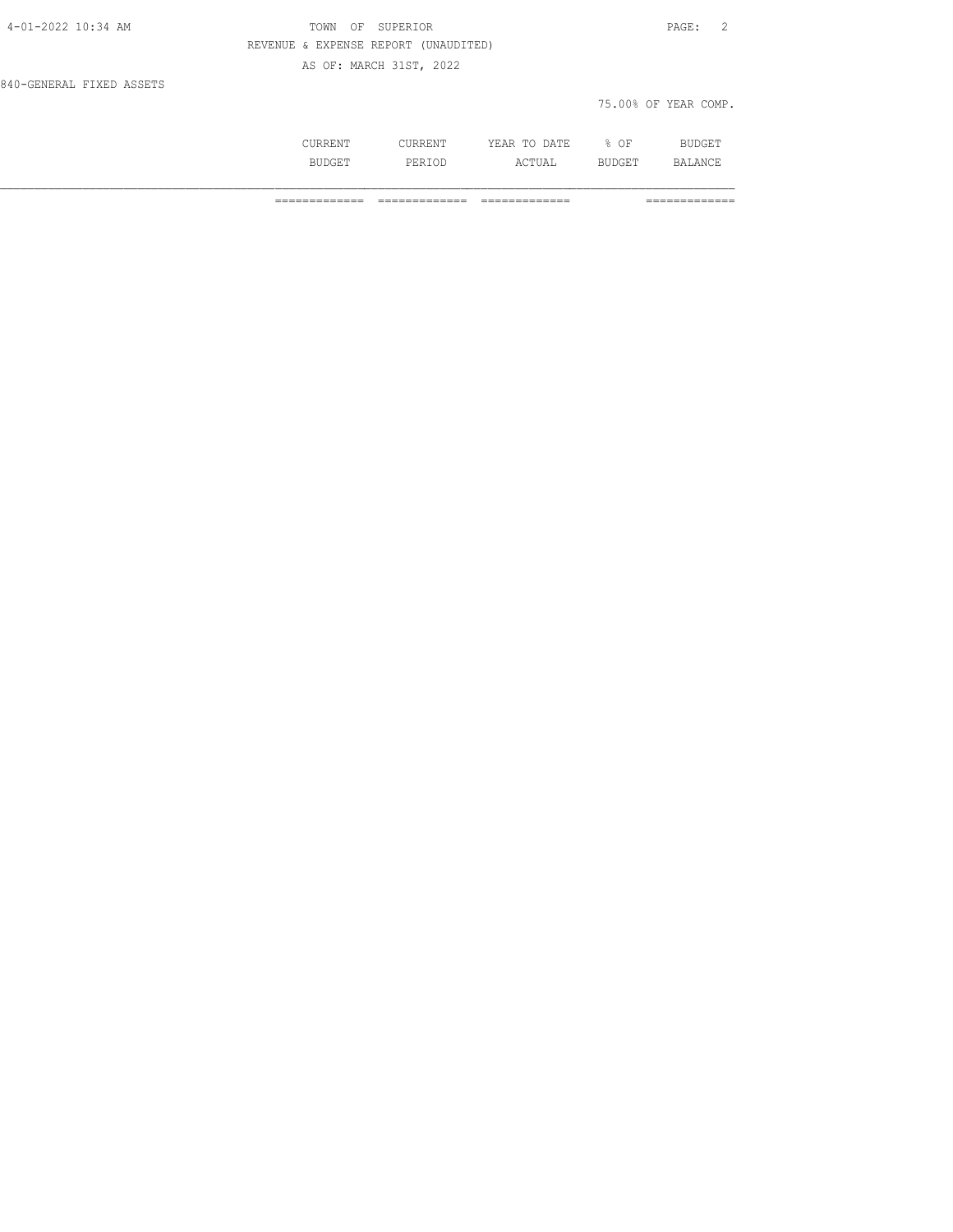| 4-01-2022 10:34 AM   | TOWN<br>OF | SUPERIOR                             |              |        | PAGE:<br>1           |
|----------------------|------------|--------------------------------------|--------------|--------|----------------------|
|                      |            | REVENUE & EXPENSE REPORT (UNAUDITED) |              |        |                      |
|                      |            | AS OF: MARCH 31ST, 2022              |              |        |                      |
| 850-GENERAL L/T DEBT |            |                                      |              |        |                      |
| NON-DEPARTMENTAL     |            |                                      |              |        | 75.00% OF YEAR COMP. |
|                      | CURRENT    | CURRENT                              | YEAR TO DATE | % OF   | BUDGET               |
|                      | BUDGET     | PERIOD                               | ACTUAL       | BUDGET | BALANCE              |
|                      |            |                                      |              |        |                      |
|                      |            |                                      |              |        |                      |
| EXPENDITURES         |            |                                      |              |        |                      |

 ${\tt SUPPLIES}$